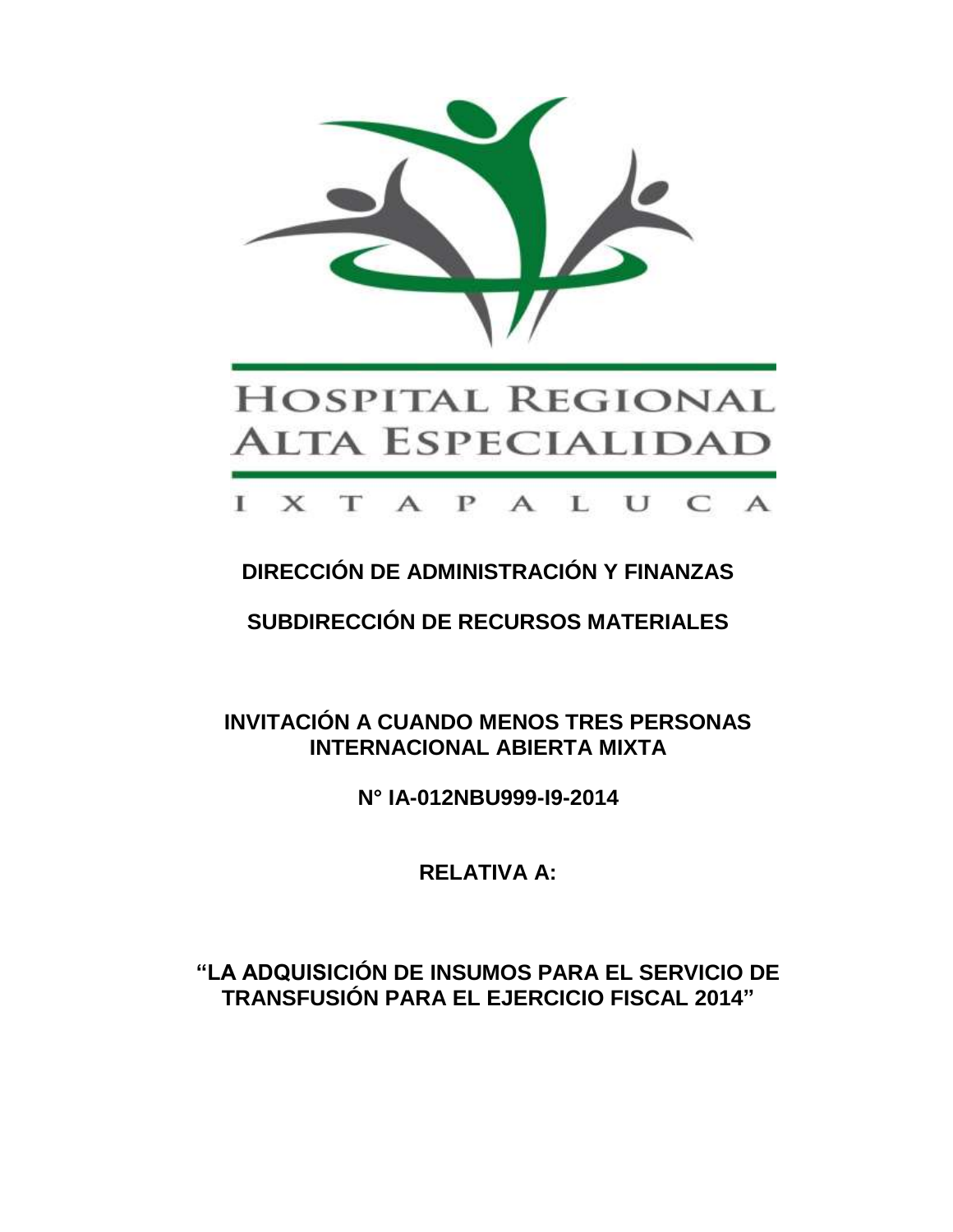



|       | <b>ÍNDICE</b>                                                                                                                                                 | <b>PÁG</b>        |
|-------|---------------------------------------------------------------------------------------------------------------------------------------------------------------|-------------------|
|       | <b>GLOSARIO</b>                                                                                                                                               |                   |
| I.    | DATOS GENERALES SOBRE LA INVITACIÓN.                                                                                                                          | 6                 |
| Ш.    | OBJETO Y ALCANCE DE LA INVITACIÓN.                                                                                                                            | 6                 |
| III.  | FORMA Y TÉRMINOS DE LOS ACTOS DE PROCEDIMIENTO DE LA PRESENTE<br>INVITACIÓN.                                                                                  | 7                 |
| IV.   | REQUISITOS QUE LOS LICITANTES DEBEN CUMPLIR PARA LA EVALUACIÓN DE LA<br>PROPOSICIÓN.                                                                          | 8                 |
|       | PROPUESTA TÉCNICA Y ECONÓMICA.<br>$IV.1$ .                                                                                                                    | 8                 |
|       | IV.1.1. DOCUMENTACIÓN DE LA PROPUESTA TÉCNICA.                                                                                                                | 9                 |
|       | IV.1.2. DOCUMENTACIÓN DE LA PROPUESTA ECONÓMICA.                                                                                                              | 9                 |
|       | IV.2.<br>CAUSAS DE DESECHAMIENTO.                                                                                                                             | 10                |
| V.    | CRITERIOS ESPECÍFICOS CONFORME A LOS CUALES SE EVALUARÁN LAS<br>PROPOSICIONES Y SE ADJUDICARÁ EL PEDIDO RESPECTIVO.                                           | 11                |
|       | V.1. CRITERIOS DE EVALUACIÓN QUE SE APLICARÁN A LAS PROPOSICIONES                                                                                             | 11                |
|       | V.2. CRITERIOS DE ADJUDICACIÓN.                                                                                                                               | 11                |
| VI.   | DOCUMENTOS ADICIONALES Y DATOS QUE DEBERÁN PRESENTAR LOS<br>LICITANTES.                                                                                       | $12 \overline{ }$ |
| VII.  | <b>PODRÁN</b><br><b>DOMICILIO</b><br>EN.<br>EL<br><b>CUAL</b><br>LOS.<br>LICITANTES<br><b>PRESENTAR</b><br>INCONFORMIDADES CONTRA LOS ACTOS DE LA INVITACIÓN. | 13                |
| VIII. | CONDICIONES DE LA INVITACIÓN.                                                                                                                                 | 13                |
| IX.   | PLAZO, LUGAR Y CONDICIONES DE ENTREGA DE LOS BIENES.                                                                                                          | 14                |
| Х.    | CONDICIONES PARA LA VERIFICACIÓN Y ACEPTACIÓN DE LOS BIENES.                                                                                                  | 14                |
| XI.   | ANTICIPOS.                                                                                                                                                    | 14                |
| XII.  | PAGO.                                                                                                                                                         | 14                |
| XIII. | <b>IMPUESTOS Y DERECHOS.</b>                                                                                                                                  | 15                |
| XIV.  | <b>GARANTÍAS DE LOS BIENES.</b>                                                                                                                               | 16                |
| XV.   | GARANTÍA DE CUMPLIMIENTO DEL PEDIDO.                                                                                                                          |                   |
|       | XV.1. EJECUCIÓN DE LA FIANZA DE CUMPLIMIENTO DEL PEDIDO                                                                                                       | 16                |
|       | XV.2. LIBERACIÓN DE LA GARANTÍA.                                                                                                                              |                   |
| XVI.  | <b>GARANTÍA DE ANTICIPO.</b>                                                                                                                                  | 17                |
| XVII. | PENA CONVENCIONAL.                                                                                                                                            | 17                |

XVIII. DEDUCCIONES. 17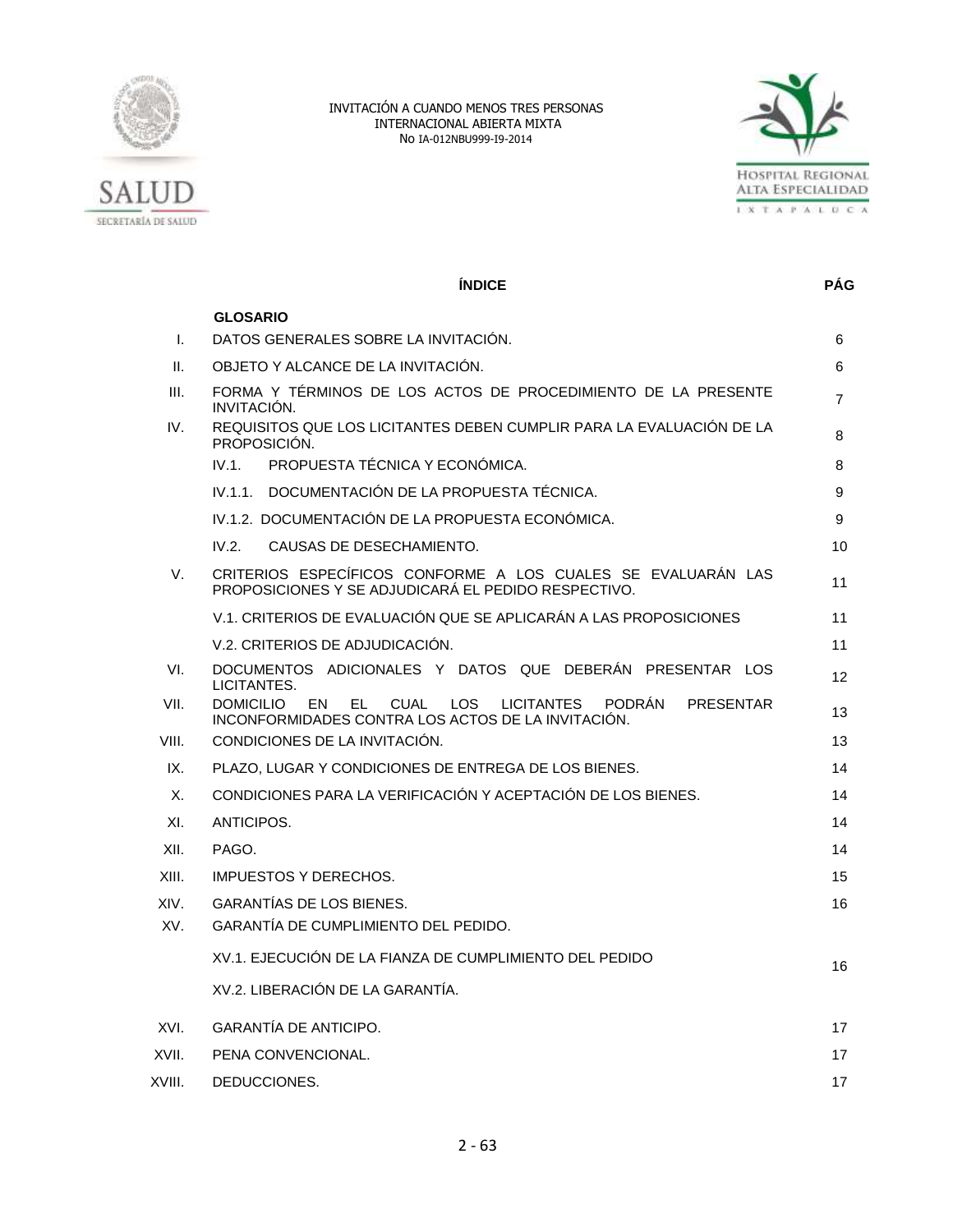



|         | <b>ÍNDICE</b>                                                                     | <b>PÁG</b> |  |  |  |  |  |  |
|---------|-----------------------------------------------------------------------------------|------------|--|--|--|--|--|--|
| XIX.    | DECLARACIÓN DE INVITACIÓN DESIERTA, SUSPENSIÓN Y CANCELACIÓN.                     | 17         |  |  |  |  |  |  |
|         | XIX.1. DECLARACIÓN DE INVITACIÓN DESIERTA                                         | 17         |  |  |  |  |  |  |
|         | SUSPENSIÓN DE LA INVITACIÓN.<br>XIX.2                                             | 17         |  |  |  |  |  |  |
|         | CANCELACIÓN DE LA INVITACIÓN, PARTIDA O CONCEPTOS INCLUIDOS<br>XIX.3.<br>EN ÉSTA. | 18         |  |  |  |  |  |  |
| XX.     | DOCUMENTACIÓN PARA FORMALIZAR EL PEDIDO.                                          | 18         |  |  |  |  |  |  |
| XXI.    | ASPECTOS ADMINISTRATIVOS QUE SE CONSIDERAN EN LOS PEDIDOS.                        | 19         |  |  |  |  |  |  |
|         | MODIFICACIÓN AL PEDIDO<br>$XXL1$ .                                                | 19         |  |  |  |  |  |  |
|         | SANCIÓN POR INCUMPLIMIENTO EN LA FORMALIZACIÓN DEL PEDIDO<br>XXL2.                | 19         |  |  |  |  |  |  |
|         | XXI.3. RESCISIÓN DEL PEDIDO                                                       | 19         |  |  |  |  |  |  |
|         | XXI.4. RESTRICCIÓN DE CESIÓN DE DERECHOS Y OBLIGACIONES                           | 19         |  |  |  |  |  |  |
|         | XXI.5. TERMINACIÓN ANTICIPADA DEL PEDIDO                                          | 20         |  |  |  |  |  |  |
|         | XXI.6. SUSPENSIÓN TEMPORAL DE LA ENTREGA DE LOS BIENES                            | 20         |  |  |  |  |  |  |
| XXII.   | NULIDAD DE LOS ACTOS, PEDIDOS Y CONVENIOS                                         | 20         |  |  |  |  |  |  |
| XXIII.  | <b>CONTROVERSIAS</b>                                                              | 20         |  |  |  |  |  |  |
| XXIV.   | ACTOS DE LA INVITACIÓN                                                            | 20         |  |  |  |  |  |  |
| XXV.    | VISITA A LAS INSTALACIONES DE LA CONVOCANTE                                       | 20         |  |  |  |  |  |  |
| XXVI.   | VISITA A LAS INSTALACIONES DEL LICITANTE                                          | 21         |  |  |  |  |  |  |
| XXVII.  | JUNTA DE ACLARACIONES DE LA INVITACIÓN                                            |            |  |  |  |  |  |  |
| XXVIII. | ACTO DE PRESENTACIÓN Y APERTURA DE PROPOSICIONES                                  |            |  |  |  |  |  |  |
| XXIX.   | <b>FALLO</b>                                                                      |            |  |  |  |  |  |  |
| XXX.    | ACTAS DE LOS ACTOS Y SU NOTIFICACIÓN                                              | 23         |  |  |  |  |  |  |
| XXXI.   | <b>FORMATOS</b>                                                                   | 23         |  |  |  |  |  |  |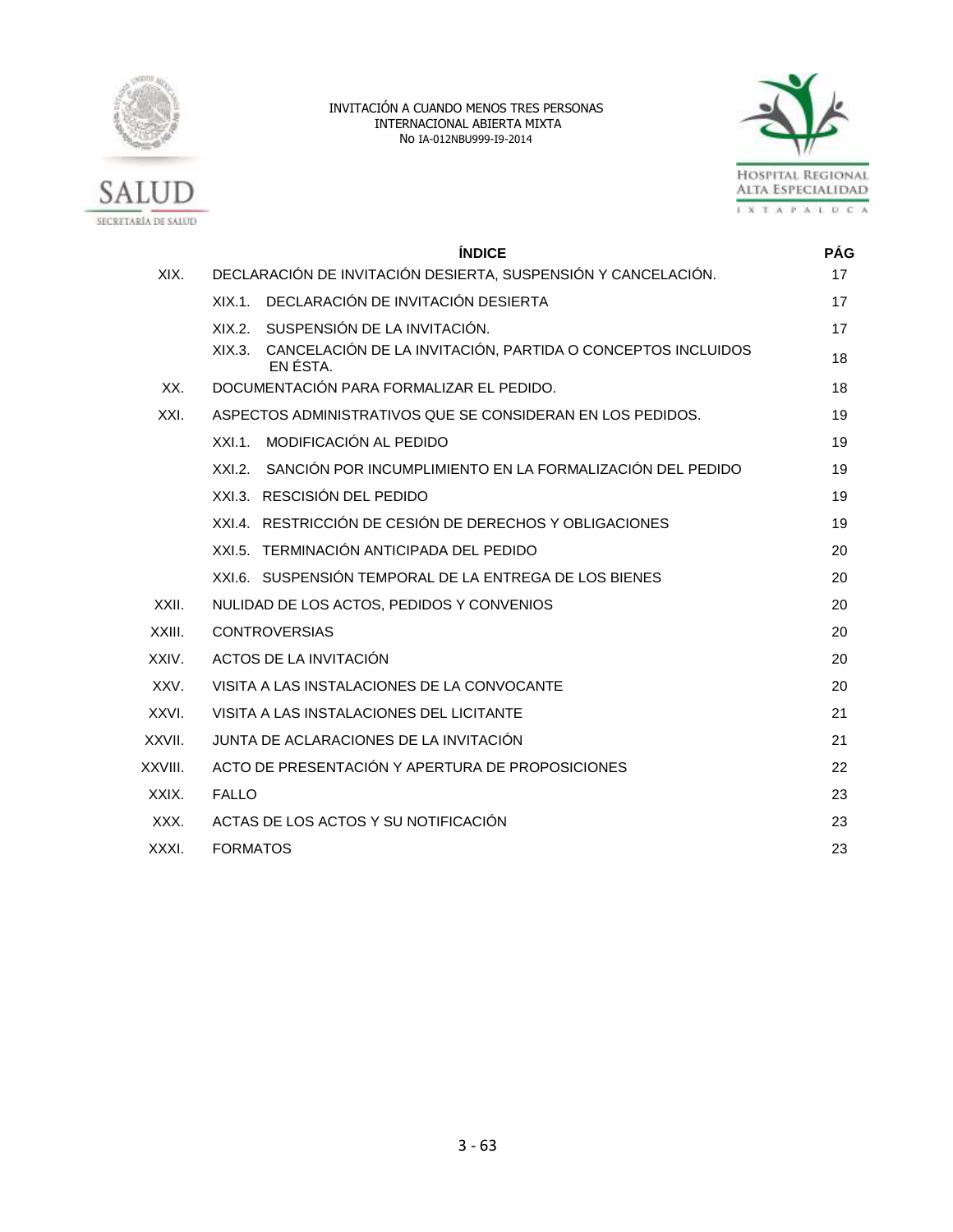



 **GLOSARIO**

**ADMINISTRADOR DEL PEDIDO: LA DIRECCIÓN MÉDICA** SERA EL ÁREA QUE VIGILARÁ EL CUMPLIMIENTO DEL PEDIDO

**ÁREA** 

**CONTRATANTE: LA SUBDIRECCIÓN DE RECURSOS MATERIALES** ES LA FACULTADA EN EL HOSPITAL REGIONAL DE ALTA ESPECIALIDAD DE IXTAPALUCA (H.R.A.E.I.) PARA REALIZAR PROCEDIMIENTOS DE CONTRATACIÓN A EFECTO DE ADQUIRIR BIENES U OBTENER SERVICIOS QUE SE REQUIERAN.

ÁREA<br>**REQUIRENTE :** LA DIRECCIÓN DE MÉDICA ES EL AREA QUE QUE SOLICITA FORMALMENTE LA CONTRATACIÓN DE LOS BIENES.

**ÁREA TÉCNICA: LA DIRECCIÓN MÉDICA** ELABORA LAS ESPECIFICACIONES TÉCNICAS DE LOS BIENES INCLUIDAS EN EL ANEXO TÉCNICO Y PROCEDIMIENTO DE CONTRATACIÓN, EVALÚARÁ LA PROPUESTA TÉCNICA Y SERÁ RESPONSABLE DE DAR RESPUESTA EN LA JUNTA DE ACLARACIONES, LAS PREGUNTAS QUE SOBRE ESTOS ASPECTOS REALICEN LOS LICITANTES.

**BIENES O** 

- **SERVICIOS:** LOS QUE SE SOLICITAN CON MOTIVO DE LA PRESENTE INVITACIÓN Y SE ESPECIFICAN EN EL ANEXO TÉCNICO DE LA PRESENTE INVITACIÓN.
- **COMPRANET:** SISTEMA ELECTRÓNICO DE INFORMACIÓN PÚBLICO GUBERNAMENTAL SOBRE ADQUISICIONES, ARRENDAMIENTOS, BIENES, OBRAS PÚBLICAS Y SERVICIOS RELACIONADOS CON LAS MISMAS.
- **CONVOCATORIA:** DOCUMENTO QUE CONTIENE LOS CONCEPTOS Y CRITERIOS QUE REGIRÁN Y SERÁN APLICADOS PARA LA ADQUISICIÓN DE LOS BIENES OBJETO DE ESTA INVITACIÓN.
	- **PEDIDO:** EL DOCUMENTO QUE ESTABLECE LOS DERECHOS Y OBLIGACIONES ENTRE LA CONVOCANTE Y EL LICITANTE ADJUDICADO.
- **CONVOCANTE:** EL HOSPITAL REGIONAL DE ALTA ESPECIALIDAD DE IXTAPALUCA A TRAVÉS DE LA DIRECCIÓN DE ADMINISTRACIÓN Y FINANZAS POR CONDUCTO DE LA SUBDIRECCIÓN DE RECURSOS MATERIALES.
	- **HRAEI:** HOSPITAL REGIONAL DE ALTA ESPECIALIDAD DE IXTAPALUCA
- **INVITACIÓN:** INVITACIÓN A CUANDO MENOS TRES PERSONAS.
	- **LEY:** LEY DE ADQUISICIONES, ARRENDAMIENTOS Y SERVICIOS DEL SECTOR PÚBLICO.
- **LICITANTE:** PERSONA FÍSICA O MORAL QUE PARTICIPE EN ESTE PROCESO DE INVITACIÓN A CUANDO MENOS TRES PERSONAS.
- **MIPYMES:** LAS MICRO, PEQUEÑAS Y MEDIANAS EMPRESAS DE NACIONALIDAD MEXICANA A QUE HACE REFERENCIA LA LEY PARA EL DESARROLLO DE LA COMPETITIVIDAD DE LA MICRO, PEQUEÑA Y MEDIANA EMPRESA.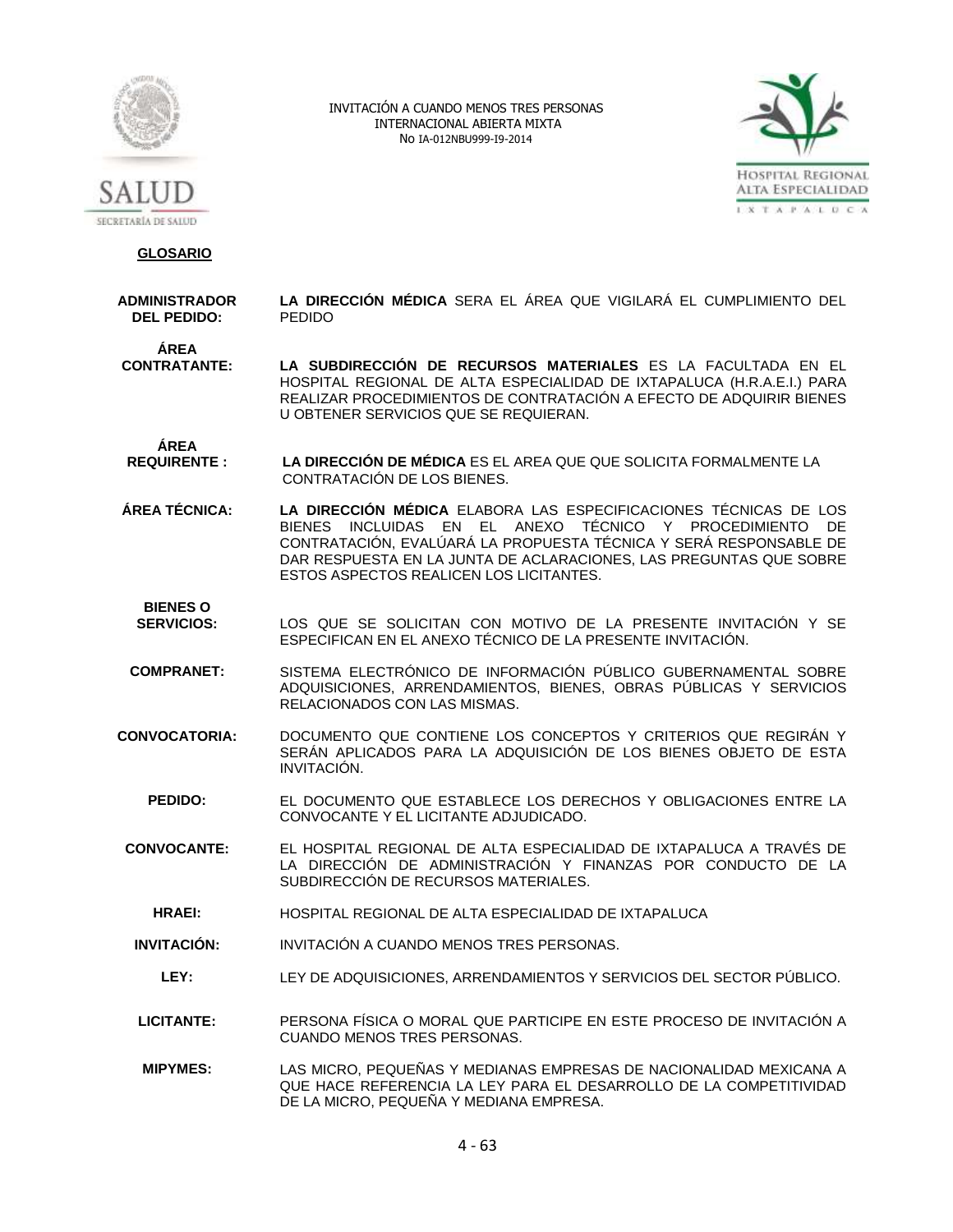



**PARTIDA O CONCEPTO:** LA DIVISIÓN O DESGLOSE DE LOS BIENES A ADQUIRIR, CONTENIDOS EN UN PROCEDIMIENTO DE CONTRATACIÓN O EN UN PEDIDO, PARA DIFERENCIARLOS UNOS DE OTROS, CLASIFICARLOS O AGRUPARLOS.

**PROPOSICIONES:** OFERTA TÉCNICA Y ECONÓMICA.

**PROVEEDOR:** LA PERSONA CON LA QUE CELEBREN LOS CONTRATOS O PEDIDOS DE ADQUISICIONES DE BIENES O SERVICIOS.

**REGLAMENTO:** REGLAMENTO DE LA LEY DE ADQUISICIONES, ARRENDAMIENTOS Y SERVICIOS DEL SECTOR PÚBLICO.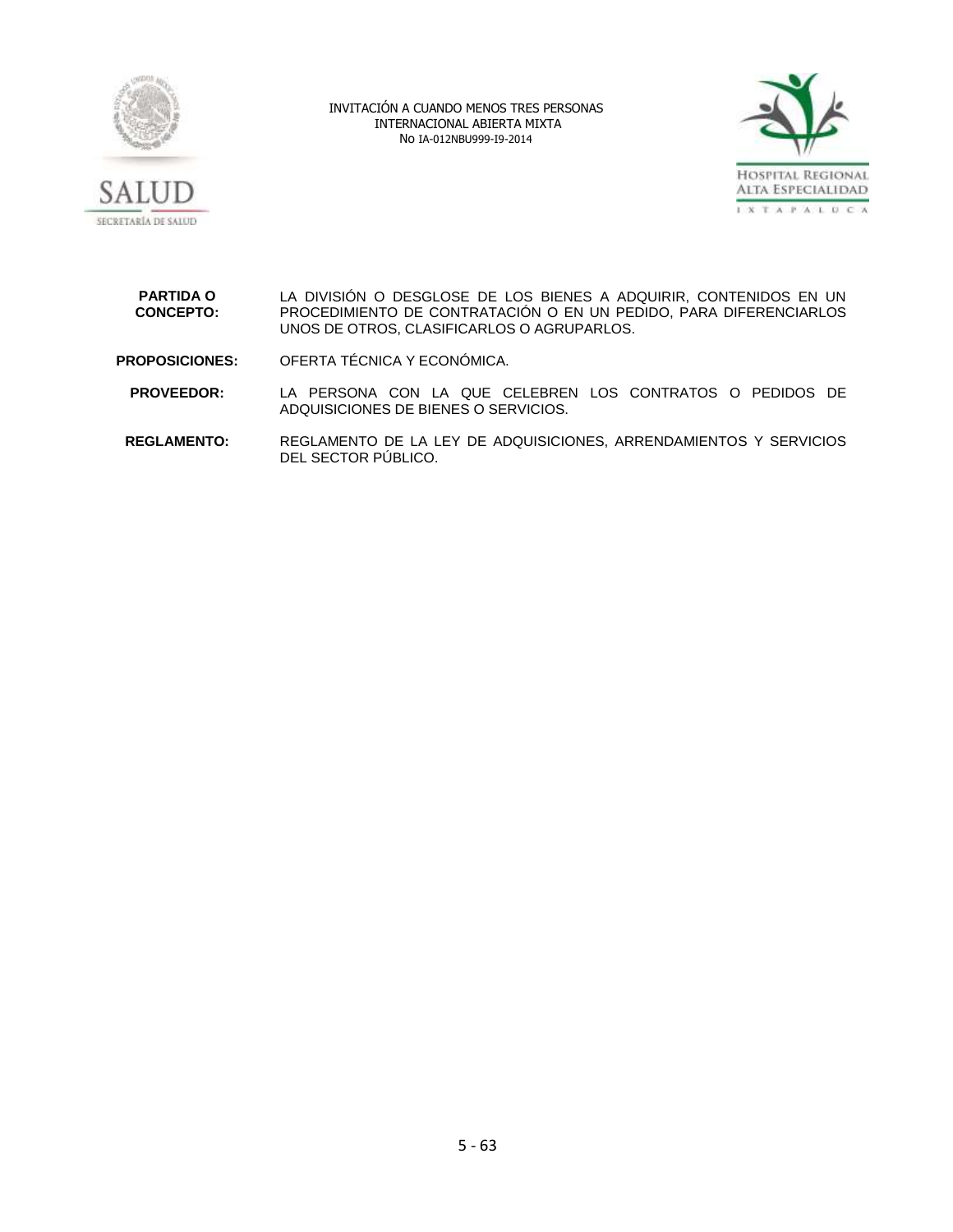



EL **HOSPITAL REGIONAL DE ALTA ESPECILIDAD DE IXTAPALUCA**, ORGANISMO PUBLICO DESCENTRALIZADO DE LA ADMINISTRACION PUBLICA FEDERAL, SECTORIZADO A LA SECRETARIA DE SALUD, EN ADELANTE "LA CONVOCANTE", POR CONDUCTO DE LA DIRECCIÓN DE ADMINISTRACIÓN Y FINANZAS A TRAVÉS DE LA SUBDIRECCIÓN DE RECURSOS MATERIALES, EN CUMPLIMIENTO A LO DISPUESTO EN LOS ARTÍCULOS 134 DE LA CONSTITUCIÓN POLÍTICA DE LOS ESTADOS UNIDOS MEXICANOS; 25 PRIMER PÁRRAFO, 26 FRACCIÓN II, 26 BIS FRACCIÓN III, 28 FRACCIÓN III, 29, 40, 42, 43 Y 45 DE LA LEY, ASÍ COMO, 39 Y 77 DE SU REGLAMENTO, Y DEMÁS NORMATIVIDAD APLICABLE EN LA MATERIA; CONVOCA A PERSONAS FÍSICAS Y MORALES QUE NO SE ENCUENTREN EN LOS SUPUESTOS SEÑALADOS EN LOS ARTÍCULOS 50 Y 60 DE LA LEY, A PARTICIPAR EN **LA INVITACIÓN A CUANDO MENOS TRES PERSONAS INTERNACIONAL ABIERTA MIXTA, N° IA-012NBU999-I9-2014, PARA LA ADQUISICIÓN DE INSUMOS PARA EL SERVICIO DE TRANSFUSIÓN PARA EL EJERCICIO FISCAL 2014,** CONFORME A LAS SIGUIENTES BASES:

#### **I. DATOS GENERALES SOBRE LA INVITACIÓN.**

- **I.1. NOMBRE DE LA ENTIDAD CONVOCANTE:** "HOSPITAL REGIONAL DE ALTA ESPECIALIDAD DE IXTAPALUCA", A TRAVÉS DE LA SUBDIRECCIÓN DE RECURSOS MATERIALES, CON DOMICILIO EN CARRETERA FEDERAL MÉXICO PUEBLA KM 34.5, COLONIA ZOQUIAPAN, IXTAPALUCA, C.P. 56530, ESTADO DE MÉXICO. TEL. 5972 9800 EXT. 1112 Y 1278.
- **I.2. MEDIO QUE SE UTILIZARÁ EN LA PRESENTE INVITACIÓN** LOS LICITANTES, A SU ELECCIÓN, PODRÁN PARTICIPAR EN FORMA PRESENCIAL O ELECTRÓNICA EN LA O LAS JUNTAS DE ACLARACIONES, EL ACTO DE PRESENTACIÓN Y APERTURA DE PROPOSICIONES Y EL ACTO DE FALLO. ASIMISMO, NO RESULTA APLICABLE EL ENVÍO DE PROPOSICIONES A TRAVÉS DE SERVICIO POSTAL O MENSAJERÍA.
- **I.3. NÚMERO DE IDENTIFICACIÓN DE LA INVITACIÓN:** No **IA-012NBU999-I9-2014**
- **I.4. EJERCICIO FISCAL QUE ABARCARÁ LA CONTRATACIÓN:** 2014.
- **I.5. IDIOMA:** TODOS Y CADA UNO DE LOS DOCUMENTOS, QUE INTEGRAN LAS PROPOSICIONES DE LOS BIENES OFERTADOS, DEBERÁN ESTAR EN EL IDIOMA ESPAÑOL O EN EL IDIOMA DE ORIGEN, ACOMPAÑADOS DE UNA TRADUCCIÓN SIMPLE AL ESPAÑOL.
- **I.6. DISPONIBILIDAD PRESUPUESTARIA:** SE CUENTA CON LA DISPONIBILIDAD PRESUPUESTARIA CONFORME A LA PARTIDA PRESUPUESTAL 25101 "PRODUCTOS QUIMICOS BASICOS", DEL CLASIFICADOR POR OBJETO DEL GASTO PARA LA ADMINISTRACIÓN PÚBLICA FEDERAL.
- **I.7. CANTIDADES:** SE ESPECIFICAN EN EL **ANEXO TÉCNICO**.
- **I.8. CARÁCTER DE LA INVITACIÓN:** LA PRESENTE INVITACIÓN ES DE CARÁCTER INTERNACIONAL Y PODRÁN PARTICIPAR PERSONAS FÍSICAS Y/O MORALES DE NACIONALIDAD MEXICANA Y EXTRANJERA.
- **I.9. FINANCIAMIENTO:** EL PRESENTE PROCEDIMIENTO NO SE SUJETARÁ A CONTRATACIONES FINANCIADAS CON FONDOS PROVENIENTES DE CRÉDITOS EXTERNOS OTORGADOS AL GOBIERNO FEDERAL O CON SU GARANTÍA POR ORGANISMOS FINANCIEROS REGIONALES O MULTILATERALES.
- **II. OBJETO Y ALCANCE DE LA INVITACIÓN.**
- **II.1. OBJETO DE LA COMPRA:** ADQUISICIÓN DE INSUMOS PARA EL SERVICIO DE TRANSFUSIÓN PARA EL EJERCICIO FISCAL 2014.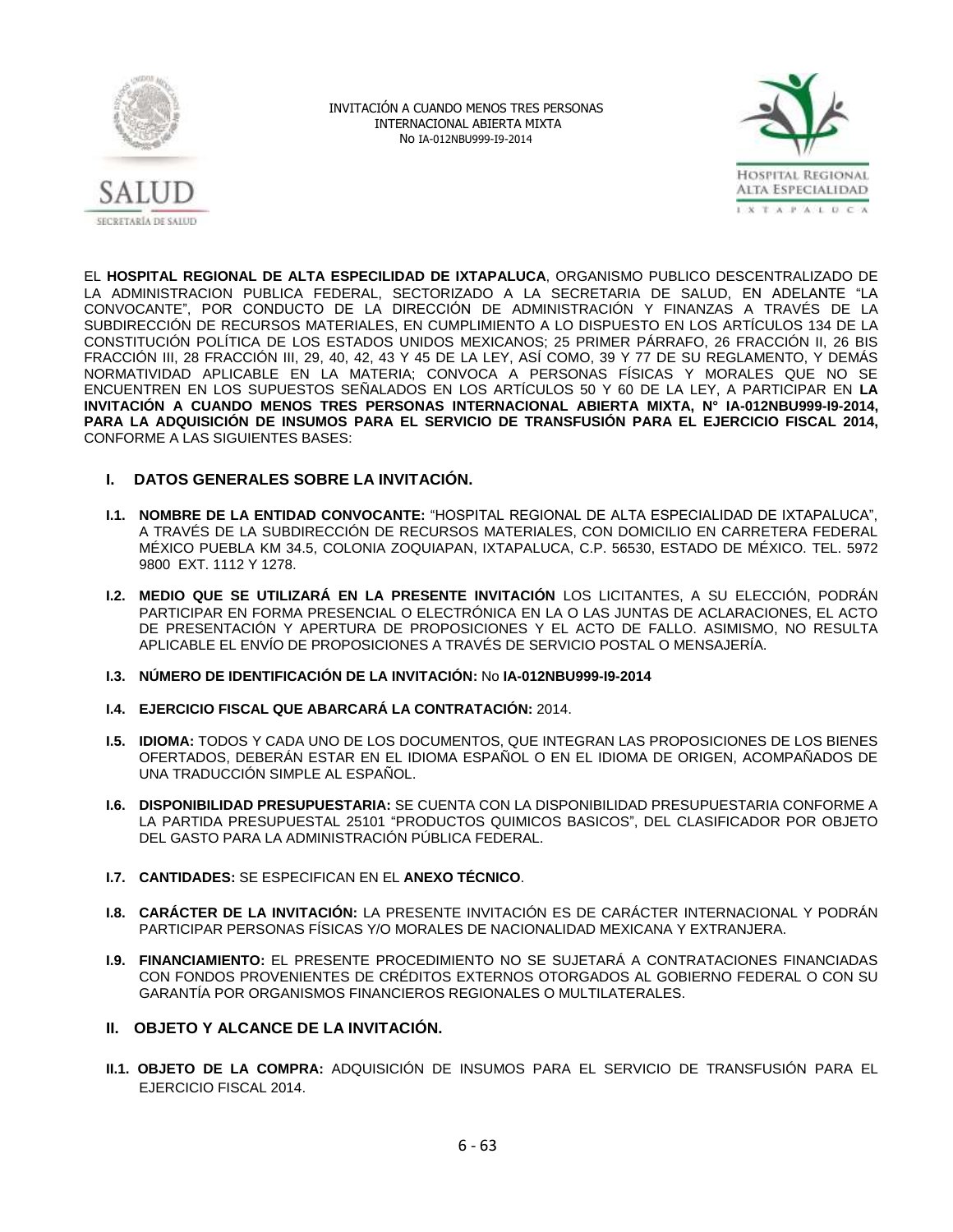



**II.2. ESPECIFICACIONES Y CARACTERÍSTICAS TÉCNICAS DE LOS BIENES A ADQUIRIR:** LOS CONCEPTOS, DESCRIPCIONES, Y CARACTERÍSTICAS DE LOS BIENES SE PRESENTAN EN EL **ANEXO TÉCNICO** DE ESTA INVITACIÓN, ESTABLECIENDO QUE LA ADQUISICIÓN DE LOS MISMOS SE FORMALIZARÁ A TRAVÉS DEL PEDIDO, EN EL CUAL SE ESPECIFICARÁN LOS BIENES POR CADA PARTIDA. LA VIGENCIA DEL PEDIDO ABARCARA ÚNICAMENTE EL PRESENTE EJERCICIO FISCAL.

LOS LICITANTES DEBERÁN AJUSTARSE EXACTA Y CABALMENTE A LOS REQUISITOS Y ESPECIFICACIONES DESCRITAS EN EL **ANEXO TÉCNICO**, CON EXCEPCIÓN DE LOS CAMBIOS (QUE NO DEBERÁN CONSISTIR EN VARIACIONES SUSTANCIALES EN LA DESCRIPCIÓN DE LOS BIENES) QUE LA CONVOCANTE ACEPTE EN LA JUNTA DE ACLARACIONES. EL ACTA DE LA CITADA JUNTA, FORMARA PARTE INTEGRAL DE LA INVITACIÓN.

**II.3. NORMAS APLICABLES:** PARA EL PRESENTE PROCEDIMIENTO, LOS LICITANTES DEBERÁN CUMPLIR CON LAS NORMAS SEÑALADAS EN EL **ANEXO TÉCNICO**, EN TÉRMINOS DEL ARTÍCULO 31 DEL REGLAMENTO DE LA LEY.

#### **II.4. MUESTRAS:** NO APLICA.

- **II.5. PARTICIPACIÓN:** SOLO PODRÁN PARTICIPAR AQUELLAS EMPRESAS A LAS QUE SE LES HAYA INVITADO MEDIANTE OFICIO.
- **II.6. MODELO DE PEDIDO:** EL PEDIDO QUE SE DERIVE DEL PRESENTE PROCEDIMIENTO, SE ELABORARÁ CONFORME A LO SEÑALADO EN EL ARTÍCULO 45 DE LA LEY Y 81 DEL REGLAMENTO, LA PRESENTE INVITACIÓN, Y LAS DEMÁS DISPOSICIONES LEGALES APLICABLES, CUYO MODELO SE ANEXA A LA PRESENTE INVITACIÓN **(ANEXO 2)**

#### **III. FORMA Y TÉRMINOS DE LOS ACTOS DE PROCEDIMIENTO DE LA PRESENTE INVITACIÓN.**

**III.1. ACTOS DE LA INVITACIÓN:** LA FECHA, HORA Y LUGAR PARA LOS ACTOS DE JUNTA DE ACLARACIONES, ACTO DE PRESENTACIÓN Y APERTURA DE PROPOSICIONES Y ACTO DE FALLO SE REALIZARÁN CONFORME A LO SIGUIENTE:

| <b>ACTO</b>                                        | <b>FECHA</b>        | <b>HORA</b> |
|----------------------------------------------------|---------------------|-------------|
| JUNTA DE ACLARACIONES                              | 9 DE ABRIL DE 2014  | 10:00 HORAS |
| PRESENTACIÓN Y APERTURA DE<br><b>PROPOSICIONES</b> | 11 DE ABRIL DE 2014 | 10:00 HORAS |
| FALLO                                              | 15 DE ABRIL DE 2014 | 14:00 HORAS |

**III.2. PRESENTACIÓN Y APERTURA DE PROPOSICIONES:** UNA VEZ INICIADO EL ACTO DE PRESENTACIÓN Y APERTURA DE PROPOSICIONES, LAS PROPOSICIONES PRESENTADAS NO PODRÁN SER RETIRADAS O DEJARSE SIN EFECTO POR LOS LICITANTES, POR LO QUE DEBERÁN CONSIDERARSE VIGENTES DENTRO DEL PROCEDIMIENTO DE INVITACIÓN HASTA SU CONCLUSIÓN, DE CONFORMIDAD AL ARTÍCULO 26, ANTEPENÚLTIMO PÁRRAFO DE LA LEY.

EN EL CASO DE LAS PROPOSICIONES PRESENTADAS A TRAVÉS DE COMPRANET, LOS SOBRES SERÁN GENERADOS MEDIANTE EL USO DE TECNOLOGÍAS QUE RESGUARDEN LA CONFIDENCIALIDAD DE LA INFORMACIÓN DE TAL FORMA QUE SEAN INVIOLABLES, CONFORME AL ACUERDO POR EL QUE SE ESTABLEZCAN LAS DISPOSICIONES QUE SE DEBERÁN OBSERVAR PARA LA UTILIZACIÓN DEL SISTEMA ELECTRÓNICO DE INFORMACIÓN PÚBLICA GUBERNAMENTAL DENOMINADO COMPRANET PUBLICADO EN EL DIARIO OFICIAL DE LA FEDERACIÓN EL 28 DE JUNIO DE 2011.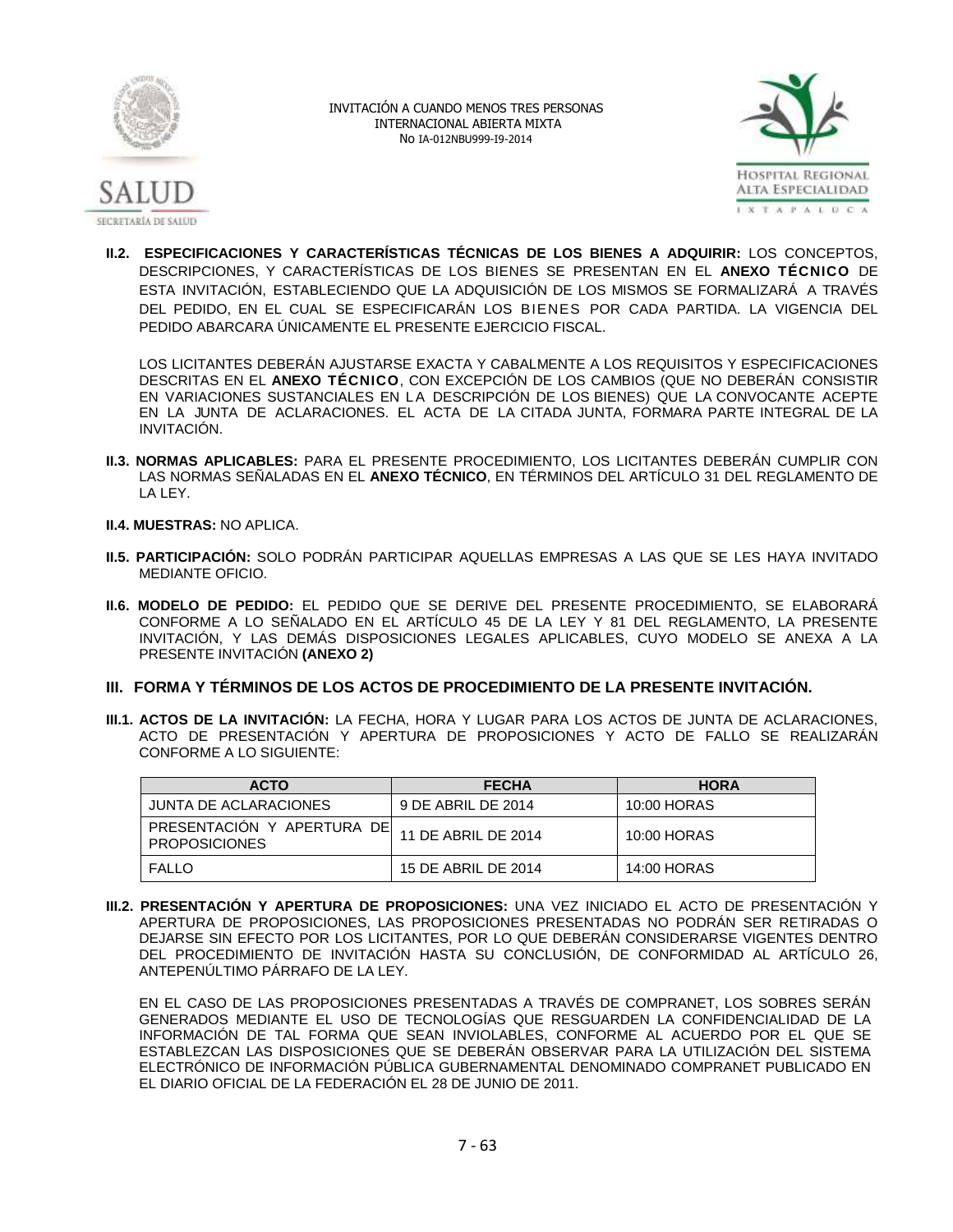



PARA LA PRESENTACIÓN Y FIRMA DE PROPOSICIONES A TRAVÉS DE COMPRANET, LOS LICITANTES NACIONALES DEBERÁN UTILIZAR LA FIRMA ELECTRÓNICA AVANZADA (FIEL) QUE EMITE EL SERVICIO DE ADMINISTRACIÓN TRIBUTARIA PARA EL CUMPLIMIENTO DE LAS OBLIGACIONES FISCALES.

PARA LA PRESENTACIÓN Y FIRMA DE PROPOSICIONES A TRAVÉS DE COMPRANET, LOS LICITANTES

DEBERÁN FIRMAR EN FORMATO PDF A TRAVÉS DEL SISTEMA DE MENSAJES DE COMPRANET, ACOMPAÑANDO UNA COPIA DE LOS MISMOS EN VERSIÓN WORD 2003 O 2007, QUE PERMITA AGILIZAR EL ACTO.

EL REGISTRO DE LOS LICITANTES EN TODOS LOS ACTOS DEL PROCEDIMIENTO SE LLEVARÁ A CABO EN LA RECEPCIÓN DE LA ENTRADA PRINCIPAL DE LA **CONVOCANTE**, MEDIA HORA PREVIA A LA SEÑALADA; PARA EL ACTO DE PRESENTACIÓN Y APERTURA DE PROPOSICIONES. DESPUÉS DE LA HORA DE INICIO ESTABLECIDA, LA CONVOCANTE NO PERMITIRÁ EL ACCESO A NINGÚN LICITANTE NI OBSERVADOR, O SERVIDOR PÚBLICO AJENO AL ACTO, REGISTRANDO A LOS ASISTENTES QUE NO SE HUBIERAN REGISTRADO PREVIAMENTE, PROCEDIENDO AL PASE DE LISTA DE LOS MISMOS, ELLO DE CONFORMIDAD CON LO ESTABLECIDO EN EL ARTÍCULO 47, PÁRRAFO CUARTO DEL REGLAMENTO.

LOS LICITANTES SÓLO PODRÁN PRESENTAR UNA PROPOSICIÓN, PARA LA PRESENTE INVITACIÓN.

EL LICITANTE PODRÁ PRESENTAR A SU ELECCIÓN, DENTRO O FUERA DEL SOBRE CERRADO, LA DOCUMENTACIÓN DISTINTA A LA QUE CONFORMA LA PROPUESTA TÉCNICA Y ECONÓMICA MISMA QUE FORMA PARTE DE SU PROPOSICIÓN, CONFORME A LO ESTABLECIDO EN EL ARTÍCULO 34 DE LA LEY, SIN EMBARGO PARA LA MEJOR CONDUCCIÓN DEL ACTO, SE SUGIERE A LOS LICITANTES QUE LA DOCUMENTACIÓN SE PRESENTE POR SEPARADO FUERA DEL SOBRE QUE CONTENGA LAS PROPOSICIONES.

EL LICITANTE PODRÁ ACREDITAR SU EXISTENCIA LEGAL Y EN SU CASO, LA PERSONALIDAD JURÍDICA DE SU REPRESENTANTE, EN EL ACTO DE PRESENTACIÓN Y APERTURA DE PROPOSICIONES, MEDIANTE EL DOCUMENTO PREVISTO EN LA FRACCIÓN V DEL ARTÍCULO 48, DEL REGLAMENTO.(**FORMATO 8**)

EL REPRESENTANTE DEL ÁREA REQUIRENTE Y/O TÉCNICA ASÍ COMO EL LICITANTE ELEGIDO, EN LOS TÉRMINOS DE LA FRACCIÓN II, DEL ARTÍCULO 35, DE LA LEY, Y 39, FRACCIÓN III INCISO J), DEL REGLAMENTO, DEBERÁN RUBRICAR EN EL ACTO DE PRESENTACIÓN Y APERTURA, LA TOTALIDAD DE LA DOCUMENTACIÓN DE LAS PROPOSICIONES PRESENTADAS POR LOS LICITANTES.

EL FALLO DE LA INVITACIÓN SE LLEVARÁ A CABO CONFORME A LO SEÑALADO EN EL **NUMERAL XXIX** DE LA PRESENTE INVITACIÓN. ASÍ MISMO, EL LICITANTE ADJUDICADO DEBERÁ CONSIDERAR LOS ASPECTOS CONTENIDOS EN EL **NUMERAL XX** RELATIVOS A LA FIRMA DEL PEDIDO.

#### **IV. REQUISITOS QUE LOS LICITANTES DEBEN CUMPLIR PARA LA EVALUACIÓN DE LA PROPOSICIÓN.**

LOS LICITANTES DEBERÁN CUBRIR LOS SIGUIENTES REQUISITOS:

- A) QUE CUENTAN CON PLENA CAPACIDAD JURÍDICA Y NO SE ENCUENTREN IMPEDIDOS CIVIL, MERCANTIL O ADMINISTRATIVAMENTE, PARA EJERCER SUS DERECHOS Y CUMPLIR SUS OBLIGACIONES.
- B) CONTAR CON EL OFICIO ORIGINAL DE INVITACIÓN PARA PARTICIPAR EN EL PRESENTE PROCEDIMIENTO.
- C) PRESENTAR EN SOBRE CERRADO SU PROPUESTA TÉCNICA Y ECONÓMICA.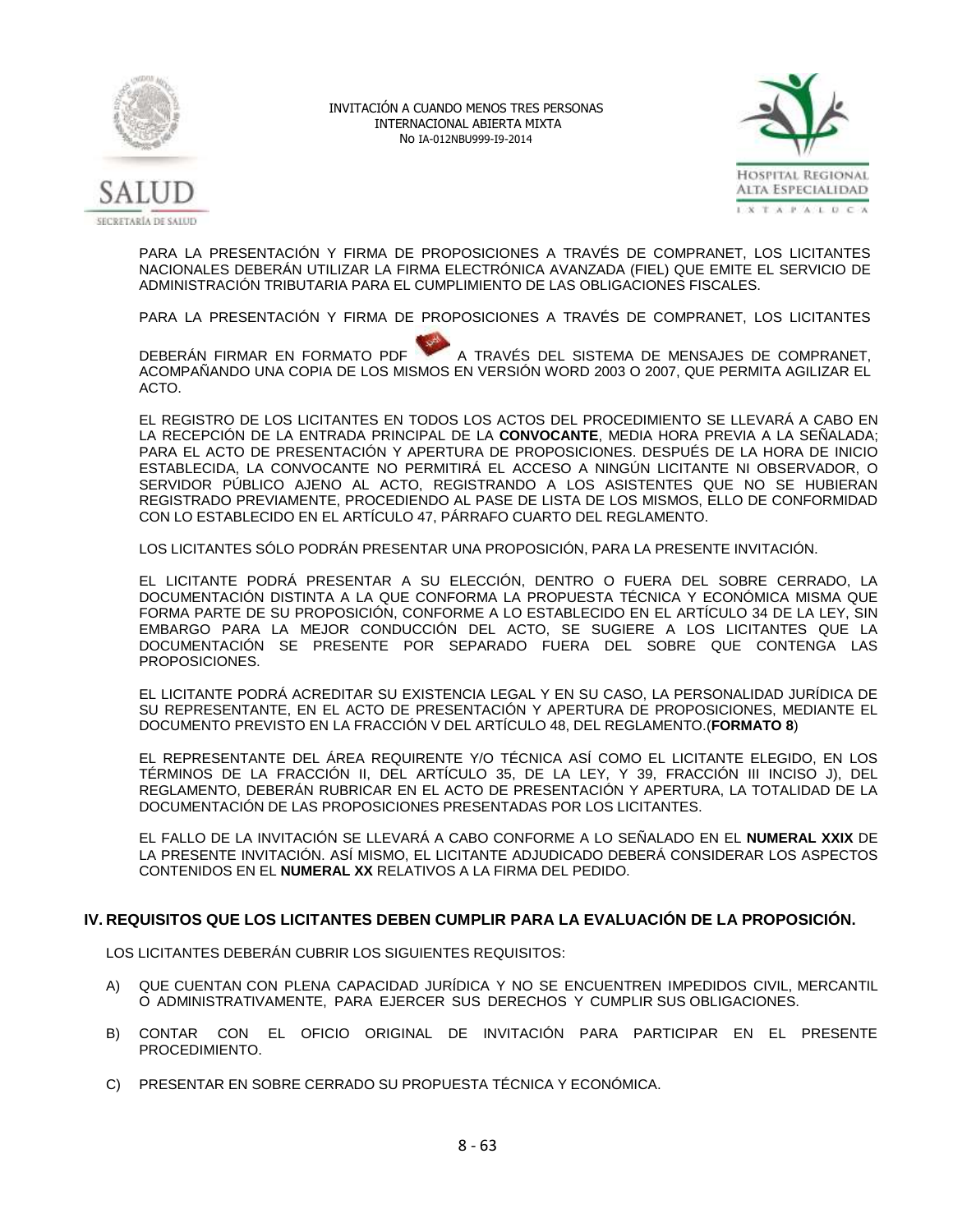



- D) NO ENCONTRARSE EN LOS SUPUESTOS QUE ESTABLECEN LOS ARTÍCULOS 50 Y 60 DE LA LEY.
- E) ENCONTRARSE REGISTRADOS EN LA PLATAFORMA DE COMPRANET VERSIÓN 5.0.

#### **IV.1. PROPUESTA TÉCNICA Y ECONÓMICA (SOBRE ÚNICO CERRADO).**

A) LA PROPOSICIÓN DEBERÁ PRESENTARSE EN PAPEL MEMBRETADO DEL LICITANTE DIRIGIDA A LA

CONVOCANTE, EN FORMA IMPRESA O EN FORMATO PDF A TRAVÉS DEL SISTEMA DE MENSAJES DE COMPRANET, ACOMPAÑANDO UNA COPIA DE LOS MISMOS EN VERSIÓN WORD 2003 O 2007, QUE PERMITA AGILIZAR EL ACTO, DENTRO DEL SOBRE CERRADO, EN ORIGINAL, EN IDIOMA ESPAÑOL, SIN TACHADURAS NI ENMENDADURAS INDICANDO EL NÚMERO DE LA PRESENTE INVITACIÓN, (EL NO PRESENTAR LA PROPUESTA EN MEDIO MAGNÉTICO, NO SERÁ CAUSA DE DESECHAMIENTO).

- B) NINGUNO DE LOS DOCUMENTOS PRESENTADOS POR LOS LICITANTES DEBERÁ CONTENER EL ESCUDO NACIONAL, NI EL LOGOTIPO DE LA CONVOCANTE.
- C) LA PROPOSICIÓN DEBERÁ SER FIRMADA AUTÓGRAFAMENTE POR LA PERSONA FACULTADA PARA ELLO, EN LA ÚLTIMA HOJA DE CADA UNO DE LOS DOCUMENTOS QUE FORMAN PARTE DE LA MISMA Y RUBRICADA EN TODAS Y CADA UNA DE LAS HOJAS.
- D) LA PROPOSICIÓN ENVIADA A TRAVÉS DE COMPRANET DEBERÁ CONTENER LA FIRMA ELECTRÓNICA Y/O LA FIRMA AUTÓGRAFA DIGITALIZADA DE SU REPRESENTANTE LEGAL.
- E) CADA UNO DE LOS DOCUMENTOS QUE INTEGREN LA PROPOSICIÓN Y AQUÉLLOS DISTINTOS A ÉSTA, DEBERÁN ESTAR FOLIADOS EN TODAS Y CADA UNA DE LAS HOJAS QUE LOS INTEGREN. AL EFECTO, SE DEBERÁN NUMERAR DE **MANERA INDIVIDUAL** LAS PROPUESTAS TÉCNICA Y ECONÓMICA, ASÍ COMO LA DOCUMENTACIÓN ADICIONAL QUE ENTREGUE EL LICITANTE.

EN EL CASO DE QUE ALGUNA O ALGUNAS HOJAS DE LOS DOCUMENTOS MENCIONADOS EN EL PÁRRAFO ANTERIOR CAREZCAN DE FOLIO Y SE CONSTATE QUE LA O LAS HOJAS NO FOLIADAS MANTIENEN CONTINUIDAD, NO SE DESECHARÁ LA PROPOSICIÓN. EN EL SUPUESTO DE QUE FALTE ALGUNA HOJA Y LA OMISIÓN PUEDA SER CUBIERTA CON INFORMACIÓN CONTENIDA EN LA PROPIA PROPOSICIÓN O CON LOS DOCUMENTOS ADICIONALES DISTINTOS A LA MISMA. DE CONFORMIDAD CON LO DISPUESTO EN EL ARTÍCULO 50 DEL REGLAMENTO DE LA LEY.

- F) EL INCUMPLIMIENTO DE ALGUNO DE LOS REQUISITOS DE LA PROPOSICIÓN QUE AFECTE LA SOLVENCIA SERÁ CAUSA DE DESECHAMIENTO DE LA MISMA, SALVO PARA AQUELLOS QUE EXPRESAMENTE SE INDIQUE LO CONTRARIO, ASÍ MISMO SERÁ CAUSA DE DESECHAMIENTO SI SE COMPRUEBA QUE ALGÚN LICITANTE HA ACORDADO CON OTRO U OTROS ELEVAR EL COSTO DE LOS BIENES O CUALQUIER OTRO ACUERDO QUE TENGA COMO FIN OBTENER UNA VENTAJA SOBRE LOS DEMÁS LICITANTES.
- **G)** PARA MEJOR CONDUCCIÓN DEL ACTO DE PRESENTACIÓN Y APERTURA DE PROPOSICIONES, SE SOLICITA A LOS LICITANTES **SEÑALAR EN CADA DOCUMENTO DE LA PROPOSICIÓN, EL NUMERAL E INCISO CORRESPONDIENTE.**

#### **IV.1.1 DOCUMENTACIÓN DE LA PROPUESTA TÉCNICA. (FORMATO 1).**

**A)** ORIGINAL Y COPIA PARA SU COTEJO DEL OFICIO DE INVITACIÓN PARA PARTICIPAR EN EL PRESENTE PROCEDIMIENTO.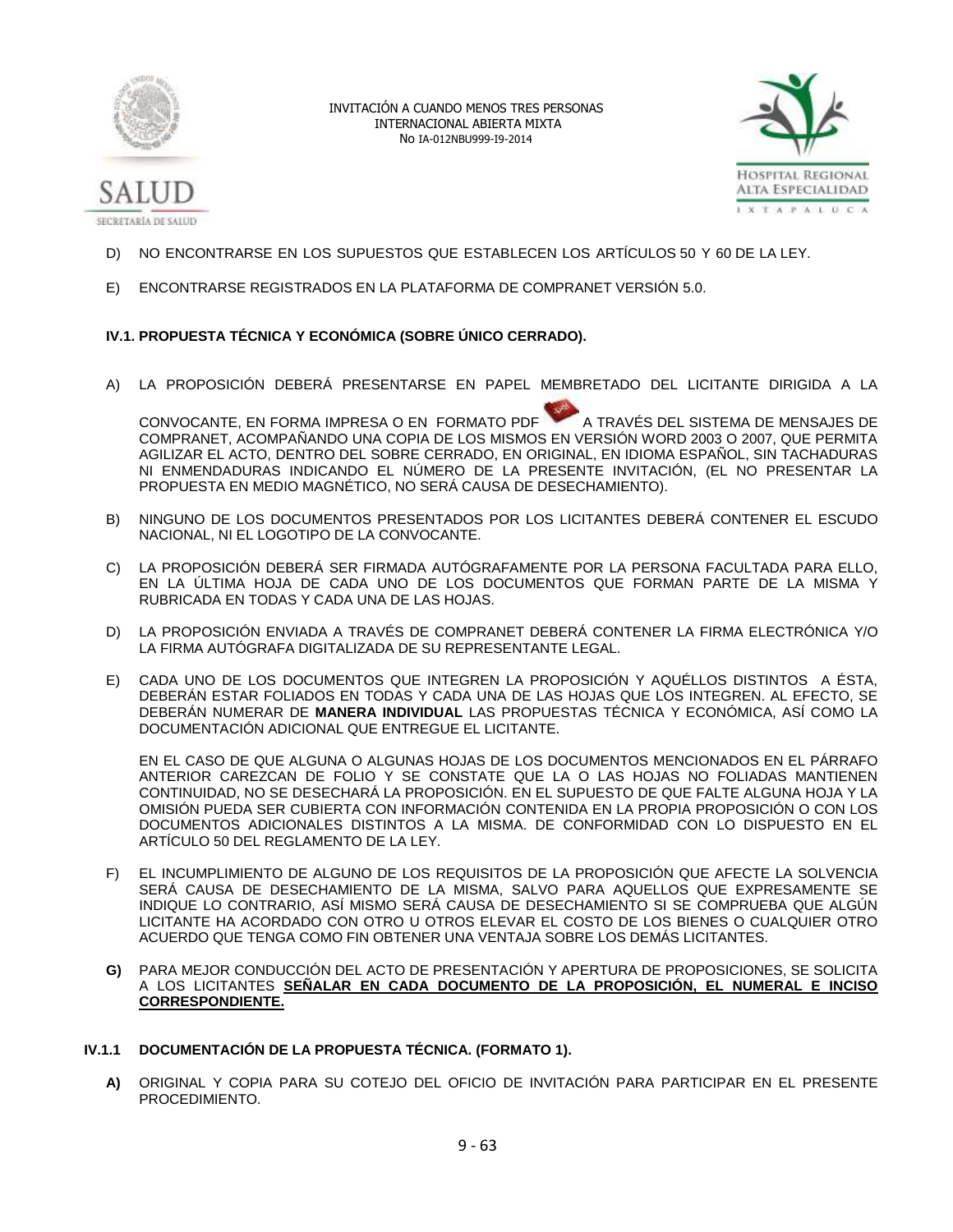



- **B)** DESCRIPCIÓN DETALLADA DE LOS BIENES A OFERTAR CUBRIENDO LAS ESPECIFICACIONES Y REQUISITOS QUE SE INDICAN EN EL ANEXO TÉCNICO.
- **C)** ESCRITO DEL LICITANTE, EN EL QUE MANIFIESTE **"BAJO PROTESTA DE DECIR VERDAD"** *EL ORIGEN DE LOS BIENES.*
- **D)** ESCRITO DEL LICITANTE EN EL QUE MANIFIESTE QUE ASUMIRÁ LA RESPONSABILIDAD TOTAL EN CASO DE QUE LOS BIENES **INFRINJAN PATENTES, MARCAS O DERECHOS DE AUTOR**, EXIMIENDO A LA CONVOCANTE DE CUALQUIER RESPONSABILIDAD. **(FORMATO 5).**
- **E)** ESCRITO DEL LICITANTE EN EL QUE MANIFIESTE **"BAJO PROTESTA DE DECIR VERDAD"** QUE OTORGARÁ COMO MÍNIMO, LA GARANTÍA DE LOS BIENES CONFORME A LO SOLICITADO EN EL **NUMERAL XIV Y ANEXO TÉCNICO** DE LA INVITACIÓN.
- **F)** ESCRITO DEL LICITANTE EN EL QUE MANIFIESTE QUE EN CASO DE RESULTAR ADUJIDICADO DEBERÁ GARANTIZAR EL CUMPLIMIENTO DEL PEDIDO MEDIANTE PÓLIZA DE FIANZA CONFORME A LO ESTIPULADO EN EL **NUMERAL XV** DE LA PRESENTE INVITACIÓN.
- **G)** ESCRITO DEL LICITANTE EN EL QUE MANIFIESTE QUE **LOS BIENES SE ENTREGRÁN EN LOS TÉRMINOS Y CONDICIONES** ESTABLECIDOS EN EL **NUMERAL X Y ANEXO TÉCNICO** (PLAZO, LUGAR Y CONDICIONES PARA LA ENTREGA DE LOS BIENES) DE LA PRESENTE INVITACIÓN.
- **H)** ESCRITO DEL LICITANTE EN EL QUE MANIFIESTE **QUE ACEPTA LAS CONDICIONES PARA LA VERIFICACIÓN Y ACEPTACIÓN DE LOS BIENES** CONFORME A LO SEÑALADO EN EL **NUMERAL X** DE LA PRESENTE INVITACIÓN.
- **I)** ESCRITO DEL LICITANTE, EN EL QUE MANIFIESTE **BAJO PROTESTA DE DECIR VERDAD** QUE LOS BIENES QUE OFERTA CUMPLEN CON LA **NORMAS APLICABLES**, SOLICITADAS EN EL ANEXO TÉCNICO DE LA PRESENTE INVITACIÓN.
- **J)** ESCRITO DEL LICITANTE EN CUAL MANIFIESTE EL CUMPLIMIENTO A LAS **REGLAS PARA LA APLICACIÓN DEL MARGEN DE PREFERENCIA** EN EL PRECIO DE LOS BIENES DE ORIGEN NACIONAL, RESPECTO DEL PRECIO DE LOS BIENES DE IMPORTACIÓN, EN LOS PROCEDIMIENTOS DE CONTRATACIÓN INTERNACIONALES.(**FORMATO 10**)

#### **IV.1.2 DOCUMENTACIÓN DE LA PROPUESTA ECONÓMICA.**

LOS LICITANTES PRESENTARAN SU PROPUESTA ECONÓMICA CONFORME AL **FORMATO 2,** LA CUAL DE DEBERÁ CONTENER LO SIGUIENTE:

- 1) INDICAR, EL NÚMERO DE PARTIDA, DESCRIPCIÓN, UNIDAD DE MEDIDA, CANTIDAD DE CADA UNO DE LOS BIENES SOLICITADOS, PRECIO UNITARIO EN MONEDA NACIONAL, CONFORME AL **ANEXO TÉCNICO** DE LA PRESENTE INVITACIÓN.
- 2) SUBTOTAL DE LA PROPUESTA
- 3) IMPUESTO AL VALOR AGREGADO (I.V.A.)
- 4) IMPORTE TOTAL DE LA PROPUESTA CON NÚMERO Y LETRA.
- 5) LA INDICACIÓN DE QUE LOS PRECIOS SERÁN FIJOS DURANTE LA VIGENCIA DEL PEDIDO QUE SE SUSCRIBA.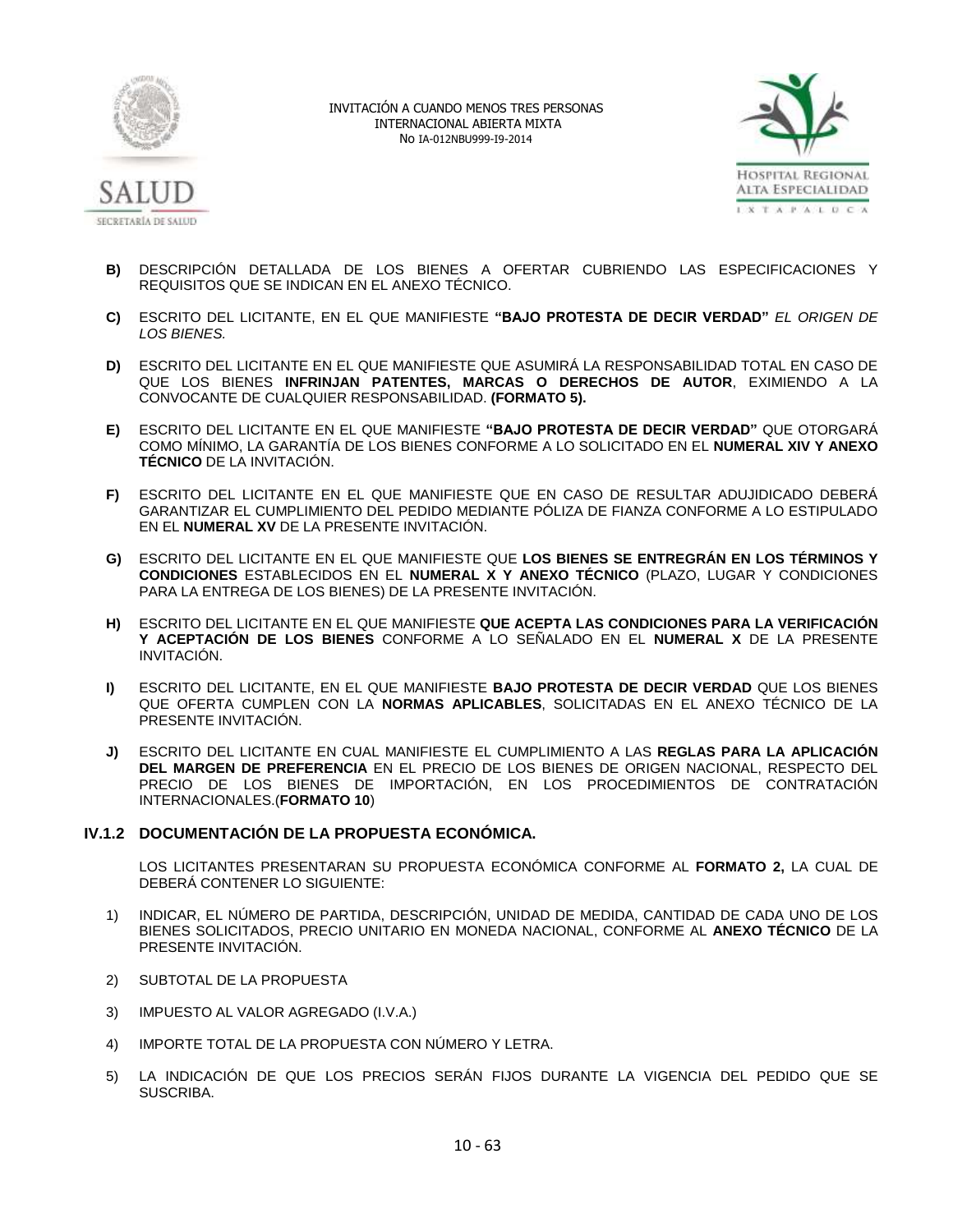



#### **IV.2.- CAUSAS DE DESECHAMIENTO.**

CONFORME A LO ESTABLECIDO EN EL ARTÍCULO 29, FRACCIÓN XV DE LA LEY, SERÁ CAUSA DE DESECHAMIENTO EL INCUMPLIMIENTO DE LOS REQUISITOS SEÑALADOS EN LOS NUMERALES **IV.1.1, IV.1.2, Y VI**, QUE AFECTEN LA SOLVENCIA DE LAS PROPOSICIONES PRESENTADAS POR LOS LICITANTES; SIN PERJUICIO DE LO ANTERIOR, LAS CAUSALES ESPECÍFICAS PARA DESECHAR LAS PROPOSICIONES DE LOS LICITANTES SON LAS SIGUIENTES:

- a) LA COMPROBACIÓN DE QUE ALGÚN LICITANTE HA ACORDADO CON OTRO U OTROS ELEVAR EL COSTO DE LOS BIENES OBJETO DE LA PRESENTE INVITACIÓN. O CUALQUIER OTRO ACUERDO QUE TENGAN COMO FIN OBTENER UNA VENTAJA SOBRE LOS DEMÁS LICITANTES.
- b) QUE LAS PROPOSICIONES NO CUMPLAN CON LOS REQUISITOS O CARACTERÍSTICAS ESTABLECIDAS EN ESTA INVITACIÓN O SU ANEXO TÉCNICO, ASÍ COMO AQUELLOS QUE SE DERIVEN DEL ACTO DE JUNTA DE ACLARACIONES Y QUE CON MOTIVO DE DICHO INCUMPLIMIENTO, AFECTEN LA SOLVENCIA DE LAS PROPOSICIONES, CONFORME A LO ESTABLECIDO EN EL ÚLTIMO PÁRRAFO DEL ARTÍCULO 36, DE LA LEY.
- c) QUE EL LICITANTE INCURRA EN CUALQUIER VIOLACIÓN A LAS DISPOSICIONES DE LA LEY, EL REGLAMENTO O CUALQUIER OTRO ORDENAMIENTO LEGAL O NORMATIVO VINCULADO CON ESTE PROCEDIMIENTO.
- d) QUE EL LICITANTE NO PRESENTE LOS ESCRITOS O MANIFESTACIONES SOLICITADAS CON CARÁCTER DE **"BAJO PROTESTA DE DECIR VERDAD"**, CUANDO ASÍ SE SOLICITE EN LA PRESENTE INVITACIÓN U OMITA LA LEYENDA REQUERIDA.
- e) QUE EL LICITANTE NO OFERTE LOS BIENES EN LOS TÉRMINOS Y CONDICIONES SOLICITADOS EN LA PRESENTE INVITACIÓN Y ANEXO TÉCNICO.
- f) QUE EL LICITANTE SE ENCUENTRE EN ALGUNO DE LOS SUPUESTOS ESTABLECIDOS EN ARTÍCULO 8 FRACCIÓN XX DE LA LEY FEDERAL DE RESPONSABILIDADES ADMINISTRATIVAS DE LOS SERVIDORES PÚBLICOS.
- g) QUE EL LICITANTE SE ENCUENTRE EN ALGUNO DE LOS SUPUESTOS DE LOS ARTÍCULOS 50 Y 60 DE LA LEY.
- h) CUANDO SE PRESENTE MÁS DE UNA PROPUESTA TÉCNICA O ECONÓMICA, POR UN MISMO LICITANTE.
- i) QUE LA DOCUMENTACIÓN REQUERIDA EN LOS NUMERALES **IV.1.1, IV.1.2, Y VI,** NO LA PRESENTE CON FIRMA AUTÓGRAFA DEL REPRESENTANTE LEGAL O BIEN QUE LO MANIFESTADO NO SE APEGUE A LO SOLICITADO.
- j) EL INCUMPLIMIENTO U OMISIÓN DE ALGUNO DE LOS DOCUMENTOS SOLICITADOS EN LA PRESENTE INVITACIÓN Y EN LAS CONDICIONES LEGALES, TÉCNICAS Y ECONÓMICAS REQUERIDOS POR LA CONVOCANTE QUE AFECTEN LA SOLVENCIA DE LA PROPUESTA SERÁN CAUSA DE DESECHAMIENTO DE LA MISMA.

#### **V. CRITERIOS ESPECÍFICOS CONFORME A LOS CUALES SE EVALUARÁN LAS PROPOSICIONES Y SE ADJUDICARÁ EL PEDIDO RESPECTIVO:**

#### **V.1. CRITERIOS DE EVALUACIÓN QUE SE APLICARÁN A LAS PROPOSICIONES.**

A. SE ANALIZARÁN Y EVALUARÁN LAS PROPOSICIONES, UTILIZANDO UN CRITERIO DE EVALUACIÓN BINARIO,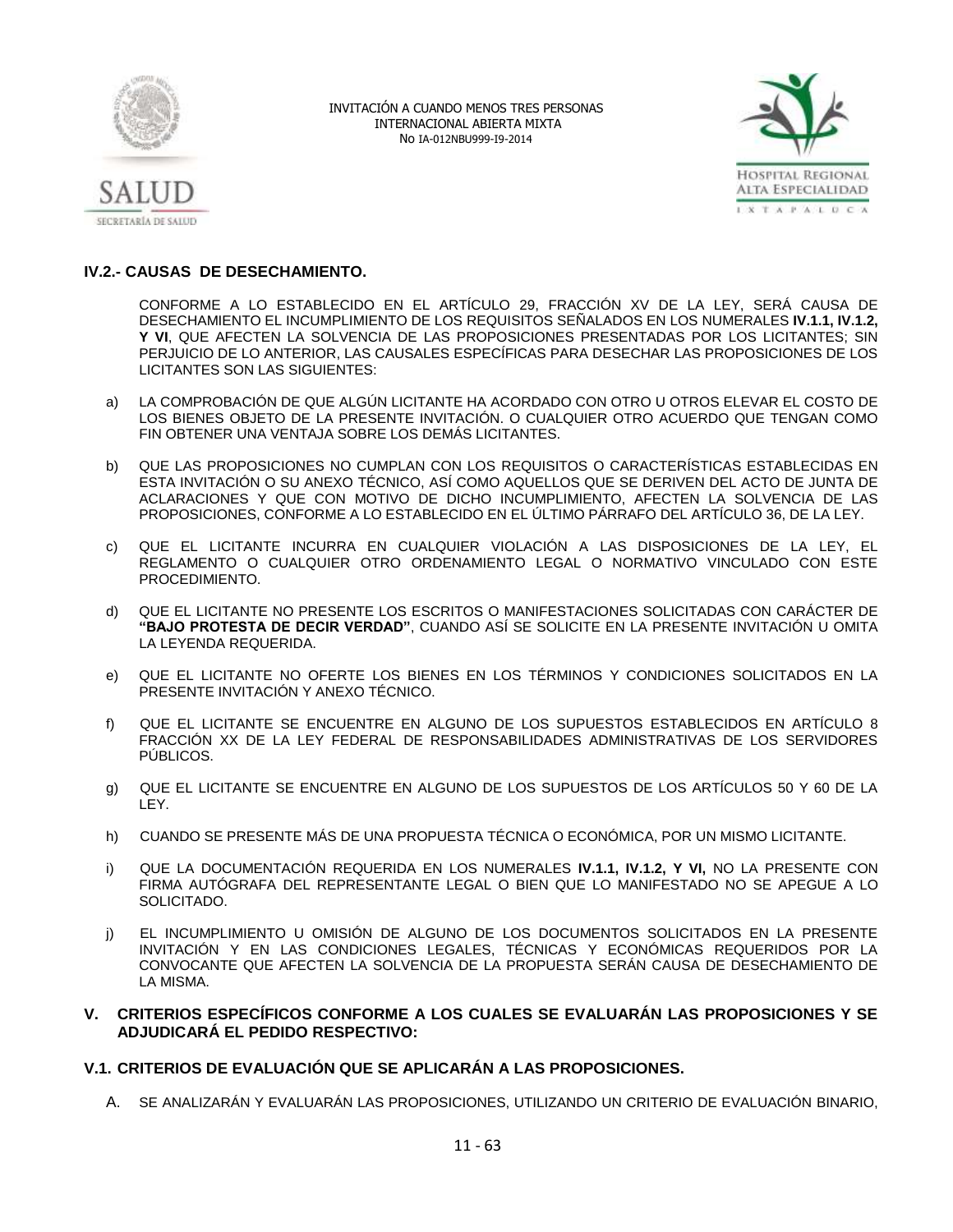



VERIFICANDO QUE LOS LICITANTES CUMPLAN CON TODAS LAS CONDICIONES Y REQUERIMIENTOS DE ESTA INVITACIÓN Y EL ANEXO TÉCNICO.

- B. SE TOMARÁ COMO CRITERIO DE EVALUACIÓN, LA PROPOSICIÓN ECONÓMICA SOLVENTE MÁS BAJA.
- C. LA CONVOCANTE SE RESERVA EL DERECHO DE VERIFICAR LA VERACIDAD DE LA INFORMACIÓN PRESENTADA POR EL LICITANTE, EN CASO DE QUE EL LICITANTE HAYA PROPORCIONADO INFORMACIÓN O DECLARACIÓN FALSA, O QUE ACTÚE CON DOLO O MALA FE, EN SU CASO, PROCEDERÁ A LA NOTIFICACIÓN AL ÓRGANO INTERNO DE CONTROL O SECRETARÍA DE LA FUNCIÓN PÚBLICA PARA QUE EN SU CASO APLIQUE LAS SANCIONES QUE INDICA EL ARTÍCULO 60, DE LA LEY.
- D. SE EVALUARÁN LAS CONDICIONES ECONÓMICAS OFERTADAS, CONSIDERANDO PARA ELLO ÚNICAMENTE LAS PROPUESTAS TÉCNICAS QUE NO HUBIESEN SIDO DESECHADAS EN EL ANÁLISIS DETALLADO DE LAS MISMAS. PARA LO ANTERIOR, LA CONVOCANTE PODRÁ HACER USO DE LOS MECANISMOS SEÑALADOS EN EL ARTÍCULO 51, DEL REGLAMENTO DE LA LEY.
- E. CUANDO LA CONVOCANTE DETECTE UN ERROR DE CÁLCULO EN ALGUNA PROPOSICIÓN PODRÁ LLEVAR A CABO SU RECTIFICACIÓN CUANDO LA CORRECCIÓN NO IMPLIQUE LA MODIFICACIÓN DEL PRECIO UNITARIO. EN CASO DE DISCREPANCIA ENTRE LAS CANTIDADES ESCRITAS CON LETRA Y NÚMERO PREVALECERÁ LA PRIMERA, POR LO QUE DE PRESENTARSE ERRORES EN LAS CANTIDADES O VOLÚMENES SOLICITADOS, ÉSTOS PODRÁN CORREGIRSE.

EN LOS CASOS PREVISTOS EN EL PÁRRAFO ANTERIOR, LA CONVOCANTE NO DEBERÁ DESECHAR LA PROPUESTA ECONÓMICA Y DEJARÁ CONSTANCIA DE LA CORRECCIÓN EFECTUADA CONFORME AL PÁRRAFO INDICADO EN LA DOCUMENTACIÓN SOPORTE UTILIZADA PARA EMITIR EL FALLO QUE SE INTEGRARÁ AL EXPEDIENTE DE CONTRATACIÓN RESPECTIVO, ASENTANDO LOS DATOS QUE PARA EL EFECTO PROPORCIONE EL O LOS SERVIDORES PÚBLICOS RESPONSABLES DE LA EVALUACIÓN.

LAS CORRECCIONES SE HARÁN CONSTAR EN EL FALLO A QUE SE REFIEREN LOS ARTÍCULOS 37 DE LA LEY Y 55 DEL REGLAMENTO. SI LA PROPUESTA ECONÓMICA DEL LICITANTE A QUIEN SE LE ADJUDIQUE EL PEDIDO FUE OBJETO DE CORRECCIONES Y ÉSTE NO ACEPTA LAS MISMAS, SE APLICARÁ LO DISPUESTO EN EL SEGUNDO PÁRRAFO DEL ARTÍCULO 46 DE LA LEY RESPECTO DEL PEDIDO O, EN SU CASO, SÓLO POR LO QUE HACE A LA PARTIDA ÚNICA AFECTADA POR EL ERROR, SIN QUE POR ELLO SEA PROCEDENTE IMPONER LA SANCIÓN A QUE SE REFIERE LA FRACCIÓN I DEL ARTÍCULO 60 DE LA LEY.

F. UNA VEZ HECHA LA EVALUACIÓN DE LAS PROPOSICIONES, SE DETERMINARÁN SOLVENTES AQUÉLLAS QUE REÚNAN TODOS LOS REQUISITOS ESTABLECIDOS EN ESTA INVITACIÓN Y CUMPLAN CON LAS CONDICIONES LEGALES-ADMINISTRATIVAS, TÉCNICAS Y ECONÓMICAS REQUERIDAS POR LA **CONVOCANTE**.

#### **V.2.- CRITERIOS DE ADJUDICACIÓN.**

LOS BIENES OBJETO DE LA PRESENTE INVITACIÓN SERÁN ADJUDICADOS POR PARTIDA, AL LICITANTE CUYA OFERTA RESULTE SOLVENTE, PORQUE CUMPLE CON LOS REQUISITOS LEGALES, TÉCNICOS Y ECONÓMICOS ESTABLECIDOS EN LA CONVOCATORIA DE LA INVITACIÓN, Y POR TANTO GARANTIZA EL CUMPLIMIENTO DE LAS OBLIGACIONES RESPECTIVAS Y, EN SU CASO LA PROPOSICIÓN HUBIERA OFERTADO EL PRECIO MÁS BAJO, SIEMPRE Y CUANDO ÉSTE RESULTE CONVENIENTE. LOS PRECIOS OFERTADOS QUE SE ENCUENTREN POR DEBAJO DEL PRECIO CONVENIENTE, PODRÁN SER DESECHADOS POR LA CONVOCANTE.

LA DETERMINACIÓN DEL PRECIO CONVENIENTE, O EN SU CASO, NO ACEPTABLE, SE REALIZARÁ EN BASE A LO ESTABLECIDO POR EL ARTÍCULO 51 DEL REGLAMENTO DE LA LEY.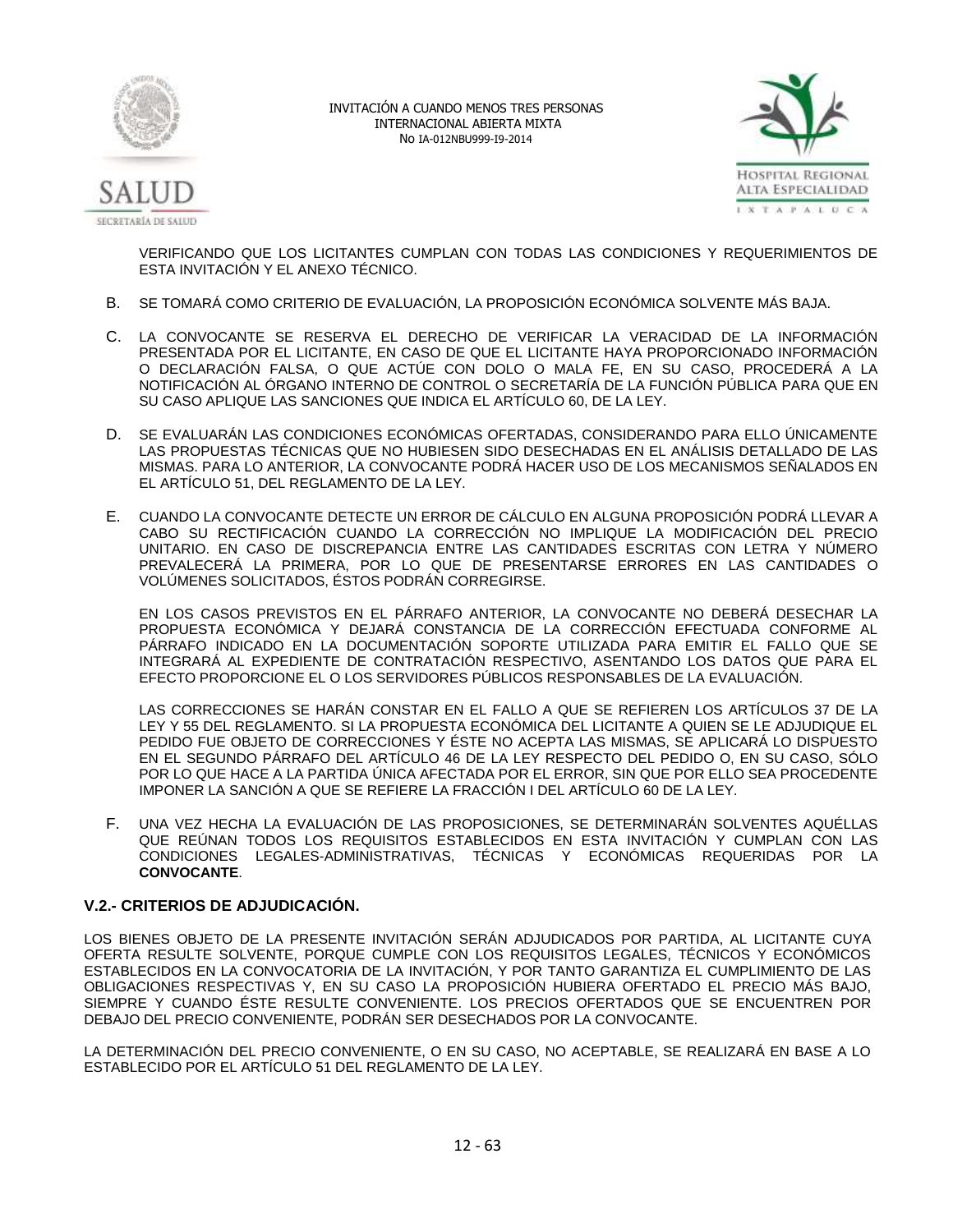



SI DERIVADO DE LA EVALUACIÓN DE LAS PROPOSICIONES SE OBTUVIERA UN EMPATE ENTRE DOS O MÁS PROVEEDORES EN UNA MISMA O MÁS PARTIDAS, DE CONFORMIDAD CON EL CRITERIO DE DESEMPATE PREVISTO EN EL PÁRRAFO SEGUNDO DEL ARTÍCULO 36 BIS DE LA LEY Y 54 DEL REGLAMENTO, SE DEBERÁ ADJUDICAR EL PEDIDO EN PRIMER TÉRMINO A LAS MICRO EMPRESAS, A CONTINUACIÓN SE CONSIDERARÁ A LAS PEQUEÑAS EMPRESAS Y EN CASO DE NO CONTARSE CON ALGUNA DE LAS ANTERIORES, SE ADJUDICARÁ A LA QUE TENGA EL CARÁCTER DE MEDIANA EMPRESA.

EN CASO DE SUBSISTIR EL EMPATE ENTRE EMPRESAS DE LA MISMA ESTRATIFICACIÓN, SE ESTARÁ A LO SEÑALADO EN LOS ARTÍCULOS MENCIONADOS EN EL PÁRRAFO ANTERIOR.

#### **VI. DOCUMENTOS ADICIONALES Y DATOS QUE DEBERÁN PRESENTAR LOS LICITANTES:**

LA DOCUMENTACIÓN DISTINTA A SU PROPUESTA TÉCNICA Y ECONÓMICA, QUE DEBERÁ PRESENTARSE EN EL ACTO DE PRESENTACIÓN Y APERTURA DE PROPOSICIONES CON FIRMA AUTÓGRAFA Y PREFERENTEMENTE EN PAPEL CON MEMBRETE, DENTRO O FUERA DEL SOBRE O BIEN CON FIRMA ELECTRÓNICA Y/O FIRMA AUTÓGRAFA DIGITALIZADA DE SU REPRESENTANTE LEGAL DE LOS DOCUMENTOS CORRESPONDIENTES A:

- **A. ACREDITAMIENTO DE EXISTENCIA LEGAL Y PERSONALIDAD JURÍDICA.** LOS LICITANTES QUE PARTICIPEN POR SI MISMOS O A TRAVÉS DE UN REPRESENTANTE LEGAL, DEBERÁN ACREDITAR SU PERSONALIDAD MANIFESTANDO EN UN ESCRITO **"BAJO PROTESTA DE DECIR VERDAD".** QUE CUENTAN CON FACULTADES SUFICIENTES PARA COMPROMETERSE POR SÍ O POR SU REPRESENTADA, MISMO QUE DEBERÁ CONTENER LO SIGUIENTE:
- A.I) **DEL LICITANTE:** REGISTRO FEDERAL DE CONTRIBUYENTES, NOMBRE Y DOMICILIO, ASÍ COMO, EN SU CASO, DE SU APODERADO O REPRESENTANTE LEGAL. TRATÁNDOSE DE PERSONAS MORALES, ADEMÁS SE SEÑALARÁ LA DESCRIPCIÓN DEL OBJETO SOCIAL DE LA EMPRESA, IDENTIFICANDO LOS DATOS DE LAS ESCRITURAS PÚBLICAS Y, DE HABERLAS, SUS REFORMAS Y MODIFICACIONES, CON LAS QUE SE ACREDITA LA EXISTENCIA LEGAL DE LAS PERSONAS MORALES ASÍ COMO EL NOMBRE DE LOS SOCIOS, Y
- A.II) DEL REPRESENTANTE LEGAL DEL LICITANTE: DATOS DE LAS ESCRITURAS PÚBLICAS EN LAS QUE LE FUERON OTORGADAS LAS FACULTADES PARA SUSCRIBIR LAS PROPUESTAS.

LOS LICITANTES PUEDEN PRESENTAR EL ESCRITO ANTES REFERIDO O REQUISITAR EL **FORMATO 8**, SEGÚN CORRESPONDA, A PERSONA FÍSICA O MORAL, E INVARIABLEMENTE SE DEBERÁ INSERTAR LA LEYENDA **"BAJO PROTESTA DE DECIR VERDAD",** LO ANTERIOR CONFORME A LO SEÑALADO EN EL ARTICULO 48 FRACCIÓN V DEL REGLAMENTO.

EL DOMICILIO QUE SE MENCIONE EN LOS DOCUMENTOS ANTES CITADOS, SERÁ EL CONSIDERADO POR LA CONVOCANTE COMO EL INDICADO PARA RECIBIR TODA CLASE DE NOTIFICACIONES QUE RESULTEN DE LOS ACTOS, PEDIDOS Y CONVENIOS DERIVADOS DE ESTE PROCEDIMIENTO.

SERÁ NECESARIO QUE EN CASO DE NO CONTAR CON DOMICILIO DENTRO DEL DISTRITO FEDERAL Y ZONA METROPOLITANA, SE INDIQUE UNO DENTRO DE ESTE PARA RECIBIR NOTIFICACIONES Y NOMBRAR UN APODERADO LEGAL CON FACULTADES SUFICIENTES PARA QUE LOS REPRESENTE; LO ANTERIOR, EN LOS TÉRMINOS ESTABLECIDOS EN EL ARTÍCULO 305, DEL CÓDIGO FEDERAL DE PROCEDIMIENTOS CIVILES.

**B. MANIFIESTO DE NO EXISTIR IMPEDIMENTO PARA PARTICIPAR.** DECLARACIÓN ESCRITA DEL LICITANTE EN EL QUE MANIFIESTE "**BAJO PROTESTA DE DECIR VERDAD"**, QUE NO SE ENCUENTRA EN ALGUNO DE LOS SUPUESTOS DE LOS ARTÍCULOS 50 Y 60, ANTEPENÚLTIMO PÁRRAFO DE LA LEY. **(FORMATO 4).**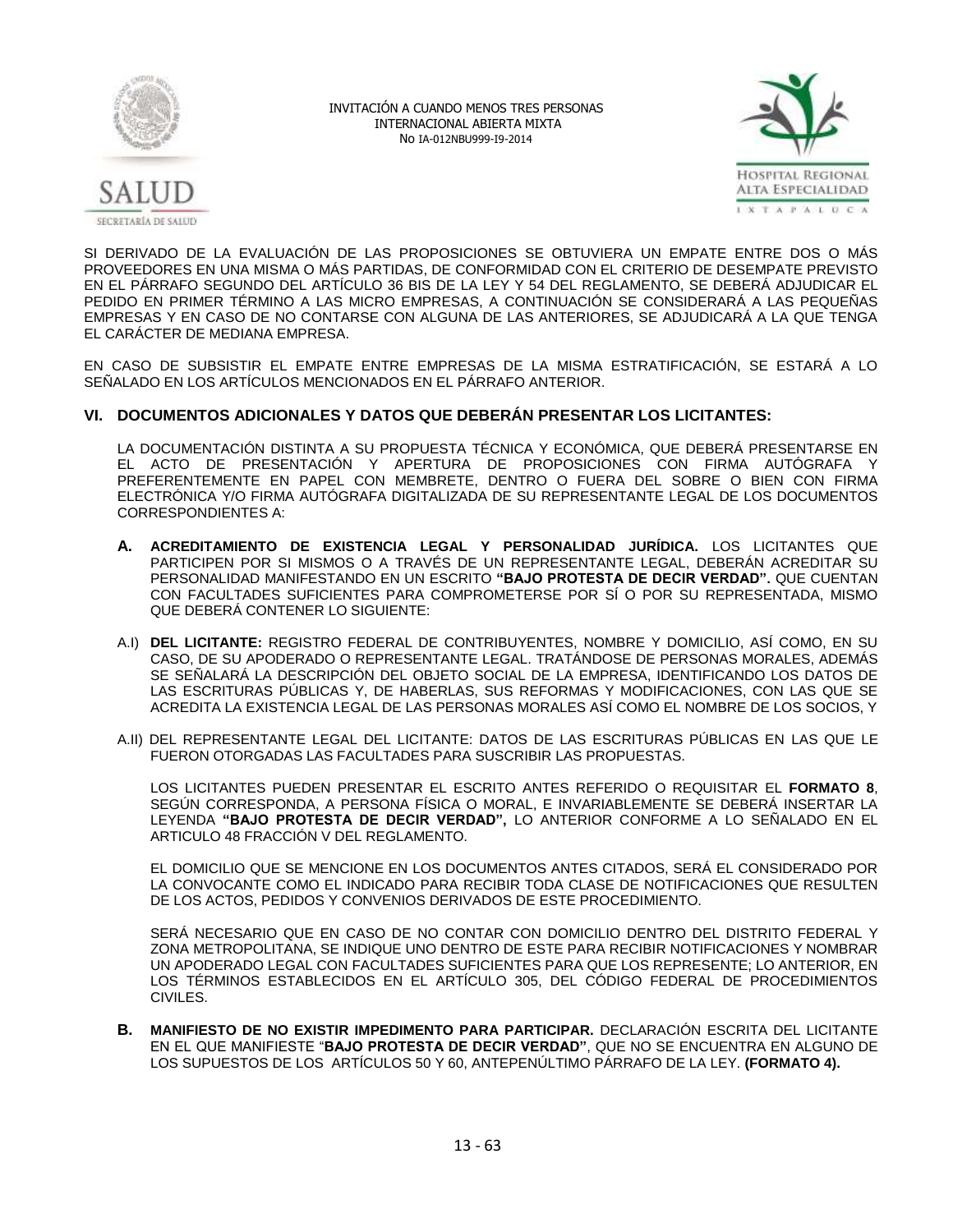



- **C. MANIFIESTO DE NO EXISTIR IMPEDIMENTO PARA PARTICIPAR.** DECLARACIÓN ESCRITA DEL LICITANTE EN EL QUE MANIFIESTE "**BAJO PROTESTA DE DECIR VERDAD"**, QUE NO SE ENCUENTRA EN ALGUNO DE LOS SUPUESTOS DEL ARTICULO 8 FRACCIÓN XX DE LA LEY FEDERAL DE RESPONSABILIDADES ADMINISTRATIVAS DE LOS SERVIDORES PÚBLICOS. **(FORMATO 7).**
- **D. DECLARACIÓN DE INTEGRIDAD.** ESCRITO DEL LICITANTE, EN DONDE MANIFIESTE "**BAJO PROTESTA DE DECIR VERDAD"**, LA DECLARACIÓN DE INTEGRIDAD, DE ACUERDO A LO SEÑALADO EN EL ARTÍCULO 29, FRACCIÓN IX, DE LA LEY Y 39, FRACCIÓN VI, INCISO F), DEL REGLAMENTO (**FORMATO 6).**
- **E.** EN SU CASO, EL LICITANTE DEBERÁ PRESENTAR: COPIA DEL DOCUMENTO EXPEDIDO POR AUTORIDAD COMPETENTE QUE DETERMINE SU ESTRATIFICACIÓN COMO MICRO, PEQUEÑA O MEDIANA EMPRESA, O BIEN, UN ESCRITO EN EL CUAL MANIFIESTE "**BAJO PROTESTA DE DECIR VERDAD"**, QUE CUENTA CON ESE CARÁCTER, DE CONFORMIDAD CON EL ARTÍCULO 34 DEL REGLAMENTO. PUEDE PRESENTARSE EN ANEXO LIBRE O CONFORME AL **FORMATO 9.**
- **F.** ORIGINAL Y COPIA SIMPLE (PARA COTEJO) POR AMBOS LADOS DE SU IDENTIFICACIÓN OFICIAL VIGENTE CON FOTOGRAFÍA DEL LICITANTE, TRATÁNDOSE DE PERSONAS FÍSICAS Y, EN EL CASO DE PERSONAS MORALES, DE LA PERSONA QUE FIRME LA PROPOSICIÓN. LA FIRMA DE LA IDENTIFICACIÓN DEBERÁ COINCIDIR CON LA FIRMA DELA PROPOSICIÓN.
- **G.** ESCRITO EN EL QUE MANIFIESTE QUE DE RESULTAR ADJUDICADO, QUE PREVIO A LA FIRMA DEL PEDIDO, EL LICITANTE DEBERÁ PRESENTAR ORIGINAL O COPIA CERTIFICADA PARA SU COTEJO DE LOS DOCUMENTOS CON LOS QUE SE ACREDITE SU EXISTENCIA LEGAL Y LAS FACULTADES DE SU REPRESENTANTE PARA SUSCRIBIR EL PEDIDO CORRESPONDIENTE. EN EL CASO DE QUE EL LICITANTE SE ENCUENTRE INSCRITO EN EL REGISTRO ÚNICO DE PROVEEDORES, BASTARÁ ÚNICAMENTE EXHIBIR LA CONSTANCIA DE SU INSCRIPCIÓN EN EL COMPRANET Y QUE EN EL CITADO REGISTRO LA INFORMACIÓN SE ENCUENTRE COMPLETA Y ACTUALIZADA.
- **H.** ESCRITO EN EL QUE EXPRESEN SU INTERÉS EN PARTICIPAR EN LA PRESENTE INVITACIÓN, POR SÍ O EN REPRESENTACIÓN DE UN TERCERO, MANIFESTANDO EN TODOS LOS CASOS LOS DATOS GENERALES DEL INTERESADO Y, EN SU CASO, DEL REPRESENTANTE, DE CONFORMIDAD CON LO ESTABLECIDO EN EL ARTÍCULO 45, TERCER PÁRRAFO DEL REGLAMENTO DE LA LEY. **(FORMATO N° 11)**
- **I. CARTA DE ACEPTACIÓN POR EL USO DE MEDIOS ELECTRÓNICOS DE COMUNICACIÓN.** LOS LICITANTES QUE PARTICIPEN A TRAVÉS DE MEDIOS REMOTOS DE COMUNICACIÓN, MANIFIESTEN QUE SE TENDRÁ POR NO PRESENTADAS SUS PROPOSICIONES Y, EN SU CASO, LA DOCUMENTACIÓN REQUERIDA POR LA CONVOCANTE, CUANDO EL ARCHIVO ELECTRÓNICO EN EL QUE SE CONTENGAN LAS PROPOSICIONES Y/O DEMÁS INFORMACIÓN NO PUEDA ABRIRSE POR TENER ALGÚN VIRUS INFORMÁTICO O POR CUALQUIER OTRA CAUSA AJENA A LA CONVOCANTE.

**NOTA IMPORTANTE:** LA CARTA DE ACEPTACIÓN DEBERÁ SER ENVIADA A MÁS TARDAR DIEZ MINUTOS ANTES DEL INICIO DEL ACTO DE PRESENTACIÓN Y APERTURA DE PROPOSICIONES, A LA CUENTA DE CORREO ELECTRÓNICO [JAALCARAZ@HRAEI.GOB.MX;](mailto:JAALCARAZ@HRAEI.GOB.MX) SIENDO RESPONSABILIDAD DEL LICITANTE CONFIRMAR DICHA RECEPCIÓN AL TELÉFONO 59729800-1277 Y 1278 SE TOMARÁ COMO HORA DE RECEPCIÓN LA QUE REGISTRE EL CORREO ELECTRÓNICO.

EL ESCRITO DEBE CONTENER: LA DECLARACIÓN POR PARTE DEL REPRESENTANTE LEGAL DEL LICITANTE DE QUE ACEPTA QUE SE TENDRÁ POR NO PRESENTADAS SUS PROPOSICIONES Y, EN SU CASO, LA DOCUMENTACIÓN REQUERIDA POR LA CONVOCANTE, CUANDO EL ARCHIVO ELECTRÓNICO EN EL QUE SE CONTENGAN LAS PROPOSICIONES Y/O DEMÁS INFORMACIÓN NO PUEDA ABRIRSE POR TENER ALGÚN VIRUS INFORMÁTICO O POR CUALQUIER OTRA CAUSA AJENA A LA SECRETARÍA, LA FIRMA AUTÓGRAFA DEL REPRESENTANTE LEGAL DEL LICITANTE, ASÍ COMO EL NOMBRE DEL MISMO.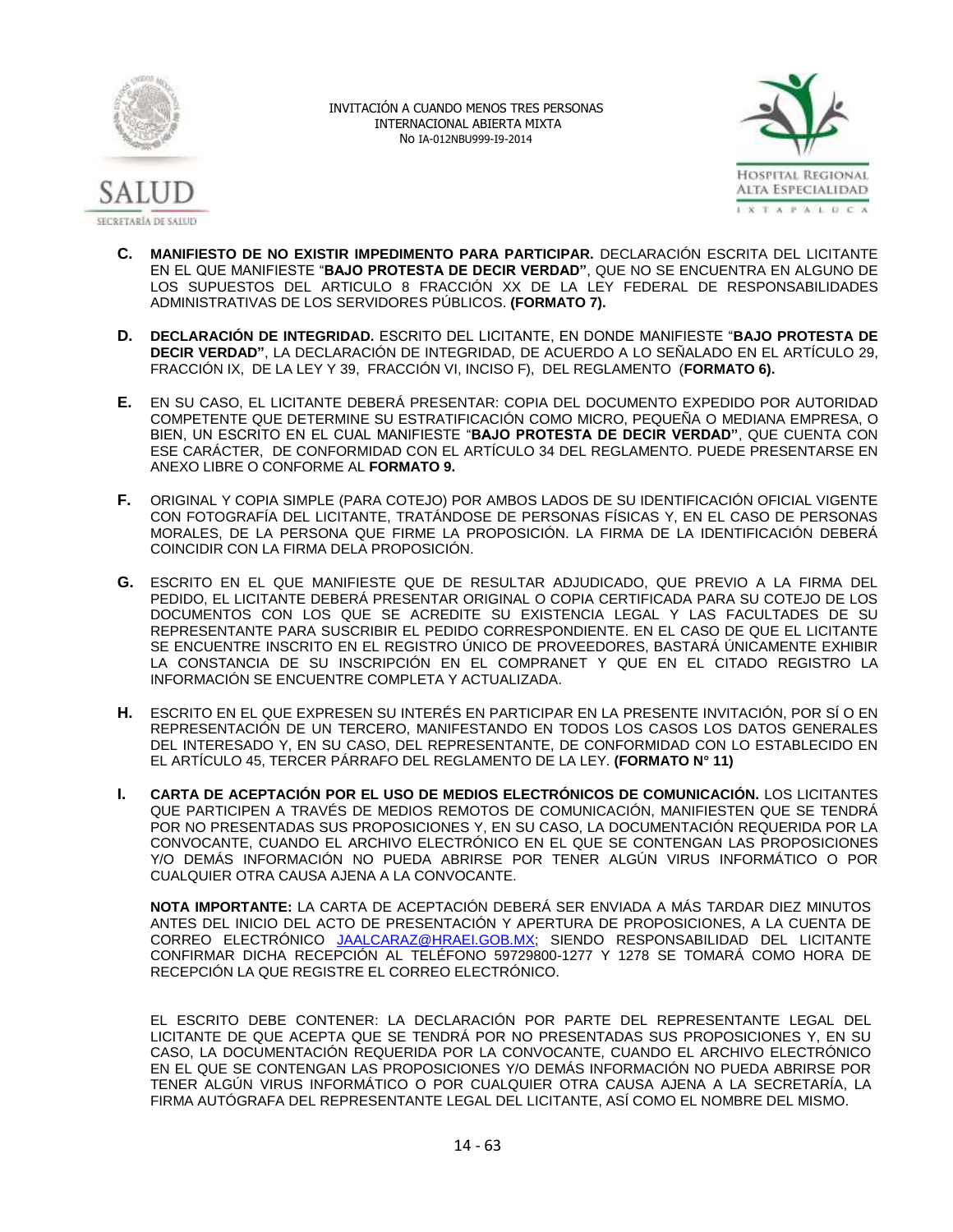



#### **VII. DOMICILIO EN EL CUAL LOS LICITANTES PODRÁN PRESENTAR INCONFORMIDADES CONTRA LOS ACTOS DE LA INVITACIÓN.**

CON FUNDAMENTO EN EL ARTÍCULO 65 Y 66 DE LA LEY, LAS PERSONAS INTERESADAS PODRÁN PRESENTAR SU INCONFORMIDAD POR ESCRITO, ANTE LA SECRETARÍA DE LA FUNCIÓN PÚBLICA, UBICADA EN INSURGENTES SUR 1735, COLONIA GUADALUPE INN, DELEGACIÓN ÁLVARO OBREGÓN, EN MÉXICO, DISTRITO FEDERAL, POR CUALQUIER ACTO DEL PROCEDIMIENTO DE CONTRATACIÓN QUE CONTRAVENGAN LAS DISPOSICIONES DE LA LEY Y SU REGLAMENTO.

ASIMISMO, SE SEÑALA QUE TAL INCONFORMIDAD PODRÁ PRESENTARSE MEDIANTE EL SISTEMA COMPRANET EN LA DIRECCIÓN ELECTRÓNICA [WWW.COMPRANET.GOB.MX](http://www.compranet.gob.mx/)

#### **VIII. CONDICIONES DE LA INVITACIÓN.**

LAS CONDICIONES CONTENIDAS EN ESTA INVITACIÓN, ASÍ COMO LAS PROPOSICIONES PRESENTADAS POR LOS LICITANTES NO PODRÁN SER NEGOCIADAS.

POR EL HECHO DE PRESENTAR PROPOSICIONES, EL LICITANTE ACEPTA Y SE OBLIGA A CUMPLIR CON LAS CONDICIONES ESTABLECIDAS EN ESTA INVITACIÓN Y EN EL O LAS ACTA(S) DE LA(S) JUNTA(S) DE ACLARACIONES, NO PUDIENDO RENUNCIAR A SU CONTENIDO Y ALCANCE.

A LOS ACTOS DEL PROCEDIMIENTO PODRÁ ASISTIR CUALQUIER PERSONA EN CALIDAD DE OBSERVADOR BAJO LA CONDICIÓN DE REGISTRAR SU ASISTENCIA Y ABSTENERSE DE INTERVENIR EN CUALQUIER FORMA EN LOS MISMOS.

ASIMISMO, CON FUNDAMENTO EN EL ARTÍCULO 43 FRACCIÓN I DE LA LEY, LA PRESENTE INVITACIÓN SE DIFUNDIRÁ EN LA PAGINA DEL SISTEMA ELECTRÓNICO DE INFORMACIÓN PÚBLICO GUBERNAMENTAL SOBRE ADQUISICIONES, ARRENDAMIENTOS, BIENES, OBRAS PÚBLICAS Y BIENES RELACIONADOS CON LAS MISMAS. (COMPRANET), [HTTP://COMPRANET.FUNCIONPUBLICA.GOB.MX;](http://compranet.funcionpublica.gob.mx/) ASÍ COMO EN LA PÁGINA DE INTERNET DEL HRAEI: [HTTP://HRAEI.GOB.MX/](http://hraei.gob.mx/)

Y DE CONFORMIDAD CON LO ESTABLECIDO EN EL ARTÍCULO 77 DE SU REGLAMENTO, SOLAMENTE PODRÁN PARTICIPAR EN EL PROCEDIMIENTO DE CONTRATACIÓN AQUELLAS PERSONAS QUE HAYAN SIDO INVITADAS POR LA CONVOCANTE.

#### **IX. PLAZO, LUGAR Y CONDICIONES DE LA ENTREGA DE LOS BIENES.**

LA ENTREGA DE LOS BIENES, DEBERÁ RELIZARSE EN LOS PLAZOS ESTABLECIDOS EN EL ANEXO TÉCNICO.

EN CASO DE QUE SE LLEGARA A CAMBIAR LA UBICACIÓN PARA LA ENTREGA DE LOS BIENES DENTRO DE LA ZONA METROPOLITANA, BASTARÁ CON QUE EL ADMINISTRADOR DEL PEDIDO NOTIFIQUE POR ESCRITO AL LICITANTE ADJUDICADO, CON 5 (CINCO) DÍAS HÁBILES DE ANTICIPACIÓN A LA FECHA DEL CAMBIO DE DOMICILIO, POR LO QUE DICHO CAMBIO NO GENERARÁ COSTOS ADICIONALES PARA LA CONVOCANTE.

LOS BIENES ENTREGADOS EN EL ALMACÉN DE LA CONVOCANTE, DEBERÁN SER NUEVOS, ORIGINALES Y EN SU EMPAQUE ORIGINAL DEBIDAMENTE SELLADO.

EL LICITANTE DEBERÁ APEGARSE A LO SEÑALADO EN EL ANEXO TÉCNICO RESPECTO DE LAS CONDICIONES DE TRANSPORTE Y ENTREGA.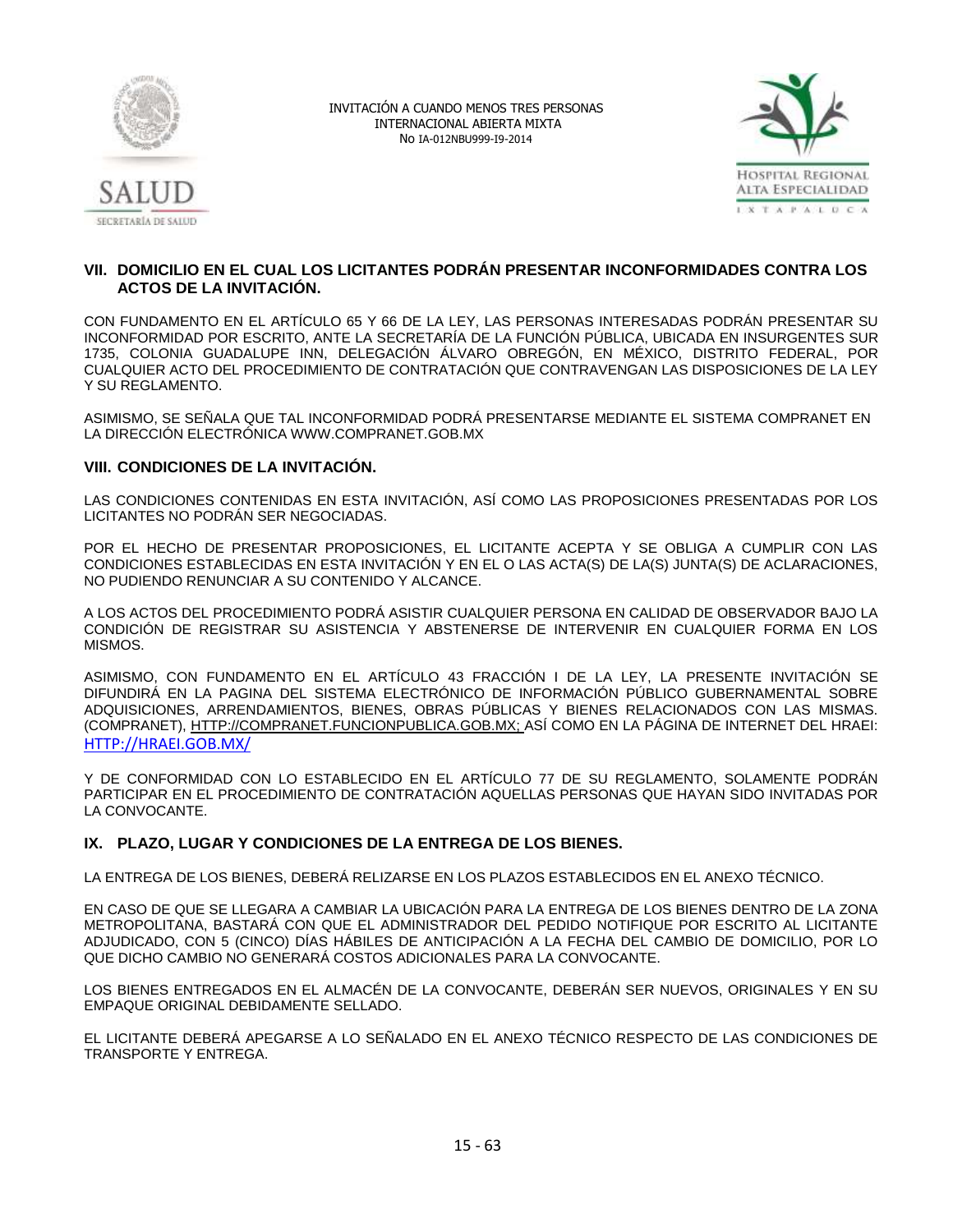



#### **X. CONDICIONES PARA LA VERIFICACIÓN Y ACEPTACIÓN DE LOS BIENES**

CON BASE EN LO PREVISTO EN EL ARTÍCULO 84, ÚLTIMO PÁRRAFO, DEL REGLAMENTO DE LA LEY, LA VERIFICACIÓN Y ACEPTACIÓN DE LOS BIENES SE REALIZARÁ A TRAVÉS DEL PERSONAL QUE DESIGNE EL ADMINISTRADOR DEL PEDIDO, CONFORME A LO SIGUIENTE:

- LOS BIENES QUE SE ENTREGUEN, SE VERIFICARÁ QUE CONTENGAN LAS CARACTERÍSTICAS TÉCNICAS, ESTIPULADAS EN EL ANEXO TÉCNICO DE ESTA INVITACIÓN, ASÍ COMO EN LO ESTIPULADO EN LA(S) JUNTA (S) DE ACLARACIÓN (ES), LO OFERTADO EN LA PROPUESTA DEL LICITANTE ADJUDICADO; EN CASO DE QUE NO SE ENTREGUEN LOS BIENES CON LAS CARACTERÍSTICAS SOLICITADAS, SE DEVOLVERÁN AL LICITANTE PARA QUE SEAN SUSTITUIDOS.
- EL ADMINISTRADOR DEL PEDIDO, EN CONJUNTO CON EL REPRESENTANTE DESIGNADO MEDIANTE CARTA PODER SIMPLE POR EL REPERESENTANTE LEGAL DEL LICITANTE ADJUDICADO, VERIFICARAN LA ENTREGA DE LOS BIENES QUE SE REALIZARÁ MEDIANTE **"VALE DE ENTRADA A ALMACÉN" (FORMATO 15).** EN CASO DE INCUMPLIMIENTO DURANTE LA REALIZACIÓN DE LA MISMA, SE ASENTARÁ EL MOTIVO DE LA DEVOLUCIÓN.
- EN CASO DE QUE LOS BIENES CUMPLAN CON LOS REQUISITOS SOLICITADOS, ÉSTOS SE DARÁN POR ACEPTADOS POR PARTE DEL ADMINISTRADOR DEL PEDIDO, EN CASO CONTRARIO DEBERÁN SER SUSTITUIDOS MEDIANTE VALE DE DEVOLUCIÓN EN UN PLAZO NO MAYOR A TRES DÍAS NATURALES.

#### **XI. ANTICIPOS.**

NO SE OTORGARÁN ANTICIPOS*.*

#### **XII. PAGO.**

CON FUNDAMENTO EN EL ARTÍCULO 51 DE LA LEY, EL PAGO QUE SE GENERE CON MOTIVO DE LA ENTREGA DE LOS BIENES OBJETO DE ESTA INVITACIÓN, SE REALIZARÁ EN MONEDA NACIONAL, UNA VEZ ACEPTADOS A ENTERA SATISFACCIÓN DEL ADMINISTRADOR DEL PEDIDO, DENTRO DE LOS VEINTE (20) DÍAS NATURALES POSTERIORES A LA ENTREGA DE LA(S) FACTURA(S) PREVIA ENTREGA Y ACEPTACIÓN DE LOS BIENES.

EL PAGO SE EFECTUARÁ A TRAVÉS DE LA SUBDIRECCIÓN DE RECURSOS FINANCIEROS, MEDIANTE TRANSFERENCIA ELECTRÓNICA, PARA LO CUAL SERÁ NECESARIO QUE EL LICITANTE ADJUDICADO, PRESENTE AL DÍA SIGUIENTE DE LA FECHA DE EMISIÓN DEL FALLO, ANTE LA COORDINACIÓN DE CONTRATOS DE LA SUBDIRECCIÓN DE RECURSOS MATERIALES, CARTA O DOCUMENTO AUTORIZADO POR INSTITUCIÓN BANCARIA EN PAPEL MEMBRETADO EN LA QUE SE CERTIFIQUE QUE EXISTE UNA CUENTA A NOMBRE DEL LICITANTE ADJUDICADO EN LA CUAL SE HAGA EL DEPOSITO, ASÍ COMO QUE CUENTE CON LA "CLABE" CORRESPONDIENTE.

#### LAS FACTURAS DEBERÁN ENTREGARSE EN:

| <b>ENTIDAD</b> | <b>AREA</b>                                                                             | <b>DOMICILIO</b>                                                                                                                        | <b>TELÉFONO</b>                    |
|----------------|-----------------------------------------------------------------------------------------|-----------------------------------------------------------------------------------------------------------------------------------------|------------------------------------|
| <b>HRAFI</b>   | COORDINACIÓN DE<br>ADQUISICIONES DE LA<br>SUBDIRECCIÓN DE RECURSOS<br><b>MATERIALES</b> | CARRETERA FEDERAL MÉXICO<br>PUEBLA KM 34.5, EDIFICIO "B"<br>3ER PISO, COLONIA<br>ZOQUIAPAN, IXTAPALUCA.<br>ESTADO DE MÉXICO, C.P. 56530 | TELÉFONO:<br>5972 9800 EXT<br>1278 |

LAS FACTURAS DEBERÁN CONTENER, LOS SIGUIENTES REQUISITOS:

#### **A) HOSPITAL REGIONAL DE ALTA ESPECIALIDAD DE IXTAPALUCA**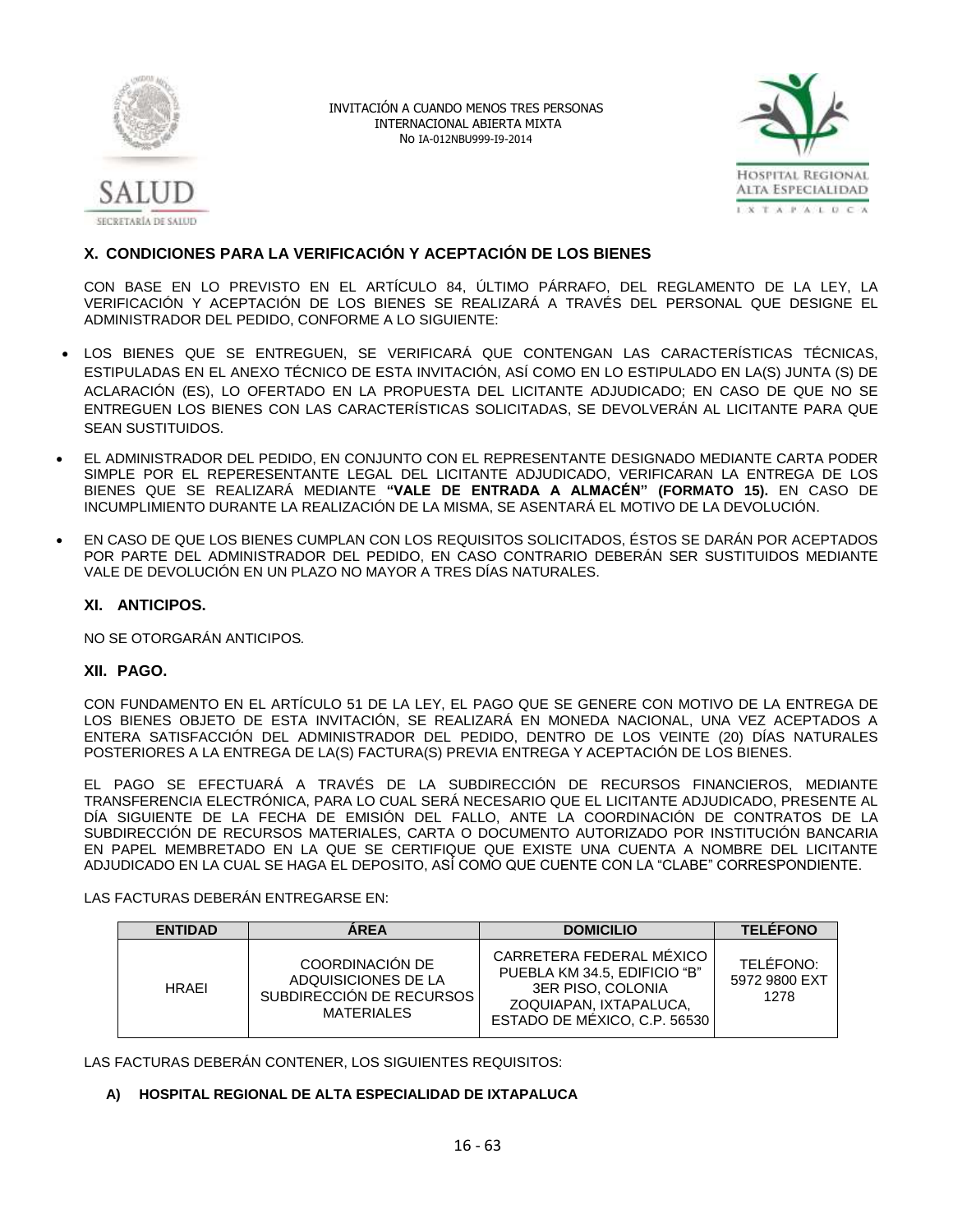



- **B) DOMICILIO FISCAL:** CARRETERA FEDERAL MÉXICO PUEBLA KM 34.5, COLONIA ZOQUIAPAN, IXTAPALUCA, ESTADO DE MÉXICO, C.P. 56530
- **C) R.F.C.** HRA120609DQ4

 LAS FACTURAS EMITIDAS POR EL PROVEEDOR DEBERÁN CONTENER: FIRMA AUTÓGRAFA Y SELLO CORRESPONDIENTE DEL ADMINISTRADOR DE PEDIDO, PARA EFECTO DE PAGO; ASÍ MISMO DEBERÁN ADJUNTAR EL ACTA ENTREGA-RECEPCIÓN DE LOS BIENES, DONDE SE CONSTATE LA VERIFICACIÓN Y ENTREGA DE LOS MISMOS.

 EN CASO DE QUE LAS FACTURAS ENTREGADAS POR EL LICITANTE ADJUDICADO, PRESENTEN ERRORES O DEFICIENCIAS, LA COORDINACIÓN DE ADQUISCIONES DE LA SUBDIRECCIÓN DE RECURSOS MATERIALES, DENTRO DE LOS TRES DÍAS HÁBILES SIGUIENTES AL DE SU RECEPCIÓN, INDICARÁ POR ESCRITO AL PROVEEDOR LAS DEFICIENCIAS QUE DEBERÁ CORREGIR, EL PERIODO QUE TRANSCURRE A PARTIR DE LA ENTREGA DEL CITADO ESCRITO Y HASTA QUE EL PROVEEDOR PRESENTE LAS CORRECCIONES, NO SE COMPUTARA PARA EFECTOS DE LO ESTABLECIDO EN EL ARTÍCULO 51 DE LA LEY, CON FUNDAMENTO EN EL ARTÍCULO 90, DEL REGLAMENTO.

 EL PERÍODO PARA QUE EL LICITANTE ADJUDICADO REMITA LA(S) FACTURA(S) YA CORREGIDA(S) DE ACUERDO A LAS OBSERVACIONES QUE LE FUERON SEÑALADAS POR LA COORDINACIÓN DE ADQUISCIONES DE LA SUBDIRECCIÓN DE RECURSOS MATERIALES, NO DEBERÁ EXCEDER DE 10 DÍAS NATURALES CONTADOS A PARTIR DE LA FECHA DE LA DEVOLUCIÓN.

 EL PAGO QUEDARÁ CONDICIONADO, PROPORCIONALMENTE, AL PAGO QUE EL LICITANTE ADJUDICADO DEBA EFECTUAR POR CONCEPTO DE PENA CONVENCIONAL. EN EL SUPUESTO DE QUE SEA RESCINDIDO EL PEDIDO, NO PROCEDERÁ EL COBRO DE DICHA PENA, NI LA CONTABILIZACIÓN DE LA MISMA PARA HACER EFECTIVA LA GARANTÍA DE CUMPLIMIENTO, DE ACUERDO A LO ESTABLECIDO EN EL ARTÍCULO 95, DEL REGLAMENTO.

#### **XIII. IMPUESTOS Y DERECHOS.**

LOS IMPUESTOS Y DERECHOS LOCALES Y FEDERALES QUE SE GENEREN CON MOTIVO DE LOS BIENES OBJETO DE LA PRESENTE INVITACIÓN, SERÁ(N) CUBIERTO(S) POR EL(LOS) LICITANTE(S) ADJUDICADO(S). LA CONVOCANTE ÚNICAMENTE PAGARÁ EL IMPUESTO AL VALOR AGREGADO.

#### **XIV. GARANTÍA DE LOS BIENES.**

EL LICITANTE ADJUDICADO, SE OBLIGA A GARANTIZAR "LOS BIENES OBJETO DE LA PRESENTE INVITACIÓN" MEDIANTE ESCRITO **"BAJO PROTESTA DE DECIR VERDAD"** QUE GARANTIZE LOS BIENES POR EL PERÍODO SEÑALADO EN EL ANEXO TÉCNICO, A PARTIR DE LA ENTREGA Y A ENTERA SATISFACCIÓN DEL ADMINISTRADOR DEL PEDIDO, CONTRA DEFECTOS DE FABRICACIÓN Y/O VICIOS OCULTOS ASÍ COMO DE FUNCIONAMIENTO.

#### **XV. GARANTÍA DE CUMPLIMIENTO DEL PEDIDO.**

CON FUNDAMENTO EN LOS ARTÍCULOS 48, 49 FRACCIÓN II DE LA LEY Y 103 DEL REGLAMENTO, EL LICITANTE QUE RESULTE ADJUDICADO DEBERÁ GARANTIZAR EL CUMPLIMIENTO DEL PEDIDO, MEDIANTE PÓLIZA DE FIANZA EXPEDIDA POR INSTITUCIÓN AUTORIZADA LEGALMENTE PARA ELLO, POR EL IMPORTE DEL 10% (DIEZ POR CIENTO) DEL MONTO TOTAL DEL PEDIDO QUE SE DERIVE, SIN CONSIDERAR EL IMPUESTO AL VALOR AGREGADO, A NOMBRE Y A FAVOR DE LA CONVOCANTE, LA CUAL DEBERÁ PRESENTARSE ANTE LA COORDINACIÓN DE CONTRATOS A MÁS TARDAR DENTRO DE LOS 10 DÍAS NATURALES POSTERIORES A LA FIRMA DEL PEDIDO, EN EL SIGUIENTE DOMICILIO: CARRETERA FEDERAL MÉXICO PUEBLA KM 34.5, EDIFICIO "A-2" 3ER PISO, COLONIA ZOQUIAPAN, IXTAPALUCA, C.P. 56530, ESTADO DE MÉXICO, TELÉFONO: 5972 9800 EXT 1190 Y 1591.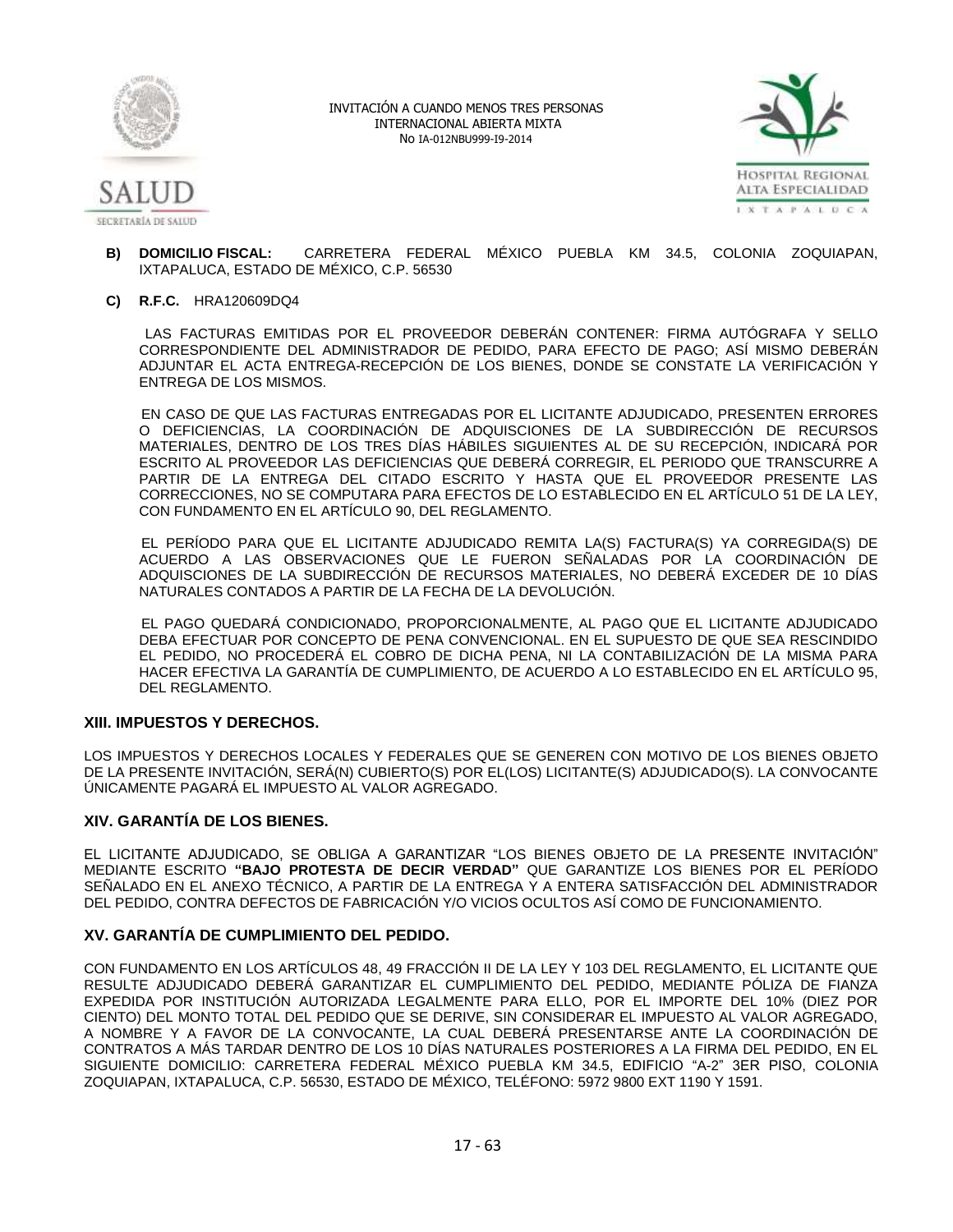



LA FIANZA DEBERÁ CONTENER LOS REQUISITOS EN LA FORMA Y TÉRMINOS ESTABLECIDOS EN EL ARTÍCULO 103, FRACCIÓN I, DEL REGLAMENTO, **(FORMATO 14)** DE ESTA INVITACIÓN, CONFORME A LO SIGUIENTE:

- a) QUE LA FIANZA SE OTORGA ATENDIENDO A TODAS LAS ESTIPULACIONES CONTENIDAS EN EL CONTRATO;
- b) QUE PARA CANCELAR LA FIANZA, SERÁ REQUISITO EN CONTAR CON LA CONSTANCIA DE CUMPLIMIENTO TOTAL DE LAS OBLIGACIONES CONTRACTUALES;
- c) QUE LA FIANZA PERMANECERÁ VIGENTE DURANTE EL CUMPLIMIENTO DE LA OBLIGACIÓN QUE GARANTICE Y CONTINUARÁ VIGENTE EN CASO DE QUE SE OTORGUE PRÓRROGA AL CUMPLIMIENTO DEL CONTRATO, ASÍ COMO DURANTE LA SUBSTANCIACIÓN DE TODOS LOS RECURSOS LEGALES O DE LOS JUICIOS QUE SE INTERPONGAN Y HASTA QUE SE DICTE RESOLUCIÓN DEFINITIVA QUE QUEDE FIRME, Y
- d) QUE LA AFIANZADORA ACEPTA EXPRESAMENTE SOMETERSE A LOS PROCEDIMIENTOS DE EJECUCIÓN PREVISTOS EN LOS ARTICULOS 93, 94, 118 Y 128 LA LEY FEDERAL DE INSTITUCIONES DE FIANZAS PARA LA EFECTIVIDAD DE LA GARANTÍA, PROCEDIMIENTO AL QUE TAMBIEN SE SUJETARÁ PARA EL CASO DE COBRO DE INTERESES QUE PREVEE EL ARTÍCULO 95 BIS DEL MISMO ORDENAMIENTO LEGAL, POR PAGO EXTEMPORÁNEO DEL IMPORTE DE LA PÓLIZA DE FIANZA REQUERIDA. ASIMISMO, OTORGA SU CONSENTIMIENTO EN LO REFERENTE AL ARTÍCULO 119 DE CITADA LEY;

LA VIGENCIA DE LA FIANZA DEBERÁ QUEDAR ABIERTA PARA PERMITIR QUE CUMPLA SU OBJETIVO, DE TAL FORMA QUE NO PODRÁ ESTABLECERSE O ESTIPULARSE PLAZO ALGUNO QUE LÍMITE SU VIGENCIA, LO CUAL NO DEBE CONFUNDIRSE CON EL PLAZO PARA EL CUMPLIMIENTO DE LAS OBLIGACIONES PREVISTAS EN EL PEDIDO Y ACTOS ADMINISTRATIVOS GARANTIZADOS.

EN CASO DE MODIFICACIONES AL PEDIDO, EL LICITANTE ADJUDICADO DEBERÁ ENTREGAR LA MODIFICACIÓN A LA FIANZA DE CUMPLIMIENTO DEL PEDIDO, DE CONFORMIDAD CON LO DISPUESTO EN EL ARTÍCULO 91 ÚLTIMO PÁRRAFO Y 103, FRACCIÓN II, DEL REGLAMENTO.

#### **XV.1 EJECUCIÓN DE LA FIANZA DE CUMPLIMIENTO DEL PEDIDO**

LA CONVOCANTE LLEVARÁ A CABO LA EJECUCIÓN DE LA GARANTÍA DE CUMPLIMIENTO DEL PEDIDO EN LOS CASOS SIGUIENTES:

- a) SE RESCINDA ADMINISTRATIVAMENTE EL PEDIDO.
- b) DURANTE LA VIGENCIA DEL PEDIDO SE DETECTEN DEFICIENCIAS, FALLAS O CALIDAD INFERIOR EN LOS BIENES ENTREGADOS, EN COMPARACIÓN CON LOS OFERTADOS.
- c) CUANDO EN EL SUPUESTO DE QUE SE REALICEN MODIFICACIONES AL PEDIDO, EL LICITANTE ADJUDICADO NO ENTREGUE EN EL PLAZO DE LOS DIEZ DÍAS NATURALES SIGUIENTES CONTADOS A PARTIR DE LA FIRMA DEL CONVENIO RESPECTIVO, EL ENDOSO DE LA NUEVA GARANTÍA, QUE AMPARE EL PORCENTAJE ESTABLECIDO PARA GARANTIZAR EL CUMPLIMIENTO DEL PEDIDO.
- d) POR CUALQUIER OTRO INCUMPLIMIENTO DE LAS OBLIGACIONES CONTRAÍDAS EN EL PEDIDO.
- e) QUE LA FIANZA DE GARANTÍA DE CUMPLIMIENTO DE PEDIDO SERÁ DIVISIBLE Y EN CASO DE INCUMPLIMIENTO A LAS CONDICIONES CONTRACTUALES POR PARTE DEL LICITANTE ADJUDICADO, SU APLICACIÓN SERÁ PROPORCIONAL A LA PARTE INCUMPLIDA Y SERÁ EXIGIBLE DESDE EL MOMENTO EN QUE SE DÉ EL INCUMPLIMIENTO.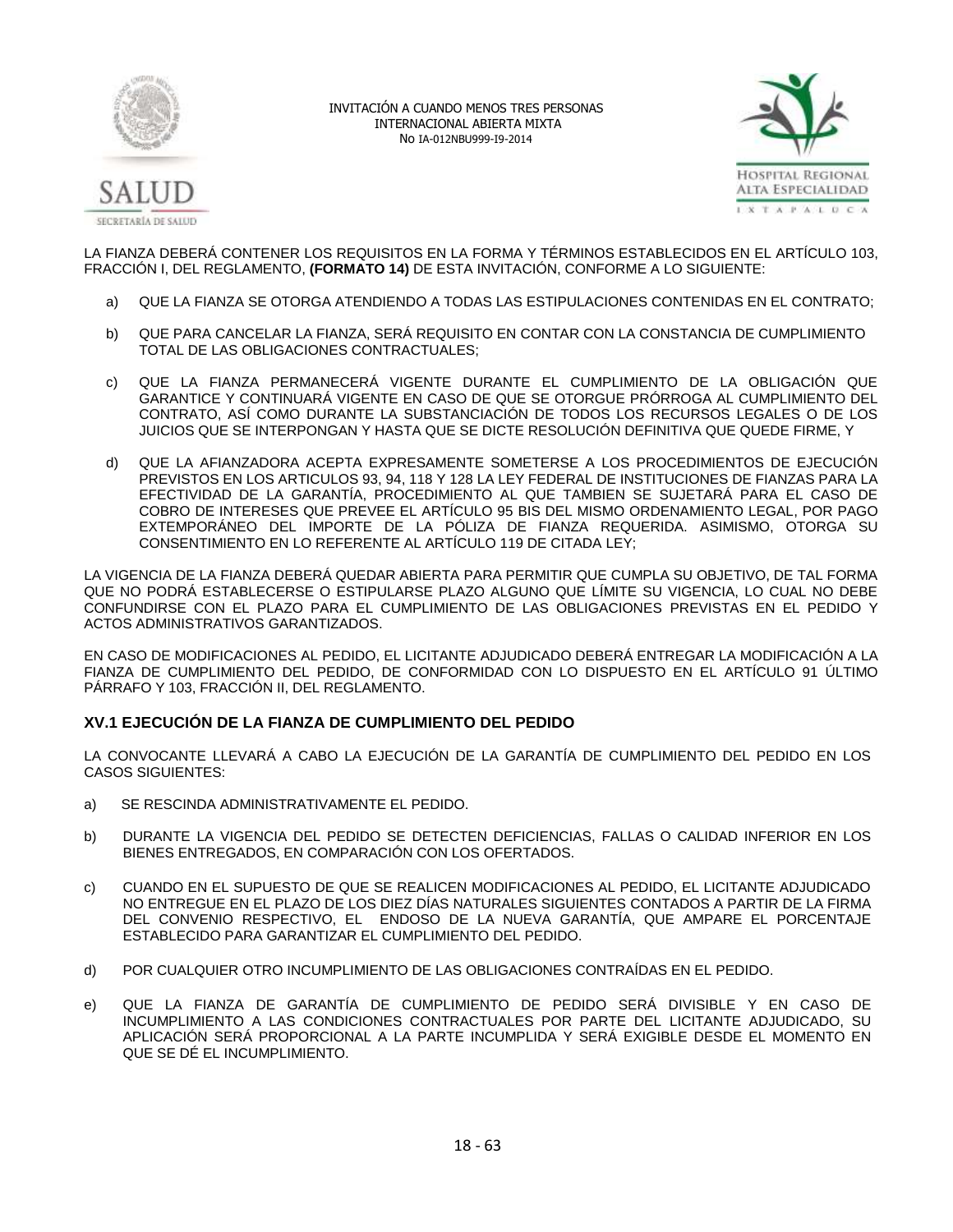



#### **XV.2 LIBERACIÓN DE LA GARANTÍA.**

PARA LA LIBERACIÓN DE LA FIANZA DE CUMPLIMIENTO DEL PEDIDO, A PETICIÓN DEL LICITANTE ADJUDICADO, SE EXTENDERÁ LA CONSTANCIA DE CUMPLIMIENTO DE LAS OBLIGACIONES CONTRACTUALES UNA VEZ CUMPLIDAS ESTAS, MEDIANTE LA CONFORMIDAD EXPRESA Y POR ESCRITO.

#### **XVI.- GARANTÍA DEL ANTICIPO.**

NO APLICA

#### **XVII. PENA CONVENCIONAL.**

SE APLICARÁ PENA CONVENCIONAL DEL 1% (UNO POR CIENTO) POR CADA DÍA NATURAL DE ATRASO EN LA ENTREGA DE LOS BIENES, SOBRE EL IMPORTE DE LOS BIENES NO ENTREGADOS OPORTUNAMENTE, CONFORME A LOS PLAZOS SEÑALADOS EN LA PRESENTE INVITACIÓN Y SU ANEXO TÉCNICO.

LA ACUMULACIÓN DE DICHA PENA NO DEBERÁ EXCEDER EL MONTO DE LA GARANTÍA DE CUMPLIMIENTO DEL PEDIDO ANTES DE I.V.A. LO ANTERIOR SIN PERJUICIO DEL DERECHO DE QUE EL ADMINISTRADOR DEL PEDIDO PUEDA OPTAR ENTRE EXIGIR EL CUMPLIMIENTO DEL PEDIDO O RESCINDIRLO. ELLO DE CONFORMIDAD CON LO ESTABLECIDO EN LOS ARTÍCULOS 53 Y 54 DE LA LEY.

EL PAGO DE LAS PENAS CONVENCIONALES SE RELIZARÁ MEDIANTE NOTA DE CRÉDITO.

EN EL SUPUESTO DE QUE SEA RESCINDIDO EL PEDIDO NO PROCEDERÁ EL COBRO DE DICHA PENA, NI LA CONTABILIZACIÓN DE LA MISMA PARA HACER EFECTIVA LA GARANTÍA DE CUMPLIMIENTO.

#### **XVIII. DEDUCCIONES.**

NO APLICA.

#### **XIX.- DECLARACIÓN DE INVITACIÓN DESIERTA, SUSPENSIÓN Y CANCELACIÓN.**

#### **XIX.1.- DECLARACIÓN DE INVITACIÓN DESIERTA.**

LA INVITACIÓN SE DECLARARÁ DESIERTA DE CONFORMIDAD CON LO ESTABLECIDO EN LOS ARTÍCULOS 38 PRIMER PÁRRAFO Y 43, FRACCIÓN III, DE LA LEY, CUANDO:

- A. NO SE PRESENTEN PROPOSICIONES EN EL ACTO DE PRESENTACIÓN Y APERTURA DE PROPOSICIONES.
- B. LA TOTALIDAD DE LAS PROPOSICIONES PRESENTADAS NO REÚNAN LOS REQUISITOS SOLICITADOS EN LA INVITACIÓN, O
- C. QUE LOS PRECIOS DE LOS BIENES OFERTADOS NO RESULTEN ACEPTABLES.

EN CASO DE QUE NO SE PRESENTEN EL MÍNIMO DE PROPOSICIONES SEÑALADO EN EL ARTÍCULO 43 DE LA LEY, LA CONVOCANTE PODRÁ OPTAR POR DECLARAR DESIERTA LA INVITACIÓN, O BIEN, CONTINUAR CON EL PROCEDIMIENTO Y EVALUAR LAS PROPOSICIONES PRESENTADAS. EN CASO DE QUE SÓLO SE HAYA PRESENTADO UNA PROPUESTA, LA CONVOCANTE PODRÁ ADJUDICARLE EL PEDIDO SI CONSIDERA QUE REÚNE LAS CONDICIONES REQUERIDAS, O BIEN PROCEDER A LA ADJUDICACIÓN DIRECTA CONFORME AL ÚLTIMO PÁRRAFO DEL ARTÍCULO CITADO.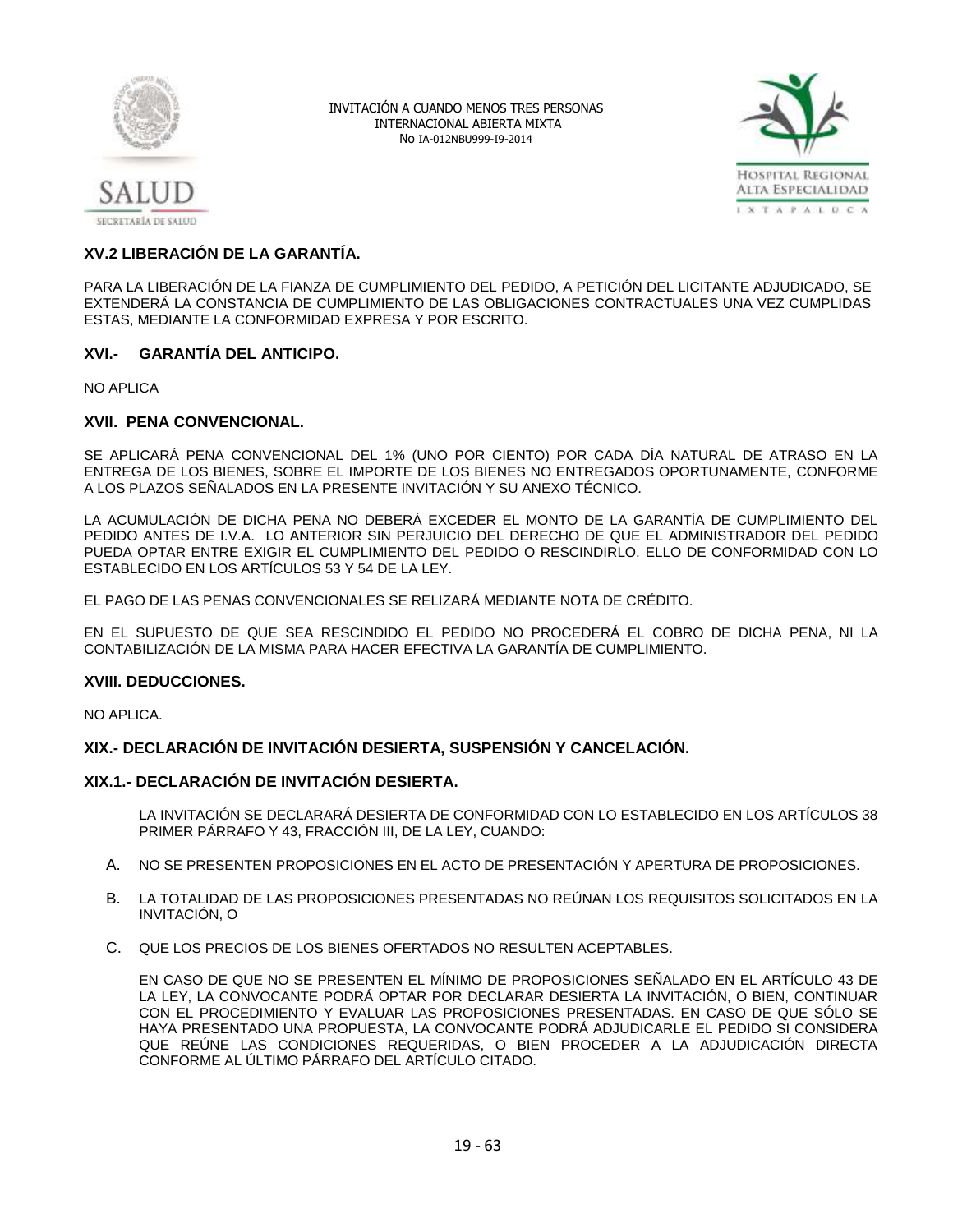



#### **XIX.2. SUSPENSIÓN DE LA INVITACIÓN**

EL PROCEDIMIENTO DE INVITACIÓN SE PODRÁ SUSPENDER TEMPORALMENTE POR ACUERDO DE LA SFP, CONFORME A LO ESTABLECIDO EN EL ARTÍCULO 70, DE LA LEY; EN ESTOS CASOS SE NOTIFICARÁ POR ESCRITO A TODOS LOS INVOLUCRADOS.

UNA VEZ QUE SE EMITA LA RESOLUCIÓN, LA CONVOCANTE NOTIFICARÁ POR ESCRITO A TODOS LOS LICITANTES LA RESOLUCIÓN Y LA CONTINUACIÓN DEL PROCEDIMIENTO.

#### **XIX.3.- CANCELACIÓN DE LA INVITACIÓN, PARTIDA O CONCEPTOS INCLUIDOS EN ÉSTA.**

SE PODRÁ CANCELAR LA PRESENTE INVITACIÓN, PARTIDA O CONCEPTOS INCLUIDOS EN ÉSTA, DE CONFORMIDAD CON LO ESTABLECIDO EN EL ARTÍCULO 38, PÁRRAFO CUARTO DE LA LEY, CUANDO:

A. EXISTAN CIRCUNSTANCIAS JUSTIFICADAS, QUE EXTINGAN LA NECESIDAD PARA CONTRATAR LOS BIENES O QUE DE CONTINUARSE CON EL PROCEDIMIENTO, SE PUDIERA OCASIONAR UN DAÑO O PERJUICIO A LA CONVOCANTE.

B. POR CASO FORTUITO O FUERZA MAYOR.

#### **XX. DOCUMENTACIÓN PARA FORMALIZAR EL PEDIDO.**

LA FIRMA DEL PEDIDO QUE SE DERIVE DE ESTA INVITACIÓN SE LLEVARÁ A CABO EN:

| <b>ENTIDAD</b> | <b>AREA</b>                                                                         | <b>DOMICILIO</b>                                                                                                                         | <b>TELÉFONO</b>              |
|----------------|-------------------------------------------------------------------------------------|------------------------------------------------------------------------------------------------------------------------------------------|------------------------------|
| <b>HRAFI</b>   | COORDINACIÓN DE<br>CONTRATOS DE LA<br>SUBDIRECCIÓN DE RECURSOS<br><b>MATERIALES</b> | CARRETERA FEDERAL MÉXICO<br>PUEBLA KM 34.5. EDIFICIO "B".<br>3ER PISO, COLONIA<br>ZOQUIAPAN, IXTAPALUCA,<br>ESTADO DE MÉXICO, C.P. 56530 | 5972 9800<br>EXT 1190 Y 1591 |

DENTRO DE LOS 15 DÍAS NATURALES POSTERIORES A LA EMISIÓN DEL FALLO. CONFORME A LO ESTABLECIDO EN EL ARTÍCULO 46, DE LA LEY.

DE CONFORMIDAD CON EL ARTÍCULO 35, DEL REGLAMENTO, PREVIO A LA FIRMA DEL PEDIDO, EL LICITANTE ADJUDICADO PRESENTARÁ ORIGINAL Y COPIA SIMPLE PARA SU COTEJO DE LA SIGUIENTE DOCUMENTACIÓN:

- A. CÉDULA DE IDENTIFICACIÓN FISCAL (REGISTRO FEDERAL DE CONTRIBUYENTES).
- B. ACTA CONSTITUTIVA Y EN SU CASO, MODIFICACIONES, OTORGADAS ANTE NOTARIO O FEDATARIO PÚBLICO, AMBAS INSCRITAS EN EL REGISTRO PÚBLICO DE LA PROPIEDAD Y DE COMERCIO.
- C. PODER OTORGADO ANTE NOTARIO O FEDATARIO PÚBLICO EN EL QUE SE FACULTE AL REPRESENTANTE LEGAL PARA SUSCRIBIR PEDIDOS.
- D. COMPROBANTE DE DOMICILIO A NOMBRE DE LA EMPRESA.
- E. IDENTIFICACIÓN OFICIAL VIGENTE DEL REPRESENTANTE LEGAL.
- F. PARA LOS EFECTOS DEL ARTÍCULO 32-D, PRIMERO, SEGUNDO, TERCERO Y CUARTO PÁRRAFOS DEL CFF, EL LICITANTE QUE RESULTE ADJUDICADO DEBERÁ PRESENTAR LA OPINIÓN POSITIVA DEL CUMPLIMIENTO DE OBLIGACIONES FISCALES EMITIDA POR EL SAT, VIGENTE A LA FECHA DE LA FORMALIZACIÓN DEL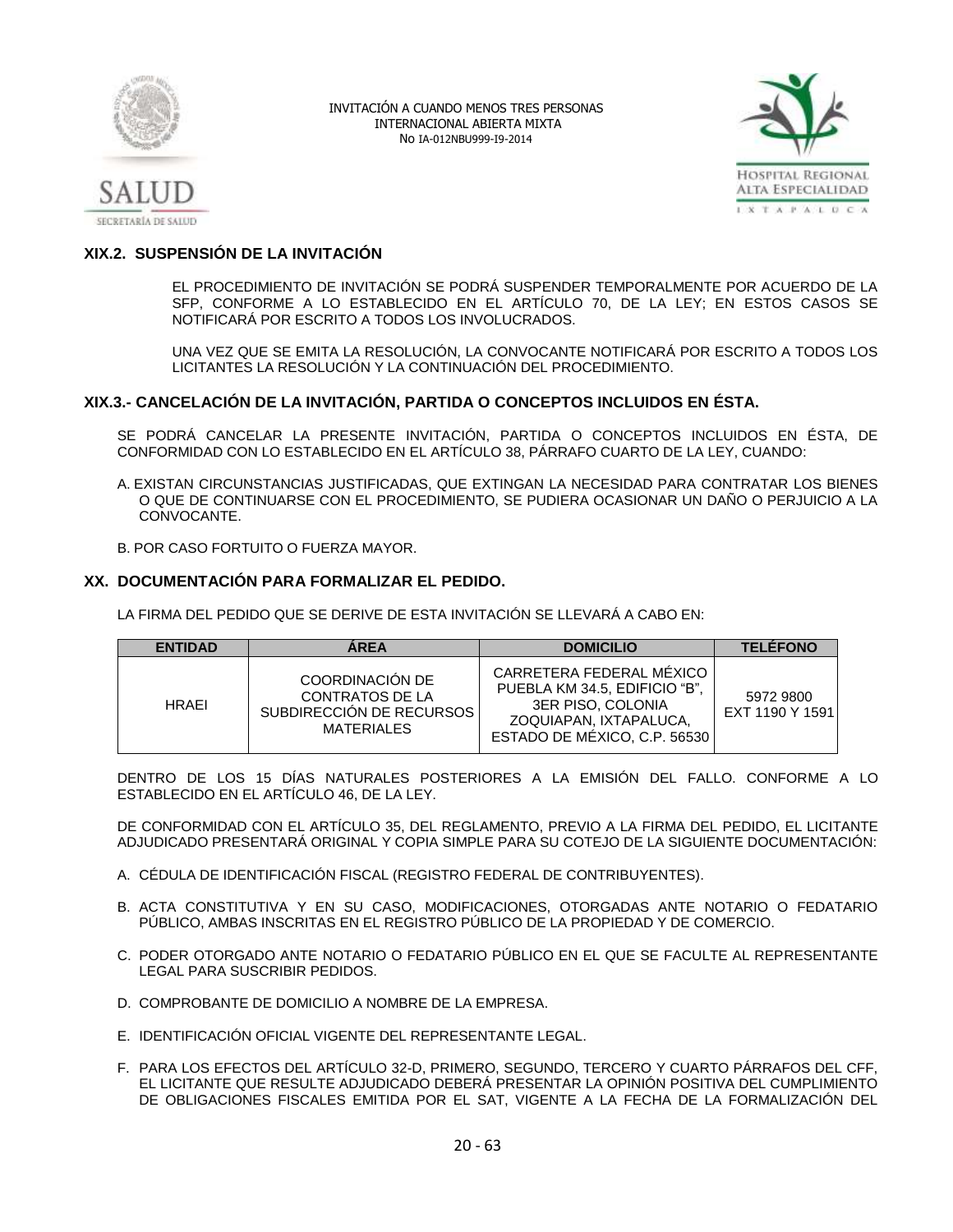



PEDIDO, EN TÉRMINOS DE LO DISPUESTO EN LA REGLA 1.2.1.15 DE LA RESOLUCIÓN MISCELÁNEA FISCAL PARA 2013, PUBLICADA EN EL DIARIO OFICIAL DE LA FEDERACIÓN EL 28 DE DICIEMBRE DE 2012.

G. Y LOS DEMÁS DOCUMENTOS QUE SEÑALEN EN LA PRESENTE INVITACIÓN.

 CONFORME A LO SEÑALADO EN EL ARTÍCULO 107 DEL REGLAMENTO, EL LICITANTE QUE RESULTE ADJUDICADO SE OBLIGA, CON MOTIVO DE LAS AUDITORIAS, VISITAS O INSPECCIONES QUE PRACTIQUE EL ÓRGANO INTERNO DE CONTROL, A PROPORCIONAR INFORMACIÓN Y/O DOCUMENTACIÓN RELACIONADA CON EL PEDIDO QUE SE DERIVE DE ESTE PROCEDIMIENTO

#### **XXI. ASPECTOS ADMINISTRATIVOS QUE SE CONSIDERAN EN LOS PEDIDOS.**

#### **XXI.1.- MODIFICACIÓN AL PEDIDO.**

EL PEDIDO QUE SE DERIVE DE ESTA INVITACIÓN, ESTANDO VIGENTE, SÓLO SE PODRÁ MODIFICAR CONFORME A LO DISPUESTO EN EL ARTÍCULO 52, DE LA LEY.

CUANDO SE CONVENGA EL INCREMENTO EN LA CANTIDAD DE LOS BIENES, EL LICITANTE ADJUDICADO DEBERÁ ENTREGAR LA MODIFICACIÓN RESPECTIVA DE LA GARANTÍA DE CUMPLIMIENTO DE PEDIDO, CONFORME A LO SEÑALADO EN EL ARTÍCULO 91, DEL REGLAMENTO DE LA LEY.

#### **XXI.2.- SANCIÓN POR INCUMPLIMIENTO EN LA FORMALIZACIÓN DEL PEDIDO.**

EL LICITANTE QUE RESULTE ADJUDICADO QUE NO SE PRESENTE A FIRMAR EL PEDIDO, POR CAUSAS IMPUTABLES AL MISMO, SERÁ SANCIONADO POR LA SECRETARÍA DE LA FUNCIÓN PÚBLICA, EN TÉRMINOS DE LA FRACCIÓN I, ARTÍCULO 59 Y 60 DE LA LEY. EN ESTE CASO, LA CONVOCANTE, SIN NECESIDAD DE UN NUEVO PROCEDIMIENTO, PODRÁ ADJUDICAR EL PEDIDO AL LICITANTE QUE HAYA PRESENTADO LA SIGUIENTE PROPOSICIÓN SOLVENTE MÁS BAJA, SIEMPRE QUE LA DIFERENCIA EN PRECIO CON RESPECTO A LA PROPOSICIÓN QUE INICIALMENTE HUBIERE RESULTADO GANADORA, NO SEA SUPERIOR AL 10% (DIEZ POR CIENTO), CONFORME A LO SEÑALADO EN EL ARTÍCULO 46, DE LA LEY.

#### **XXI.3.- RESCISIÓN DEL PEDIDO.**

DE ACUERDO A LO SEÑALADO EN LOS ARTÍCULOS 54 DE LA LEY Y 98, DEL REGLAMENTO, LA CONVOCANTE PODRÁ RESCINDIR ADMINISTRATIVAMENTE EL PEDIDO QUE SE DERIVE DE ESTA INVITACIÓN POR LAS SIGUIENTES CAUSAS:

- EN CASO DE INCUMPLIMIENTO DE ALGUNA DE LAS OBLIGACIONES A CARGO DEL LICITANTE, PACTADAS EN EL PEDIDO.
- POR NO ENTREGAR LA GARANTÍA DE CUMPLIMIENTO DEL PEDIDO DENTRO DE LOS DIEZ DÍAS NATURALES SIGUIENTES A LA FIRMA DEL MISMO.
- CUANDO SE ALCANCE EL LÍMITE MÁXIMO POR CONCEPTO DE PENAS CONVENCIONALES EN EL PEDIDO **RESPECTIVO**

EN EL SUPUESTO DE QUE SEA RESCINDIDO EL PEDIDO NO PROCEDERÁ EL COBRO DE PENALIZACIONES, NI LA CONTABILIZACIÓN DE LAS MISMAS PARA HACER EFECTIVA LA GARANTÍA DE CUMPLIMIENTO, CUANDO ESTAS CAUSAS SEAN EL MOTIVO DE LA RESCISIÓN.

EN CASO DE RESCISIÓN, LA APLICACIÓN DE GARANTÍA DE CUMPLIMIENTO SERÁ PROPORCIONAL AL MONTO DE LAS OBLIGACIONES INCUMPLIDAS.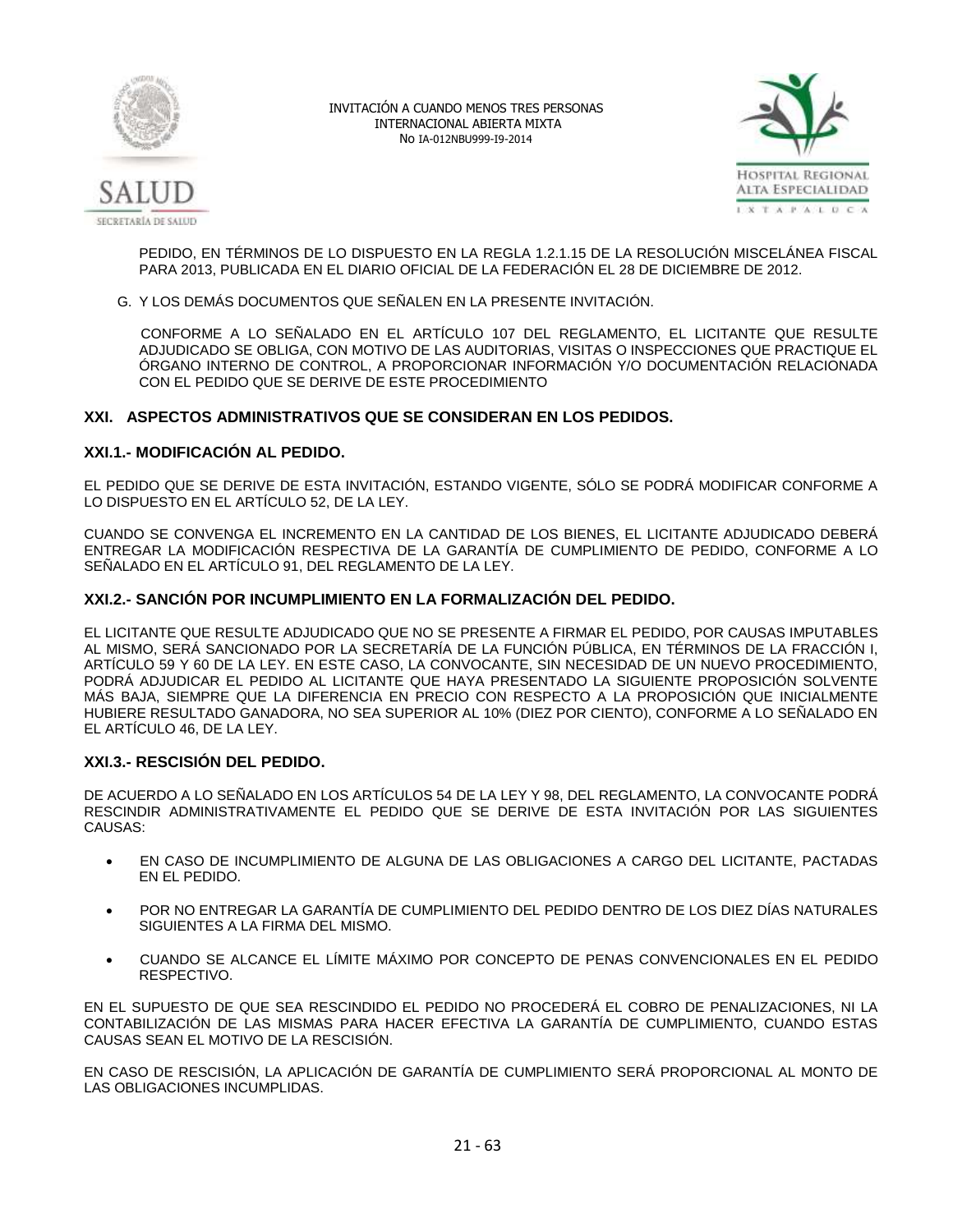



#### **XXI. 4.- RESTRICCIÓN DE CESIÓN DE DERECHOS Y OBLIGACIONES.**

DE CONFORMIDAD CON LO ESTABLECIDO EN EL ARTÍCULO 46, ÚLTIMO PÁRRAFO DE LA LEY, LOS DERECHOS Y OBLIGACIONES QUE SE DERIVEN DE LOS PEDIDOS NO PODRÁN CEDERSE EN FORMA PARCIAL NI TOTAL A FAVOR DE CUALQUIER OTRA PERSONA, CON EXCEPCIÓN DE LOS DERECHOS DE COBRO, EN CUYO CASO EL LICITANTE ADJUDICADO DEBERÁ CONTAR CON EL CONSENTIMIENTO DE LA CONVOCANTE.

PARA EL CASO DE QUE EL LICITANTE ADJUDICADO OPTE POR LA CESIÓN DE DERECHOS DE COBRO A TRAVÉS DEL PROGRAMA DE CADENAS PRODUCTIVAS DE NACIONAL FINANCIERA, S.N.C, INSTITUCIÓN DE BANCA DE DESARROLLO, PUBLICADO EN EL DIARIO OFICIAL DE LA FEDERACIÓN EL 28 DE FEBRERO DE 2007, LA CONVOCANTE MANIFIESTA SU CONSENTIMIENTO AL LICITANTE PARA QUE CEDA SUS DERECHOS DE COBRO A FAVOR DE UN INTERMEDIARIO FINANCIERO MEDIANTE OPERACIONES DE FACTORAJE O DESCUENTO ELECTRÓNICO EN CADENAS PRODUCTIVAS, EN TÉRMINOS DEL NUMERAL 10, DE LAS DISPOSICIONES GENERALES A LAS QUE DEBERÁN SUJETARSE LAS DEPENDENCIAS Y ENTIDADES DE LA ADMINISTRACIÓN PÚBLICA FEDERAL PARA SU INCORPORACIÓN AL PROGRAMA DE CADENAS PRODUCTIVAS DE NACIONAL FINANCIERA S.N.C. (LA INFORMACIÓN RELATIVA AL PROGRAMA DE CADENAS PRODUCTIVAS Y PODRÁ APEGARSE AL (**ANEXO 3)** RELATIVO A LA SOLICITUD DE AFILIACIÓN A CADENAS PRODUCTIVAS).

#### **XXI.5.- TERMINACIÓN ANTICIPADA DEL PEDIDO.**

SE PODRÁ DAR POR TERMINADO ANTICIPADAMENTE EL PEDIDO, CONFORME A LO DISPUESTO POR EL ARTÍCULO 54 BIS, DE LA LEY EN CUALQUIERA DE LOS SIGUIENTES CASOS:

- I. CUANDO CONCURRAN RAZONES DE INTERÉS GENERAL.
- II. CUANDO POR CAUSAS JUSTIFICADAS SE EXTINGA LA NECESIDAD DE REQUERIR LOS BIENES ORIGINALMENTE CONTRATADO Y SE DEMUESTRE QUE DE CONTINUAR CON EL CUMPLIMIENTO DE LAS OBLIGACIONES PACTADAS, SE OCASIONE ALGÚN DAÑO O PERJUICIO A LA CONVOCANTE. O
- III. SE DETERMINE LA NULIDAD TOTAL O PARCIAL DE LOS ACTOS QUE DIERON ORIGEN AL PEDIDO, CON MOTIVO DE LA RESOLUCIÓN DE UNA INCONFORMIDAD O INTERVENCIÓN DE OFICIO EMITIDA POR LA SFP.

EN CASO DE LA TERMINACIÓN ANTICIPADA SE APLICARÁ LO DISPUESTO EN EL ARTÍCULO 102, DEL REGLAMENTO.

#### **XXI.6.- SUSPENSIÓN TEMPORAL DE LA ENTREGA DE LOS BIENES**

DE ACUERDO A LO SEÑALADO EN EL ARTÍCULO 55 BIS, CUANDO EN LA ENTREGA DE LOS BIENES SE PRESENTE CASO FORTUITO O FUERZA MAYOR, LA CONVOCANTE PODRÁ SUSPENDER LA ENTREGA DE LOS BIENES, EN CUYO CASO ÚNICAMENTE SE PAGARÁN AQUELLOS QUE HUBIEREN SIDO EFECTIVAMENTE ENTREGADOS.

#### **XXII. NULIDAD DE LOS ACTOS, PEDIDOS Y CONVENIOS.**

LOS ACTOS, PEDIDOS Y CONVENIOS QUE LA CONVOCANTE REALICE O CELEBRE EN CONTRAVENCIÓN A LO DISPUESTO POR ESTA LEY, SERÁN NULOS PREVIA DETERMINACIÓN DE LA AUTORIDAD COMPETENTE, DE CONFORMIDAD A LO SEÑALADO EN EL ARTÍCULO 15, DE LA LEY.

#### **XXIII. CONTROVERSIAS.**

CONFORME A LO SEÑALADO EN EL ARTÍCULO 85, DE LA LEY, LAS CONTROVERSIAS QUE SE SUSCITEN CON MOTIVO DE LA INTERPRETACIÓN, CUMPLIMIENTO O APLICACIÓN DE LA LEY, SU REGLAMENTO Y DEL PEDIDO QUE SE DERIVE DE LA PRESENTE INVITACIÓN, SERÁN RESUELTAS POR LOS TRIBUNALES FEDERALES CON RESIDENCIA EN EL DISTRITO FEDERAL, EN TÉRMINOS DE LAS LEYES Y CÓDIGOS APLICABLES EN LA MATERIA.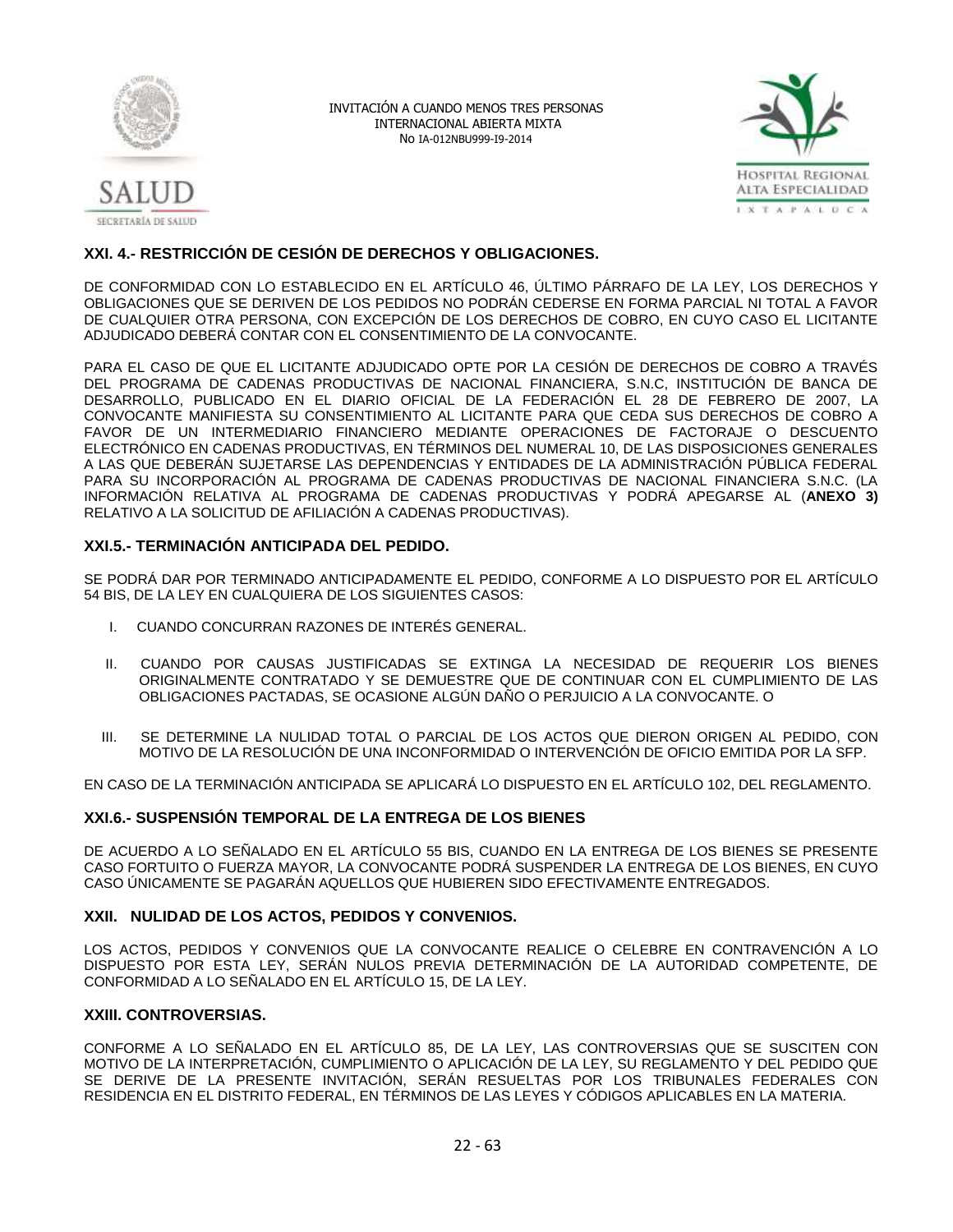



#### **XXIV. ACTOS DE LA INVITACIÓN**

LOS ACTOS DE LA PRESENTE INVITACIÓN, SE DESARROLLARÁN EN LAS INSTALACIONES DE LA CONVOCANTE, EN LA SALA DE USOS MULTIPLES DEL EDIFICIO "A-1" TERCER PISO, UBICADO EN LA CARRETERA FEDERAL MÉXICO PUEBLA KM 34.5, COLONIA ZOQUIAPAN, IXTAPALUCA, C.P. 56530, ESTADO DE MÉXICO, TEL. 5972 9800 EXT. 1112 y 1278.

PODRÁN ASISTIR A LOS ACTOS DE LA PRESENTE INVITACIÓN, CUALQUIER PERSONA FÍSICA O MORAL, ASÍ COMO LOS REPRESENTANTES DE LAS CÁMARAS, COLEGIOS O ASOCIACIONES PROFESIONALES U OTRAS ORGANIZACIONES NO GUBERNAMENTALES, BAJO LA CONDICIÓN DE REGISTRAR ANTICIPADAMENTE SU ASISTENCIA AL ACTO Y FUNGIR ÚNICAMENTE COMO OBSERVADORES Y ABSTENERSE DE INTERVENIR EN CUALQUIER FORMA EN LOS MISMOS DE ACUERDO AL ARTÍCULO 26, PENÚLTIMO PÁRRAFO DE LA LEY.

#### **XXV.- VISITA A LAS INSTALACIONES DE LA CONVOCANTE.**

NO APLICA

#### **XXVI.- VISITA A LAS INSTALACIONES DEL LICITANTE.**

NO APLICA.

#### **XXVII.- JUNTA DE ACLARACIONES DE LA INVITACIÓN.**

CONFORME A LO SEÑALADO EN LOS ARTÍCULOS 33, 33 BIS, DE LA LEY, 45 Y 46 DEL REGLAMENTO LA JUNTA DE ACLARACIONES SE LLEVARÁ A CABO DE LA SIGUIENTE FORMA:

LA ASISTENCIA A LA JUNTA DE ACLARACIONES ES OPTATIVA.

LAS PERSONAS QUE PRETENDAN FORMULAR SOLICITUDES DE ACLARACIÓN A LOS ASPECTOS CONTENIDOS EN LA INVITACIÓN, DEBERÁN PRESENTAR JUNTO CON SUS CUESTIONAMIENTOS, UN ESCRITO, EN EL QUE EXPRESEN SU INTERÉS EN PARTICIPAR EN LA INVITACIÓN, POR SI O EN REPRESENTACIÓN DE UN TERCERO, MANIFESTANDO EN TODOS LOS CASOS LOS DATOS GENERALES DEL INTERESADO Y, EN SU CASO, DEL REPRESENTANTE, CONFORME AL ARTICULO 45 Y 48 FRACCIÓN V DEL REGLAMENTO. CUANDO EL ESCRITO SE PRESENTE FUERA DEL PLAZO PREVISTO EN EL ARTÍCULO 33 BIS, DE LA LEY O AL INICIO DE LA JUNTA DE ACLARACIONES, EL LICITANTE SÓLO TENDRÁ DERECHO A FORMULAR PREGUNTAS SOBRE LAS RESPUESTAS QUE DÉ LA CONVOCANTE EN LA MENCIONADA JUNTA.

SI EL ESCRITO SEÑALADO NO SE PRESENTA, SE PERMITIRÁ EL ACCESO A LA JUNTA DE ACLARACIONES A LA PERSONA QUE LO SOLICITE, EN CALIDAD DE OBSERVADOR EN TÉRMINOS DEL PENÚLTIMO PÁRRAFO DEL ARTÍCULO 26, DE LA LEY.

LAS SOLICITUDES DE ACLARACIÓN DEBERÁN PLANTEARSE DE MANERA CONCISA Y ESTAR DIRECTAMENTE VINCULADAS CON LOS PUNTOS CONTENIDOS EN LA INVITACIÓN, INDICANDO EL NUMERAL O PUNTO ESPECÍFICO CON EL CUAL SE RELACIONA. LAS SOLICITUDES QUE NO CUMPLAN CON LOS REQUISITOS SEÑALADOS, PODRÁN SER DESECHADAS POR LA CONVOCANTE.

**LAS SOLICITUDES DE ACLARACIÓN, DEBERÁN ENTREGARSE POR ESCRITO, EN EL DOMICILIO DE LA CONVOCANTE, A MÁS TARDAR 24 HORAS ANTES DE LA FECHA Y HORA EN QUE TENGA VERIFICATIVO LA JUNTA DE ACLARACIONES O A TRAVÉS DE COMPRANET,** SI LA CONVOCANTE NO RECIBE LAS PREGUNTAS O SOLICITUDES DE ACLARACIÓN A LA INVITACIÓN EN EL TIEMPO ESTABLECIDO, NO SE DARÁ RESPUESTA A LAS MISMAS. **(FORMATO 13)**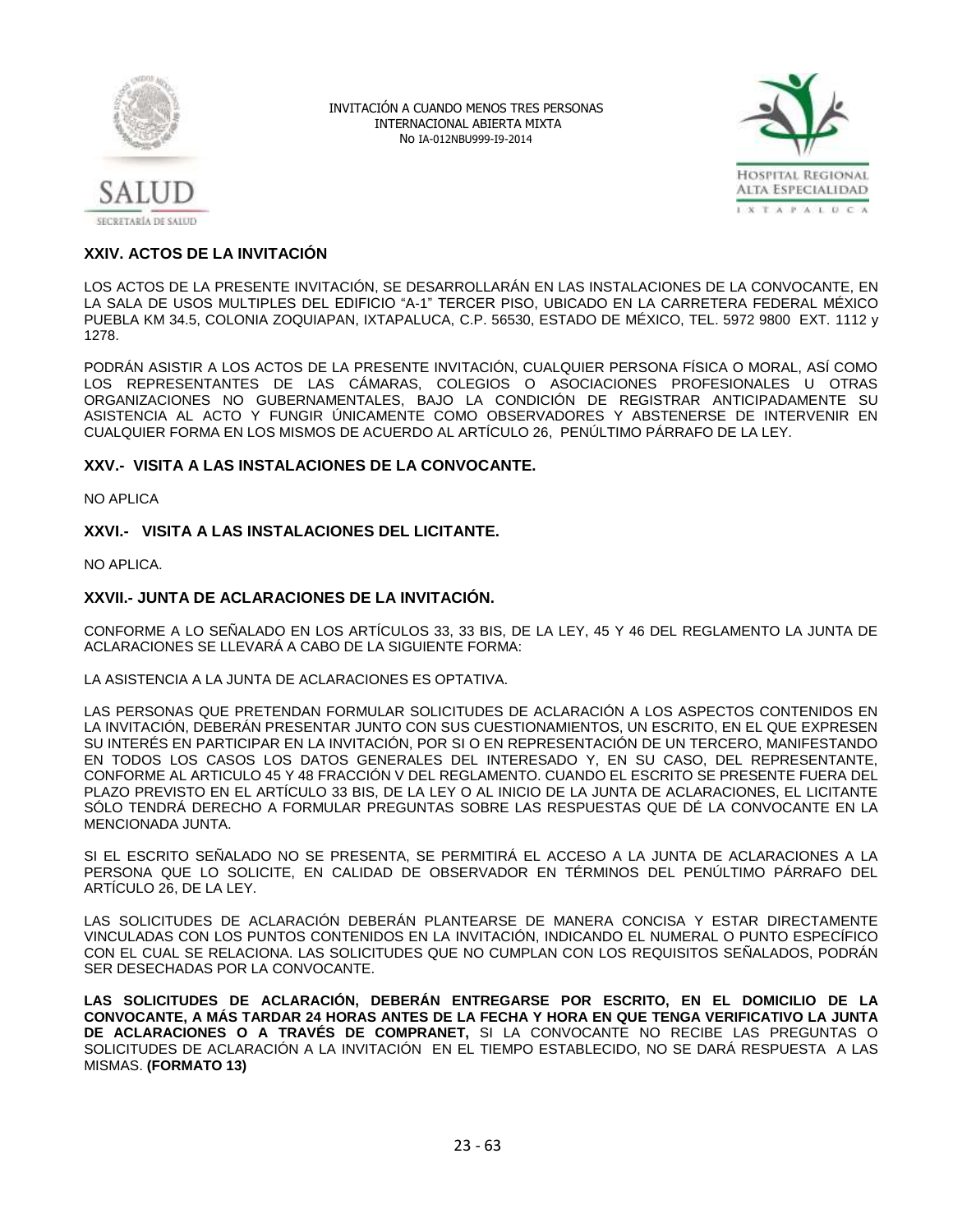



LA SOLICITUD DE ACLARACIÓN SE ACOMPAÑARA DE UNA VERSIÓN ELECTRÓNICA DE LA MISMA QUE PERMITA A LA CONVOCANTE SU CLASIFICACIÓN E INTEGRACIÓN POR TEMAS PARA FACILITAR SU RESPUESTA EN LA JUNTA DE ACLARACIONES RESPECTIVA. CUANDO LA VERSIÓN ELECTRÓNICA ESTÉ CONTENIDA EN UN MEDIO FÍSICO, ÉSTE LE SERÁ DEVUELTO AL LICITANTE EN LA JUNTA DE ACLARACIONES RESPECTIVA.

PARA EL CASO DE LA PRESENTACIÓN DE ACLARACIONES A TRAVÉS DE COMPRANET, TANTO EL ESCRITO DE INTERÉS COMO LAS ACLARACIONES A LA CONVOCATORIA DEBERÁN SER ENVIADAS DEBIDAMENTE FIRMADAS

EN FORMATO PDF , A TRAVÉS DE DICHO SISTEMA ACOMPAÑANDO UNA COPIA DE LOS MISMOS EN VERSIÓN WORD 2003 Ó 2007, QUE PERMITA AGILIZAR EL ACTO.

SE TOMARÁ COMO HORA DE RECEPCIÓN DE LAS SOLICITUDES DE ACLARACIÓN, LA QUE INDIQUE EL SELLO DE RECEPCIÓN DEL ÁREA CONTRATANTE Y, TRATÁNDOSE DE LAS SOLICITUDES QUE SE HAGAN LLEGAR A LA CONVOCANTE A TRAVÉS DE COMPRANET, LA HORA QUE REGISTRE ESTE SISTEMA AL MOMENTO DE SU RECEPCIÓN.

**EL ACTO DE JUNTA DE ACLARACIONES, SE LLEVARÁ A CABO EL DÍA 09 DE ABRIL DE 2014, A LAS 10:00 HORAS**, EN LAS INSTALACIONES DE LA CONVOCANTE, EN LA SALA DE USOS MÚLTIPLES DEL EDIFICIO "A-1" TERCER PISO, UBICADO EN LA CARRETERA FEDERAL MÉXICO-PUEBLA KM 34.5, COLONIA ZOQUIAPAN, IXTAPALUCA, C.P. 56530, ESTADO DE MÉXICO, EL ACTO SERÁ PRESIDIDO POR EL SERVIDOR PÚBLICO DESIGNADO POR LA CONVOCANTE, QUIÉN DEBERÁ SER ASISTIDO POR UN REPRESENTANTE DEL ÁREA TÉCNICA Y/O REQUIRENTE DE LOS BIENES OBJETO DE LA PRESENTE CONTRATACIÓN, A FIN DE QUE SE RESUELVAN EN FORMA CLARA Y PRECISA LAS DUDAS Y PLANTEAMIENTOS DE LOS LICITANTES RELACIONADOS CON LOS ASPECTOS CONTENIDOS EN LA INVITACIÓN.

UNA VEZ QUE LA CONVOCANTE TERMINE DE DAR RESPUESTA A LAS SOLICITUDES DE ACLARACIÓN, LOS LICITANTES PODRÁN FORMULAR LAS PREGUNTAS QUE ESTIMEN PERTINENTES EN RELACIÓN CON LAS RESPUESTAS RECIBIDAS, EN UN PLAZO QUE NO PODRÁ SER INFERIOR A SEIS NI SUPERIOR A CUARENTA Y OCHO HORAS.

DE CADA JUNTA DE ACLARACIONES SE LEVANTARÁ ACTA EN LA QUE SE HARÁN CONSTAR LOS CUESTIONAMIENTOS FORMULADOS POR LOS INTERESADOS Y LAS RESPUESTAS DE LA CONVOCANTE. EN EL ACTA CORRESPONDIENTE A LA ÚLTIMA JUNTA DE ACLARACIONES SE INDICARÁ EXPRESAMENTE ESTA CIRCUNSTANCIA.

LAS SOLICITUDES DE ACLARACIÓN QUE SEAN RECIBIDAS CON POSTERIORIDAD AL PLAZO PREVISTO EN EL ARTÍCULO 33 BIS DE LA LEY, NO SERÁN CONTESTADAS POR LA CONVOCANTE POR RESULTAR EXTEMPORÁNEAS, SALVO LO PREVISTO EN EL ARTÍCULO 46, FRACCIÓN VI DEL REGLAMENTO.

CUALQUIER MODIFICACIÓN A L**AS BASES DE LA INVITACIÓN**, **INCLUYENDO LAS QUE RESULTEN** DE LA O LAS JUNTAS DE ACLARACIONES, **FORMARÁ PARTE** DE LA INVITACIÓN Y DEBERÁ SER CONSIDERADA POR LOS LICITANTES EN LA ELABORACIÓN DE SU PROPOSICIÓN.

#### **XXVIII.- ACTO DE PRESENTACIÓN Y APERTURA DE PROPOSICIONES.**

CONFORME A LO SEÑALADO EN EL ARTÍCULO 35, DE LA LEY, 47 Y 48, DEL REGLAMENTO AL ACTO DE PRESENTACIÓN Y APERTURA DE PROPOSICIONES SE LLEVARA A CABO DE LA SIGUIENTE FORMA**:**

ESTE ACTO SE LLEVARÁ A CABO EL **DÍA 11 DE ABRIL DE 2014, A LAS 10:00 HORAS**, EN LAS INSTALACIONES DE LA CONVOCANTE, EN LA SALA DE USOS MÚLTIPLES DEL EDIFICIO "A-1" TERCER PISO, UBICADO EN LA CARRETERA FEDERAL MÉXICO-PUEBLA KM 34.5, COLONIA ZOQUIAPAN, IXTAPALUCA, C.P. 56530, ESTADO DE MÉXICO, EL QUE SE INICIARÁ CON LA PARTICIPACIÓN DE LOS LICITANTES PRESENTES, A PARTIR DE LA HORA SEÑALADA PARA EL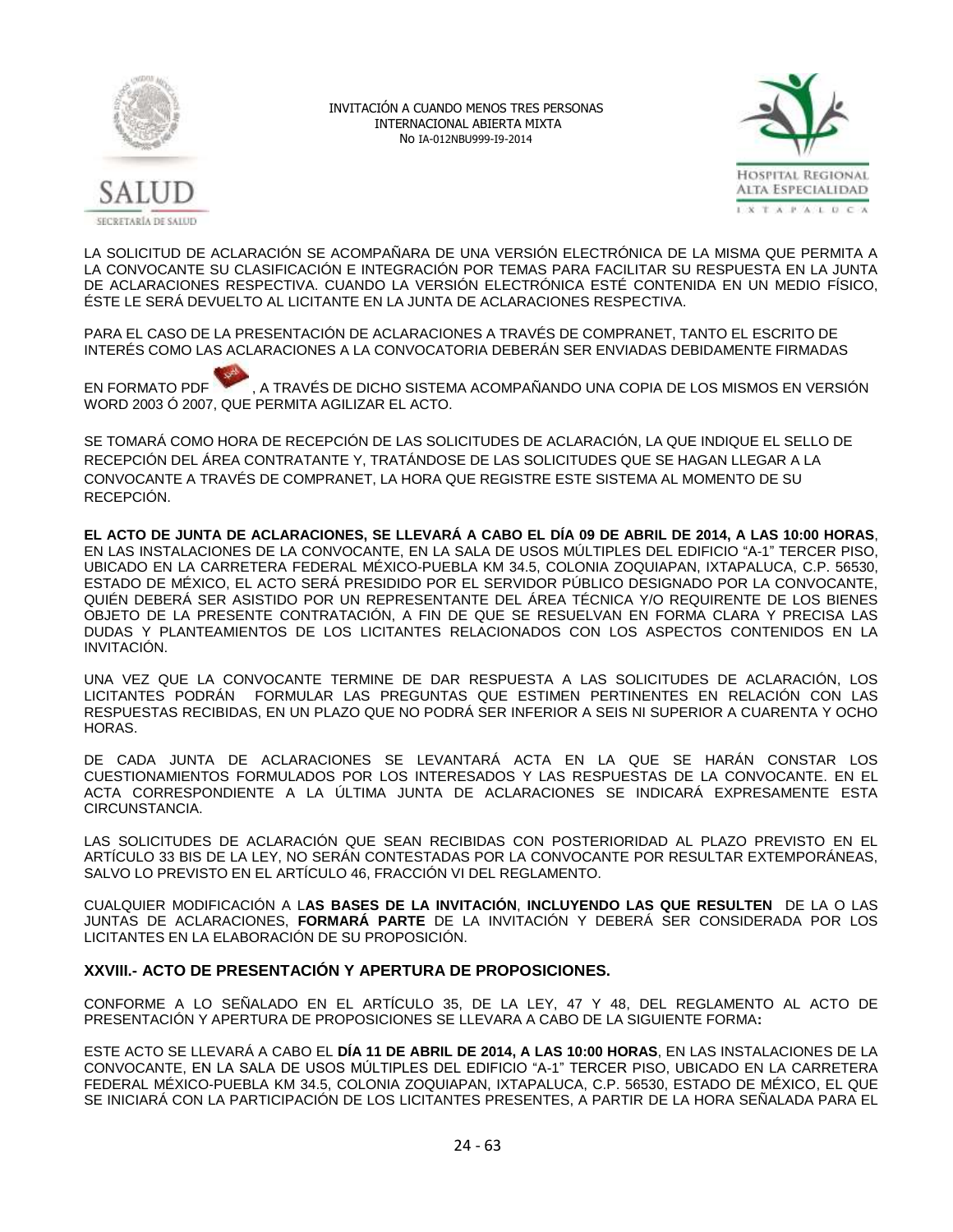



INICIO DEL ACTO DE PRESENTACIÓN Y APERTURA DE PROPOSICIONES FUERA DE LA HORA ESTABLECIDA LA CONVOCANTE NO PERMITIRÁ EL ACCESO A NINGÚN LICITANTE NI OBSERVADOR O SERVIDOR PÚBLICO AJENO AL ACTO, REGISTRANDO A LOS ASISTENTES, ELLO DE CONFORMIDAD CON LO ESTABLECIDO EN EL ARTÍCULO 47, DEL REGLAMENTO.

LOS LICITANTES SOLO PODRÁN PRESENTAR UNA PROPOSICIÓN PARA ESTA INVITACIÓN.

LAS PROPOSICIONES PRESENTADAS EN LA FECHA, HORA Y LUGAR ESTABLECIDOS, NO PODRÁN SER RETIRADAS O DEJARSE SIN EFECTO POR LOS LICITANTES, DE CONFORMIDAD CON LOS ARTÍCULOS 26, ANTEPENÚLTIMO PÁRRAFO DE LA LEY Y 39, FRACCIÓN III, INCISO D, DEL REGLAMENTO.

LOS LICITANTES ENTREGARÁN EN SOBRE CERRADO SUS PROPOSICIONES JUNTO CON LA DOCUMENTACIÓN DISTINTA A LAS PROPUESTAS, CON LOS **FORMATOS 1 Y 2** QUE SERVIRÁ COMO CONSTANCIA DE RECEPCIÓN DE LA DOCUMENTACIÓN PRESENTADA A QUIEN PRESIDA EL ACTO, POSTERIORMENTE SE INICIARÁ LA APERTURA DE LAS PROPOSICIONES.

NO SERÁ MOTIVO DE DESECHAMIENTO LA FALTA DE IDENTIFICACIÓN O DE ACREDITACIÓN DE LA REPRESENTACIÓN DE LA PERSONA QUE SOLAMENTE ENTREGUE LA PROPOSICIÓN, PERO ÉSTA SÓLO PODRÁ PARTICIPAR DURANTE EL DESARROLLO DEL ACTO CON EL CARÁCTER DE OBSERVADOR.

SE PROCEDERÁ A LA APERTURA DEL SOBRE QUE CONTENGA LAS PROPOSICIONES DE LOS LICITANTES, HACIÉNDOSE CONSTAR LA DOCUMENTACIÓN PRESENTADA, SIN QUE ELLO IMPLIQUE EL ANÁLISIS DE SU CONTENIDO. PARA EL EFECTO SE ENTREGARÁ AL LICITANTE EL (LOS) ACUSE(S) DE LA DOCUMENTACIÓN QUE ENTREGUE EN DICHO ACTO.

SE LEVANTARÁ ACTA QUE SERVIRÁ DE CONSTANCIA DE LA CELEBRACIÓN DEL ACTO DE PRESENTACIÓN Y APERTURA DE LAS PROPOSICIONES, EN LA QUE SE HARÁ CONSTAR EL IMPORTE DE CADA UNA DE ELLAS. SE SEÑALARÁ LUGAR, FECHA Y HORA EN QUE SE DARÁ A CONOCER EL FALLO DE LA INVITACIÓN.

DE CONFORMIDAD A LO ESTABLECIDO EN EL ARTÍCULO 56 PÁRRAFO QUINTO DE LA LEY, LA CONVOCANTE CONSERVARÁ TODA LA DOCUMENTACIÓN E INFORMACIÓN ELECTRÓNICA COMPROBATORIA DE LOS ACTOS CUANDO MENOS POR UN LAPSO DE TRES AÑOS, CONTADOS A PARTIR DE LA FECHA DE SU RECEPCIÓN.

LAS PROPOSICIONES DESECHADAS PODRÁN SER DEVUELTAS A LOS LICITANTES QUE LO SOLICITEN, CONFORME AL ÚLTIMO PÁRRAFO DEL ARTÍCULO 56, DE LA LEY Y 104, DEL REGLAMENTO.

#### **XXIX.- FALLO.**

CONFORME A LO SEÑALADO EN EL ARTÍCULO 37 DE LA LEY, EL ACTO DE FALLO SE LLEVARA A CABO DE LA SIGUIENTE FORMA:

EL FALLO DE LA PRESENTE INVITACIÓN SE DARÁ A CONOCER EN JUNTA PÚBLICA, QUE SE LLEVARÁ A CABO **EL DÍA 15 DE ABRIL DE 2014, A LAS 14:00 HORAS,** EN LAS INSTALACIONES DE LA CONVOCANTE, EN LA SALA DE USOS MÚLTIPLES DEL EDIFICIO "A-1" TERCER PISO, UBICADO EN LA CARRETERA FEDERAL MÉXICO-PUEBLA KM 34.5, COLONIA ZOQUIAPAN, IXTAPALUCA, C.P. 56530, ESTADO DE MÉXICO, SE LEVANTARÁ ACTA DEL MISMO, EN LA QUE SE HARÁ CONSTAR EL ANÁLISIS DE LAS PROPOSICIONES ADMITIDAS, EL LICITANTE A QUIEN SE ADJUDIQUE EL PEDIDO Y LAS PROPOSICIONES QUE FUERON DESECHADAS.

EL PLAZO PARA LA EMISIÓN DEL FALLO PODRÁ DIFERIRSE, SIEMPRE Y CUANDO NO EXCEDA DE 20 DÍAS NATURALES CONTADOS A PARTIR DEL PLAZO ESTABLECIDO ORIGINALMENTE DE CONFORMIDAD CON EL ARTÍCULO 35, FRACCIÓN III, DE LA LEY.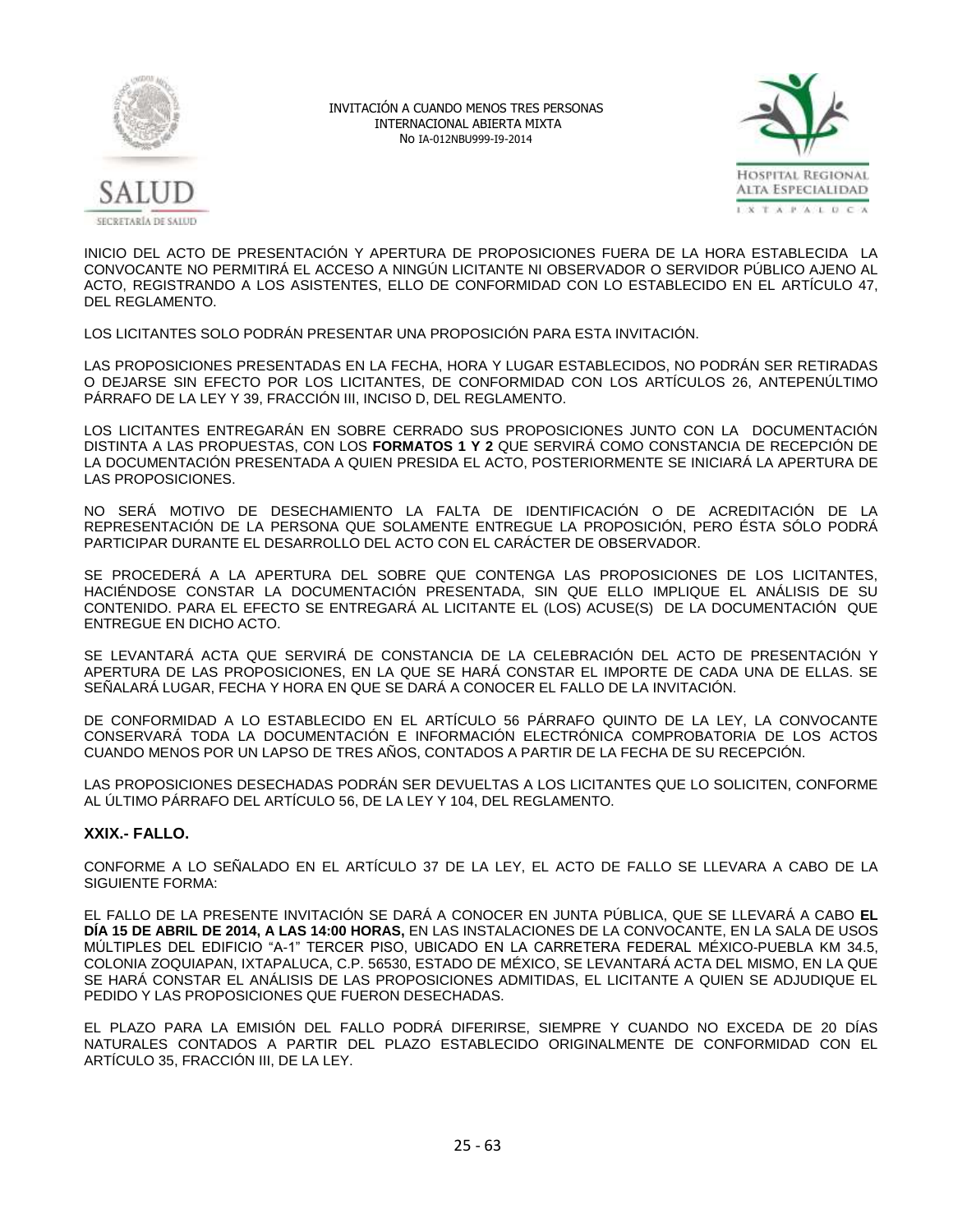



EL CONTENIDO DEL FALLO SE DIFUNDIRÁ A TRAVÉS DE COMPRANET EL MISMO DÍA EN QUE SE EMITA. A LOS LICITANTES QUE NO HAYAN ASISTIDO A LA JUNTA PÚBLICA, SE LES ENVIARÁ POR CORREO ELECTRÓNICO UN AVISO INFORMÁNDOLES QUE EL ACTA SE ENCUENTRA A SU DISPOSICIÓN EN COMPRANET.

#### **XXX.- ACTAS DE LOS ACTOS Y SU NOTIFICACIÓN.**

LAS ACTAS DE LA(S) JUNTA(S) DE ACLARACIONES, DE PRESENTACIÓN Y APERTURA DE PROPOSICIONES, Y DEL FALLO DEL PROCEDIMIENTO DE INVITACIÓN, SERÁN RUBRICADAS Y FIRMADAS POR LOS SERVIDORES PÚBLICOS QUE ASISTIERON EN LOS ACTOS, ASÍ COMO POR LOS LICITANTES ASISTENTES, A QUIENES SE ENTREGARÁ LA COPIA CORRESPONDIENTE. LA FALTA DE FIRMA DE ALGÚN LICITANTE NO INVALIDARÁ SU CONTENIDO Y EFECTOS. DE LAS CUALES SE PODRÁ ENTREGAR UNA COPIA A DICHOS ASISTENTES, Y AL FINALIZAR CADA ACTO SE FIJARÁ UN EJEMPLAR DEL ACTA CORRESPONDIENTE EN UN LUGAR VISIBLE, AL QUE TENGA ACCESO EL PÚBLICO, EN EL DOMICILIO DEL ÁREA RESPONSABLE DEL PROCEDIMIENTO DE CONTRATACIÓN, POR UN TÉRMINO NO MENOR DE CINCO DÍAS HÁBILES. EL TITULAR DE LA CITADA ÁREA DEJARÁ CONSTANCIA EN EL EXPEDIENTE DE LA INVITACIÓN, DE LA FECHA, HORA Y LUGAR EN QUE SE HAYAN FIJADO LAS ACTAS O EL AVISO DE REFERENCIA, DE CONFORMIDAD CON EL ARTÍCULO 37 BIS, DE LA LEY.

#### **XXXI.- FORMATOS**

| ANEXO   DESCRIPCIÓN |
|---------------------|
| ANEXO TÉCNICO No. 1 |

| <b>FORMATO</b> | <b>DESCRIPCIÓN</b>                                                                                                       |
|----------------|--------------------------------------------------------------------------------------------------------------------------|
| 1)             | FORMATO PARA PRESENTAR PROPOSICIONES TÉCNICAS.                                                                           |
| 2)             | FORMATO PARA PRESENTAR PROPOSICIONES ECONÓMICAS.                                                                         |
| 3)             | FORMATO DE CARTA PODER.                                                                                                  |
| 4)             | FORMATO DE DECLARACIÓN DE NO ESTAR IMPOSIBILITADO PARA PARTICIPAR<br>EN LA INVITACIÓN (ART. 50 Y 60 DE LA LEY)           |
| 5)             | FORMATO DE PATENTES, MARCAS Y DERECHOS DE AUTOR.                                                                         |
| 6)             | FORMATO DE DECLARACIÓN DE INTEGRIDAD                                                                                     |
| 7)             | FORMATO ARTÍCULO 8 FRACCIÓN XX DE LA LEY FEDERAL<br>DF.<br>RESPONSABILIDADES ADMINISTRATIVAS DE LOS SERVIDORES PÚBLICOS. |
| 8)             | FORMATO PARA ACREDITAR LA EXISTENCIA LEGAL Y PERSONALIDAD JURÍDICA<br>DE PERSONA FÍSICA O MORAL.                         |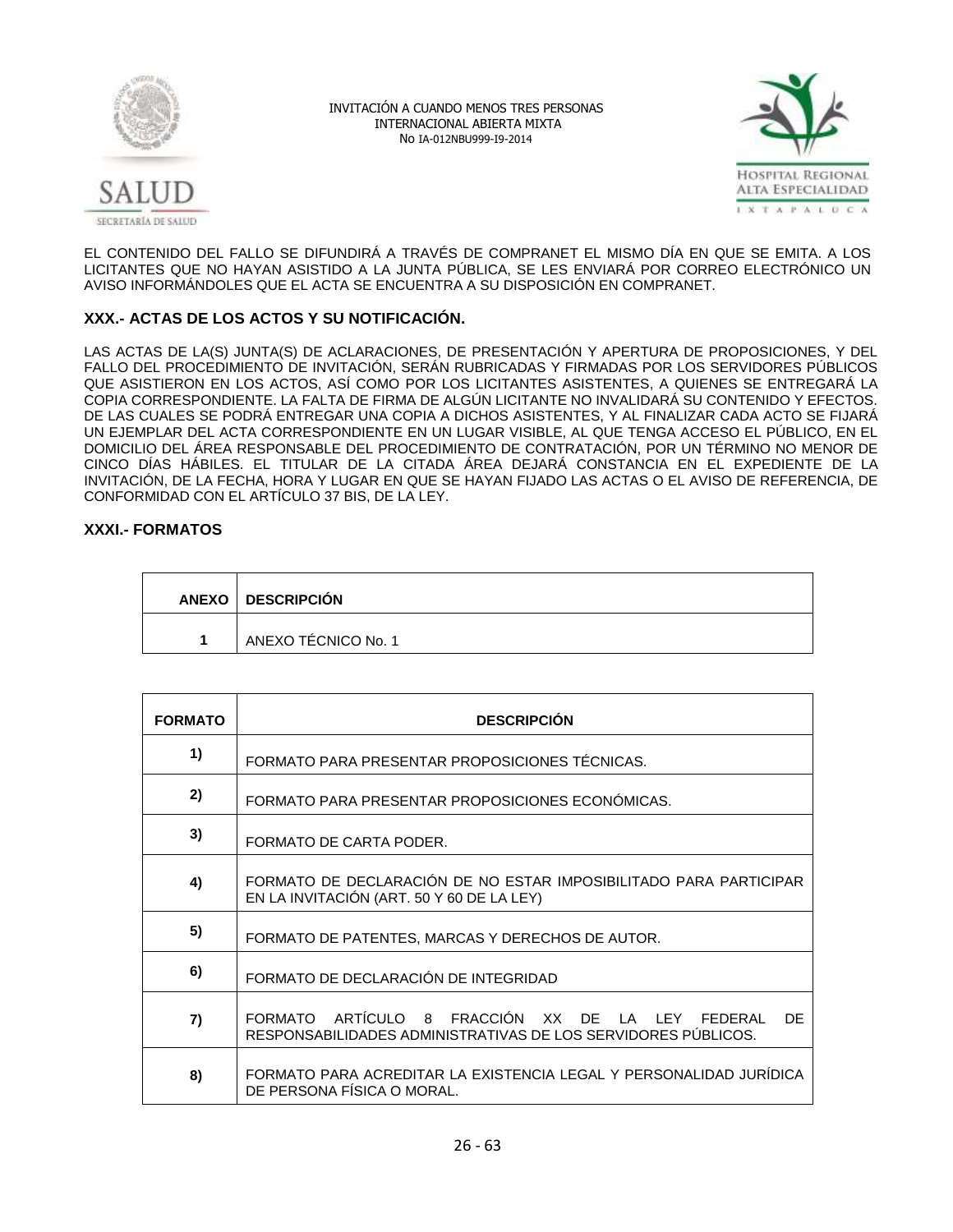



| <b>FORMATO</b> | <b>DESCRIPCIÓN</b>                                                                                                                                                                                                                                                                                                                                                                                                                                                                                                            |
|----------------|-------------------------------------------------------------------------------------------------------------------------------------------------------------------------------------------------------------------------------------------------------------------------------------------------------------------------------------------------------------------------------------------------------------------------------------------------------------------------------------------------------------------------------|
| 9)             | FORMATO DE MANIFESTACIÓN PARA LAS MYPIMES.                                                                                                                                                                                                                                                                                                                                                                                                                                                                                    |
| 10)            | PARA LA MANIFESTACIÓN QUE DEBERÁN PRESENTAR<br><b>FORMATO</b><br><b>LOS</b><br>LICITANTES EN CUMPLIMIENTO A LAS "REGLAS PARA LA APLICACIÓN DEL<br>MARGEN DE PREFERENCIA EN EL PRECIO DE LOS BIENES DE ORIGEN<br>NACIONAL, RESPECTO DEL PRECIO DE LOS BIENES DE IMPORTACIÓN, EN LOS<br>PROCEDIMIENTOS DE CONTRATACIÓN DE CARÁCTER INTERNACIONAL ABIERTO<br>QUE REALIZAN LAS DEPENDENCIAS Y ENTIDADES DE LA ADMINISTRACIÓN<br>PÚBLICA FEDERAL", PUBLICADAS EN EL DIARIO OFICIAL DE LA FEDERACIÓN EL<br>28 DE DICIEMBRE DE 2010. |
| 11)            | SOLICITUD DE REGISTRO                                                                                                                                                                                                                                                                                                                                                                                                                                                                                                         |
| 12)            | FORMATO DE CONSTANCIA DE RECEPCIÓN DE DOCUMENTOS.                                                                                                                                                                                                                                                                                                                                                                                                                                                                             |
| 13)            | PRESENTACIÓN DE PREGUNTAS PARA LA JUNTA DE ACLARACIONES                                                                                                                                                                                                                                                                                                                                                                                                                                                                       |
| 14)            | FORMATO DE FIANZA PARA CUMPLIMIENTO DE CONTRATOS Y CALIDAD DE LOS<br>BIENES.                                                                                                                                                                                                                                                                                                                                                                                                                                                  |
| 15)            | FORMATO DE VALE DE ENTRADA A ALMACÉN                                                                                                                                                                                                                                                                                                                                                                                                                                                                                          |
| <b>ANEXO</b>   | <b>DESCRIPCIÓN</b>                                                                                                                                                                                                                                                                                                                                                                                                                                                                                                            |
| $\overline{2}$ | ANEXO No. 2 (MODELO DE CONTRATO)                                                                                                                                                                                                                                                                                                                                                                                                                                                                                              |
| 3              | ANEXO No. 3 (CADENAS PRODUCTIVAS)                                                                                                                                                                                                                                                                                                                                                                                                                                                                                             |
| 4              | NOTA INFORMATIVA DE LA (OCDE)                                                                                                                                                                                                                                                                                                                                                                                                                                                                                                 |

LOS FORMATOS LISTADOS SON ÚNICAMENTE ENUNCIATIVOS POR LO QUE DEBERÁ APEGARSE A LOS REQUISITOS SOLICITADOS EN LOS NUMERALES IV.1.1, IV.1.2, Y VI, DE LA PRESENTE INVITACIÓN.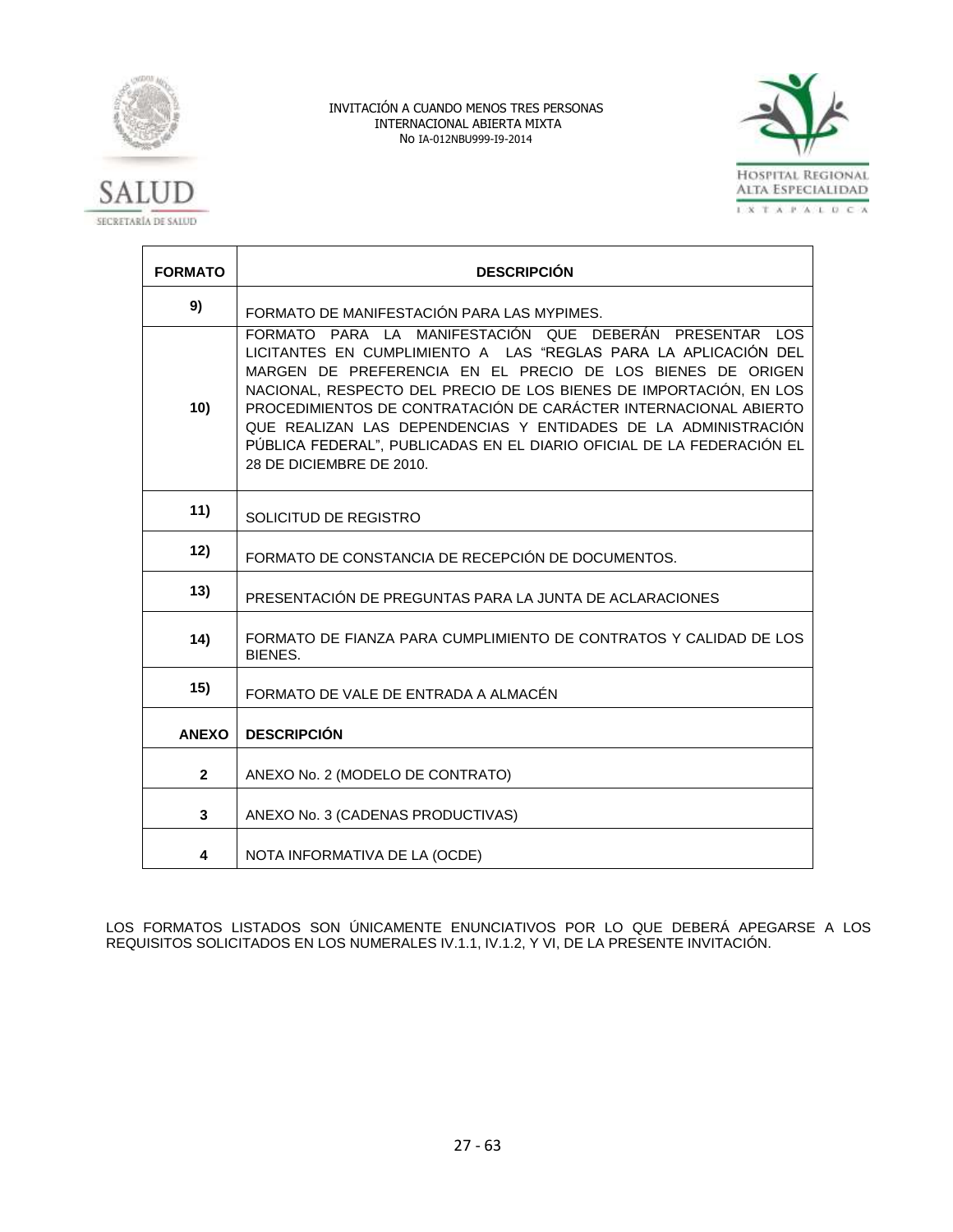



# **ANEXO TÉCNICO N° 1**

## **REACTIVOS PARA BANCO DE SANGRE**

| <b>PARTIDA</b> | <b>CLAVE</b><br><b>HRAEI</b> | <b>CUCOP</b> | <b>CLAVE</b><br><b>CUADRO</b><br><b>BÁSICO</b> | <b>DESCRIPCIÓN DEL ARTÍCULO</b>                                                                                                                                                                                                        | <b>UNIDAD DE</b><br><b>COMPRA</b> | <b>CANTIDAD</b> |
|----------------|------------------------------|--------------|------------------------------------------------|----------------------------------------------------------------------------------------------------------------------------------------------------------------------------------------------------------------------------------------|-----------------------------------|-----------------|
|                | HRAEI-<br>SQ0047             | 25100037     | F.C.B.                                         | DG GEL ABO/RH (2D), TARJETA PARA<br>DETERMINACIÓN DE ANTÍGENOS DEL SISTEMA<br>ABO/RH Y DETERMINACIÓN DEL GRUPO SERICO.<br>TARJETA CON 8 MICROPOZOS, 213659-13, CAJA<br>CON 50 TARJETAS PARA 50 PRUEBAS.                                | CAJA                              | 48              |
| 2              | HRAEI-<br>SQ0048             | 25100037     | F.C.B.                                         | DG GEL RH PHENO 210327-13. TARJETA DE GEL<br>PARA LA DETERMINACIÓN DE FENOTIPO. CAJA<br>CON 50 TARJETAS PARA 100 PRUEBAS.                                                                                                              | CAJA                              | 12              |
| 3              | HRAEI-<br>SQ0049             | 25100037     | F.C.B.                                         | DG GEL COOMBS. TARJETA DE GEL CON<br>ANTIGLOBULINA HUMANA 210319-13,<br>POLIESPEDFICA, ANTI.IGG,C3D COOMBS PARA LA<br>REALIZACIÓN DE PRUEBAS DE COMPATIBILIDAD.<br>TARJETA CON 8 MICROPOZOS, CAJA CON 50<br>TARJETAS PARA 133 PRUEBAS. | <b>CAJA</b>                       | 60              |

## **SE INCLUYEN LOS SIGUIENTES CONSUMIBLES Y EQUIPO SIN COSTO.**

| $N^{\circ}$ | <b>CLAVE</b><br><b>HRAEI</b> | <b>CUCOP</b> | <b>CLAVE</b><br><b>CUADRO</b><br><b>BÁSICO</b> | <b>DESCRIPCIÓN DEL ARTÍCULO</b>                    | <b>UNIDAD DE</b><br><b>COMPRA</b> | <b>CANTIDAD</b> |
|-------------|------------------------------|--------------|------------------------------------------------|----------------------------------------------------|-----------------------------------|-----------------|
|             | HRAEI-<br>SQ0041             | F.C.B.       | 25100037                                       | DG GEL SOLUCIÓN. 2 X 100 ML.                       | <b>CAJA</b>                       | 12              |
| Ш           | HRAEI-<br>SQ0042             | F.C.B.       | 25100037                                       | PREPARACIÓN DE DIANA FLUID B                       | <b>FRASCO</b>                     | 12              |
| Ш           | HRAEI-<br>SQ0043             | F.C.B.       | 25100037                                       | PREPARACIÓN DE DIANA FLUID A                       | <b>FRASCO</b>                     | 6               |
| IV          | HRAEI-<br>SQ0044             | F.C.B.       | 25500013                                       | POCILLOS DE DILUCIÓN 20 UL                         | <b>ENVASE</b>                     | 12              |
| v           | HRAEI-<br>SQ0046             | F.C.B.       | 25500037                                       | SERIGRUP DIANA A1 / B NO. DE<br>CATÁLOGO 213659-13 | PIEZA                             | 12              |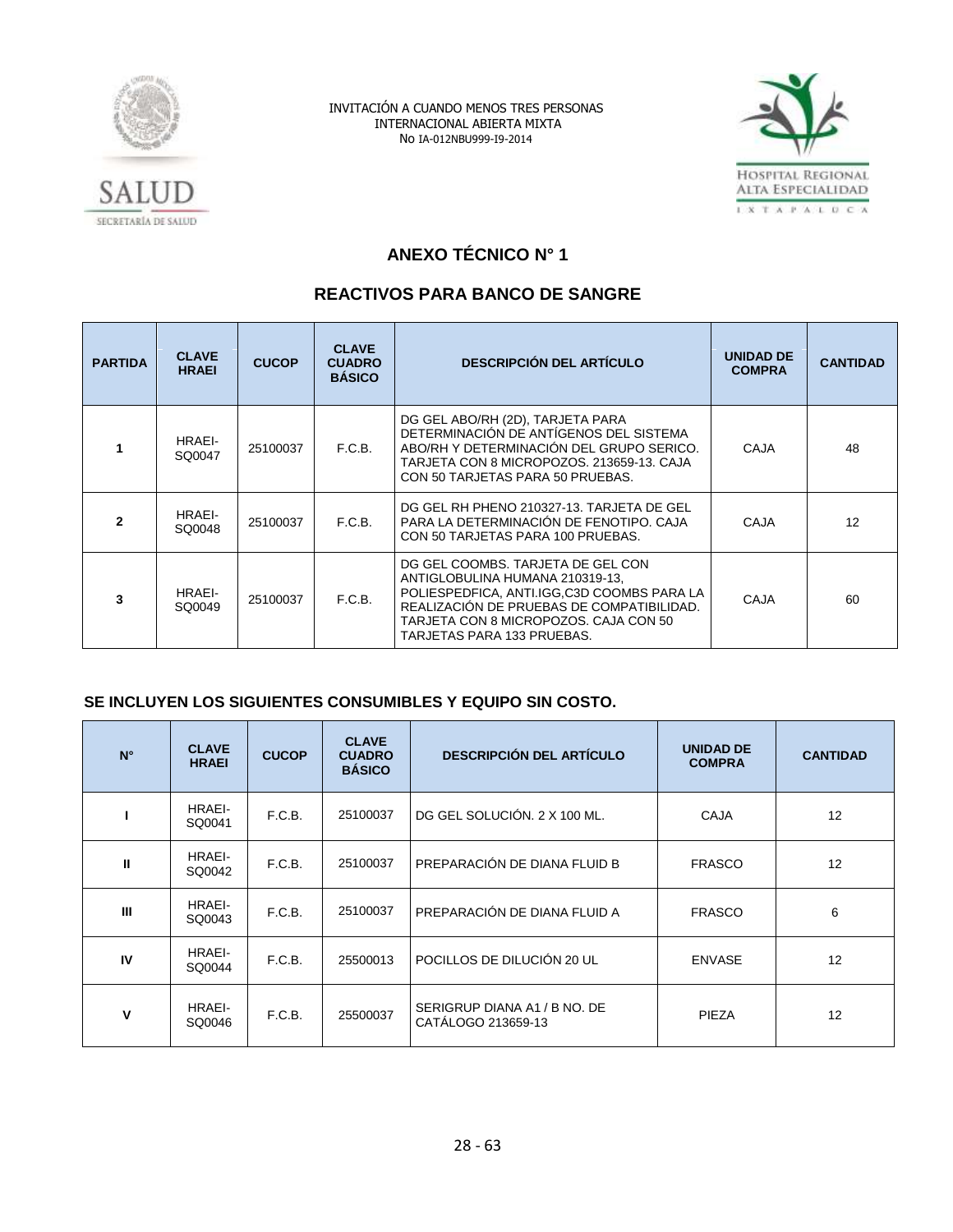



#### **A) Plazo, lugar y condiciones de entrega:**

**1.- Condiciones de entrega:** Las entregas de los bienes se realizarán de manera mensual conforme a las cantidades establecidas en el calendario de entregas, siendo la primera dentro de los cinco días naturales posteriores al fallo.

#### **CALENDARIO DE ENTREGAS**

| <b>PARTIDA</b> | <b>MARZO</b> | <b>ABRIL</b> | <b>MAYO</b> | junio | <b>JULIO</b> | <b>AGOSTO</b> | <b>SEPTIEMBRE</b> | <b>OCTUBRE</b> | <b>NOVIEMBRE</b> | <b>DICIEMBRE</b> |
|----------------|--------------|--------------|-------------|-------|--------------|---------------|-------------------|----------------|------------------|------------------|
|                |              |              |             |       |              |               |                   |                |                  |                  |
|                |              |              |             |       |              |               |                   |                |                  |                  |
|                |              |              |             |       |              |               |                   |                |                  |                  |

Para los consumibles y equipo sin costo:

| $\mathbf{N}^{\circ}$ | <b>MARZO</b> | <b>ABRIL</b> | <b>MAYO</b> | <b>JUNIO</b> | <b>JULIO</b> | <b>AGOSTO</b> | SEPTIEMBRE   OCTUBRE | <b>NOVIEMBRE</b> | <b>DICIEMBRE</b> |
|----------------------|--------------|--------------|-------------|--------------|--------------|---------------|----------------------|------------------|------------------|
|                      |              |              |             |              |              |               |                      |                  |                  |
|                      |              |              |             |              |              |               |                      |                  |                  |
| Ш                    |              |              |             |              |              |               |                      |                  |                  |
| IV                   |              |              |             |              |              |               |                      |                  |                  |
|                      |              |              |             |              |              |               |                      |                  |                  |

En caso de que por necesidades de la convocante se llegase a incrementar la cantidad de los bienes, previa notificación del administrador del pedido mediante orden de suministro al licitante que resulte adjudicado para suministrar los bienes y hasta la vigencia del pedido.

La recepción de los bienes en el Almacén de la convocante se realizará mediante **"Vale de entrega a Almacén"** debidamente requisitado conforme al **formato 15** que firmara el representante designado mediante carta poder simple por el representante legal del licitante adjudicado, así como los responsables del Almacén y Área requirente (Administrador del pedido).

En caso de que los bienes cumplan con los requisitos solicitados, éstos se darán por aceptados por parte del administrador del pedido, en caso contrario deberán ser sustituidos mediante vale de devolución en un plazo no mayor a tres días naturales.

Los bienes deberán entregarse para los que aplique, instructivos de manejo del bien.

Las cajas deberán estar claramente identificadas por medio de etiquetas impresas o grabadas por plantilla, colocadas en la cara frontal y contra lateral del empaque o caja, los datos que deben contener son los siguientes:

•Clave del Hospital Regional de Alta Especialidad de Ixtapaluca.

•Nombre y descripción completa del producto.

•Total de unidades que contiene cada caja (las cantidades por caja deben ser uniformes).

•Lote.

•Indicar la temperatura de conservación.

•Fecha de fabricación y caducidad. Esta deberá ser con no menos de 3 meses a partir de su fecha de entrega/recepción en el almacén.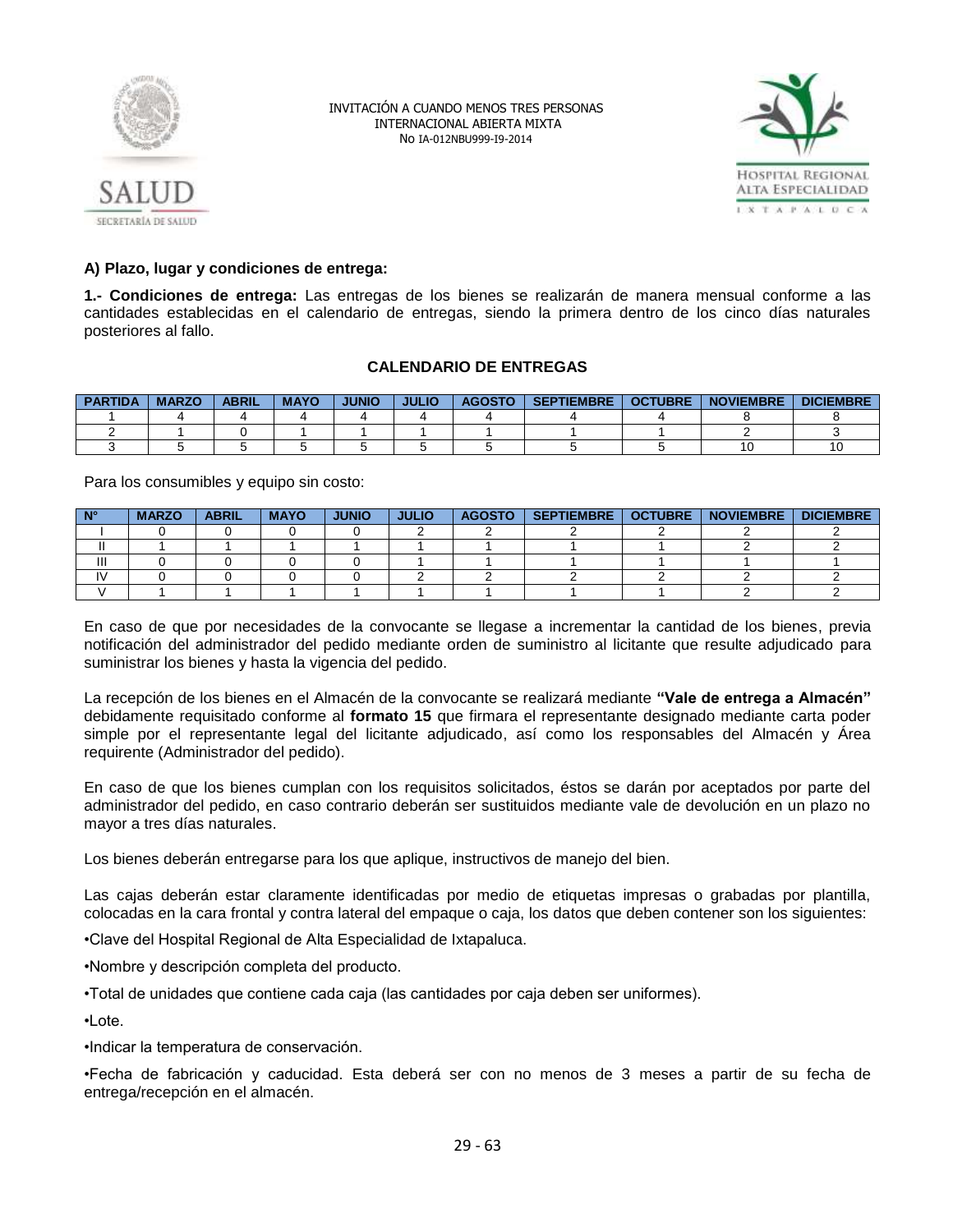



•Razón social del proveedor (fabricante y/o distribuidor).

•Número de Invitación y partida.

**2.- Lugar:** Las entregas deberán realizarse en el Almacén del Hospital Regional de Alta Especialidad de Ixtapaluca, ubicado en: Carretera Federal México-Puebla, Km 34.5, Colonia Zoquiapan, C.P. 56530, Ixtapaluca Estado de México; De lunes a viernes en un horario de las 09:00 a 15:00 hrs.

#### **3.- Condiciones de transporte y entrega:**

•El transporte de los bienes será por cuenta, cargo y riesgo del proveedor y sin costo para la convocante, debiendo garantizar la entrega de los bienes en condiciones óptimas de envase y embalaje, tales que preserven la calidad y condiciones durante el transporte y el almacenaje, el cual deberá ser L.B.A.

•El aseguramiento de los bienes será hasta que éstos sean recibidos de manera oficial por el Almacén de la convocante, siendo éste responsabilidad del proveedor.

•Los bienes estarán sujetos a verificación y/o revisión en todo momento durante su entrega/recepción, con el objeto de validar las condiciones de entrega tanto para empaques, envases y cantidades, pudiendo ser devueltas si no cumplen con las mismas.

•El licitante que resulte adjudicado, otorgará mediante escrito garantía contra vicios ocultos y/o defectos de fabricación de los bienes que amparé el tiempo de su caducidad, debiendo ser esta de 18 meses, comprometiéndose a su canje en un término no mayor a 8 días naturales, notificándole el administrador del pedido con 30 días de anticipación a la fecha de caducidad. Dicho escrito deberá ser entregado en el plazo estipulado en el numeral XX Documentación para formalizar el pedido de la presente Invitación

•Presentar vale de entrada a almacén **(formato 15)** en original y dos copias.

#### **B) El proveedor deberá cumplir con las siguientes normas:**

#### **Licencias, Permisos o Autorizaciones que deben cumplir:**

#### **Autoridad Emisora COFEPRIS**

Registro Sanitario vigente emitido por la Comisión Federal para la Protección contra Riesgos Sanitarios (COFEPRIS) o en su caso la solicitud de renovación del mismo.

#### **BIENES DE IMPORTACION**

#### **NORMAS - CERTIFICADOS:**

Además del registro sanitario deberán presentar, las siguientes normas: producto extranjero: (FDA,ISO)

1.- LOS LICITANTES DEBERÁN CUMPLIR CON ALGUNA DE LAS SIGUIENTES ESPECIFICACIONES DE CALIDAD:

FDA- Food and Drug Administration

ISO- International Organization for Standardization

#### **Normas aplicables:**

#### **NOM-037-SSA1-2005**

Estabilidad de fármacos y medicamentos.

Aviso de funcionamiento expedido por la Secretaría de Salud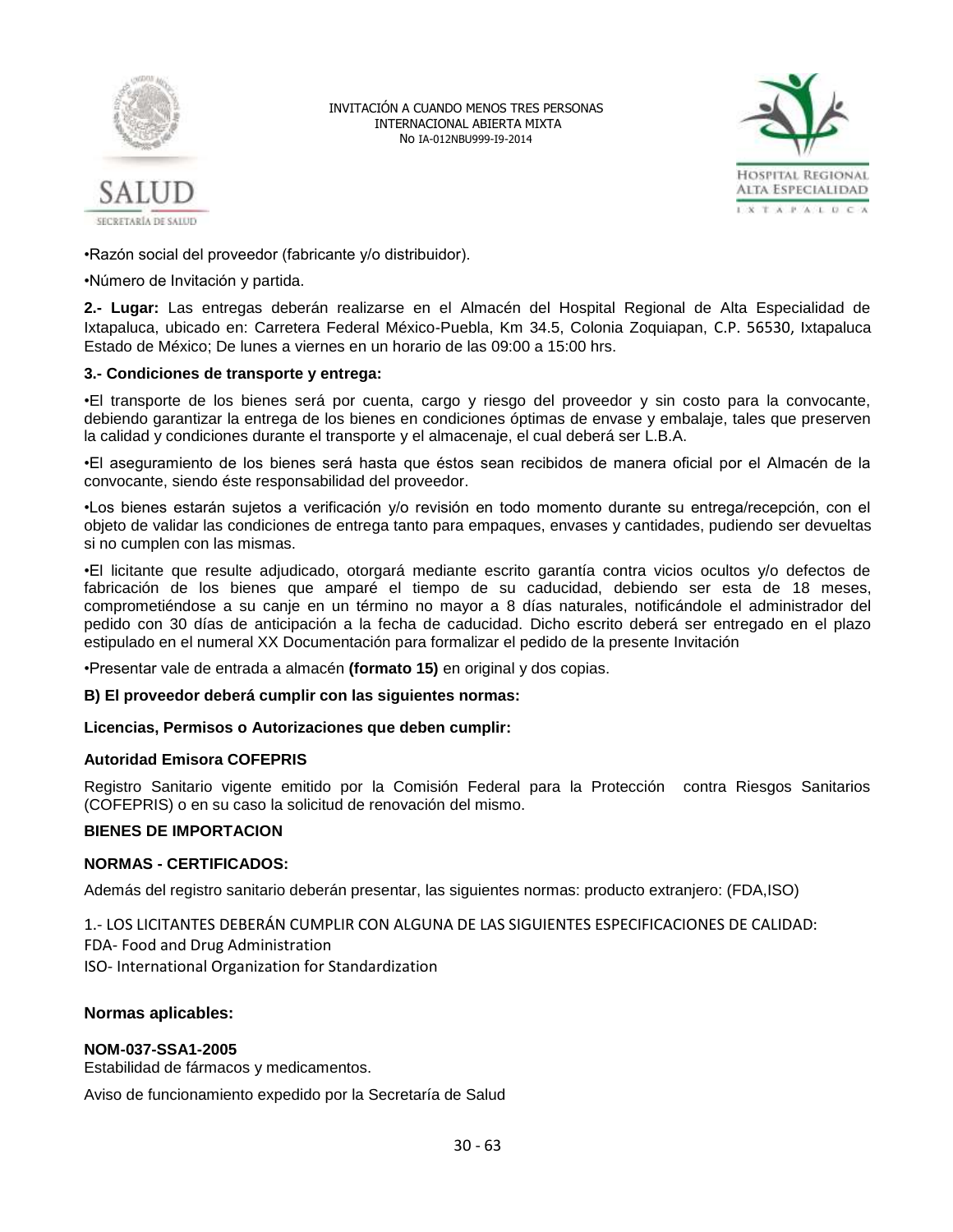



#### **FORMATO No. 1 PROPOSICIÓN TÉCNICA**

(PAPEL MEMBRETADO DEL LICITANTE)

#### **HOSPITAL REGIONAL DE ALTA ESPECIALIDAD DE IXTAPALUCA** PRESENTE

INVITACIÓN A CUANDO MENOS TRES PERSONAS INTERNACIONAL ABIERTA PRESENCIAL No. \_\_\_\_\_\_\_\_\_\_ PARA LA ADQUISICIÓN DE: \_\_\_\_\_\_\_\_\_\_\_\_\_\_\_\_\_\_\_\_\_\_\_\_\_\_\_\_\_\_\_\_\_\_\_\_\_\_\_\_\_\_\_\_\_\_\_\_\_\_\_\_\_\_\_\_\_

PROPOSICIÓN TÉCNICA PRESENTADA POR: (NOMBRE O RAZÓN SOCIAL DEL LICITANTE).

| <b>PARTIDA</b> | <b>CLAVE</b><br><b>HRAEI</b> | <b>CUCOP</b> | <b>CLAVE</b><br><b>CUADRO</b><br><b>BASICO</b> | <b>DESCRIPCIÓN</b><br><b>COMPLETA DEL</b><br><b>BIEN</b><br><b>OFERTADO</b> | <b>UNIDAD DE</b><br><b>MEDIDA</b> | <b>CANTIDAD</b> | <b>NOMBRE</b><br><b>COMERCIAL Y/O</b><br><b>MARCA</b> | <b>PAÍS DE ORIGEN</b><br><b>DEL BIEN</b> |
|----------------|------------------------------|--------------|------------------------------------------------|-----------------------------------------------------------------------------|-----------------------------------|-----------------|-------------------------------------------------------|------------------------------------------|
|                |                              |              |                                                |                                                                             |                                   |                 |                                                       |                                          |
|                |                              |              |                                                |                                                                             |                                   |                 |                                                       |                                          |
| ◠<br>J         |                              |              |                                                |                                                                             |                                   |                 |                                                       |                                          |

MÉXICO, D.F. A \_\_\_\_ DE \_\_\_\_\_\_\_\_\_\_\_\_\_\_\_\_DE 20\_\_

DATOS DEL REPRESENTANTE

DENOMINACIÓN DEL LICITANTE \_\_\_\_\_\_\_\_\_\_\_\_\_\_\_\_\_\_\_\_\_\_\_\_\_\_\_\_\_\_

NOMBRE DEL REPRESENTANTE LEGAL

FIRMA DEL REPRESENTANTE LEGAL \_\_\_\_\_\_\_\_\_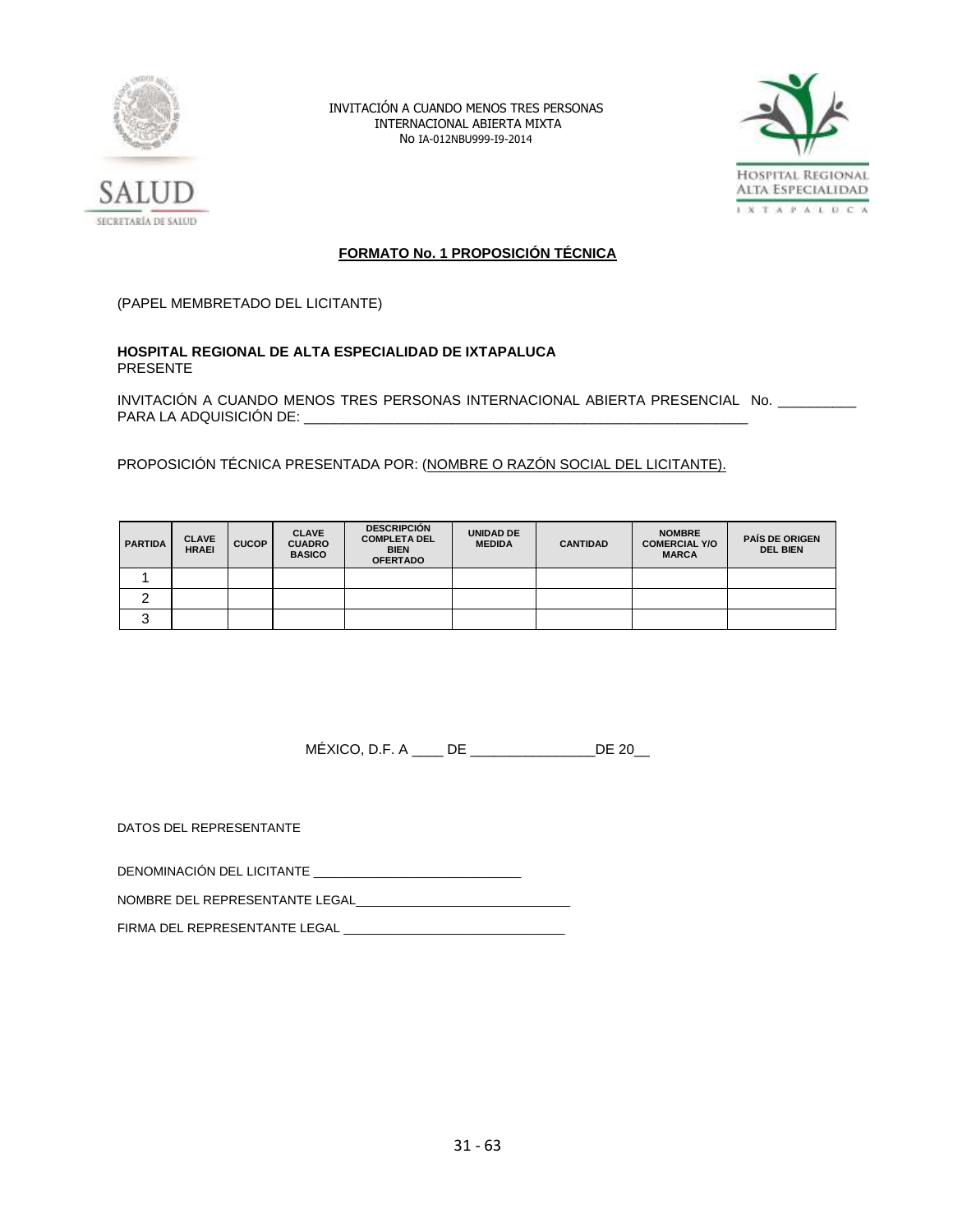



#### **FORMATO No. 2 PROPOSICIÓN ECONÓMICA**

(PAPEL MEMBRETADO DEL LICITANTE)

#### **HOSPITAL REGIONAL DE ALTA ESPECIALIDAD DE IXTAPALUCA** PRESENTE

INVITACIÓN A CUANDO MENOS TRES PERSONAS INTERNACIONAL ABIERTA PRESENCIAL No.\_\_\_\_\_\_\_\_\_\_\_ PARA LA ADQUISICIÓN DE:

PROPOSICIÓN ECONÓMICA PRESENTADA POR: NOMBRE O RAZÓN SOCIAL, DOMICILIO Y R.F.C. DEL LICITANTE.

| <b>PARTIDA</b> | <b>RENGLÓN</b> | <b>CLAVE</b><br><b>HRAEI</b> | <b>CUCOP</b> | DESCRIPCIÓN COMPLETA DEL BIEN<br><b>OFERTADO</b> | <b>UNIDAD DE</b><br><b>MEDIDA</b> | <b>CANTIDAD</b> | <b>ORIGEN DEL</b><br><b>BIEN</b> | <b>PRECIO</b><br><b>UNITARIO</b> | <b>MONTO TOTAL</b> |
|----------------|----------------|------------------------------|--------------|--------------------------------------------------|-----------------------------------|-----------------|----------------------------------|----------------------------------|--------------------|
|                |                |                              |              |                                                  |                                   |                 |                                  | $($ \$)                          | $($ \$)            |
| $\overline{2}$ |                |                              |              |                                                  |                                   |                 |                                  | $($ \$)                          | $($ \$)            |
| $\cdots$       |                |                              |              |                                                  |                                   |                 |                                  | $($ \$)                          | $($ \$)            |
| $\cdots$       |                |                              |              |                                                  |                                   |                 |                                  | $($ \$)                          | $($ \$)            |
|                |                |                              |              |                                                  |                                   |                 |                                  | <b>SUBTOTAL</b>                  | (\$)               |
|                |                |                              |              |                                                  |                                   |                 |                                  | <u>IVA</u>                       | $($ \$)            |
|                |                |                              |              |                                                  |                                   |                 |                                  | <b>TOTAL</b>                     | $($ \$)            |

**IMPORTE TOTAL CON NÚMERO Y LETRA (\_\_\_\_\_\_\_\_\_\_\_\_\_\_\_PESOS 00/100 M.N.)**

LOS PRECIOS SEÑALADOS EN ESTA PROPOSICIÓN ECONÓMICA SERÁN EN MONEDA NACIONAL, A DOS DECIMALES, FIJOS, Y ESTARÁN VIGENTES POR EL EJERCICIO FISCAL 2013, HASTA EL TOTAL CUMPLIMIENTO DEL PEDIDO QUE DERIVE DE ESTA INVITACIÓN PÚBLICA INTERNACIONAL ABIERTA

MÉXICO, D.F. A \_\_\_\_ DE \_\_\_\_\_DE 20\_\_

DATOS DEL REPRESENTANTE

DENOMINACIÓN DEL LICITANTE

NOMBRE DEL REPRESENTANTE LEGAL

FIRMA DEL REPRESENTANTE LEGAL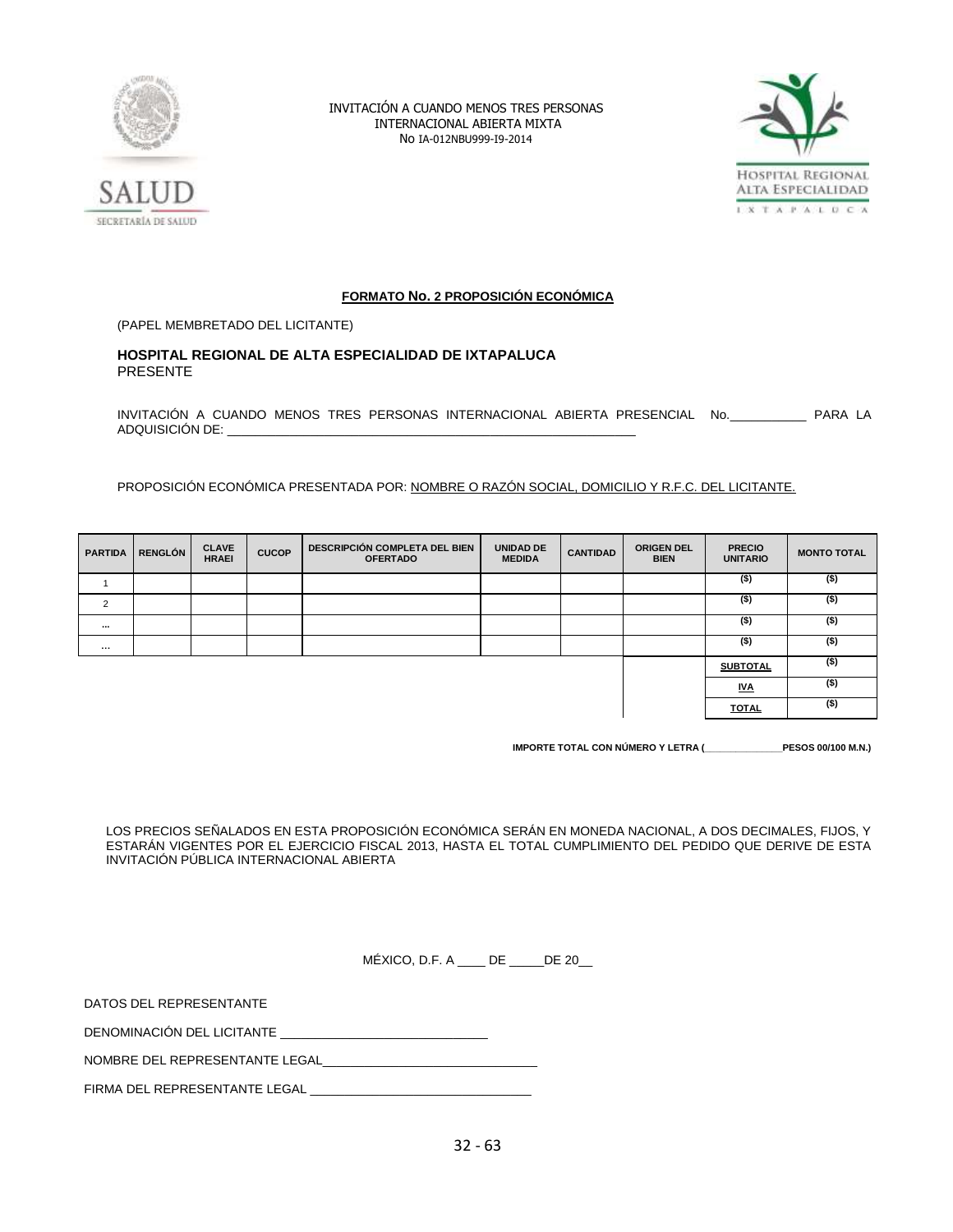



#### **FORMATO Nº 3 CARTA PODER**

MÉXICO, D.F. A \_\_\_\_ DE \_\_\_\_\_DE 20\_\_

#### **HOSPITAL REGIONAL DE ALTA ESPECIALIDAD DE IXTAPALUCA**

(NOMBRE DE QUIEN OTORGA EL PODER) BAJO PROTESTA DE DECIR VERDAD, EN MI CARÁCTER DE REPRESENTANTE LEGAL DE LA EMPRESA DENOMINADA (NOMBRE DE LA PERSONA MORAL), SEGÚN CONSTA EN EL TESTIMONIO NOTARIAL DE FECHA (FECHA DEL TESTIMONIO NOTARIAL) OTORGADO ANTE LA FE DEL NOTARIO PÚBLICO NO. (NÚMERO DEL NOTARIO PÚBLICO), LIC. (NOMBRE DEL NOTARIO PÚBLICO) DE LA CIUDAD DE (CIUDAD EN QUE SE OTORGÓ EL TESTIMONIO REFERIDO) Y QUE SE ENCUENTRA REGISTRADO BAJO EL NUMERO (NÚMERO DE TESTIMONIO REFERIDO) DEL REGISTRO PÚBLICO DE LA PROPIEDAD Y DEL COMERCIO DE (LUGAR EN QUE SE EFECTUÓ EL REGISTRO), POR ESTE CONDUCTO AUTORIZO A: (NOMBRE DE QUIEN RECIBE EL PODER) PARA QUE A NOMBRE DE MI REPRESENTADA SE ENCARGUE DE LAS SIGUIENTES GESTIONES:

ENTREGAR Y RECIBIR DOCUMENTACIÓN EN LA INVITACIÓN A CUANDO MENOS TRES PERSONAS INTERNACIONAL ABIERTA PRESENCIAL Nº.\_\_\_\_\_\_\_\_\_\_\_\_\_\_\_\_\_, ASÍ COMO ASISTIR A TODOS SUS ACTOS.

\_\_\_\_\_\_\_\_\_\_\_\_\_\_\_\_\_\_\_\_\_\_\_\_\_\_\_\_\_\_\_\_\_\_\_\_\_ (NOMBRE, DOMICILIO Y FIRMA DE QUIEN OTORGA EL PODER

\_\_\_\_\_\_\_\_\_\_\_\_\_\_\_\_\_\_\_\_\_\_\_\_\_\_\_\_\_\_\_\_\_\_\_\_\_ (NOMBRE, DOMICILIO Y FIRMA DE QUIEN RECIBE)

**TESTIGOS**

\_\_\_\_\_\_\_\_\_\_\_\_\_\_\_\_\_\_\_\_\_\_\_\_\_\_\_\_\_\_\_\_\_\_\_\_\_\_\_ (NOMBRE, DOMICILIO Y FIRMA)

\_\_\_\_\_\_\_\_\_\_\_\_\_\_\_\_\_\_\_\_\_\_\_\_\_\_\_\_\_\_\_\_\_\_\_\_\_\_\_\_ (NOMBRE, DOMICILIO Y FIRMA)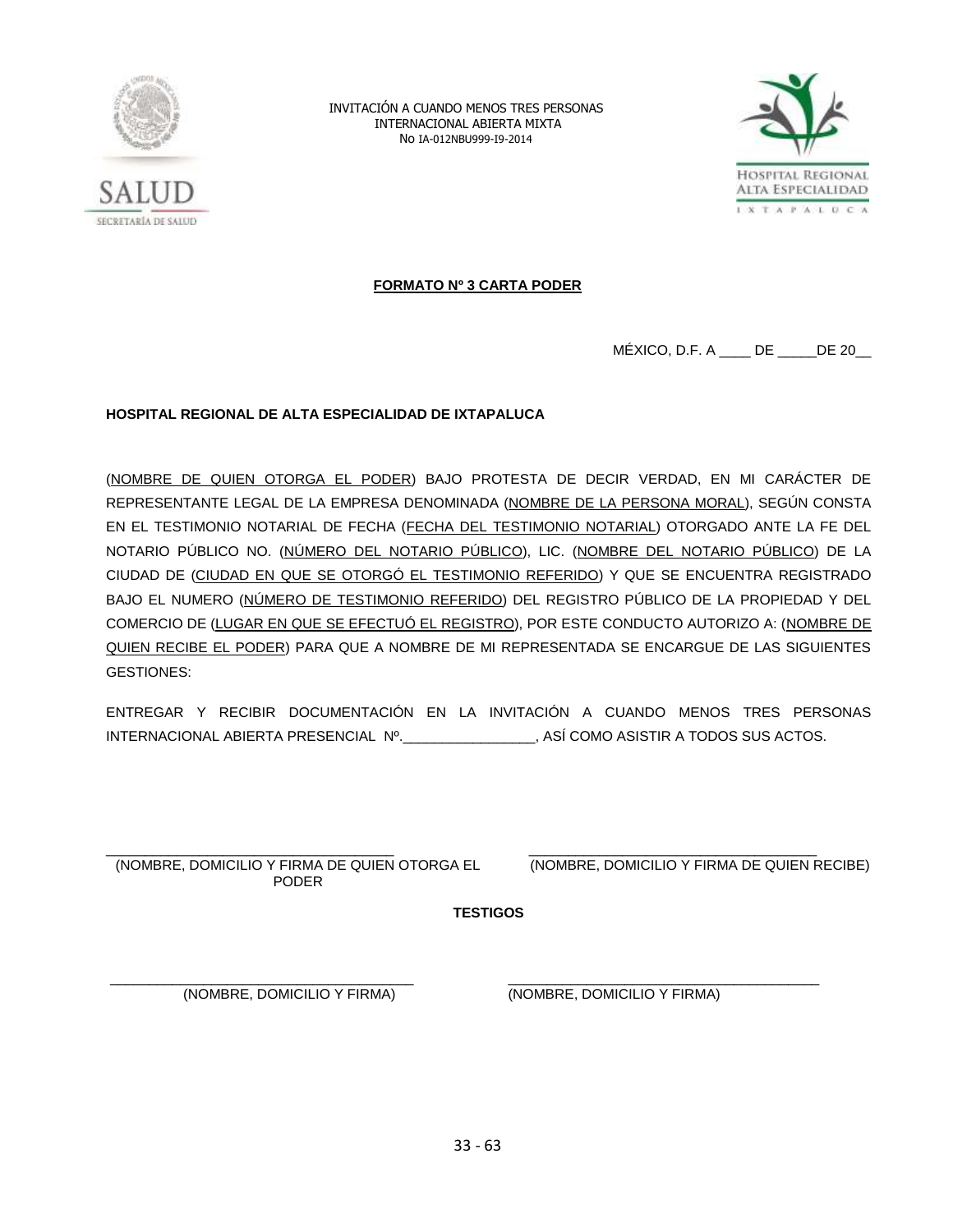



#### **FORMATO Nº 4 ESCRITO RELATIVO AL ARTÍCULO 50 Y 60 DE LA LEY DE ADQUISICIONES, ARRENDAMIENTOS Y SERVICIOS DEL SECTOR PÚBLICO**

**F E C H A**

#### **HOSPITAL REGIONAL DE ALTA ESPECIALIDAD DE IXTAPALUCA P R E S E N T E.**

EN RELACIÓN A LA INVITACIÓN A CUANDO MENOS TRES PERSONAS INTERNACIONAL ABIERTA PRESENCIAL (NÚMERO DE LA LICITACIÓN) PARA LA ADQUISICIÓN DE (BIENES A ADQUIRIR), EL SUSCRITO (NOMBRE DEL REPRESENTANTE LEGAL DE LA EMPRESA LICITANTE), EN MI CALIDAD DE REPRESENTANTE LEGAL DE LA (NOMBRE DE LA EMPRESA), COMPAREZCO ANTE USTED, PARA **DECLARAR BAJO PROTESTA DE DECIR VERDAD**:

QUE NINGUNO DE LOS INTEGRANTES DE MI REPRESENTADA SE ENCUENTRA BAJO LOS SUPUESTOS QUE ESTABLECE EL ARTÍCULO **50** O DE NO HABER SIDO INHABILITADO POR ALGUNO DE LOS SUPUESTOS SEÑALADOS POR EL ARTÍCULO **60** DE LA LEY DE ADQUISICIONES, ARRENDAMIENTOS Y SERVICIOS DEL SECTOR PÚBLICO.

MI REPRESENTADA SE DA POR ENTERADA QUE EN CASO DE LA INFORMACIÓN AQUÍ PROPORCIONADA RESULTASE FALSA, SERÁ CAUSA DE SANCIONES CONFORME A LA LEY DE ADQUISICIONES, ARRENDAMIENTOS Y SERVICIOS DEL SECTOR PÚBLICO.

#### **A T E N T A M E N T E (NOMBRE O RAZÓN SOCIAL DEL LICITANTE)**

#### **\_\_\_\_\_\_\_\_\_\_\_\_\_\_\_\_\_\_\_\_\_\_\_\_\_\_\_\_\_\_\_\_\_\_\_\_\_\_\_\_\_\_\_\_\_\_\_\_ (NOMBRE Y FIRMA DEL REPRESENTANTE LEGAL)**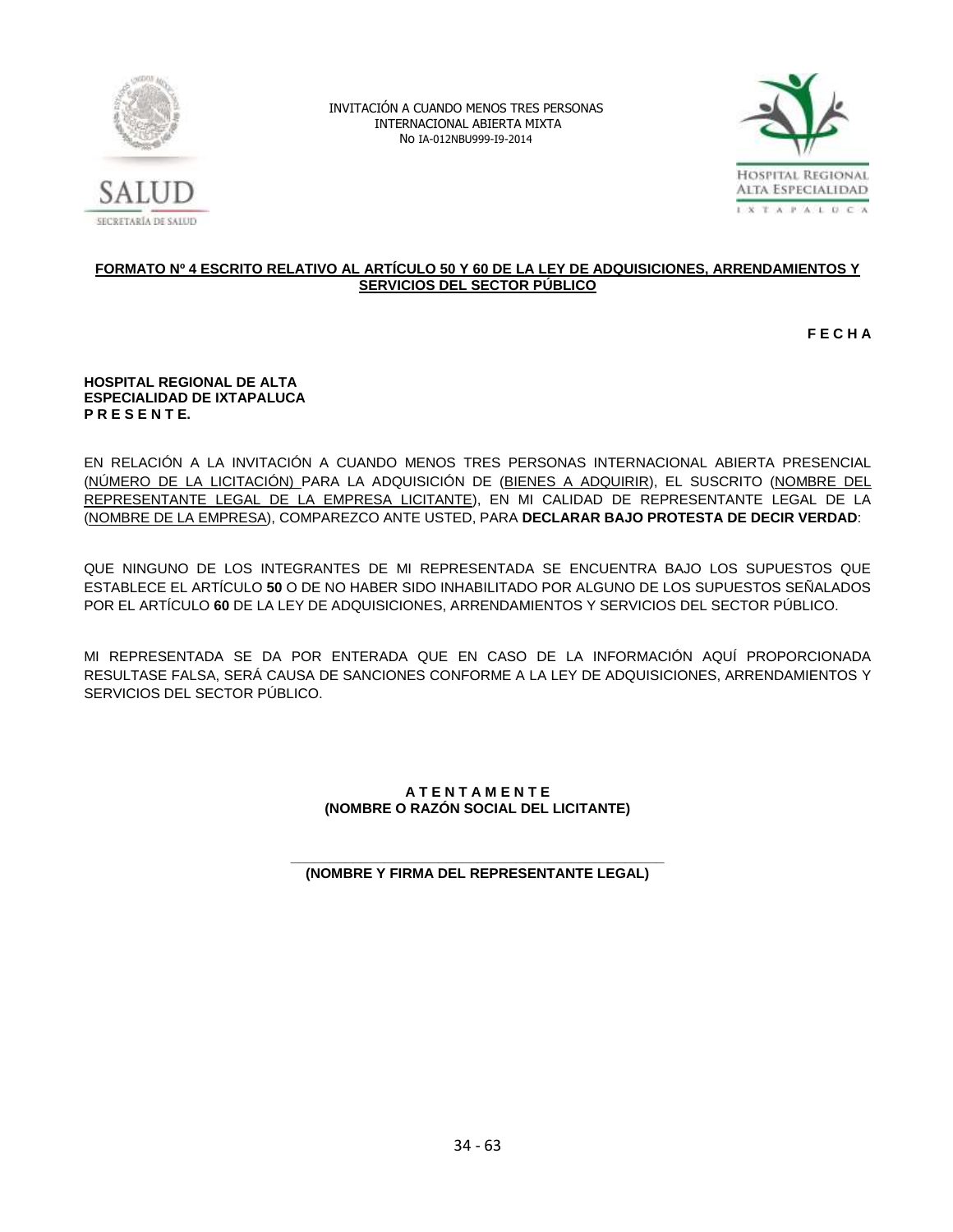

.

INVITACIÓN A CUANDO MENOS TRES PERSONAS INTERNACIONAL ABIERTA MIXTA No IA-012NBU999-I9-2014



#### **FORMATO Nº 5 PATENTES, MARCAS Y DERECHOS DE AUTOR**

**FECHA** 

**HOSPITAL REGIONAL DE ALTA ESPECIALIDAD DE IXTAPALUCA** CARRETERA MÉXICO PUEBLA KM 34.5, COLONIA ZOQUIAPAN, IXTAPALUCA, C.P. 56530, ESTADO DE MÉXICO. **PRESENTE**.

C. \_\_\_\_\_\_\_\_\_\_\_\_\_\_\_\_\_\_\_\_\_\_\_\_\_\_\_\_\_\_\_\_\_\_\_\_\_\_\_\_\_\_\_, MANIFIESTO, QUE ASUMIRÉ LA RESPONSABILIDAD TOTAL EN CASO DE QUE AL PROPORCIONAR LOS BIENES **OBJETO DE LA PRESENTE LICITACIÓN**, **SE INFRINJAN PATENTES, MARCAS O DERECHOS DE AUTOR**, EXIMIENDO A LA CONVOCANTE DE CUALQUIER RESPONSABILIDAD.

A T E N T A M E N T E

\_\_\_\_\_\_\_\_\_\_\_\_\_\_\_\_\_\_\_\_\_\_\_\_\_\_\_\_\_\_\_\_\_\_\_\_\_\_\_\_\_\_\_\_\_\_\_\_\_\_\_\_\_\_\_\_ (NOMBRE, CARGO Y FIRMA DEL REPRESENTANTE LEGAL)

(EN HOJA MEMBRETADA DE LA EMPRESA)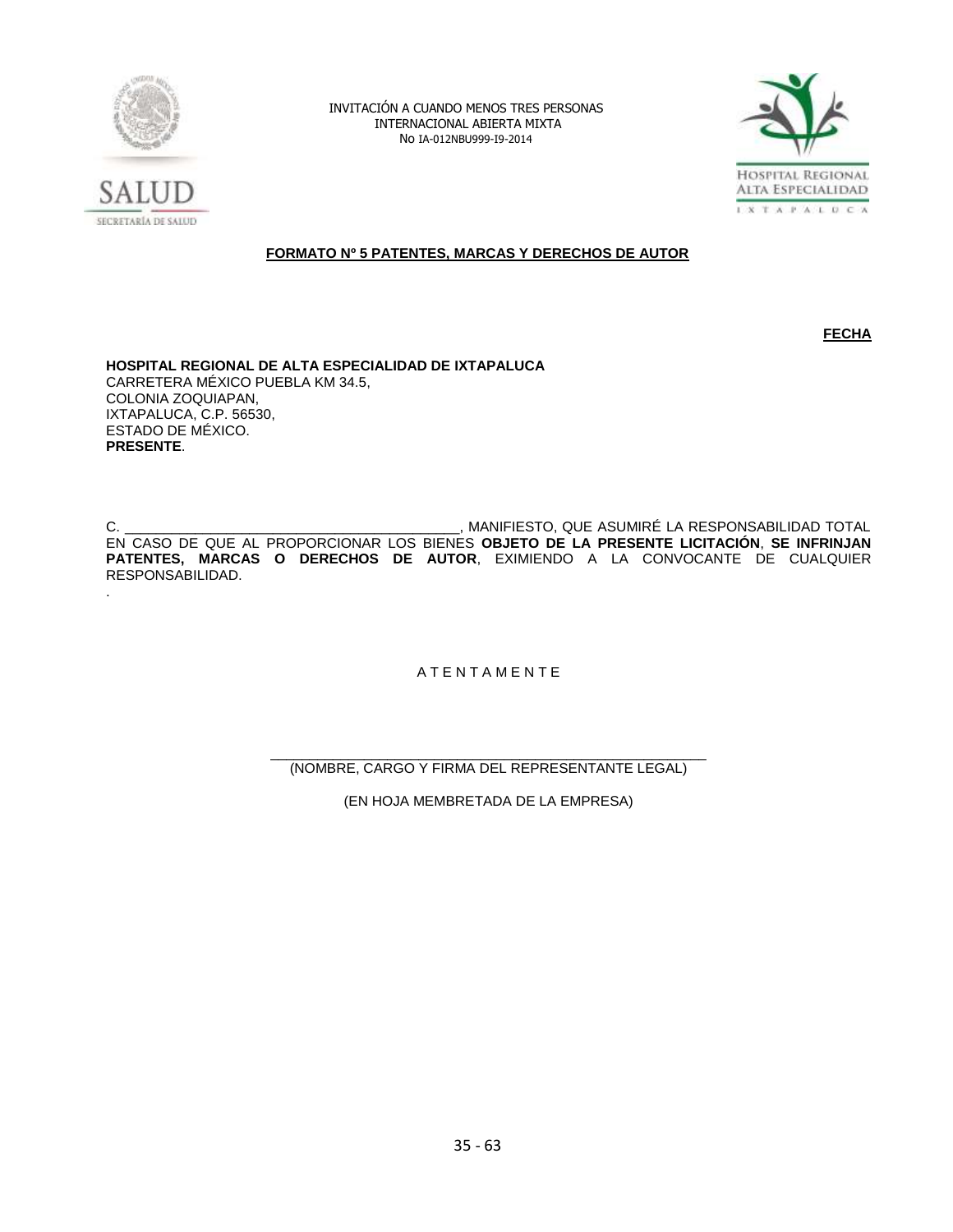



#### **FORMATO Nº 6 DECLARACIÓN DE INTEGRIDAD**

\_\_\_\_\_\_\_\_\_\_DE \_\_\_\_\_\_\_\_\_\_ DE \_\_\_\_\_\_\_\_\_\_\_\_\_\_

**HOSPITAL REGIONAL DE ALTA ESPECIALIDAD DE IXTAPALUCA** CARRETERA MÉXICO PUEBLA KM 34.5, COLONIA ZOQUIAPAN, IXTAPALUCA, C.P. 56530 ESTADO DE MÉXICO. **PRESENTE**.

C.\_\_\_\_\_\_\_\_\_\_\_\_\_\_\_\_\_, REPRESENTANTE LEGAL DE LICITANTE \_\_\_\_\_\_\_\_\_\_\_\_\_\_\_\_\_\_\_\_\_\_\_\_\_\_\_\_, QUIÉN PARTICIPA EN EL PROCEDIMIENTO DE LICITACIÓN PÚBLICA NACIONAL NO. \_\_\_\_\_\_\_\_\_\_\_\_\_\_\_\_\_\_, **MANIFIESTO BAJO PROTESTA DE DECIR VERDAD**, QUE POR MÍ O POR INTERPÓSITA PERSONA, NOS ABSTENDREMOS DE ADOPTAR CONDUCTAS, PARA QUE LOS SERVIDORES PÚBLICOS DE LA HOSPITAL REGIONAL DE ALTA ESPECIALIDAD DE IXTAPALUCA, INDUZCAN O ALTEREN LAS EVALUACIONES DE LAS PROPOSICIONES, EL RESULTADO DEL PROCEDIMIENTO, U OTROS ASPECTOS QUE OTORGUEN CONDICIONES MÁS VENTAJOSAS CON RELACIÓN A LOS DEMÁS PARTICIPANTES.

#### **ATENTAMENTE**

\_\_\_\_\_\_\_\_\_\_\_\_\_\_\_\_\_\_\_\_\_\_\_\_\_\_\_ NOMBRE, CARGO Y FIRMA DEL REPRESENTANTE LEGAL

**NOTA:** ESTE ESCRITO DEBERÁ SER PRESENTADO, PREFERENTEMENTE, EN PAPEL MEMBRETADO DE LICITANTE.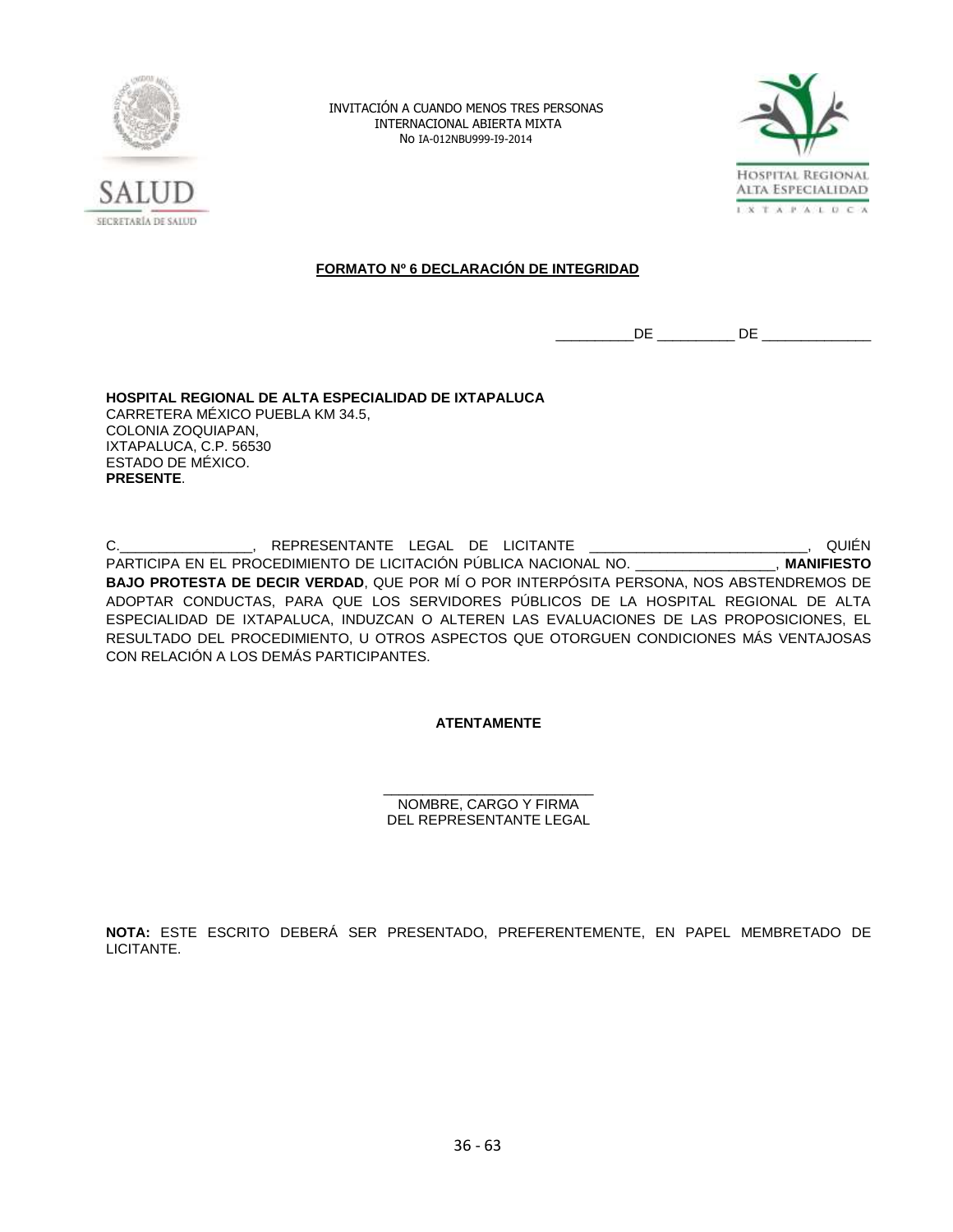



#### **FORMATO Nº 7 RESPONSABILIDADES ADMINISTRATIVAS**

México, D.F. a - - - - de - - - - - 2013

#### **HOSPITAL REGIONAL DE ALTA ESPECIALIDAD DE IXTAPALUCA. P R E S E N T E.**

C. - - - - - - - EN MI CARÁCTER DE REPRESENTANTE LEGAL DE - - - - - -, **DECLARO BAJO PROTESTA DE DECIR VERDAD**, QUE EN LA EMPRESA QUE REPRESENTO, NINGUNO DE LOS SOCIOS O DIRECTIVOS NI EL SUSCRITO, DESEMPEÑAMOS UN EMPLEO, CARGO O COMISIÓN EN EL SERVICIO PÚBLICO, NI ESTAMOS INHABILITADOS PARA ELLO. LO ANTERIOR, EN TÉRMINOS DE LO DISPUESTO POR LA FRACCIÓN XX DEL ARTÍCULO 8 DE LA LEY FEDERAL DE RESPONSABILIDADES ADMINISTRATIVAS DE LOS SERVIDORES PÚBLICOS.

A T E N T A M E N T E

**REPRESENTANTE LEGAL DE LA EMPRESA**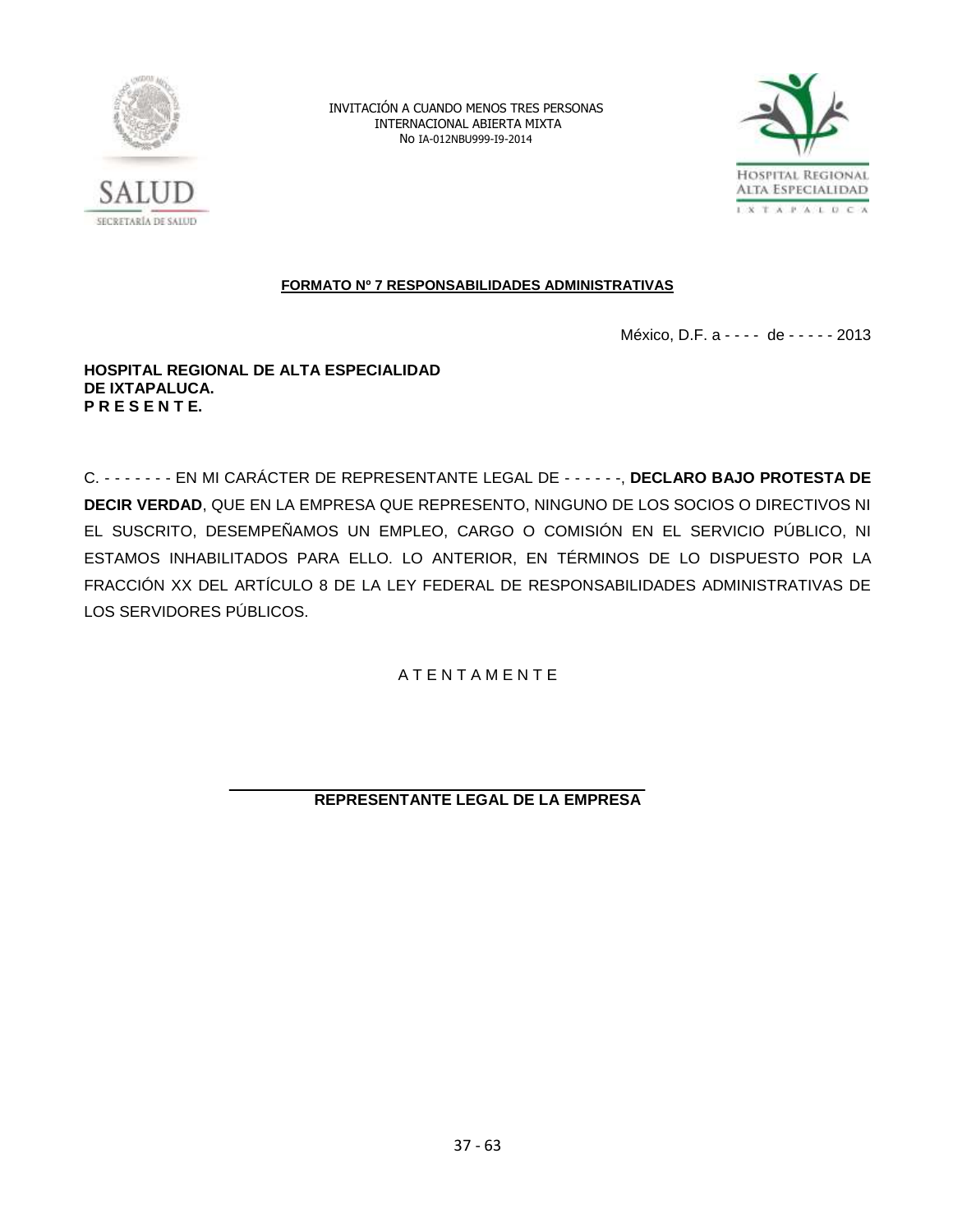



#### **FORMATO No. 8 PARA ACREDITAR LA EXISTENCIA LEGAL Y PERSONALIDAD JURÍDICA DE PERSONA FÍSICA O MORAL**

(NOMBRE) , MANIFIESTO BAJO PROTESTA DE DECIR VERDAD QUE LOS DATOS AQUÍ ASENTADOS, SON CIERTOS Y HAN SIDO DEBIDAMENTE VERIFICADOS, ASÍ COMO QUE CUENTO CON FACULTADES SUFICIENTES PARA SUSCRIBIR LA PROPOSICIÓN A NOMBRE Y REPRESENTACIÓN DE: (PERSONA FÍSICA O MORAL).

#### **NO. DE INVITACIÓN:**

| NOMBRE O RAZÓN SOCIAL DE LA EMPRESA:                                                                                                                                                                                           |
|--------------------------------------------------------------------------------------------------------------------------------------------------------------------------------------------------------------------------------|
| REGISTRO FEDERAL DE CONTRIBUYENTES: _____________________                                                                                                                                                                      |
| REGISTRO PATRONAL DEL IMSS:                                                                                                                                                                                                    |
| NACIONALIDAD: NACIONALIDAD:                                                                                                                                                                                                    |
| DOMICILIO: (EL CASO DE QUE EL DOMICILIO PRINCIPAL DE SU EMPRESA SE ENCUENTRE FUERA DEL ÁREA<br>METROPOLITANA, SE SOLICITA TAMBIÉN OTRO DOMICILIO DE SUCURSAL, OFICINA, BODEGA, ETC. UBICADO EN EL D.F.)                        |
| CALLE Y NÚMERO: _____________                                                                                                                                                                                                  |
| COLONIA: ____________                                                                                                                                                                                                          |
| DELEGACIÓN: ________________                                                                                                                                                                                                   |
| CÓDIGO POSTAL: _____                                                                                                                                                                                                           |
| ENTIDAD FEDERATIVA: _                                                                                                                                                                                                          |
| TELÉFONO Y FAX:(EN CASO DE QUE EL TELÉFONO PRINCIPAL DE SU EMPRESA SE ENCUENTRE FUERA DEL ÁREA                                                                                                                                 |
| METROPOLITANA, SE SOLICITA TAMBIÉN OTRO TELÉFONO DE SUCURSAL, OFICINA, BODEGA, ETC. UBICADO EN EL D.F.)                                                                                                                        |
|                                                                                                                                                                                                                                |
| CORREO ELECTRÓNICO:                                                                                                                                                                                                            |
| NO. DE ESCRITURA PÚBLICA EN LA QUE CONSTA SU ACTA CONSTITUTIVA:                                                                                                                                                                |
| FECHA: _________                                                                                                                                                                                                               |
| NOMBRE. NÚMERO Y LUGAR DEL NOTARIO PÚBLICO ANTE EL CUAL SE DIO FE DE LA MISMA:                                                                                                                                                 |
| FOLIO MERCANTIL:                                                                                                                                                                                                               |
| FECHA DE INSCRIPCIÓN EN EL FOLIO MERCANTIL: ______________                                                                                                                                                                     |
| REGISTRO PÚBLICO DE LA PROPIEDAD Y DEL COMERCIO: ________________                                                                                                                                                              |
|                                                                                                                                                                                                                                |
| RELACIÓN DE ACCIONISTAS:                                                                                                                                                                                                       |
| APELLIDO PATERNO: APELLIDO MATERNO: NOMBRE (S): R.F.C. %                                                                                                                                                                       |
| DESCRIPCIÓN DEL OBJETO SOCIAL: __________________                                                                                                                                                                              |
| REFORMAS AL ACTA CONSTITUTIVA:                                                                                                                                                                                                 |
| NOMBRE DE LA PERSONA FACULTADA Y CON PODER NOTARIAL PARA FIRMAR LAS PROPOSICIONES:                                                                                                                                             |
| REGISTRO FEDERAL DE CONTRIBUYENTES: _______________                                                                                                                                                                            |
|                                                                                                                                                                                                                                |
| DATOS DEL DOCUMENTO MEDIANTE EL CUAL ACREDITA SU PERSONALIDAD Y FACULTADES:                                                                                                                                                    |
| ESCRITURA PÚBLICA NÚMERO:                                                                                                                                                                                                      |
| FECHA: The contract of the contract of the contract of the contract of the contract of the contract of the contract of the contract of the contract of the contract of the contract of the contract of the contract of the con |
| NOMBRE, NÚMERO Y LUGAR DEL NOTARIO PÚBLICO ANTE EL CUAL SE OTORGÓ:                                                                                                                                                             |
|                                                                                                                                                                                                                                |

#### LUGAR Y FECHA

#### PROTESTO LO NECESARIO

#### \_\_\_\_\_\_\_\_\_\_\_\_\_\_\_\_\_\_\_\_\_\_\_\_\_\_\_\_\_\_\_\_ NOMBRE Y FIRMA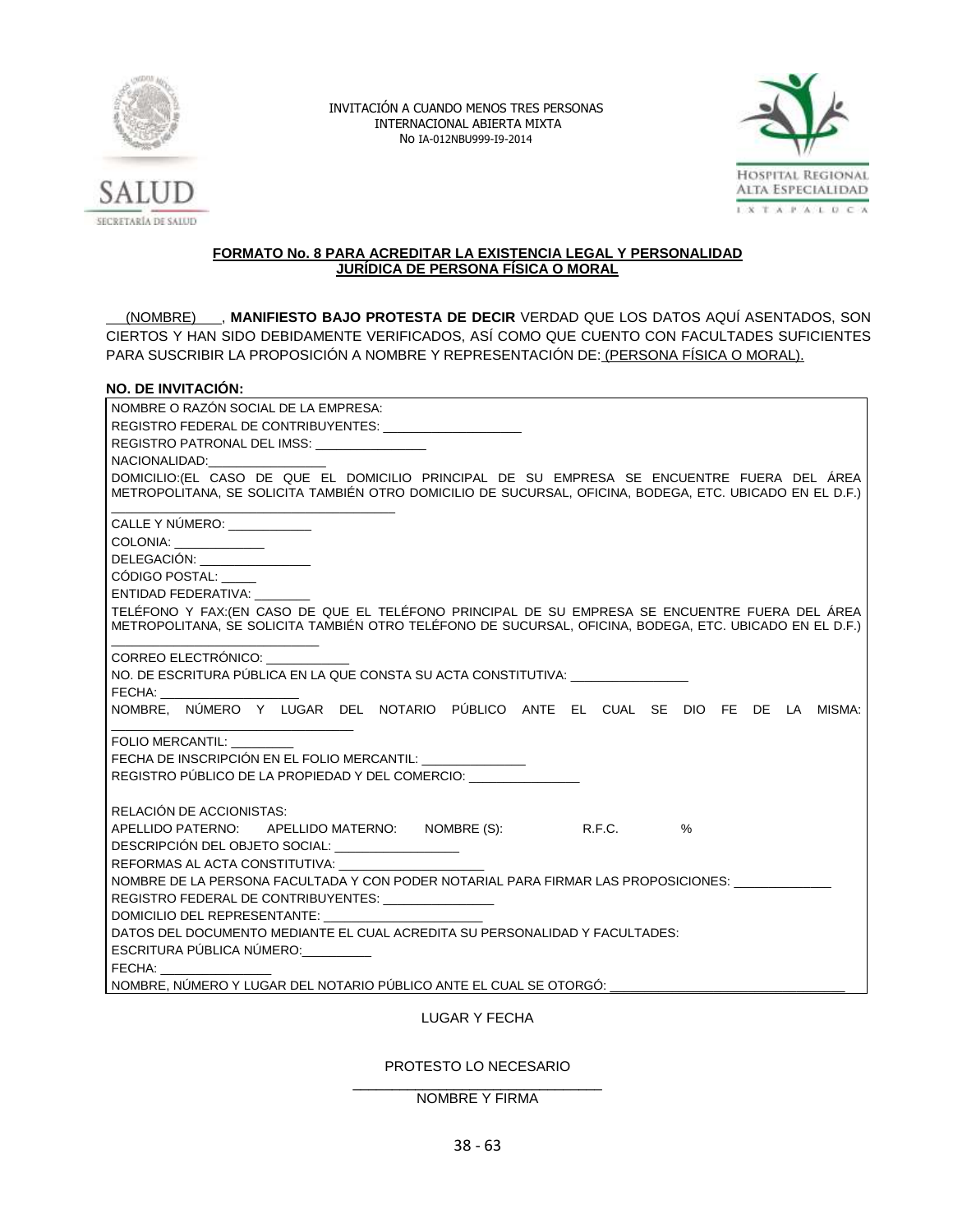



# **FORMATO Nº 9 DE MANIFESTACIÓN PARA LAS MIPYMES**

\_\_\_\_\_\_\_\_\_\_\_\_\_\_\_\_\_ De \_\_\_\_\_\_\_\_\_\_\_\_\_\_ de \_\_\_\_\_\_\_\_\_ (1)

 $\qquad \qquad \qquad (2)$ P r e s e n t e.

Me refiero al procedimiento \_\_\_\_\_\_\_\_\_\_\_\_\_\_\_\_\_\_\_ (3) no. \_\_\_\_\_\_\_\_\_\_\_\_\_\_(4) en el que mi representada, la empresa \_\_\_\_\_\_\_\_\_\_\_\_\_\_\_\_\_\_\_\_\_\_\_\_\_\_\_\_\_\_(5) participa a través de la proposición que se contiene en el presente sobre.

Sobre el particular, y en los términos de lo previsto por los "lineamientos para fomentar la participación de las micro, pequeñas y medianas empresas en los procedimientos de adquisición y arrendamiento de bienes muebles, así como la contratación de servicios que realicen las dependencias y entidades de la administración pública federal", declaro bajo protesta de decir verdad, que mi representada pertenece al sector \_\_\_\_\_\_\_\_(6), cuenta con \_\_\_\_\_\_(7) empleados de planta registrados ante el IMSS y con \_\_\_\_\_\_\_(8) personas subcontratadas y que el monto de las ventas anuales de mi representada es de \_\_\_\_\_\_\_\_\_\_\_\_\_\_\_\_\_\_\_(9) obtenido en el ejercicio fiscal correspondiente a la última declaración anual de impuestos federales.

Considerando lo anterior, mi representada se encuentra en el rango de una empresa \_\_\_\_\_\_\_(10), atendiendo a lo siguiente:

| <b>Estratificación</b> |                       |                                                   |                                                  |                           |  |
|------------------------|-----------------------|---------------------------------------------------|--------------------------------------------------|---------------------------|--|
| Tamaño<br>(19)         | Sector<br>(6)         | Rango de número<br>de trabajadores<br>$(7) + (8)$ | Rango de monto de ventas<br>anuales (MDP)<br>(9) | Tope máximo<br>combinado* |  |
| Micro                  | Todas                 | Hasta 10                                          | Hasta \$4                                        | 4.6                       |  |
|                        | Comercio              | Desde 11 hasta 30                                 | Desde \$4.01 hasta \$100                         | 93                        |  |
| Pequeña                | Industria y servicios | Desde 11 hasta 50                                 | Desde \$4.01 hasta \$100                         | 95                        |  |
|                        | Comercio              | 31<br>Desde<br>hasta<br>100                       | Desde 100.01 hasta \$250                         | 235                       |  |
| Mediana                | <b>Servicios</b>      | 51<br>Desde<br>hasta<br>100                       |                                                  |                           |  |
|                        | Industria             | 51<br>Desde<br>hasta<br>250                       | Desde \$100.01 hasta \$250                       | 250                       |  |

\* Tope máximo combinado = (trabajadores) x 10% + (ventas anuales) x 90%.

(7) (8) el número de trabajadores será el que resulte de la sumatoria de los puntos (7) y (8).

(10) el tamaño de la empresa se determinará a partir del puntaje obtenido conforme a la siguiente fórmula: puntaje de la empresa = (número de trabajadores) x 10% + (monto de ventas anuales) x 90% el cual debe ser igual o menor al tope máximo combinado de su categoría.

Asimismo, manifiesto bajo protesta de decir verdad, que el registro federal de contribuyentes de mi representada es: \_\_\_\_\_\_\_\_\_\_\_\_\_\_\_\_\_\_\_\_\_\_\_\_(11); y que el registro federal de contribuyentes del(los) fabricante(s) de los bienes que integran mi oferta, es(son): \_\_\_\_\_\_\_\_\_\_\_\_\_\_\_\_\_\_\_\_\_\_\_\_\_\_\_\_(12).

#### **A T E N T A M E N T E**

 $\sim$  (13)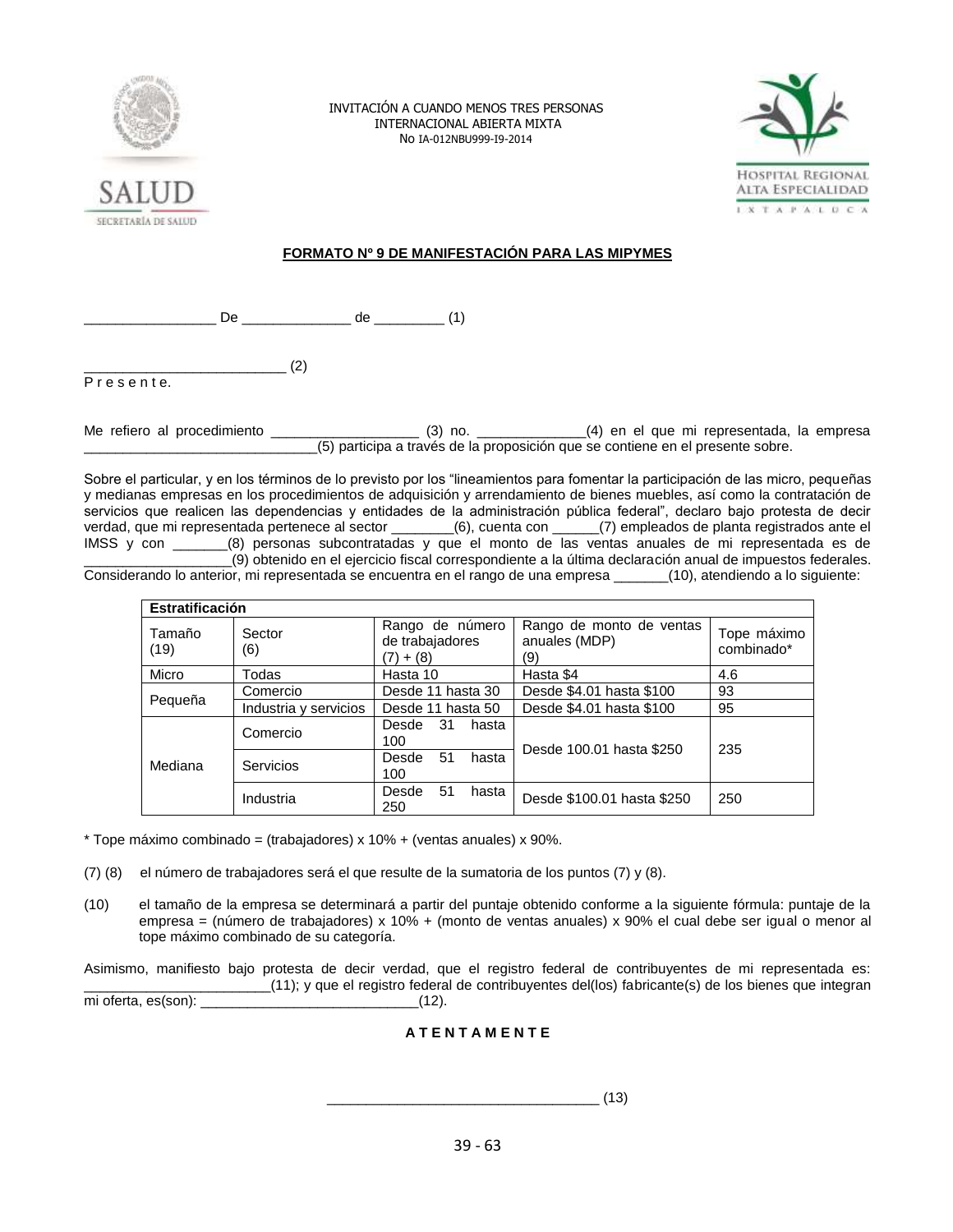



#### **INSTRUCTIVO**

Instructivo para el llenado del formato para la manifestación que deberán presentar los licitantes para dar cumplimiento a lo dispuesto en los lineamientos para fomentar la participación de las micro, pequeñas y medianas empresas en los procedimientos de adquisición y arrendamiento de bienes muebles, así como la contratación de servicios que realicen las dependencias y entidades de la Administración Pública Federal.

| Número        | <b>Descripción</b>                                                                                                                           |
|---------------|----------------------------------------------------------------------------------------------------------------------------------------------|
|               | Señalar la fecha de suscripción del documento.                                                                                               |
| $\mathcal{P}$ | Anotar el nombre de la dependencia o entidad convocante.                                                                                     |
| 3             | Precisar el procedimiento de que se trate, Licitación pública, LICITACIÓN a cuando menos tres personas o                                     |
|               | adjudicación directa.                                                                                                                        |
| 4             | Indicar el número respectivo del procedimiento.                                                                                              |
| 5             | Citar el nombre o razón social o denominación de la empresa.                                                                                 |
| 6             | Indicar con letra el sector al que pertenece (industria, comercio o servicios).                                                              |
|               | Anotar el número de trabajadores de planta inscritos en el IMSS.                                                                             |
| 8             | En su caso, anotar el número de personas subcontratadas.                                                                                     |
| 9             | Señalar el rango de monto de ventas anuales en millones de pesos (MDP), conforme al reporte de su                                            |
|               | ejercicio fiscal correspondiente a la última declaración anual de impuestos federales.                                                       |
| 10            | Señalar con letra el tamaño de la empresa (micro, pequeña o mediana), conforme a la fórmula anotada al<br>pie del cuadro de estratificación. |
| 11            | Indicar el registro federal de contribuyentes del licitante.                                                                                 |
| 12            | Cuando el procedimiento tenga por objeto la adquisición de bienes y el licitante y fabricante sean personas                                  |
|               | distintas, indicar el registro federal de contribuyentes del(los fabricante(s) de los bienes que integran la                                 |
|               | oferta.                                                                                                                                      |
| 13            | Anotar el nombre y firma del representante de la empresa licitante.                                                                          |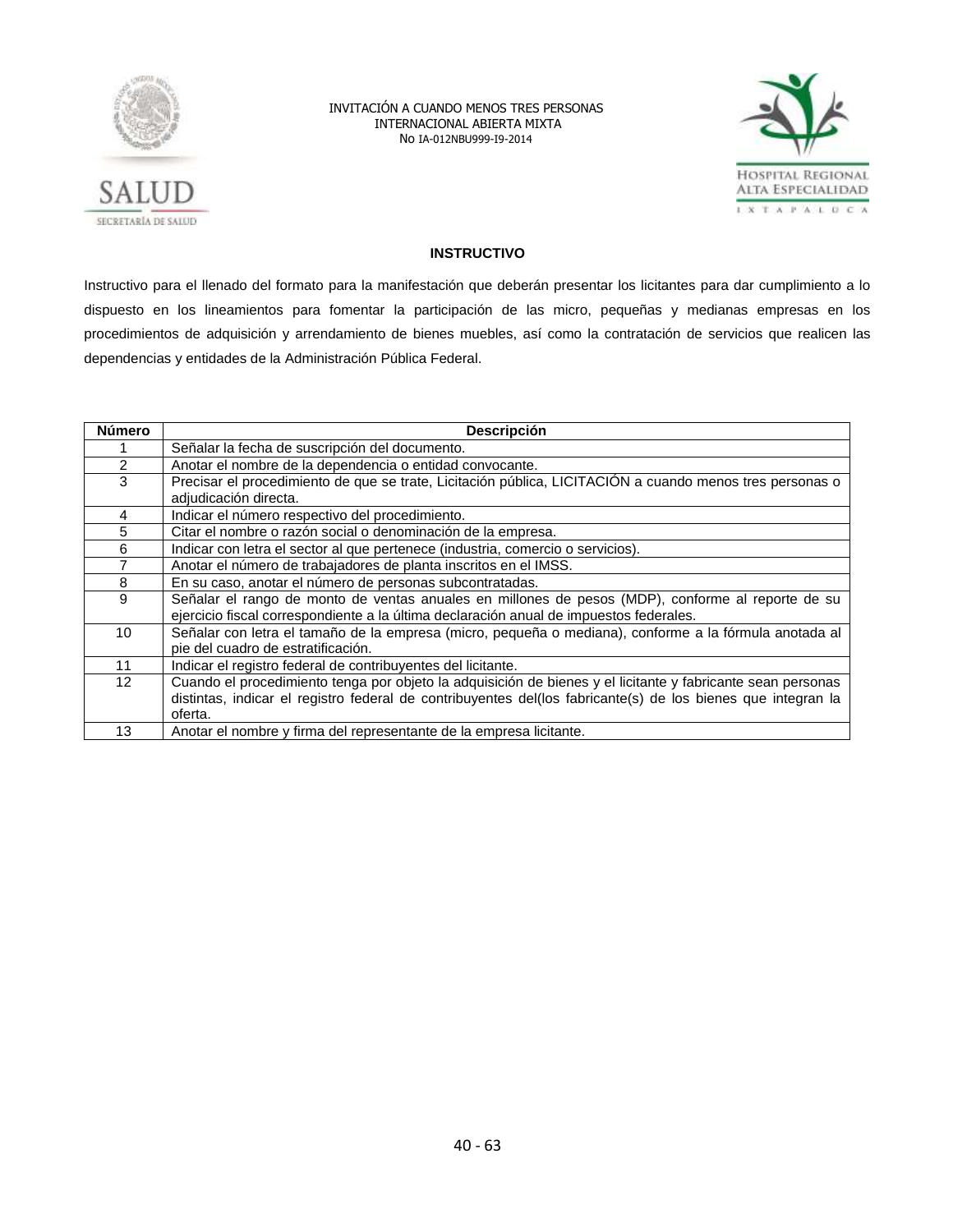



#### **FORMATO No. 10 MARGEN DE PREFERENCIA**

**FORMATO PARA LA MANIFESTACIÓN QUE DEBERÁN PRESENTAR LOS LICITANTES EN CUMPLIMIENTO A LAS**  *"REGLAS PARA LA APLICACIÓN DEL MARGEN DE PREFERENCIA EN EL PRECIO DE LOS BIENES DE ORIGEN NACIONAL, RESPECTO DEL PRECIO DE LOS BIENES DE IMPORTACIÓN, EN LOS PROCEDIMIENTOS DE CONTRATACIÓN DE CARÁCTER INTERNACIONAL ABIERTO QUE REALIZAN LAS DEPENDENCIAS Y ENTIDADES DE LA ADMINISTRACIÓN PÚBLICA FEDERAL"***, PUBLICADAS EN EL DIARIO OFICIAL DE LA FEDERACIÓN EL 28 DE DICIEMBRE DE 2010.**

 $DE$  DE  $DE$  (1)

 $(2)$   $\qquad \qquad$ PRESENTE.

ME REFIERO AL PROCEDIMIENTO DE\_\_\_\_\_\_\_ (3) \_\_\_\_\_\_\_\_\_\_\_ NO. \_\_ (4) \_\_\_\_ EN EL QUE MI REPRESENTADA, LA EMPRESA \_\_\_\_\_\_\_\_\_\_\_\_\_\_\_ (5) \_\_\_\_\_\_\_\_\_\_\_\_\_\_\_\_\_\_\_ PARTICIPA A TRAVÉS DE LA PRESENTE PROPUESTA.

SOBRE EL PARTICULAR, Y EN LOS TÉRMINOS DE LO PREVISTO POR LAS *"REGLAS PARA LA APLICACIÓN DEL MARGEN DE PREFERENCIA EN EL PRECIO DE LOS BIENES DE ORIGEN NACIONAL, RESPECTO DEL PRECIO DE LOS BIENES DE IMPORTACIÓN, EN LOS PROCEDIMIENTOS DE CONTRATACIÓN DE CARÁCTER INTERNACIONAL ABIERTO QUE REALIZAN LAS DEPENDENCIAS Y ENTIDADES DE LA ADMINISTRACIÓN PÚBLICA FEDERAL"*, EL QUE SUSCRIBE, DECLARA BAJO PROTESTA DE DECIR VERDAD QUE, EN EL SUPUESTO DE QUE ME SEA ADJUDICADO EL CONTRATO RESPECTIVO, LA TOTALIDAD DE LOS BIENES QUE OFERTO EN DICHA PROPUESTA Y SUMINISTRARÉ, BAJO LAS PARTIDAS \_\_\_\_(6)\_\_\_\_\_\_, SERÁ(N) PRODUCIDO(S) EN LOS ESTADOS UNIDOS MEXICANOS Y CONTARÁ(N) CON UN PORCENTAJE DE CONTENIDO NACIONAL DE CUANDO MENOS EL **65%**, O \_\_(7)\_\_\_% COMO CASO DE EXCEPCIÓN.

DE IGUAL FORMA **MANIFIESTO BAJO PROTESTA DE DECIR VERDAD**, QUE TENGO CONOCIMIENTO DE LO PREVISTO EN EL ARTÍCULO 57 DE LA LEY DE ADQUISICIONES, ARRENDAMIENTOS Y SERVICIOS DEL SECTOR PÚBLICO. EN ESTE SENTIDO, ME COMPROMETO, EN CASO DE SER REQUERIDO, A ACEPTAR UNA VERIFICACIÓN DEL CUMPLIMIENTO DE LOS REQUISITOS SOBRE EL CONTENIDO NACIONAL DE LOS BIENES AQUÍ OFERTADOS, A TRAVÉS DE LA EXHIBICIÓN DE LA INFORMACIÓN DOCUMENTAL CORRESPONDIENTE Y/O A TRAVÉS DE UNA INSPECCIÓN FÍSICA DE LA PLANTA INDUSTRIAL EN LA QUE SE PRODUCEN LOS BIENES, CONSERVANDO DICHA INFORMACIÓN POR TRES AÑOS A PARTIR DE LA ENTREGA DE LOS BIENES A LA CONVOCANTE. ATENTAMENTE

 $(8)$ 

**INSTRUCTIVO PARA EL LLENADO DEL FORMATO.**

| <b>NUMERO</b> | <b>DESCRIPCION</b>                                                             |
|---------------|--------------------------------------------------------------------------------|
|               | SENALAR LA FECHA DE SUSCRIPCION DEL DOCUMENTO.                                 |
|               | ANOTAR EL NOMBRE DE LA DEPENDENCIA O ENTIDAD QUE CONVOCA O INVITA.             |
| 3             | PRECISAR EL PROCEDIMIENTO DE QUE SE TRATE, LICITACIÓN PÚBLICA, INVITACIÓN A    |
|               | CUANDO MENOS TRES PERSONAS O ADJUDICACIÓN DIRECTA.                             |
|               | INDICAR EL NÚMERO RESPECTIVO.                                                  |
| 5             | CITAR EL NOMBRE O RAZÓN SOCIAL O DENOMINACIÓN DE LA EMPRESA LICITANTE.         |
| 6             | SENALAR EL NUMERO DE PARTIDA QUE CORRESPONDA.                                  |
|               | ESTABLECER EL PORCENTAJE CORRESPONDIENTE AL CAPITULO III, DE LOS CASOS DE      |
|               | EXCEPCIÓN AL CONTENIDO NACIONAL, DE LAS "REGLAS PARA LA DETERMINACIÓN,         |
|               | ACREDITACIÓN Y VERIFICACIÓN DEL CONTENIDO NACIONAL DE LOS BIENES QUE SE        |
|               | OFERTAN Y ENTREGAN EN LOS PROCEDIMIENTOS DE CONTRATACIÓN NACIONAL. ASÍ         |
|               | COMO PARA LA APLICACIÓN DEL REQUISITO DE CONTENIDO NACIONAL EN LA              |
|               | CONTRATACIÓN DE OBRAS PÚBLICAS, QUE CELEBREN LAS DEPENDENCIAS Y ENTIDADES      |
|               | DE LA ADMINISTRACIÓN PÚBLICA FEDERAL.                                          |
| 8             | ANOTAR EL NOMBRE Y FIRMA DEL REPRESENTANTE DE LA EMPRESA LICITANTE.            |
| <b>NOTA:</b>  | SI EL LICITANTE ES UNA PERSONA FÍSICA. SE PODRÁ AJUSTAR EL PRESENTE FORMATO EN |

SU PARTE CONDUCENTE.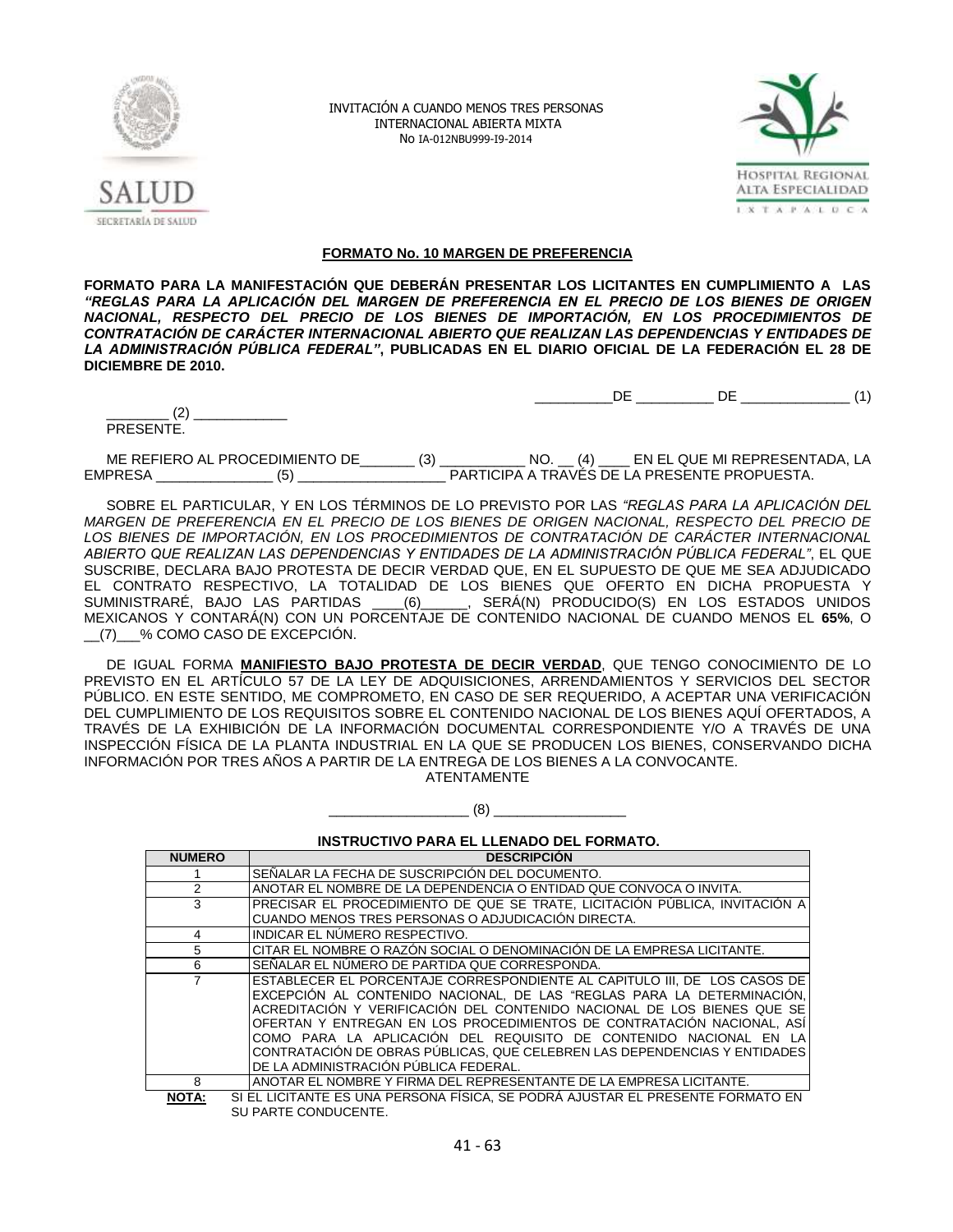



#### **FORMATO Nº 11 SOLICITUD DE REGISTRO**

México, D.F. a \_ de \_\_\_\_\_\_ de 20\_.

#### **HOSPITAL REGIONAL DE ALTA ESPECIALIDAD DE IXTAPALUCA P R E S E N T E.**

ME REFIERO A LA INVITACIÓN DE FECHA (FECHA DE OFICIO DE INVITACIÓN), POR MEDIO DE LA CUAL EL HOSPITAL REGIONAL DE ALTA ESPECIALIDAD DE IXTAPALUCA, CONVOCÓ A PARTICIPAR EN LA INVITACIÓN A CUANDO MENOS TRES PERSONAS INTERNACIONAL ABIERTA PRESENCIAL Nº (NÚMERO DE LA INVITACIÓN) RELATIVA A LA ADQUISICIÓN DE (BIENES SEÑALADOS EN EL ANEXO TÉCNICO).

SOBRE EL PARTICULAR COMUNICO A USTED QUE MI REPRESENTADA CUMPLE CON LOS REQUISITOS ESTABLECIDOS EN LA INVITACIÓN PARA PARTICIPAR Y POR LO TANTO COMO REPRESENTANTE LEGAL DE (NOMBRE O RAZÓN SOCIAL DE LA EMPRESA) MANIFIESTO A USTED LO SIGUIENTE:

QUE ES DESEO DE MI REPRESENTADA PARTICIPAR EN ESTA INVITACIÓN, MISMA QUE NOS FUE ENVIADA MEDIANTE OFICIO Y ANEXO POR LA CONVOCANTE, POR LO QUE SE TIENE PLENO CONOCIMIENTO DE TODAS Y CADA UNA DE LAS CONDICIONES, ESPECIFICACIONES DE LA MISMA Y ANEXO TÉCNICO, ASÍ COMO LO ESTABLECIDO EN LA JUNTA DE ACLARACIONES, MANIFESTANDO MI ACEPTACIÓN.

ASIMISMO, EXPRESO QUE SE CONOCE LO ESTABLECIDO POR LA LEY DE ADQUISICIONES, ARRENDAMIENTOS Y SERVICIOS DEL SECTOR PÚBLICO Y SU REGLAMENTO.

DE CONFORMIDAD CON LO ANTERIOR, SE SOLICITA SE TENGA POR REGISTRADO A ESTE LICITANTE PARA LA INVITACIÓN EN MENCIÓN.

**A T E N T A M E N T E**

\_\_\_\_\_\_\_\_\_\_\_\_\_\_\_\_\_\_\_\_\_\_\_\_\_\_\_\_\_\_\_\_\_\_\_\_\_\_\_\_ (NOMBRE Y FIRMA DEL REPRESENTANTE LEGAL)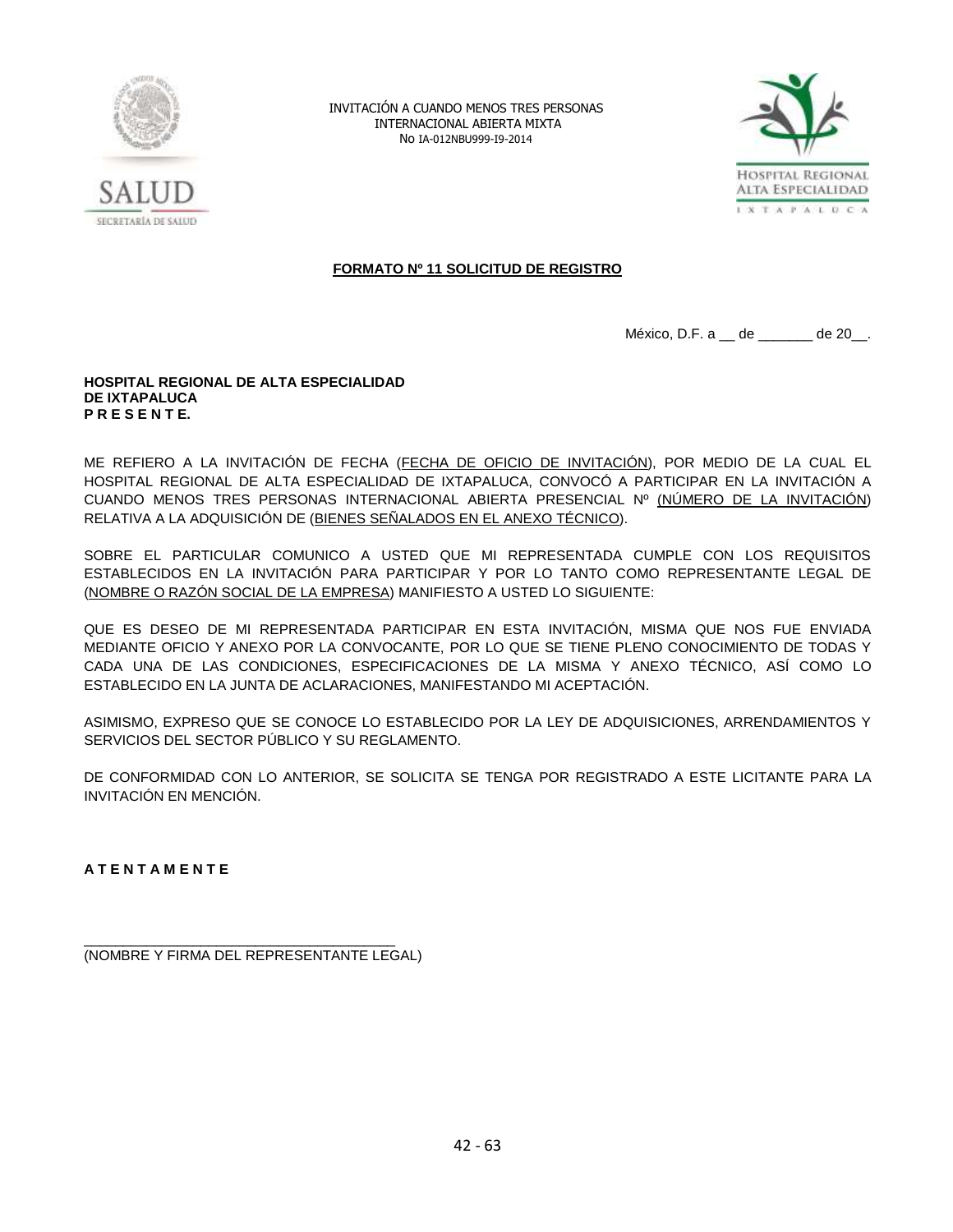



# SECRETARÍA DE SALUD

#### **FORMATO Nº 12 DE CONSTANCIA DE RECEPCIÓN DE DOCUMENTOS**

NÚMERO DE INVITACIÓN:

NOMBRE DEL LICITANTE:

|                | <b>CONSTANCIA DE RECEPCIÓN DE DOCUMENTOS</b>                                                                                                                                                                                                                                                                                                                                                                                                                                                                                                                                                      | S <sub>1</sub> | NO O NO<br><b>APLICA</b> |  |  |  |  |  |  |  |
|----------------|---------------------------------------------------------------------------------------------------------------------------------------------------------------------------------------------------------------------------------------------------------------------------------------------------------------------------------------------------------------------------------------------------------------------------------------------------------------------------------------------------------------------------------------------------------------------------------------------------|----------------|--------------------------|--|--|--|--|--|--|--|
|                | VI. DOCUMENTOS ADICIONALES Y DATOS QUE DEBERÁN PRESENTAR LOS LICITANTES                                                                                                                                                                                                                                                                                                                                                                                                                                                                                                                           |                |                          |  |  |  |  |  |  |  |
|                | DOCUMENTOS LEGALES Y ADMINISTRATIVOS                                                                                                                                                                                                                                                                                                                                                                                                                                                                                                                                                              |                |                          |  |  |  |  |  |  |  |
| A)             | ESCRITO ORIGINAL "BAJO PROTESTA DE DECIR VERDAD" PARA<br>ACREDITAR LA EXISTENCIA LEGAL Y PERSONALIDAD JURÍDICA DEL<br>LICITANTE, DE ACUERDO AL FORMATO 8 (PERSONA FÍSICA O<br>MORAL).                                                                                                                                                                                                                                                                                                                                                                                                             |                |                          |  |  |  |  |  |  |  |
| B)             | CORREO ELECTRONICO, EN CASO DE CONTAR CON EL MISMO.                                                                                                                                                                                                                                                                                                                                                                                                                                                                                                                                               |                |                          |  |  |  |  |  |  |  |
| $\overline{c}$ | DECLARACIÓN POR ESCRITO, BAJO PROTESTA DE DECIR VERDAD<br>DE NO ENCONTRARSE EN LOS SUPUESTOS QUE ESTABLECEN LOS<br>ARTÍCULOS 50 Y 60 DE LA LEY. (FORMATO NO. 4).                                                                                                                                                                                                                                                                                                                                                                                                                                  |                |                          |  |  |  |  |  |  |  |
| D)             | DECLARACIÓN ESCRITA DEL LICITANTE BAJO PROTESTA DE DECIR<br>VERDAD, ARTICULO 8 FRACCIÓN XX DE LA LEY FEDERAL DE<br>RESPONSABILIDADES ADMINISTRATIVAS DE LOS SERVIDORES<br>PÚBLICOS FORMATO 7.                                                                                                                                                                                                                                                                                                                                                                                                     |                |                          |  |  |  |  |  |  |  |
| E)             | DECLARACIÓN DE INTEGRIDAD ESCRITO DEL LICITANTE, EN DONDE<br>MANIFIESTE "BAJO PROTESTA DE DECIR VERDAD", LA DECLARACIÓN<br>DE INTEGRIDAD, DE ACUERDO A LO SEÑALADO EN EL ARTÍCULO 29.<br>FRACCIÓN IX, DE LA LEY Y 39, FRACCIÓN VI, INCISO F), DEL<br>REGLAMENTO (FORMATO 6).                                                                                                                                                                                                                                                                                                                      |                |                          |  |  |  |  |  |  |  |
| F)             | LOS LICITANTES QUE SE ENCUENTREN CATALOGADOS COMO<br>MICRO, PEQUEÑA O MEDIANA EMPRESA NACIONAL, DEBERÁN<br>PRESENTAR DOCUMENTO EXPEDIDO POR AUTORIDAD COMPETENTE<br>QUE DETERMINE SU ESTRATIFICACIÓN O BIEN DEBERÁN<br>PRESENTAR UN ESCRITO EN EL QUE BAJO PROTESTA DE DECIR<br>VERDAD MANIFIESTEN TAL CONDICIÓN DE ACUERDO AL FORMATO<br><b>No. 9</b>                                                                                                                                                                                                                                            |                |                          |  |  |  |  |  |  |  |
| G)             | ORIGINAL Y COPIA SIMPLE PARA COTEJO DE LA IDENTIFICACIÓN<br>OFICIAL Y VIGENTE CON FOTOGRAFÍA DE LA PERSONA QUE FIRMA<br>LAS PROPOSICIONES.                                                                                                                                                                                                                                                                                                                                                                                                                                                        |                |                          |  |  |  |  |  |  |  |
| $\overline{H}$ | ESCRITO EN EL QUE MANIFIESTE QUE DE RESULTAR ADJUDICADO.<br>QUE PREVIO A LA FIRMA DEL PEDIDO, EL LICITANTE DEBERÁ<br>PRESENTAR ORIGINAL O COPIA CERTIFICADA PARA SU COTEJO DE<br>LOS DOCUMENTOS CON LOS QUE SE ACREDITE SU EXISTENCIA<br>LEGAL Y LAS FACULTADES DE SU REPRESENTANTE PARA<br>SUSCRIBIR EL PEDIDO CORRESPONDIENTE. EN EL CASO DE QUE EL<br>LICITANTE SE ENCUENTRE INSCRITO EN EL REGISTRO ÚNICO DE<br>PROVEEDORES, BASTARÁ ÚNICAMENTE EXHIBIR LA CONSTANCIA DE<br>SU INSCRIPCIÓN EN EL COMPRANET Y QUE EN EL CITADO REGISTRO<br>LA INFORMACIÓN SE ENCUENTRE COMPLETA Y ACTUALIZADA. |                |                          |  |  |  |  |  |  |  |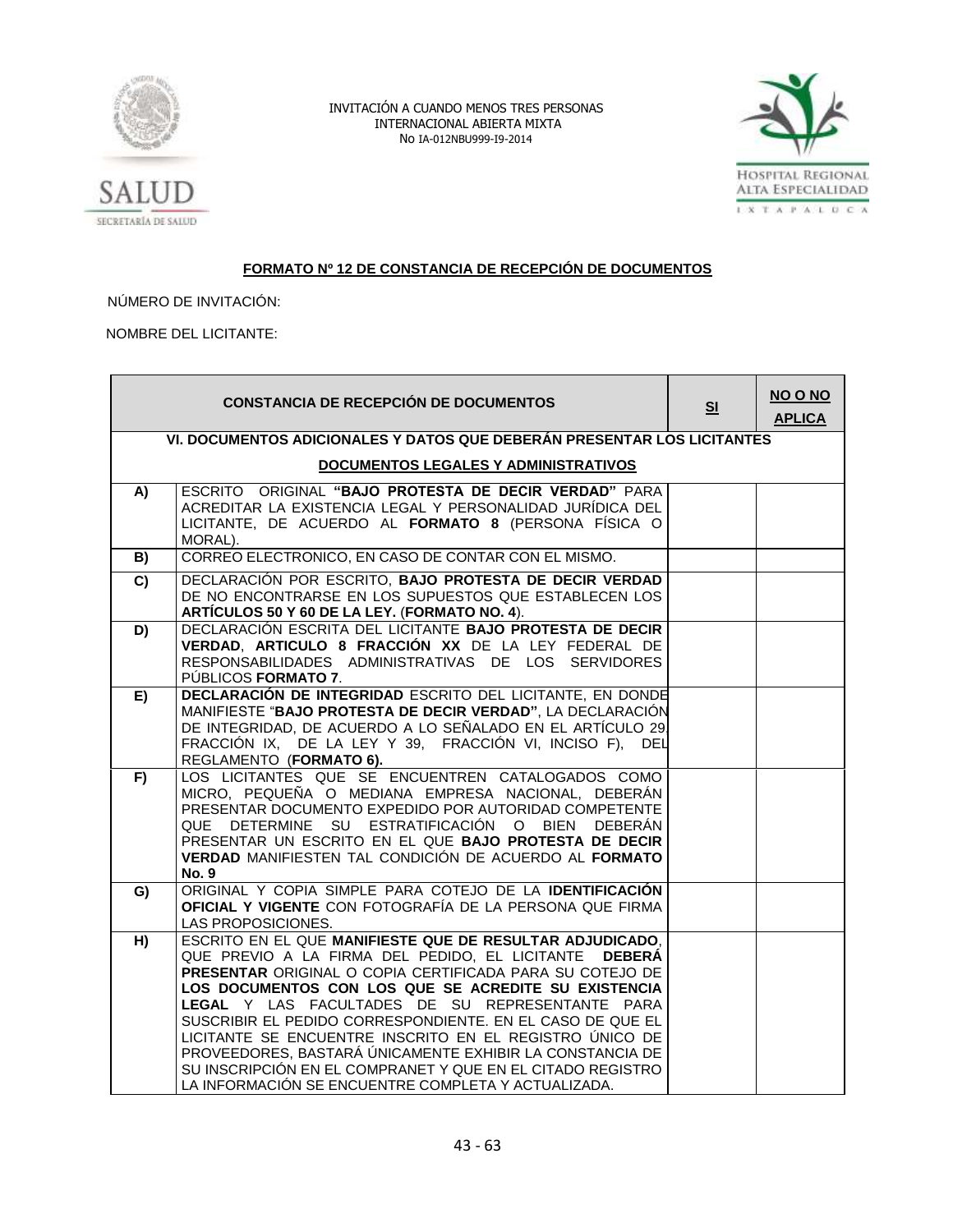



|    | <b>CONSTANCIA DE RECEPCIÓN DE DOCUMENTOS</b>                                                                                                                                                                                                                                                                                                                            | S <sub>1</sub> | NO O NO<br><b>APLICA</b> |
|----|-------------------------------------------------------------------------------------------------------------------------------------------------------------------------------------------------------------------------------------------------------------------------------------------------------------------------------------------------------------------------|----------------|--------------------------|
| I) | ESCRITO EN EL QUE EXPRESEN SU INTERÉS EN PARTICIPAR EN LA<br>PRESENTE INVITACIÓN, POR SÍ O EN REPRESENTACIÓN DE UN<br>TERCERO, MANIFESTANDO EN TODOS LOS CASOS LOS DATOS<br>GENERALES DEL INTERESADO Y, EN<br>SU CASO,<br><b>DEL</b><br>REPRESENTANTE, DE CONFORMIDAD CON LO ESTABLECIDO EN EL<br>ARTÍCULO 45, TERCER PÁRRAFO DEL REGLAMENTO DE LA LEY.<br>(FORMATO 11) |                |                          |
|    | DOCUMENTOS QUE INTEGRAN EL SOBRE DE LA PROPOSICIÓN TÉCNICA Y ECONÓMICA                                                                                                                                                                                                                                                                                                  |                |                          |
|    | LA PROPOSICIÓN TÉCNICA                                                                                                                                                                                                                                                                                                                                                  |                |                          |
| A) | ORIGINAL Y COPIA DEL OFICIO DE INVITACIÓN PARA PARTICIPAR EN<br>EL PRESENTE PROCEDIMIENTO, PARA SU COTEJO.                                                                                                                                                                                                                                                              |                |                          |
| B) | <b>DESCRIPCIÓN DETALLADA DE LOS BIENES A OFERTAR CUBRIENDO</b><br>LAS ESPECIFICACIONES Y REQUISITOS QUE SE INDICAN EN EL<br>ANEXO TÉCNICO.                                                                                                                                                                                                                              |                |                          |
| C) | ESCRITO DEL LICITANTE, EN EL QUE MANIFIESTE "BAJO PROTESTA<br>DE DECIR VERDAD" EL ORIGEN DE LOS BIENES.                                                                                                                                                                                                                                                                 |                |                          |
| D) | ESCRITO DEL LICITANTE EN EL QUE MANIFIESTE QUE ASUMIRÁ LA<br>RESPONSABILIDAD TOTAL EN CASO DE QUE LOS BIENES INFRINJAN<br>PATENTES, MARCAS O DERECHOS DE AUTOR, EXIMIENDO A LA<br>CONVOCANTE DE CUALQUIER RESPONSABILIDAD. (FORMATO 5).                                                                                                                                 |                |                          |
| E) | ESCRITO DEL LICITANTE EN EL QUE MANIFIESTE "BAJO PROTESTA<br>DE DECIR VERDAD" QUE OTORGARÁ COMO MÍNIMO, LA GARANTÍA<br>CONFORME A LO SOLICITADO EN EL NUMERAL XIV Y ANEXO<br><b>TÉCNICO</b> DE LA INVITACIÓN.                                                                                                                                                           |                |                          |
| F) | ESCRITO DEL LICITANTE EN EL QUE MANIFIESTE QUE EN CASO DE<br>RESULTAR ADUJIDICADO DEBERÁ GARANTIZAR EL CUMPLIMIENTO<br>DEL PEDIDO MEDIANTE PÓLIZA DE FIANZA CONFORME A LO<br>ESTIPULADO EN EL NUMERAL XV DE LA PRESENTE INVITACIÓN.                                                                                                                                     |                |                          |
| G) | ESCRITO DEL LICITANTE EN EL QUE MANIFIESTE QUE LOS BIENES<br>SE ENTREGRÁN EN LOS TÉRMINOS Y CONDICIONES ESTABLECIDOS<br>EN EL NUMERAL X Y ANEXO TÉCNICO (PLAZO, LUGAR Y<br>CONDICIONES PARA LA ENTREGA DE LOS BIENES) DE LA PRESENTE<br>INVITACIÓN.                                                                                                                     |                |                          |
| H) | ESCRITO DEL LICITANTE EN EL QUE MANIFIESTE QUE ACEPTA LAS<br>CONDICIONES PARA LA VERIFICACIÓN Y ACEPTACIÓN DE LOS<br>BIENES CONFORME A LO SEÑALADO EN EL NUMERAL X DE LA<br>PRESENTE INVITACIÓN.                                                                                                                                                                        |                |                          |
| I) | ESCRITO DEL LICITANTE, EN EL QUE MANIFIESTE BAJO PROTESTA<br>DE DECIR VERDAD QUE LOS BIENES QUE OFERTA CUMPLEN CON LA<br>NORMAS APLICABLES, SOLICITADAS EN EL ANEXO TÉCNICO DE LA<br>PRESENTE INVITACIÓN.                                                                                                                                                               |                |                          |
| J) | ESCRITO DEL LICITANTE EN CUAL MANIFIESTE EL CUMPLIMIENTO A<br>LAS REGLAS PARA LA APLICACIÓN DEL MARGEN DE PREFERENCIA<br>EN EL PRECIO DE LOS BIENES DE ORIGEN NACIONAL, RESPECTO<br>DEL PRECIO DE LOS BIENES DE IMPORTACIÓN, EN LOS                                                                                                                                     |                |                          |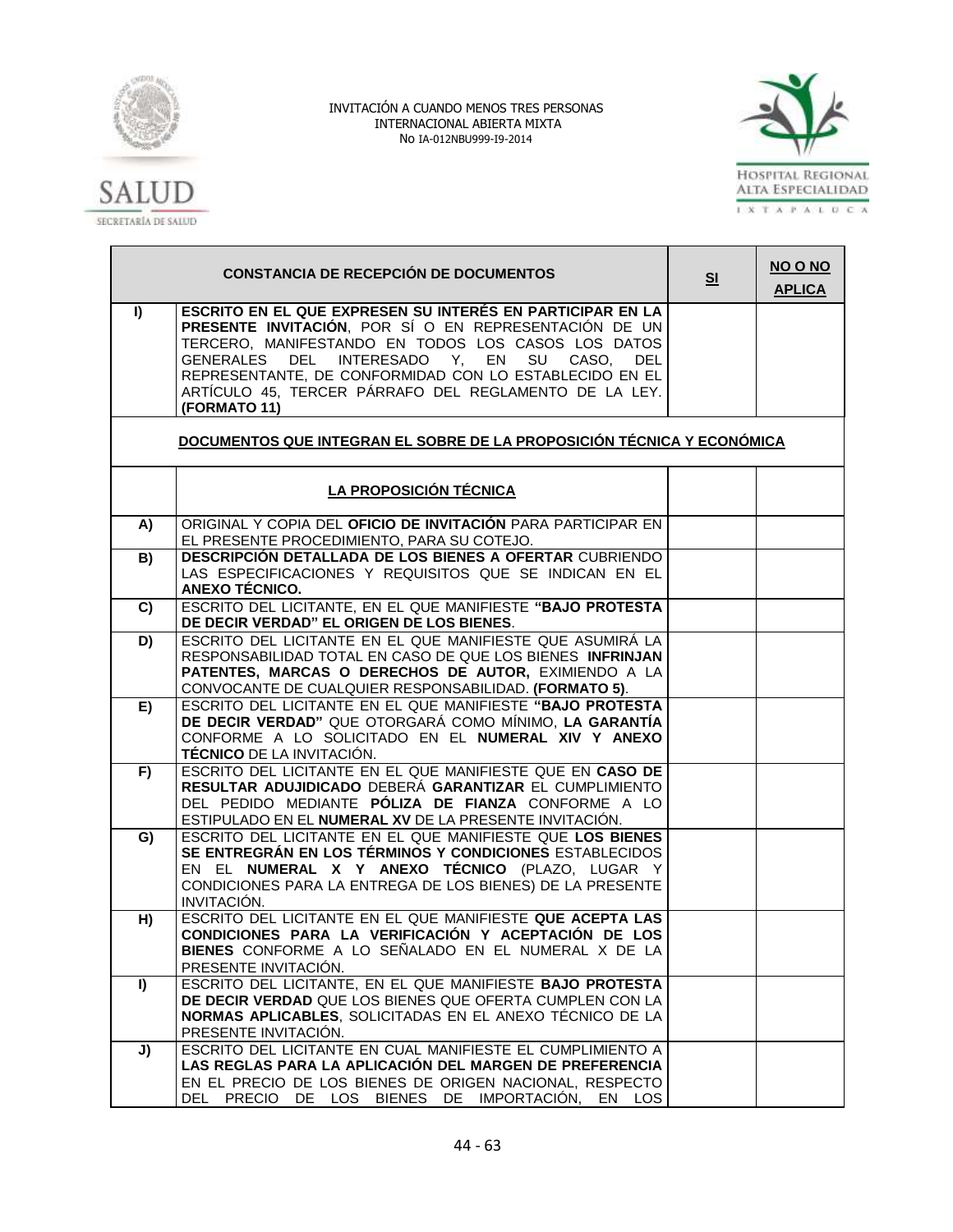



|    | <b>CONSTANCIA DE RECEPCIÓN DE DOCUMENTOS</b>                                                                                                                                                                                                | S <sub>1</sub> | NO O NO<br><b>APLICA</b> |
|----|---------------------------------------------------------------------------------------------------------------------------------------------------------------------------------------------------------------------------------------------|----------------|--------------------------|
|    | <b>CONTRATACIÓN</b><br><b>PROCEDIMIENTOS</b><br>DE.<br>INTERNACIONALES. (FORMATO 10)                                                                                                                                                        |                |                          |
|    | LA PROPOSICIÓN ECONÓMICA                                                                                                                                                                                                                    |                |                          |
| 1) | IINDICAR, EL NUMERO DE PARTIDA, RENGLÓN Y DESCRIPCIÓN DE<br>CADA UNO DE LOS BIENES SOLICITADOS, UNIDAD DE MEDIDA,<br>CANTIDAD, PRECIO UNITARIO EN MONEDA NACIONAL, ORIGEN DEL<br>BIEN, CONFORME AL ANEXO TÉCNICO DE LA PRESENTE INVITACIÓN. |                |                          |
| 2) | SUBTOTAL DE LA PROPUESTA                                                                                                                                                                                                                    |                |                          |
| 3) | IIMPUESTO AL VALOR AGREGADO (I.V.A.)                                                                                                                                                                                                        |                |                          |
| 4) | IIMPORTE TOTAL DE LA PROPUESTA CON NÚMERO Y LETRA.                                                                                                                                                                                          |                |                          |
| 5) | LA INDICACIÓN DE QUE LOS PRECIOS SERÁN FIJOS DURANTE LA<br>VIGENCIA DEL PEDIDO QUE SE SUSCRIBA.                                                                                                                                             |                |                          |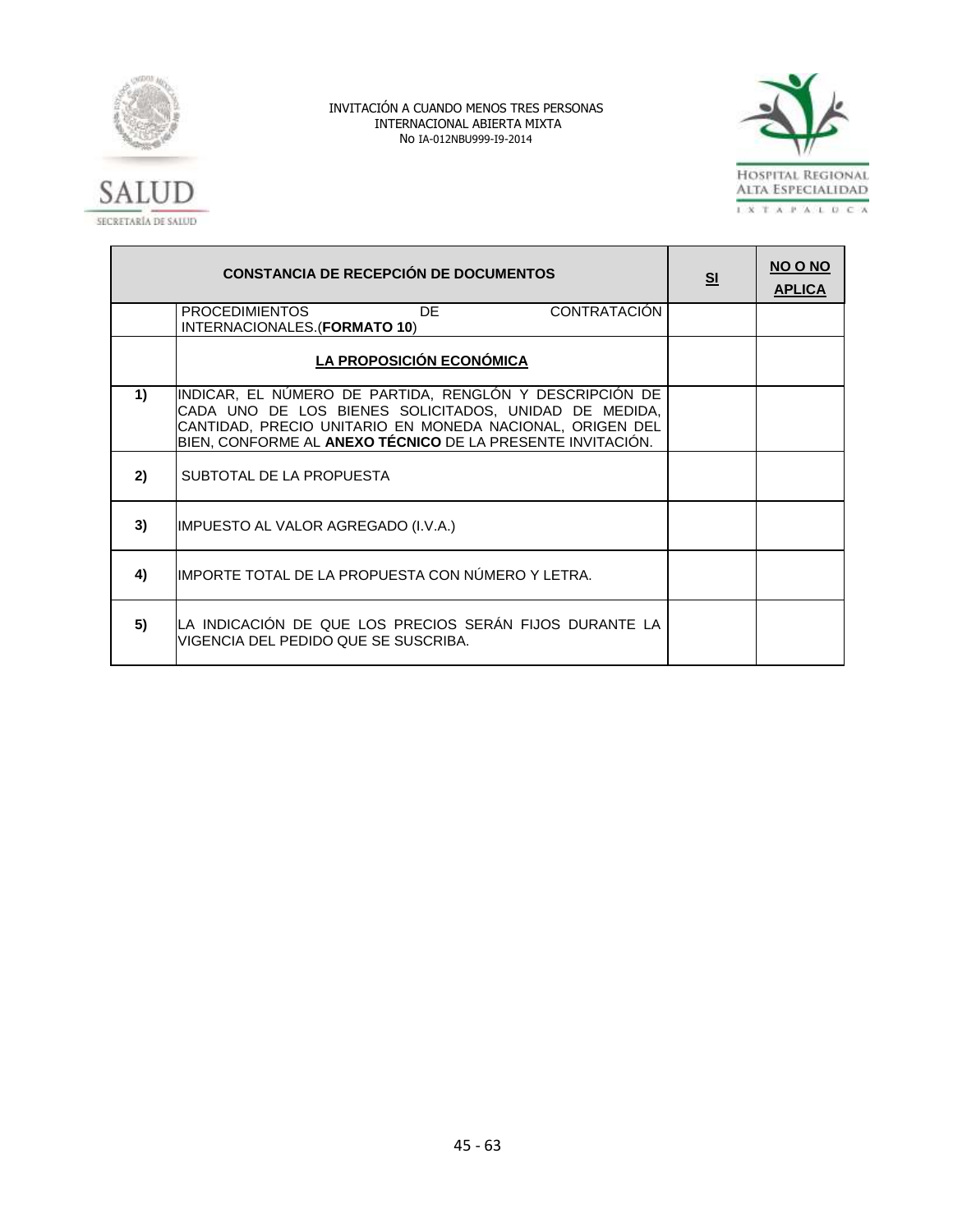



#### **FORMATO Nº 13 PRESENTACIÓN DE PREGUNTAS PARA LA JUNTA DE ACLARACIÓNES**

#### **DUDAS DE CARÁCTER LEGAL Y ADMINISTRATIVO** (PAPEL MEMBRETADO DEL LICITANTE)

MÉXICO, D.F. A \_\_ DE \_\_\_\_\_\_ DE 20\_\_.

| HOSPITAL REGIONAL DE ALTA ESPECIALIDAD<br>DE IXTAPALUCA.<br>PRESENTE. |  |
|-----------------------------------------------------------------------|--|
|                                                                       |  |
|                                                                       |  |
| PREGUNTA:                                                             |  |
| <b>RESPUESTA:</b>                                                     |  |
|                                                                       |  |

**ATENTAMENTE**

**\_\_\_\_\_\_\_\_\_\_\_\_\_\_\_\_\_\_\_\_\_\_\_\_\_\_\_\_\_\_\_\_\_\_\_\_\_\_\_\_\_\_\_\_ NOMBRE Y FIRMA DEL REPRESENTANTE LEGAL**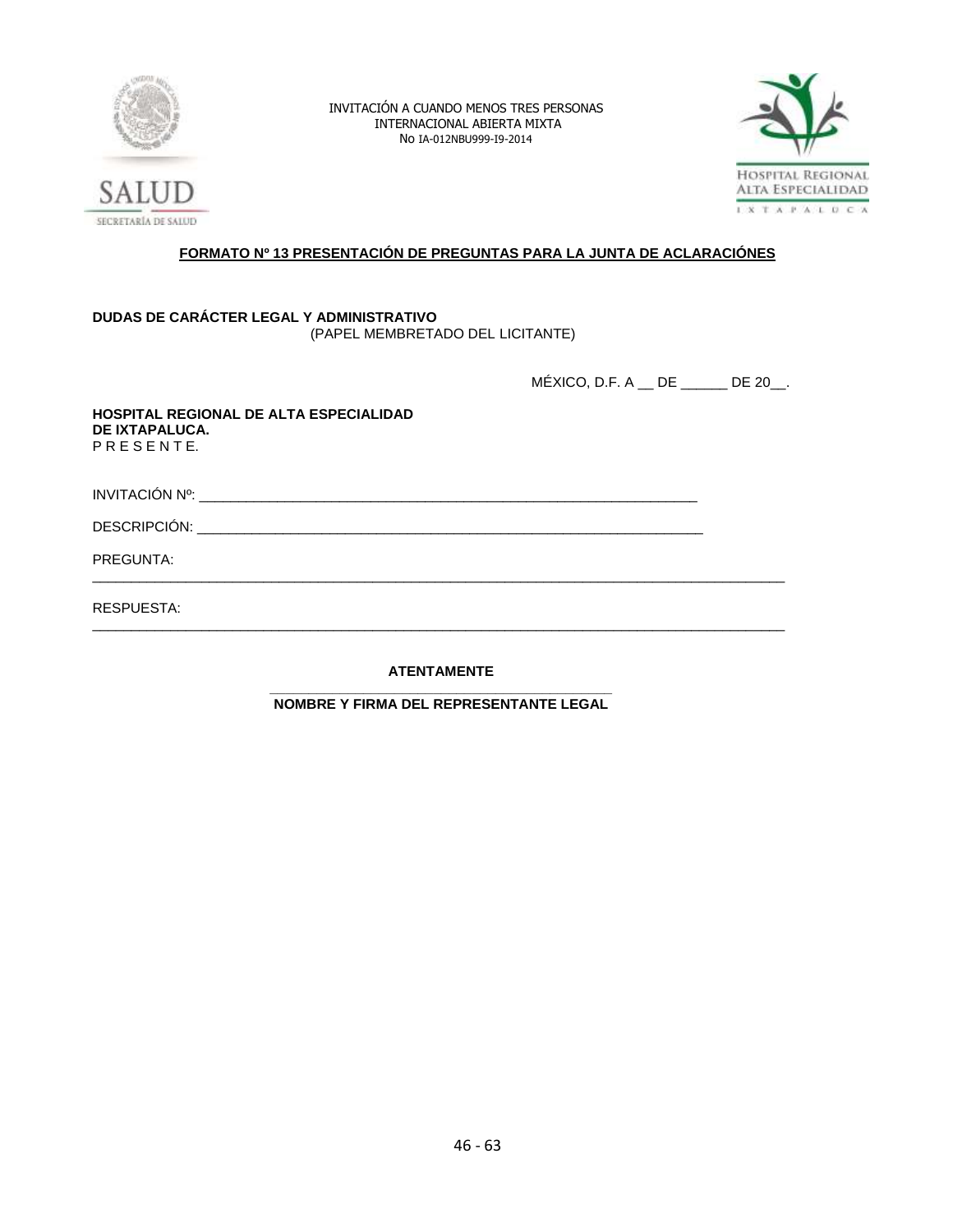



### **FORMATO Nº 13 PRESENTACIÓN DE PREGUNTAS PARA LA JUNTA DE ACLARACIÓNES**

**DUDAS DE CARÁCTER TÉCNICO**

(PAPEL MEMBRETADO DEL PROVEEDOR)

MÉXICO, D.F. A \_\_ DE \_\_\_\_\_\_ DE 20\_\_.

**HOSPITAL REGIONAL DE ALTA ESPECIALIDAD DE IXTAPALUCA.** P R E S E N T E.

INVITACIÓN Nº: \_\_\_\_\_\_\_\_\_\_\_\_\_\_\_\_\_\_\_\_\_\_\_\_\_\_\_\_\_\_\_\_\_\_\_\_\_\_\_\_\_\_\_\_\_\_\_\_\_\_\_\_\_\_\_\_\_\_\_\_\_\_\_\_

No. DE PARTIDA: \_\_\_\_\_\_\_\_\_\_\_\_\_\_\_\_\_\_\_\_\_\_\_\_\_\_\_\_\_\_\_\_\_\_\_\_\_\_\_\_\_\_\_\_\_\_\_\_\_\_\_\_\_\_\_\_\_\_\_\_\_\_\_

DESCRIPCIÓN: \_\_\_\_\_\_\_\_\_\_\_\_\_\_\_\_\_\_\_\_\_\_\_\_\_\_\_\_\_\_\_\_\_\_\_\_\_\_\_\_\_\_\_\_\_\_\_\_\_\_\_\_\_\_\_\_\_\_\_\_\_\_\_\_\_

PREGUNTA:

RESPUESTA:

#### **ATENTAMENTE**

#### **\_\_\_\_\_\_\_\_\_\_\_\_\_\_\_\_\_\_\_\_\_\_\_\_\_\_\_\_\_\_\_\_\_\_\_\_\_\_\_\_\_\_\_\_ NOMBRE Y FIRMA DEL REPRESENTANTE LEGAL**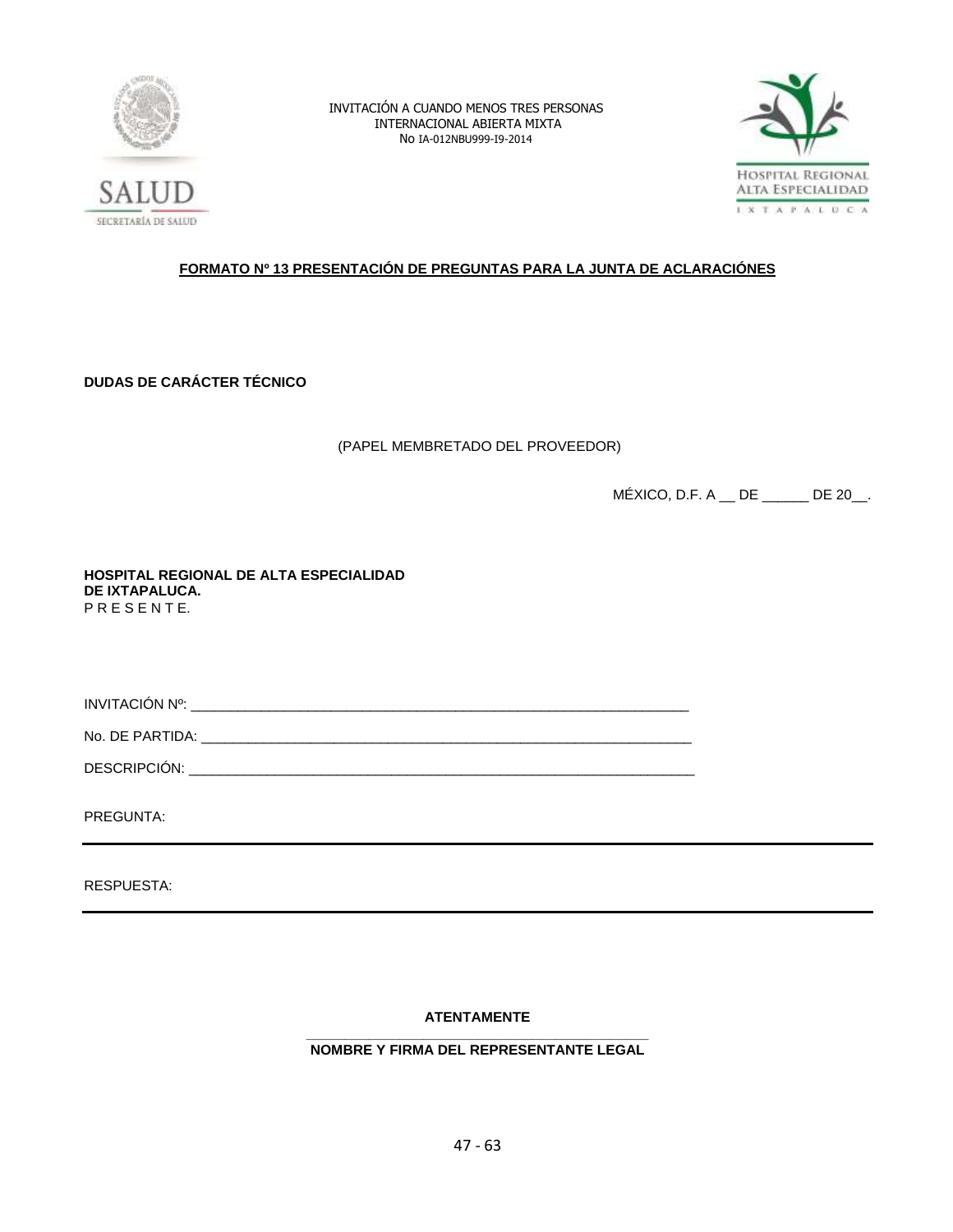



#### **FORMATO Nº 14 FIANZA PARA CUMPLIMIENTO DE CONTRATOS Y/O PEDIDOS Y CALIDAD DE LOS BIENES**

#### **A F I A N Z A D O R A**

CONTRATO INDIVISIBLE

FIADO: (NOMBRE DE LA PERSONA FÍSICA O RAZON SOCIAL DE LA PERSONA MORAL CONTRATADA) BENEFICIARIO: HOSPITAL REGIONAL DE ALTA ESPECIALIDAD DE IXTAPALUCA

ANTE: HOSPITAL REGIONAL DE ALTA ESPECIALIDAD DE IXTAPALUCA

PARA GARANTIZAR POR, \_\_\_\_\_(NOMBRE DE LA PERSONA FÍSICA O RAZON SOCIAL DE LA PERSONA MORAL CONTRATADA)\_ CON DOMICILIO EN \_\_\_\_\_\_\_\_\_\_\_\_\_\_\_\_\_\_\_, NÚMERO \_\_\_, COLONIA\_\_\_\_\_\_\_\_\_\_\_\_\_\_\_\_, DELEGACIÓN\_\_\_\_\_\_\_\_\_\_\_\_\_\_\_\_\_\_\_\_\_, CÓDIGO POSTAL \_\_\_\_\_\_\_\_, CON R.F.C. \_\_\_\_\_\_(DE LA PERSONA FÍSICA O MORAL CONTRATADA)\_\_\_\_\_ EL FIEL Y EXACTO CUMPLIMIENTO DE TODAS Y CADA UNA DE LAS OBLIGACIONES A SU CARGO DERIVADAS DEL CONTRATO-PEDIDO \_\_\_\_(SEÑALAR, EN SU CASO, SI ES ABIERTO)\_\_ NÚMERO. \_\_\_\_\_\_\_\_\_\_\_\_\_\_\_\_\_ Y SU ANEXO UNICO, DE FECHA \_\_\_\_\_(SEÑALAR FECHA DE FIRMA DEL PEDIDO O CONTRATO)\_\_\_\_\_\_\_ DE 2013, CON UNA VIGENCIA DEL \_\_\_\_ DE \_\_\_\_\_\_\_\_\_\_\_\_\_\_\_ AL \_\_\_\_ DE \_\_\_\_\_\_\_\_\_\_\_\_ DE 2013, QUE TIENE POR OBJETO \_\_\_\_\_\_\_\_\_ESPECIFICAR EL OBJETO DEL CONTRATO\_\_(SEÑALAR LOS BIENES A ADQUIRIR, O EL SERVICIO A CONTRATAR, O EL TIPO DE ARRENDAMIENTO, O LO SEÑALADO EN EL FORMATO DE PEDIDO, EN EL CONCEPTO "Objeto de la Contratación")\_\_\_\_\_\_\_\_\_\_\_\_\_\_ CON LAS CARACTERISTICAS Y DEMÁS ESPECIFICACIONES QUE SE DETALLAN EN SU ANEXO ÚNICO, DERIVADO DE  $\qquad \qquad$  (SEÑALAR EL NÚMERO Y/O PROCEDIMIENTO DE CONTRATACIÓN)  $\qquad \qquad$  QUE CELEBRAN EL HOSPITAL REGIONAL DE ALTA ESPECIALIDAD DE IXTAPALUCA, REPRESENTADO EN ESTE ACTO POR \_\_\_\_\_\_\_\_NOMBRE DEL FUNCIONARIO DEL HOSPITAL (HACER MENCIÓN ÚNICAMENTE DEL FUNCIONARIO DE MAYOR JERARQUIA ADMINISTRATIVA –EN PRIMER LUGAR EL DIRECTOR GENERAL, Y EN CASO DE NO FIRMARLO ÉSTE, SEÑALAR AL DIRECTOR DE ADMINISTRACIÓN Y FINANZAS)\_\_\_\_QUE FIRMA EL CONTRATO-PEDIDO\_\_\_\_\_\_, EN SU CARÁCTER DE \_\_\_\_\_\_\_\_\_\_\_(DIRECTOR GENERAL O DIRECTOR DE ADMINISTRACIÓN Y FINANZAS)\_\_\_\_\_\_\_\_\_ Y POR LA OTRA \_\_\_\_\_\_\_\_(RAZÓN SOCIAL DE LA EMPRESA\_\_\_\_\_\_\_\_\_, REPRESENTADA POR \_\_\_\_\_\_(NOMBRE DE LA PERSONA FÍSICA O DEL REPRESENTANTE LEGAL DE LA EMPRESA QUE FIRMA EL PEDIDO-CONTRATO)\_ CON UN IMPORTE \_\_\_\_\_\_(HACER REFERENCIA, ÚNICAMENTE, SI ES EL IMPORTE TOTAL O EL IMPORTE MÁXIMO EN CASO DE SER<br>UN CONTRATO ABIERTO) \_\_\_\_\_\_\_ DE \_\_\_\_\_(IMPORTE TOTAL O MÁXIMO CON NÚMERO Y LETRA) \_\_\_\_\_\_\_\_\_, ANTES DEL IVA. \_\_\_ DE \_\_\_\_\_(IMPORTE TOTAL O MÁXIMO CON NÚMERO Y LETRA)\_\_\_\_\_\_\_\_\_, ANTES DEL IVA. CONSTITUYENDOSE (NOMBRE DE LA AFIANZADORA) [FIADORA HASTA POR UN IMPORTE DE  $\qquad$  (ANOTAR EL 10% DEL IMPORTE TOTAL O MÁXIMO DEL CONTRATO CON NÚMERO Y LETRA)\_\_\_\_\_\_, QUE REPRESENTA EL 10% (DIEZ POR CIENTO) DEL IMPORTE \_\_\_\_\_\_(INDICAR, ÚNICAMENTE, SI ES EL IMPORTE TOTAL O EL IMPORTE MÁXIMO \_\_\_\_\_\_\_\_ DEL CONTRATO-PEDIDO NÚMERO\_\_\_\_\_\_\_\_\_\_\_\_\_\_\_\_\_CORRESPONDIENTE AL EJERCICIO FISCAL DE \_\_\_\_\_(AÑO DE VIGENCIA)\_\_\_\_.

\_\_\_\_\_\_\_\_\_(NOMBRE DE LA AFIANZADORA)\_\_\_\_\_\_\_\_, EXPRESAMENTE DECLARA:

QUE LA PRESENTE FIANZA SE OTORGA ATENDIENDO A TODAS LAS ESTIPULACIONES CONTENIDAS EN EL CONTRATO-PEDIDO NÚMERO \_\_\_\_\_\_\_\_\_\_\_ Y SU ANEXO ÚNICO;

QUE LA FIANZA SE OTORGA DE CONFORMIDAD CON LO DISPUESTO POR LOS ARTÍCULOS 48, FRACCIÓN II Y ÚLTIMO PÁRRAFO, Y 49, FRACCIÓN II, DE LA LEY DE ADQUISICIONES, ARRENDAMIENTOS Y SERVICIOS DEL SECTOR PÚBLICO, Y DEMÁS NORMATIVIDAD APLICABLE EN LOS TÉRMINOS DEL CONTRATO-PEDIDO NÚMERO \_\_\_\_\_\_\_\_\_\_\_\_\_\_\_ Y SU ANEXO ÚNICO Y SE HARÁ EFECTIVA POR PARTIDA Y TENDRIA QUE SER POR LA PARTE PROPORCIONAL AL MONTO DE LA PARTE INCUMPLIDA DE LAS OBLIGACIONES GARANTIZADAS, CUANDO \_\_\_\_(NOMBRE DE LA EMPRESA)\_\_\_\_, NO CUMPLA CON LAS OBLIGACIONES ESTABLECIDAS EN EL CONTRATO-PEDIDO NÚMERO \_\_\_\_\_\_\_\_\_\_\_ Y SU ANEXO ÚNICO, O INCURRA EN ALGUNO DE LOS SUPUESTOS DE INCUMPLIMIENTO ESTABLECIDOS EN DICHO INSTRUMENTO JURÍDICO;

EN CASO DE QUE ESTA FIANZA SE HAGA EXIGIBLE \_\_\_(NOMBRE DE LA AFIANZADORA)\_\_\_ ACEPTA EXPRESAMENTE SOMETERSE AL PROCEDIMIENTO DE EJECUCIÓN ESTABLECIDO EN LOS ARTICULOS 93, 94 Y 118, DE LA LEY FEDERAL DE INSTITUCIONES DE FIANZAS EN VIGOR, PARA LA EFECTIVIDAD DE LA PRESENTE GARANTÍA, CON EXCLUSIÓN DE CUALQUIER OTRO PROCEDIMIENTO. TAMBIÉN SE SUJETARÁ PARA EL CASO DE COBRO DE INTERESES A LO QUE PREVÉ EL ARTÍCULO 95 BIS, DEL MISMO ORDENAMIENTO LEGAL, POR PAGO EXTEMPORÁNEO DEL IMPORTE DE LA OBLIGACIÓN;

ESTA GARANTÍA ESTARÁ VIGENTE DURANTE LA SUBSTANCIACIÓN DE TODOS LOS RECURSOS LEGALES O JUICIOS QUE SE INTERPONGAN, HASTA QUE SE PRONUNCIE RESOLUCIÓN DEFINITIVA POR AUTORIDAD COMPETENTE, SALVO QUE LAS PARTES SE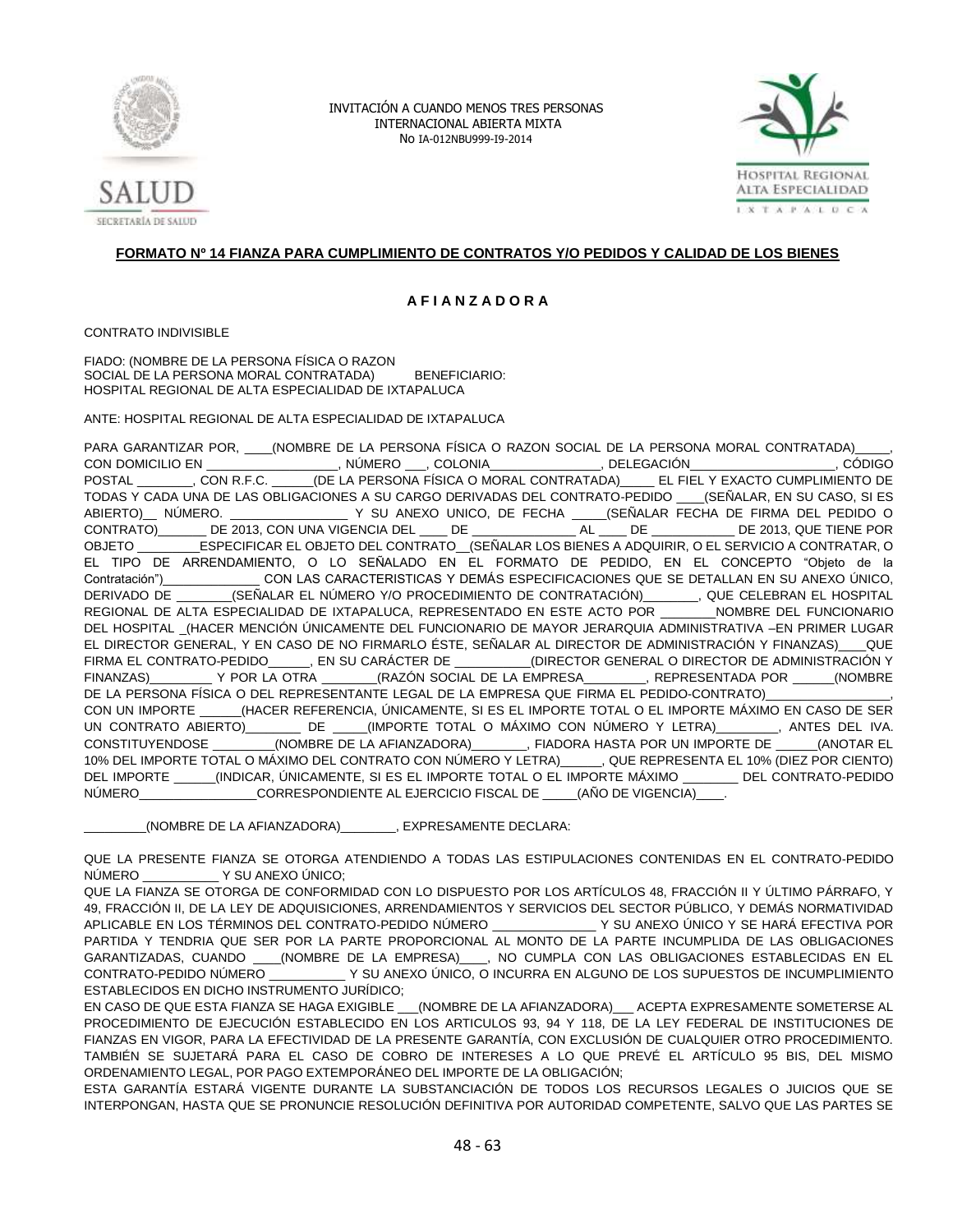



OTORGUEN FINIQUITO, DE FORMA TAL QUE SU VIGENCIA NO PODRÁ ACOTARSE EN RAZÓN DEL PLAZO DE EJECUCIÓN DEL CONTRATO PRINCIPAL O FUENTE DE OBLIGACIONES, O CUALQUIER OTRA CIRCUNSTANCIA. ASÍ MISMO, ESTA FIANZA PERMANECERÁ EN VIGOR AÚN EN LOS CASOS EN QUE EL "HOSPITAL REGIONAL DE ALTA ESPECIALIDAD DE IXTAPALUCA", O EL SERVIDOR PÚBLICO QUE CUENTE CON FACULTADES PARA LA CANCELACIÓN DE FIANZAS, OTORGUE PRÓRROGA O ESPERAS A\_\_\_\_\_NOMBRE DE LA EMPRESA)\_\_\_\_ PARA EL CUMPLIMIENTO DE SUS OBLIGACIONES, POR LO QUE, \_\_(NOMBRE DE LA AFIANZADORA)\_\_\_\_, MANIFIESTA SU CONSENTIMIENTO, A TRAVÉS DE LA PRESENTE FIANZA.

EN CASO DE OTORGAMIENTO DE PRÓRROGAS O ESPERAS A \_\_\_\_\_ (NOMBRE DE LA EMPRESA)\_\_\_\_\_\_\_, PARA EL CUMPLIMIENTO DE SUS OBLIGACIONES, DERIVADAS DE LA FORMALIZACIÓN DE CONVENIOS MODIFICATORIOS DE AMPLIACIÓN AL MONTO O AL PLAZO DEL CONTRATO, SE DEBERÁ OBTENER LA MODIFICACIÓN DE LA FIANZA;

LA PRESENTE GARANTÍA DE CUMPLIMIENTO DE CONTRATO, PODRÁ SER LIBERADA ÚNICAMENTE MEDIANTE ESCRITO EXPEDIDO Y FIRMADO POR EL SERVIDOR PÚBLICO QUE CUENTE CON FACULTADES PARA LA CANCELACIÓN DE FIANZAS, CUANDO (NOMBRE DE LA EMPRESA)\_\_\_\_\_\_\_ HAYA CUMPLIDO TODAS LAS OBLIGACIONES QUE SE DERIVEN DEL CONTRATO QUE GARANTIZA;

QUE \_\_\_\_(NOMBRE DE LA AFIANZADORA)\_\_\_\_ SE SOMETE EXPRESAMENTE A LA JURISDICCIÓN DE LOS TRIBUNALES DEL DISTRITO FEDERAL, RENUNCIANDO A LA QUE PUDIERA CORRESPONDERLE POR RAZÓN DE SU DOMICILIO PRESENTE O FUTURO O POR CUALQUIER OTRA CAUSA.

TODA ESTIPULACIÓN QUE APAREZCA IMPRESA POR FORMATO POR PARTE DE \_\_\_\_(NOMBRE DE LA AFIANZADORA)\_\_\_\_\_\_ QUE CONTRAVENGA LAS ESTIPULACIONES AQUÍ ASENTADAS LAS CUALES COMPRENDEN EL PROEMIO Y LOS INCISOS A) AL G), SE CONSIDERARÁN COMO NO PUESTAS.---- FIN DE TEXTO -----------------------------------------------------------------------------------

NOTA: PARA LA REQUISITACIÓN DEL PRESENTE FORMATO, SERÁ NECESARIO ELIMINAR LAS INSTRUCCIONES DE LLENADO Y SUSTITUIRLAS CON LA INFORMACIÓN SOLICITADA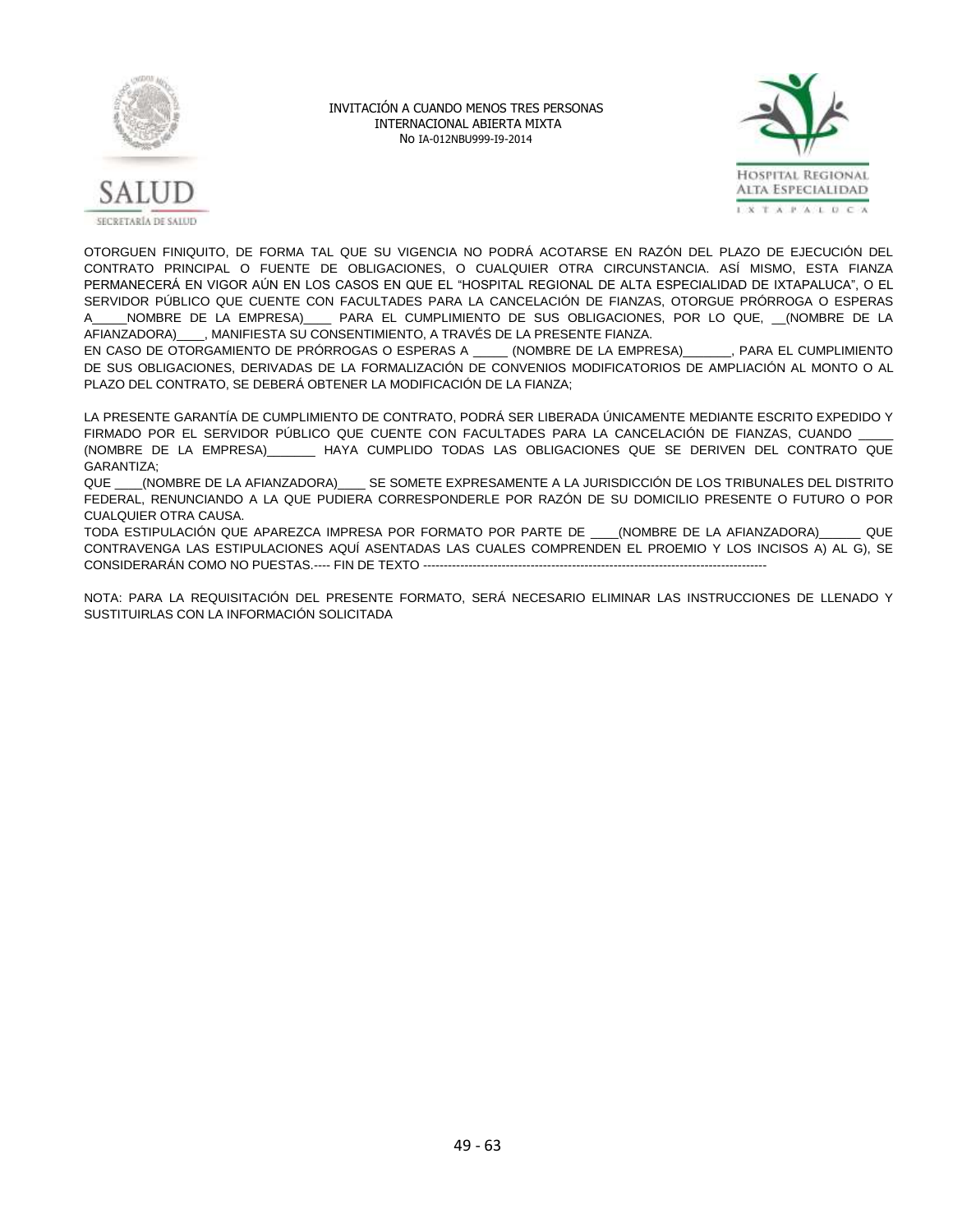



# **FORMATO Nº 15 VALE DE ENTRADA A ALMACÉN**

|                                                                    |                                       |                            |             |                      |                                   | DIRECCIÓN DE ADMINISTRACIÓN Y FINANZAS     |                                  |                             |                                          |                                                       |
|--------------------------------------------------------------------|---------------------------------------|----------------------------|-------------|----------------------|-----------------------------------|--------------------------------------------|----------------------------------|-----------------------------|------------------------------------------|-------------------------------------------------------|
|                                                                    |                                       |                            |             |                      |                                   | <b>SUBDIRECCIÓN DE RECURSOS MATERIALES</b> |                                  |                             |                                          |                                                       |
|                                                                    |                                       |                            |             |                      |                                   | <b>ALMACÉN GENERAL</b>                     |                                  |                             |                                          |                                                       |
| SALUD                                                              |                                       |                            |             |                      |                                   |                                            |                                  |                             |                                          | HISSPITAL RIGHTSPAL<br>AFTA-ESPECIALIDAD<br>水平 山上 状元は |
|                                                                    |                                       | VALE DE ENTRADA ALMACÉN    |             |                      |                                   | <b>HOJA NÚMERO</b>                         |                                  | FECHA DE ELABORACIÓN        |                                          | <b>FOLIO</b>                                          |
|                                                                    |                                       | <b>DATOS DEL PROVEEDOR</b> |             |                      |                                   |                                            | DIA                              | <b>MES</b>                  | AÑO                                      |                                                       |
| NOMBRE,<br><b>DENOMINACIÓN O</b><br>RAZÓN SOCIAL:                  |                                       |                            |             |                      |                                   | 1 DE 2                                     |                                  |                             |                                          |                                                       |
| DIRECCIÓN:                                                         |                                       |                            |             |                      |                                   | NÚMERO DE ORDEN DE                         | NÚMERO DE                        |                             |                                          |                                                       |
| NUMERO:                                                            |                                       |                            |             |                      |                                   | <b>SUMINISTRO</b>                          | <b>PEDIDO</b>                    |                             | NÚMERO DE CONTRATO                       |                                                       |
| <b>CÓDIGO POSTAL</b>                                               |                                       |                            |             |                      |                                   |                                            |                                  |                             |                                          |                                                       |
| R.F.C.                                                             |                                       |                            |             |                      |                                   |                                            |                                  | <b>FECHA</b>                |                                          |                                                       |
|                                                                    |                                       |                            |             |                      |                                   | <b>DIA</b>                                 | <b>MES</b>                       |                             |                                          | AÑO                                                   |
|                                                                    |                                       | <b>TIPO DE INSUMO</b>      |             |                      |                                   |                                            |                                  |                             |                                          |                                                       |
| <b>MEDICAMENTO</b>                                                 | <b>MATERIAL DE</b><br><b>CURACIÓN</b> | PAPELERIA                  | <b>AGUA</b> | <b>OTROS</b>         |                                   |                                            |                                  | <b>MOTIVO DEL DOCUMENTO</b> |                                          |                                                       |
|                                                                    | <b>XXXX</b>                           |                            |             |                      |                                   | <b>ADQUISICIÓN</b>                         | CANJE                            | <b>DONATIVO</b>             |                                          | <b>TRANSFERENCIA</b>                                  |
| <b>REGISTRO SANITARIO</b>                                          |                                       |                            |             |                      |                                   | <b>XXXX</b>                                |                                  |                             |                                          |                                                       |
|                                                                    |                                       |                            |             |                      |                                   |                                            |                                  |                             |                                          |                                                       |
| <b>CLAVE DE CUADRO BASICO</b><br><b>CLAVE HRAEI</b><br><b>LOTE</b> |                                       | <b>CADUCIDAD</b>           |             | <b>DESCRIPCIÓN</b>   | <b>UNIDAD DE</b><br><b>MEDIDA</b> | <b>CANTIDAD</b>                            | <b>PRECIO</b><br><b>UNITARIO</b> | <b>IMPORTE</b>              |                                          |                                                       |
| $\mathbf 1$                                                        |                                       |                            |             |                      |                                   |                                            |                                  |                             |                                          |                                                       |
| $\overline{\mathbf{2}}$                                            |                                       |                            |             |                      |                                   |                                            |                                  |                             |                                          |                                                       |
| $\overline{\mathbf{3}}$                                            |                                       |                            |             |                      |                                   |                                            |                                  |                             |                                          |                                                       |
|                                                                    |                                       |                            |             |                      |                                   |                                            |                                  |                             |                                          |                                                       |
| <b>IMPORTE CON LETRA:</b>                                          |                                       |                            |             |                      |                                   |                                            |                                  | <b>SUBTOTAL</b>             |                                          |                                                       |
|                                                                    |                                       |                            |             |                      |                                   |                                            |                                  | <b>IVA</b>                  |                                          |                                                       |
|                                                                    |                                       |                            |             |                      |                                   |                                            |                                  | <b>TOTAL</b>                |                                          |                                                       |
|                                                                    |                                       |                            |             |                      |                                   |                                            |                                  |                             |                                          |                                                       |
| <b>OBSERVACIONES:</b>                                              |                                       |                            |             |                      |                                   |                                            |                                  |                             |                                          |                                                       |
|                                                                    |                                       |                            |             |                      |                                   |                                            |                                  |                             |                                          |                                                       |
|                                                                    |                                       |                            |             |                      |                                   |                                            |                                  |                             |                                          |                                                       |
|                                                                    |                                       |                            |             | <b>ENTREGA TOTAL</b> |                                   |                                            |                                  |                             | <b>ENTREGA PARCIAL</b>                   |                                                       |
|                                                                    |                                       |                            |             |                      | NOMBRE Y FIRMA DE LA PERSONA      | <b>QUE RECIBE</b>                          |                                  |                             | NOMBRE Y FIRMA DE LA PERSONA QUE ENTREGA |                                                       |
|                                                                    |                                       |                            |             |                      |                                   |                                            |                                  |                             |                                          |                                                       |
|                                                                    |                                       |                            |             |                      |                                   |                                            |                                  |                             |                                          |                                                       |
|                                                                    | <b>SELLO CON FECHA</b>                |                            |             |                      |                                   | <b>FIRMA</b>                               |                                  |                             | <b>FIRMA</b>                             |                                                       |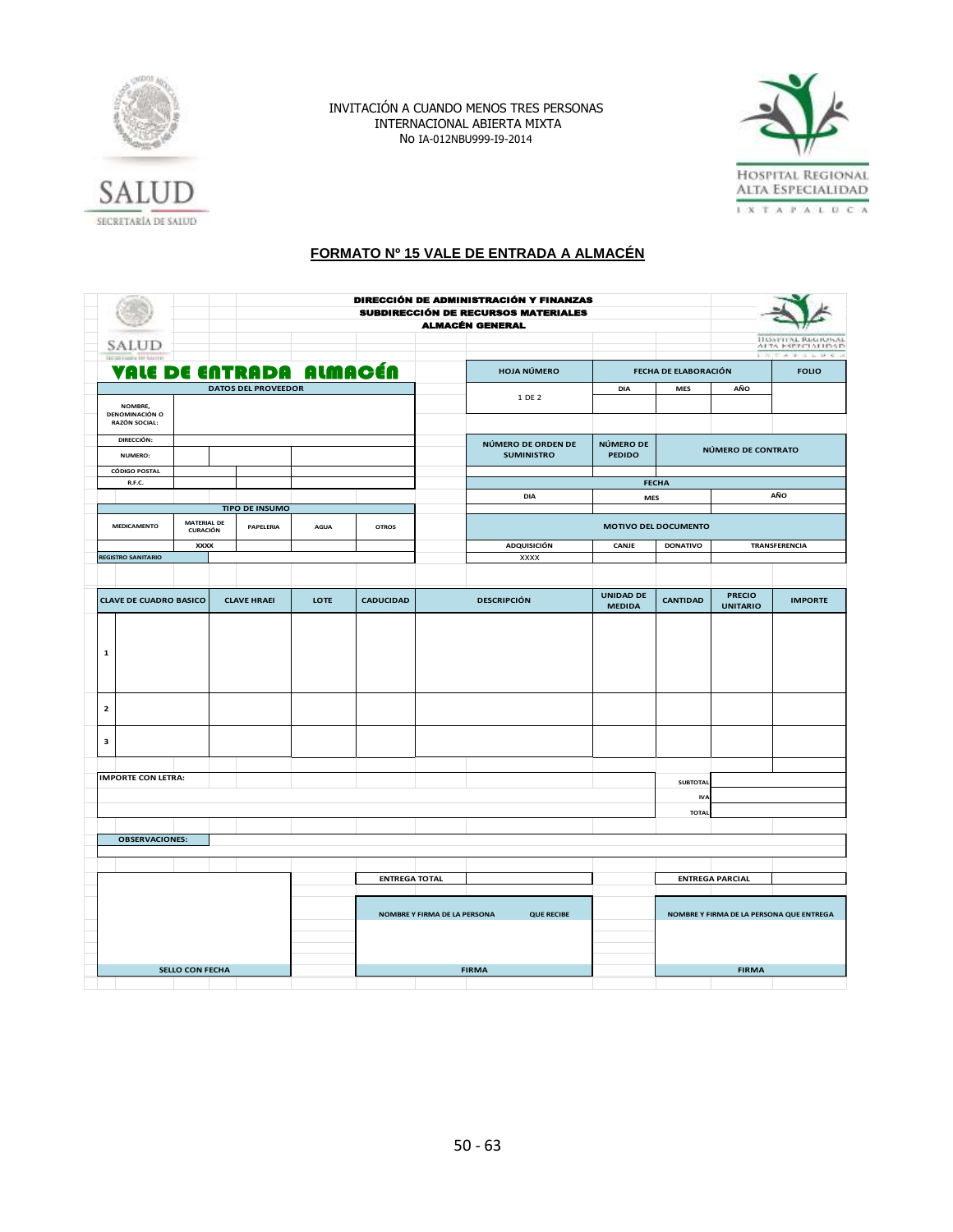



#### **ANEXO No. 2**

#### **MODELO DE PEDIDO**

| HOSPITAL REGIONAL DE ALTA<br>ESPECIALIDAD DE INTARALIJOA<br>SALUD<br>DIRECCIÓN DE ADMINISTRACIÓN Y                       | NOMBRE DEL PROVEEDOR:                                                                                                                                                                                                                         |              | FUNDAMENTO LEGAL DE ADJUDICACIÓN:<br>ARTÍCULOS <b>ARTÍCULOS</b> |        |  |
|--------------------------------------------------------------------------------------------------------------------------|-----------------------------------------------------------------------------------------------------------------------------------------------------------------------------------------------------------------------------------------------|--------------|-----------------------------------------------------------------|--------|--|
| FINANZAS<br>__<br>SUBDIRECCIÓN DE RECURSOS<br>economics<br>MATERIALES V SERVICIOS<br>$1 - 30$<br>GENERAL ES<br>CONTRACTO | DOMICILIO DEL PROVEEDOR:<br>REGISTRO FEDERAL DE CONTRIBUYENTES: _________________TELÉFONO:                                                                                                                                                    |              | MODALIDAD DE LA ADJUDICACIÓN:                                   |        |  |
| <b>PEDIDO</b>                                                                                                            |                                                                                                                                                                                                                                               |              |                                                                 |        |  |
| HOJA:<br>FECHA DE FIRMA:<br>1 DE 1                                                                                       | LUGAR DE ENTREGA DE LOS BIENES:<br>ALMACEN GENERAL DEL HOSPITAL REGIONAL DE ALTA ESPECIALIDAD DE IXTAPALUCA                                                                                                                                   |              | PORCENTAJE DE PENA CONVENCIONAL:                                |        |  |
|                                                                                                                          | CARRETERA FEDERAL MÉXICO PUEBLA KM 34.5, ZOQUIAPAN, IXTAPALUCA, ESTADO DE MÉXICO, C.P. 56530                                                                                                                                                  |              |                                                                 |        |  |
| NÚMERO DE PEDIDO:                                                                                                        | VIGENCIA DEL PEDIDO:                                                                                                                                                                                                                          |              | MONTO DE LA PÓLIZA DE GARANTIA DE<br><b>CUMPLIMIENTOL:</b>      |        |  |
| <b>SUFICIENCIA</b><br>REQUISICIÓN:                                                                                       |                                                                                                                                                                                                                                               |              | PORCENTAJE DE DEDUCTIVAS:                                       |        |  |
| PRESUPUESTARIA:                                                                                                          | FUNDAMENTO LEGAL Y PLAZO PARA EFECTUAR EL PAGO:<br>EN TÉRMINOS DEL ARTÍCULO 51 DE LA LEY DE ADQUISICIONES, ARRENDAMIENTOS Y SERVICIOS DEL SECTOR                                                                                              |              |                                                                 |        |  |
| PARTIDA PRESUPUESTARIA:                                                                                                  | PÚBLICO, LOS PAGOS QUE SE GENEREN SE REALIZARÁN DENTRO DE LOS 20 (VEINTE) DÍAS NATURALES CONTADOS<br>A PARTIR DE LA ENTREGA DE LAS FACTURAS RESPECTIVAS. UNA VEZ ENTREGADOS LOS BIENES A ENTERA<br>SATISFACCIÓN DEL ADMINISTRADOR DEL PEDIDO. |              | <b>ANTICIPO:</b><br>NO APLICA                                   |        |  |
|                                                                                                                          | <b>DESCRIPCIÓN DE LOS BIENES</b>                                                                                                                                                                                                              |              |                                                                 |        |  |
|                                                                                                                          | LA ADQUISICIÓN DE CONTENSIONAL CON LAS CARACTERÍSTICAS, ESPECIFICACIONES Y PRECIOS                                                                                                                                                            |              | <b>MONTO</b>                                                    |        |  |
| CUAL FORMA PARTE INTEGRANTE DEL MISMO.                                                                                   | UNITARIOS DE LOS BIENES. QUE SE ENCUENTRAN DESCRITOS EN EL ANEXO ÚNICO DEL PRESENTE PEDIDO. EL                                                                                                                                                |              | MÍNIMO                                                          | MÁXIMO |  |
| EL _________________EN SU CARÁCTER DE ___________________________DEL HOSPITAL REGIONAL DE ALTA                           | SUBTOTAL                                                                                                                                                                                                                                      |              |                                                                 |        |  |
| ESPECIALIDAD DE IXTAPALUCA, SERA EL SERVIDOR PÚBLICO ENCARGADO DE REALIZAR LA ADMINISTRACIÓN Y                           | LV.A.                                                                                                                                                                                                                                         |              |                                                                 |        |  |
|                                                                                                                          | VERIFICACIÓN DEL PRESENTE PEDIDO, LO ANTERIOR, SIN PERJUICIO DE QUE DURANTE LA VIGENCIA DE ESTE<br>INSTRUMENTO. LA TITULAR DEL ÁREA REQUIRENTE REALICE NUEVAS DESIGNACIONES PARA TALES EFECTOS. LAS                                           | <b>TOTAL</b> |                                                                 |        |  |
| CUALES SERÁN DERIDA Y OPORTUNAMENTE NOTIFICADAS AL PROVEEDOR.                                                            |                                                                                                                                                                                                                                               |              |                                                                 |        |  |

LEÍDO POR LAS PARTES Y ENTERADAS DE SU CONTENDO Y ALCANCE LEGAL, SE FIRMA EL PRESENTE PEDIDO Y SU ANEXO ÚNICO POR QUINTUPLICADO POR LOS QUE EN ÉL INTERVINERON, COMO<br>CONSTANCIA DE SU ACEPTACIÓN, CON DOMICILIO UBICADO EN CAR

| POR EL PROVEEDOR | POR EL ÁREA REQUIRENTE Y<br>ADMINISTRADOR DEL CONTRATO | POR EL ÁREA QUE REALIZA EL<br>PROCEDIMENTO | POR EL ÁREA QUE AUTORIZA EL<br>PROCEDIMENTO | POR EL HOSPITAL REGIONAL DE<br>ALTA ESPECIALIDAD DE<br><b>DITAPALUCA</b> |
|------------------|--------------------------------------------------------|--------------------------------------------|---------------------------------------------|--------------------------------------------------------------------------|
|                  |                                                        |                                            |                                             |                                                                          |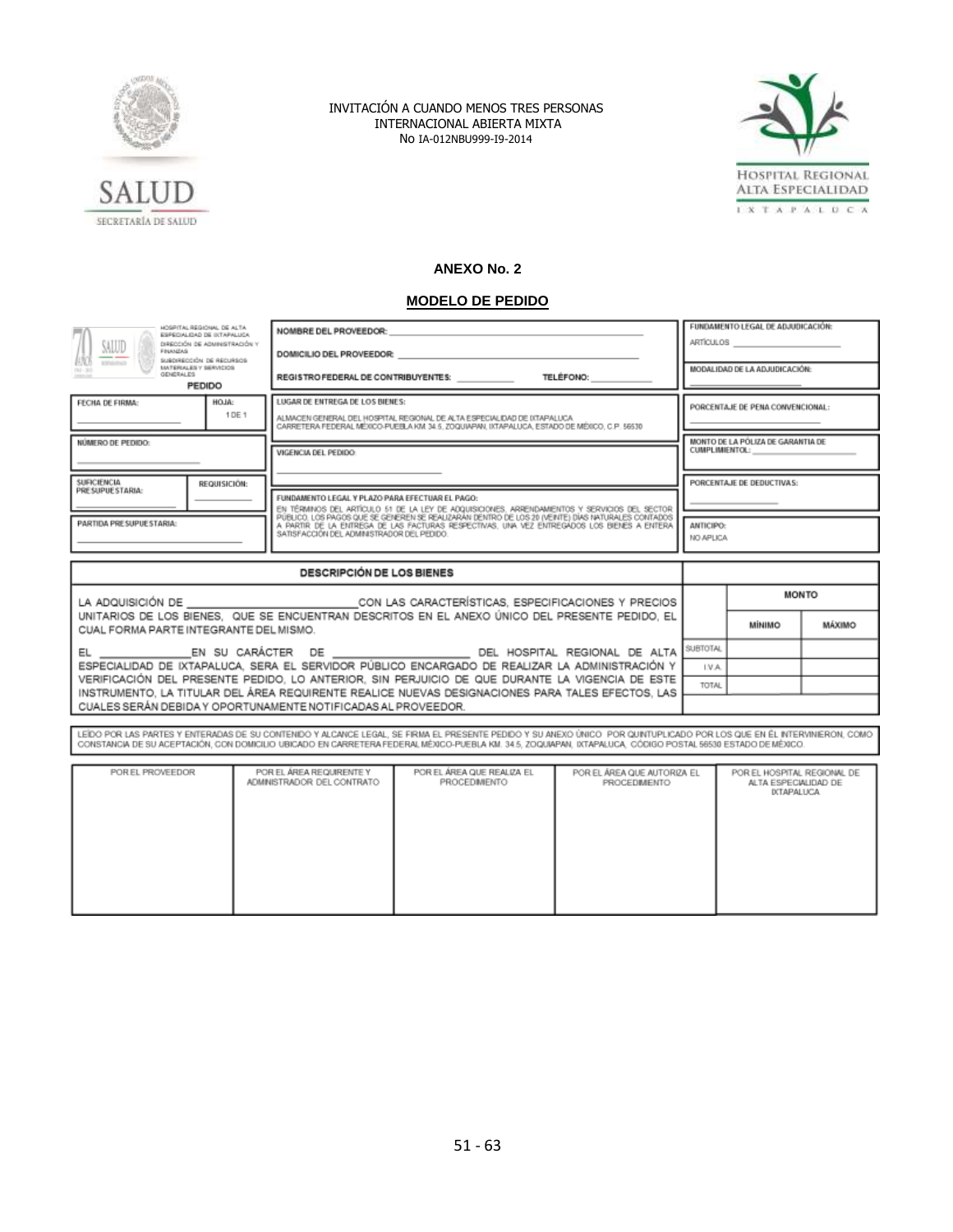



#### $E$ scrit $E$ scrit $E$ scrit $E$ scrit $E$ scrit $\mathcal{L}$ PÉDIDO NARLA LA DOSIGISION DE LOS BERES ESPALADOS AL ANYGERO, EN ADELANTE "LOS BIENES" QUE CELEBRAN POR UNA C<br>PERSONA MORAL RODCADA AL RUBOL EX LOS CARDOS Y CARACTERES SEÑALADOS EN EL ANYERSO, Y POR LA CIPIE ALLE<br>PERSONA M **PRESENTES**<br>PRESENTES<br>PERIODIENTES

#### **D E C L A R A C I O N E S**

**I.- El "HRAEI" declara a través de sus representantes, que:** 1.1 Es un Organismo Descentralizado de la Administración Pública Federal tal como lo establecen los artículos 90 de la Constitución Política de los<br>Estados Unidos Mexicanos, 1º, párrafo tercero y 45 de la Ley Orgánica de l

Entidades Paraestatales y 1°, del Decreto de creación de Hospital Regional de Alta Especialidad de Ixtapaluca, publicado en el diario oficial el 8 de junio de 2012. **I.2** El Director General que firma el presente pedido tiene facultades en términos de lo dispuesto por l os artículos 16, fracción IV del Estatuto Orgánico del Hospital Regional de Alta Especialidad de Ixtapaluca , en los procedimientos de contratación para la adquisición y arrendamiento de

bienes muebles y la prestación de servicios de cualquier naturaleza, con excepción de los servicios relacionados con la obraública. 1.3 Para atender y cubrir sus necesidades, el "AREA REQUIRENTE" solicita la adquisición de "LOS BIENES" con las características,<br>especificaciones y términos, contenidos en el presente instrumento legal y el ANEXO ÚNICO" qu

**I.4** La presente contratación se adjudicó al **"PROVEEDOR** en atención a la solicitud formulada por el Titular del **"ÁREA REQUIRENTE"**mediante el procedimiento señalado al anverso, con las partidas y/o conceptos precisados en el anverso, por ser él, quien a criterio del **"ÁREA REQUIRENTE"** ofrece las mejores condiciones del mercado en cuanto al precio y calidad a favor de l **"HRAEI"** y con base en los documentos

denominados Justificación y estudio referencial, suscritos por dicho servidor público. 1.5 El presente pedido incluye un **"ANEXO ÚNICO"** aprobado por el **"PROVEEDOR"** y por el Titular del **"AREA REQUIRENTE"**como responsable<br>de su elaboración, así como de las características especificaciones, términos ycondic

L6 El "**ÁREA REQUIRENTE"** cuenta con los recursos suficientes para cubrir las obligaciones derivadas del presente pedido en términos del<br>articulo 25 de la Ley de Adquisiciones, Arrendamientos y Servicios del Sector Público

que se determina la procedencia de aplicar la referida al anverso. 1.7 Su clave de Registro Federal de Contribuyentes es: HRA120609DQ4 y su domicilio para efectos fiscales es el ubicado en Carretera Federal<br>México-Puebla Km. 34.5, Zoquiapan, Ixtapaluca,código postal 56530, Estado de Méxic

**I.8** Para todos los efectos legales del presente pedido, así como para todas las notificaciones que **"LAS PARTES"** deban efectuarse al respecto,

señala como su domicilio el precisado en la declaración anterior. **II.- Declara el "PROVEEDOR", bajo protesta de decirverdad, a través de su "REPRESENTANTE LEGAL", que:**

II.1 Es una sociedad legalmente constituida conforme a las leyes mexicanas, lo cual acredita con el testimonio de la escritura púlica cuyos datos se<br>describen al rubro y de conformidad con su obieto soial, puede vender "LO **II.2** Cuenta con facultades para suscribir el presente pedido, acreditando la personalidad con la que se ostenta con el testimonio — de la escritura<br>pública que se describe al rubro; que dichas facultades no le han sido m surten plenos efectos para la celebración del presente instrumento jurídicoApéndice 2

**II.3** Su clave de Registro Federal de Contribuyentes es el señalado en el anverso.

II.4 Cuenta con la experiencia, capacidad técnica, humana, material y financiera —propia y suficiente, así como con una adecuada organización<br>administrativa, personal calificado, equipo e instataciones apropiadas para cump

II.5 Para los efectos de lo previsto en el artículo 32D del Código Fiscal de la Federación, ha presentado al "HRAEI" la opinión favorable emitida por<br>el Servicio de Administración Tributaria respecto del cumplimiento de su Resolución Miscelánea Fiscal para 2012, publicada en el Diario Oficial de la Federación el 28 de diciembre de 2011.

**II.6** Formaliza este documento con la seguridad de que ninguno de los socios o directivos que la integran, ni su **"REPRESENTANTE LEGAL"**se<br>encuentran en alguno de los sucuestos previstos en los artículos 50 v 60 antepenút encuentran en alguno de los su

IIL7 Para todos los efectos legates del presente pedido, así como para todas nordenadores que "LAS PARTES" doba<br>señala como su domicilio el precisado en el anverso. Cualquier cambio de domicilio deben ser notificado per el **III.- "LAS PARTES"** manifiestan que:

**III.1** Se reconocen mutuamente la personalidad con que se ostentan;

#### **III.2** Saben y conocen que la Secretaría de la Función Pública en el ejercicio de sus facultades, podrá realizar las visitas e inspecciones que estime pertinentes a las dependencias que realicen adquisiciones, arrendamientos y servicios, e igualmente podrá solicitar a los servidores públicos de el **"HRAEI"** y al **"PROVEEDOR"** todos los datos e informes relacionados con los actos de que se trate. Asimismo, que conforme al artículo 107 del Reglamento de la Ley de Adquisiciones, Arrendamientos y Servicios del Sector Público, la Secretaría de la Función Pública y el órgano interno de control en la **"HRAEI"**, con motivo de las auditorias, visitas o inspecciones que practiquen, podrán solicitar al **"PROVEEDOR"** información y/o documentación relacionada con el presente pedido, por lo que este último deberá proporcionar la información que en su momento le sea requerida;

III.3 Los instrumentos derivados del procedimiento de contratación señalados en la Declaración I.4, la solicitud de cotización, la cotización<br>presentada por "EL PROVEEDOR", el presente pedido y su "ANEXO ÚNICO", son los in obligaciones en la presente contratación.

**III.4** Todas las notificaciones que deban realizarse con motivo del presente pedido, deberán hacerse por escrito, mediante entrega directa con<br>acuse de recibo, fax o correo electrónico o vía correo certificado con acuse d declaraciones. Las notificaciones se considerarán entregadas en la fecha que aparece en el recibo de confirmación de entrega del correo, o en la confirmación de entrega del servicio de mensajería, fax o correo electrónico. **III.5** En caso de discrepancia entre la convocatoria a la licitación pública, la invitación a cuando menos tres personas o la solicitud de cotización y el<br>modelo del Pedido, prevalecerá lo establecido en la convocatoria,

#### al tenor de las siguientes:

**C L Á U S U L A S**

#### PRIMERA- OBJETO.- El "PROVEEDOR" se obliga a entregar a el "HRAEI", "LOS BIENES" descritos en el anverso, en los términos y<br>condiciones establecidos en el presente pedido y en su "ANEXO ÚNICO". **.<br><b>NDA.- MONTO, FORMA Y LUGAR DE PAGO.- "LAS PARTES" a**cue<br>o. la cual se pagará en moneda nacional y será fila e inalterable durant anverso, la cual se pagará en monda nacional y será lija e inalienzilo durante su vigencial de la cual de medi<br>pagó que se genere con motivo de la entrega de "LOS BIENES" se electuará dentro de los 20 (veinte) dias natural

TERCERA.» ADMINISTRACIÓN Y VIGILANCIA DEL PEDIDO.» El área encargada de administrar, supervisar y verificar el cumplimiento de este<br>pedido y de su "ANEXO ÚNICO", en términos del artículo 84, séptimo párrafo del Reglamento Servicios del Sector Público; así como de supervisar en todo tiempo, dentro del ámbito de su competencia, que "L**OS BIENES"** objeto de este<br>Instrumento sean proporcionados por el "**PROVEEDOR"** contorme se obligó a hacerlo,

oportunamente notificadas al **"PROVEEDOR"**. El "PROVEEDOR" acepta que el "ADMINISTRADOR DEL PEDIDO" implemente las acciones que estime necesarias para la administración y<br>supervisión del mismo en los términos de su objeto y que en tanto éste no acepte por escrito "L

aceptados komiemos.<br>Si de la verilización a que se reflere el primer párrafo de la prosente Cláusula, o de la notivo el minimitaci<br>entrega de "LOS BIENES", se desprendera que éstos no cumplen con las características solvis **"ANEXO ÚNICO"**, cuya procedencia deberá determinarse por el Titular del **"ÁREA REQUIRENTE"** o el **"ADMINISTRADOR DEL PEDIDO".**  on<br>su 7.Sise<br>de adiud

Lo suisticolo en la presenc Claudia debrá ser interpretacion pepicó de que el Taur od - **AREA RECURENTE**" opera recorde d<br>CAMELA - Videlkola, "LAS PARTES" acuerdan que la vigencia del presente pedido ser la industa en el " **QUINTA.- OBLIGACIONES DEL "PRO** 

1. Garantzar y hacerse responsable de que "**LOS BIENES**" objeto del presente pedido serán entregados de forma profesional, igual que los<br>estándares operacionales, reconocidos y aplicables a tales bienes y con la calidad, e especificaciones y términos señalados en el "ANEXO UNICO" el cual, una vez firmado, forma parte integrante de este instrumento, teniéndose<br>aquí por reproducido como si a la tetra se i nsentara, a entera satisfacción del "A

**2.** Observar y c **"LOS BIENES"** así como contar con las licencias, autorizaciones y/o permisos que en su caso sean necesarias, de conformidad con el artículo 31 del Reglamento de la Ley de Adquisiciones, Arrendamientos y Servicios del Sector Público.

3. Responder de la totalidad de los daños y/o perjuicios causados a los bienes o trabajadores del "HRAEI" o a los bienes y personal de terceros,<br>causados por él durante la entrega de "LOS BIENES" o por el personal que cont responsabilidad al **"HRAEI"**.

a que infrinja la normatividad relativa a derechos inherentes a la propiedad missectual, parenuse, marcas<br>ga de <sup>u</sup>l LOS BIENES", por tal motivo el "HRAEI" en ningún caso será responsable por violaciones de<br>, marcas o dere y derechos de autor con motivo de la entrega de "L**OS BIENES"**, por tal motivo el "HRAEI" en ningún caso será responsable por violaciones de<br>derechos de propiedad industrial, patentes, marcas o derechos de autor cometidos viole algún derecho de<br>que suria al respecto.

5. Que el personal a través del cual se realice la entrega de **"LOS BIENES"** no se presente a las instalaciones de el "HRAEI", o bien, en el lugar<br>en el que se deban entregar **"LOS BIENES"** en estado de ebriedad o con alle

**6.** Cumplir con la totalidad de las obligaciones que se establecen en el presente pedido y su **"ANEXO ÚNICO"**. 7. En su caso, el pesonal comisionado por el "PROVEEDOR" para realizar la entrega de "LOS BIENES" que asista a las instalaciones del<br>"HRAE", deberá portar invariablemente a la vista, identificación expedida por el "PROVEED

**8.** Cubrir los impuestos y derechos que se generen con motivo de la a

9. Otorgar fianza por el porcentaje señalado en el "**ANEXO ÚNICO**" respecto del importe total del presente pedido, sin incluir el Impuesto al Valor<br>Agregado, la cual deberá ser expedida por institución autorizada para ello **10.** Garantizar la entrega de **"LOS BIENES"** objeto del presente pedido contra fallas y/o vicios ocultos, considerando la naturaleza de **"LOS BIENES"**, durante la vigencia del presente pedido.

11. Entrega a favor de d-WRAEI" en los téminos y focha señada en el "ANEXO ÚNICO", una póliza de aguno de responsabilida civil general<br>ene garantico los daños que puedan causarse a el "WRAEI" yío a tercers en sus bienes o

En caso de que el "P**ROVEEDOR**" ya cuente con un seguro de resporsabildad civil expedido por una compañía aseguradora establecida en<br>territorio nacional, antes de la firma del pedido, como beneficiario a el "HRAEI" en los 12. Mantener la estricta confidenc responsabilidad penal, civil o de otra índole, y por lo tanto, no podrá ser divulgada, transmitida, ni utilizada en beneficio propio o de tercero.

**13.** Asumir expresamente cualquier responsabilidad que se derive del incumplimiento por parte de sus empleados o consultores a las obligaciones de confidencialidad descritas en el presente pedido. Cuando la información confidencial ya no sea necesaria para llevar a cabo una obligación bajo este pedido, el **"PROVEEDOR"** la devolverá al **"HRAEI"** o la destruirá si así se le solicitara por escrito.

**14.** Notificar inmediatamente a el "HRAEI" en caso de di cooperará en forma razonable para que aquélla retome la posesión e impedirá usos no autorizados adicionales de dicha información.

15. Realizar todas las erogaciones y gastos directos e indirectos que para el cumplimiento del objeto del presente pedido realice el "PROVEEDOR"<br>por concepto de pagos a su personal, adquisición de equipo y utensilios de tr de su personal, primas de seguros, impuestos y cualquier otro concepto, serán exclusivamente a su cargo, cuenta y riesgo, por lo que no podrán ser exigidos a el **"HRAEI"**.

16. No transferir en forma parcial ni total a favor de cualquier otra persona, con excepción de los derechos de cobro, en cuyo caso se deberá contar<br>con el consentimiento por escrito del "HRAEI"" a través del Titular del "

**17.** Afiliarse al "Programa de Cadenas Productivas". **SEXTA.- OBLIGACIONES DE EL "HRAEI";**

1. Pagar al "**PROVEEDOR**", en exhibiciones vencidas, a los 20 (veinte) días naturales posteriores a la presentación de la factura o recibos, a través<br>del Sistema Integral de Administración Financiera Federal (SIAFF) en los quedará condicionado, proporcionalmente, al pago que el **"PROVEEDOR"** deba efectuar por concepto de penas convencionales por atraso. **2.** Vigilar y supervisar en todo momento el cumplimiento del objeto del presente Pedido, conforme a las condiciones establecidas en el mismo y su **"ANEXO ÚNICO"**.

3. Proporcionar por escrito al "**PROVEEDOR**" las instrucciones que estime convenientes relacionadas con su ejecución, a fin de que se ajuste a los<br>datos y especificaciones, así como a las modificaciones que en su caso orde 4. A designar como Supervisor o Vigilante del cumplimiento de las obligaciones del presente Pedido al Arquitecto Francisco Reyes Alcántara,<br>Coordinador de Mantenimiento quien será el responsable de llevar a cabo la revisió del objeto del presente Pedido.

**5.** Exigir el cumplimiento o el reintegro de las cantidades pagadas en demasía.

6. En caso de que la factura presentada para su pago contenga errores o deficiencias, el "HRAEI" dentro de los 3 (tres) días hábiles siguientes al<br>de su recepción, indicará por escrito al "PROVEEDOR" las deficiencias que d citado escrito, y hasta que se presenten las correcciones, no se computarán para efectos del plazo para realizar el pago. **7.** Proceder a la liberación de la póliza de fianza de cumplimiento dentro de los 30 (treinta) días naturales después de haber dado por recibido **"LOS BIENES",** previa aceptación por parte del **"HRAEI"**.

SEPTIMA - RESCISION ADMINISTRATIVA DEL PEDIDO - El "PROVEEDOR" acepta en forma expresa que el "HRAEI", a petición del Titular del<br>"ÁREA REQUIRENTE", quien aportarà los elementos necesarios para encauzar los procedimientos,

**1.** Por incumplimiento de las obligaciones pactadas en este pedido y/o en su **"ANEXO ÚNICO"**; **2.** Por no entregar "LOS BIENES" co

sean comunicadas al **"PROVEEDOR"**, o bien, estén establecidas en el presente instrumento o en su **"ANEXO ÚNICO"**; **3.** Por contravención de los términos del pedido o de las disposiciones de la normatividad aplicable al caso;

**4.** Cuando el **"PROVEEDOR"**, no entregue la garantía de cumplimiento de conformidad con los términos y condiciones establecidos en el presente pedido;

**5.** Cuando la autoridad competente declare el concurso mercantil, o cualquier situación análoga o equivalente, que afecte el patrimonio de **"PROVEEDOR"**;

**6.** Por subcontratar o transferir la totalidad o parte de **"LOS BIENES"**, derechos u obligaciones establecidos en este pedido, a excepción de los<br>derechos de cobro;

**7.** Si se comprueba la falsedad de alguna manifestación contenida en el apartado de declaraciones del **"PROVEEDOR"** o durante el procedimiento

**8.** En general, por cualquier otra causa imputable al **"PROVEEDOR"**, similar a las antes mencionadas, que implique el incumplimiento de alguna de sus dejastores.<br>Bulus de "ARDA REGION TEMPORAL DEL PEDIDO» Cuando en la entreja de "LOS BIENES" se presena caso fontaio o de fuerza mayor, el<br>Bulus de "ARDA REGUIRENTE", esém portuar los elementos norosanos para filos el d **ando en la entrega de "LOS BIENES"**, se presento conce<br>lentos necesarios para justificar el dictamen que fundam<br>ena de "I OS BIENES", en cuvo caso, únicamente se o

La suspensión del presente pedido se sustentará mediante dictamen emitido por el Titular del **"ÁREA REQUIRENTE"**, en el que se precise las

razones o las causas justificadas que dan origen a la misma.<br>A petición del Titular del "ÁREA REQUIRENTE" se podrá suspender temporalmente el pedido en todo o en parte, en cualquier momento, sin que<br>ello signifique su term

El Titular del **"ÁREA REQUIRENTE"** y el **"PROVEEDOR"** pactarán el plazo de suspensión, a cuyo término, el presente pedido podrá continuar produciendo todos sus efectos legales, una vez que hayan desaparecido las causas que motivaron dicha suspensión o en su caso, iniciarse la terminación anticipada del instrumento legal.

NOVENA.» PRÓRROGAS.» Únicamente se otorgarán prórrogas por causas imputables a el "HRAEI" y en casos fortuitos o de fuerza mayor<br>debidamente acreditados por el Titular del "ÁREA REQUIRENTE". El Titular del "ÁREA REQUIRENTE la prómoga a que se refiere la presente Cláusula el plazo concedido al **"PROVEEDOR"** para dar cumplimiento a las obligaciones establecidas en el<br>presente pedido y solicitará a la Dirección de Administración y Finanzas la e

DÉCMA - CASO FORTUITO O FUERZA MAYOR. Ninguna de "LAS PARTES" serà responsible de cualquier retrace o incumplmento de las<br>coligaciones derivadas del presente pedido que resulten directa o indirectamente de caso fortulto o

DECIMA PRIMERA» TERMINACION ANTICIPADA DEL PEDIDO» El "HRAEI" a través de la Dirección de Administración y Franzas y a petición<br>del Titular del "ÁREA REQUIRENTE", quien aportará los elementos necesarios para encauzar los p bien cuando, por causas justificadas se extinga la necesidad de requerir "LOS BIENES" originalmente adjudicados y se demuestre por conducto<br>del Titular del "ÁREA REQUIRENTE", que de continuar con el cumplimiento de las obl Estado.

Ambas partes convienen en que serán causas de terminación del presente pedido, sin responsabilidad para las mismas, cuando se suspenda la entrega de los bienes por causas de fuerza mayor, debidamente acreditadas por más de una semana. De igual forma, procederá la terminación anticipada de este instrumento cuando se determine la nulidad parcial o total de los actos que dieron<br>origen al presente pedido, con motivo de la resolución de una inconformidad o i

La terminación anticipada del presento pedio so sustenta del presente metido por el Titular del **AREA REQUIRENTE**<br>nazones cita causa judicadas que den origen a la miena. La setero, de conformidad con la causa por el T**itul** nazones o las causas justificadas que dan origen a la misma. Lo anterior, de conformidad con lo establecido en los artículos 54 Bis de la Ley de<br>Adquisiciones, Arrendamientos y Servicios del Sector Público y 102 de su Regi

salidación que para el elcor emia e "ADMINSTRADOR DEL PEDIDO".<br>No ban elfoquido alembro de los plazos existendos, la pera Coverciona por en el existente de comeporás la lami<br>Pedido alembro de los los plazos existendos, la trate, o parte de las mismas cuando ello sea posible, aplicando al "**PROVEEDOR**" por dicha cancelación una cantidad equivalente a la pena<br>convencional máxima por atraso que correspondería en el caso de que "LOS BIENES" hub

En el supuesto de que sea rescindido el presente pedido, no procederá la contabilización de la sanción por cancelación a que hace referencia esta cláusula, toda vez que se deberá hacer efectiva la garantía de cumplimiento. DÉCIMA TERCERA: "PENAS CONVENCIONALES" Y "DEDUCCIONES". Atendendo a lo dispuesto en el articulo 53 de la Ley de<br>Adquisiciones, Arrendamientos y Servicios del Sector Público, el "HRAEI", a través del "ADMIMÉTRADOR DEL PEDID "ANEXO ÚNICO", aplicado al valor de "LOS BIENES", sobre su importe facturado por cada dia natural de atraso en la entrega de "LOS<br>BIENES". El "PROVEEDOR" pagará el importe correspondiente a dicha pena convencional mediante

La suma de todas las penas convencionales aplicadas al "PROVEEDOR" no deberá exceder del importe de la garantía de cumplimiento del<br>presente pedido que determine el "AREA REQUIRENTE", respecto del monto pactado en la CLÁUS

El pago de "**LOS BIENES**" objeto del presente pedido, quedará condicionado proporcionalmente, al pago que el "**PROVEEDOR**" deba efectuar<br>por concepto de penas convencionales, en términos de lo dispuesto por el articulo 95

"LAS PARTES" auxician que la garantia que se diogen on independente a la pera convertioni que se trabando mais<br>currentem partir o dificiente de cadapiens de las deligations contrabales a cargo del "PROVERDOR", al "NRAE" qu

Sin que cada concepto de deducciones exceda a la parte proporcional de la garantía de cumplimiento que le corresponda del monto total del pedido, sin considerar el Impuesto al Valor Agregado, y serán pagadas mediante descuento que se deberá aplicar en la factura que el **"PROVEEDOR"** presente para su cobro, inmediatamente después de que el **"ÁREA REQUIRENTE"** tenga cuantificada la deducción correspondiente o mediante su entero a favor de la Tesorería de la Federación por el **"PROVEEDOR"**, sin perjuicio del derecho de que el **"HRAEI"** pueda optar entre exigir el cumplimiento del pedido o cancelar total o parcialmente las partidas o conceptos no entregados o bien, rescindirlo.

El pago de **"LOS BIENES"** quedará condicionado proporcionalmente, al pago que el **"PROVEEDOR"** deba efectuar por concepto de deductivas.

Será responsabilidad del "**ADMINISTRADOR DEL PEDIDO**" determinar el importe que se aplicará por concepto de deductivas y documentarias,<br>así como notilicar por escrito a la Dirección de Administración y Finanzas del "HRAEI"

DECAMA CUARTA. MODIFICACIONES AL PEDIDO, Las modificaciones que por racones fundadas pudieran realizarse al presente pedido,<br>deberán invariablemente formalizarse por escrito, mediante la celebración del convenio modificato

Cuando se convenga el incremento de "LOS BIENES", el "PROVEEDOR" deberá entregar la modificación respectiva de la garantía de<br>cumplimiento del pedido, conforme a lo señalado en el artículo 91 del Reglamento de la Ley de Ad Sector Público. DECIMA QUINTA.» TITULOS DE LAS CLAUSULAS.» Los títulos de las cláusulas del pedido se utilizan exclusivamente para conveniencia de<br>"LAS PARTES" y no tienen ninguna significación legal o contractual, sólo tienen por cojeto

contenido del clausulado del presente pedido. **DECIMA SEXTA.- LEGISLACIÓN Y JURISDICCIÓN.- "LAS PARTES"** se obligan a s

cada una de las disusulas que lo integrary a su "ANEXO UNICO", así como a los linearientos, procedentemos y requiedes que establece la Ley<br>de Adquisiciones, Arrendomientor y Servicios del Sector Público y su Regiamento; la

Para la interpretación y cumplimiento del presente pedido, así como para la resolución de cualquier controversia que pudiera surgir con motivo del<br>mismo, "LAS PARTES" se someten a la jurisdicción y competencia de los Tribu **Las firmas de "LAS PARTES" del presente pedido calzan al anverso del mismo.**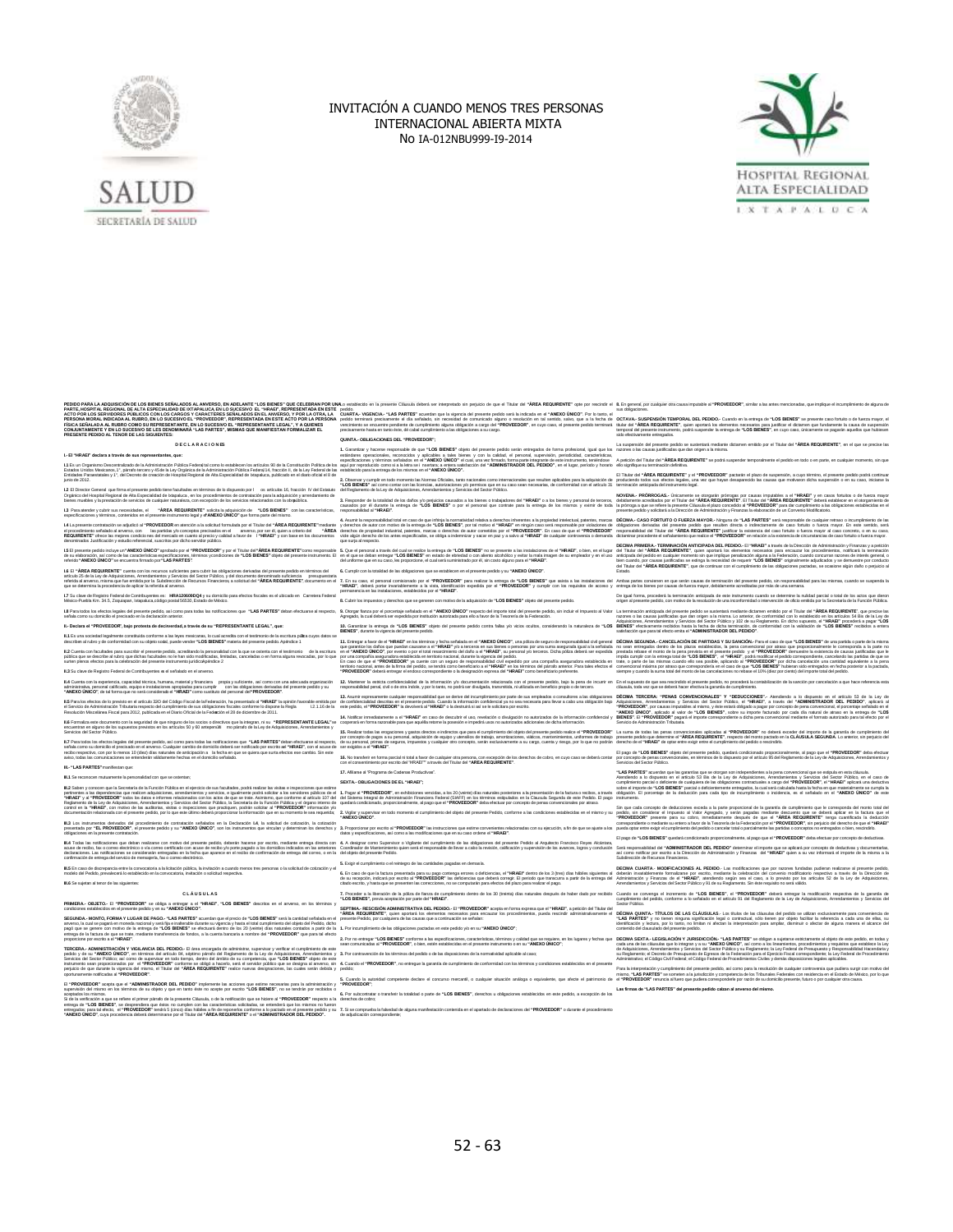



**ANEXO No. 3**

#### **PROGRAMA CADENAS PRODUCTIVAS**

#### **LA CONFIANZA DE RECIBIR TUS PAGOS A TIEMPO**

¡TUS PAGOS EN SÓLO 5 DÍAS! TU CAPITAL DISPONIBLE CUANDO LO NECESITES.

¡COBRA DE INMEDIATO! NO DESPERDICIES MÁS TIEMPO NI RECURSOS. EL PROGRAMA CADENAS PRODUCTIVAS DE NAFINSA TE BRINDA LA LIQUIDEZ QUE TODO EMPRESARIO NECESITA PARA CRECER PORQUE YA NO TENDRÁS QUE ESPERAR LARGOS PLAZOS PARA RECIBIR TUS PAGOS. EL PASO PARA TENER EL CONTROL TOTAL DE TU DINERO.

#### ¿QUÉ ES?

ES UN PROGRAMA INTEGRAL PARA EL DESARROLLO DE PROVEEDORES DE GRANDES EMPRESAS, DEPENDENCIAS O ENTIDADES DEL GOBIERNO FEDERAL, GOBIERNOS ESTATALES Y MUNICIPALES, A TRAVÉS DEL CUAL, OBTIENEN LIQUIDEZ SOBRE SUS CUENTAS POR COBRAR, AL CONTAR CON LA POSIBILIDAD DE OPERARLOS EN FACTORAJE SIN NECESIDAD DE ESPERAR LA FECHA DE VENCIMIENTO DE LOS MISMOS, PERMITIÉNDOLES OBTENER MAYOR LIQUIDEZ PARA LA OPERACIÓN DE SU NEGOCIO, ADEMÁS TIENEN ACCESO A HERRAMIENTAS QUE LES PERMITEN INCREMENTAR SU COMPETITIVIDAD A TRAVÉS DE CURSOS DE CAPACITACIÓN Y ASISTENCIA TÉCNICA.

#### ¿PARA QUIÉN ES?

PARA LOS PROVEEDORES DE GRANDES EMPRESAS DEL SECTOR PRIVADO, DEL GOBIERNO FEDERAL, ESTATAL Y MUNICIPAL QUE FORMEN UNA CADENA PRODUCTIVA.

#### NUESTRA OFERTA:

OFRECER UNA SOLUCIÓN A LOS PROBLEMAS DE LIQUIDEZ PARA LA MICRO, PEQUEÑA Y MEDIANA EMPRESA AL ANTICIPAR MEDIANTE LA OPERACIÓN DE FACTORAJE, SUS CUENTAS POR COBRAR DE MANERA ELECTRÓNICA, A TRAVÉS DE LA RED DE INTERMEDIARIOS FINANCIEROS INCORPORADOS.

BENEFICIOS PARA EL PROVEEDOR:

- **OTORGA LIQUIDEZ INMEDIATA.**
- **REDUCE GASTOS DE COBRANZA.**
- **BRINDA CERTEZA EN EL FLUJO DE EFECTIVO SOBRE SUS DOCUMENTOS POR COBRAR.**
- **PERMITE CREAR UN HISTORIAL CREDITICIO, BRINDÁNDOLE LA POSIBILIDAD DE ACCEDER A OTRO TIPO DE FINANCIAMIENTO.**
- **ACCESO A CAPACITACIÓN Y ASISTENCIA TÉCNICA.**
- **PARTICIPA EN EL PROGRAMA COMPRAS DEL GOBIERNO**

BENEFICIOS PARA LAS EMPRESAS DE PRIMER ORDEN: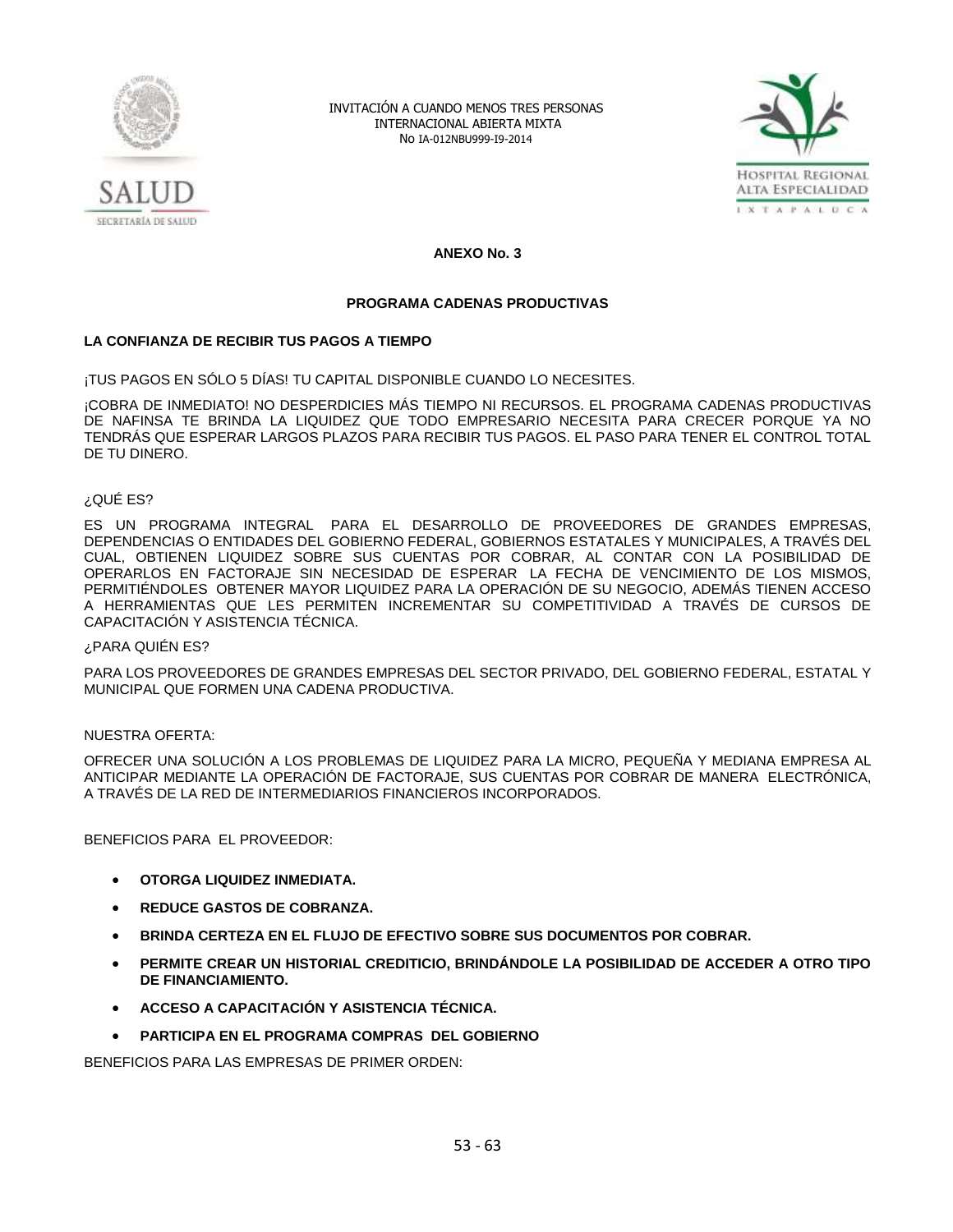



- **DESARROLLO DE SU RED DE PROVEEDORES AL OTORGARLES LIQUIDEZ SOBRE SUS CUENTAS POR COBRAR.**
- **REDUCCIÓN DE COSTOS, RIESGOS Y TIEMPOS DE OPERACIÓN.**
- **POSIBILIDAD DE DESARROLLAR SU RED DE DISTRIBUIDORES**
- **NEGOCIACIÓN DE MEJORES PLAZOS CON SUS PROVEEDORES.**
- **PERMITE UNA MEJOR ADMINISTRACIÓN DE PAGOS DE SU NEGOCIO.**
- **SIMPLIFICA SU OPERACIÓN BANCARIA AL CONTAR CON UN SOLO MECANISMO DE DISPERSIÓN DE FONDOS MULTIBANCO.**
- **TRABAJA CON EL INTERMEDIARIO FINANCIERO DE SU PREFERENCIA.**
- **OPTIMIZA RECURSOS EN SU FORMA DE OPERACIÓN.**

BENEFICIOS PARA LA DEPENDENCIA O ENTIDAD GUBERNAMENTAL:

- **EFICIENCIA EN LOS PROCESOS DE PAGO.**
- **DETONADOR DEL CRECIMIENTO ECONÓMICO SECTORIAL Y REGIONAL.**
- **FOMENTA EL GOBIERNO DIGITAL.**
- **PROPORCIONA MAYOR TRANSPARENCIA Y AGILIDAD EN LOS PAGOS PARA SUS PROVEEDORES.**
- **PERMITE EL DESARROLLO DE PROVEEDORES OTORGÁNDOLES LIQUIDEZ SOBRE SUS CUENTAS POR COBRAR.**
- **REDUCE COSTOS, RIESGOS Y TIEMPOS DE OPERACIÓN.**

CARACTERÍSTICAS DEL PROGRAMA:

- **OPERACIÓN DE FACTORAJE FINANCIERO SIN RECURSO.**
- **DESCUENTO HASTA POR EL 100% DEL IMPORTE DE LA CUENTA POR COBRAR.**
- **SIN COMISIONES.**
- **TASA DE INTERÉS FIJA**
- **EL PLAZO MÁXIMO DE LOS DOCUMENTOS QUE PODRÁ DESCONTAR PODRÁN SER DE HASTA 180 DÍAS TRATÁNDOSE DEL SECTOR PRIVADO Y PARA EL SECTOR PÚBLICO PODRÁ SER MENOR.**
- **EL FINANCIAMIENTO SE OTORGA A PARTIR DE LA OPERACIÓN EN FACTORAJE DE UN DOCUMENTO DADO DE ALTA EN LAS CADENAS PRODUCTIVAS.**
- **EL PAGO DE INTERESES ES POR ANTICIPADO LOS CUALES DESCUENTAN EL IMPORTE DE LA CUENTA POR COBRAR.**

REQUISITOS PARA LOS PROVEEDORES:

**SER UNA EMPRESA O PERSONA FÍSICA CON ACTIVIDAD EMPRESARIAL LEGALMENTE CONSTITUIDA.**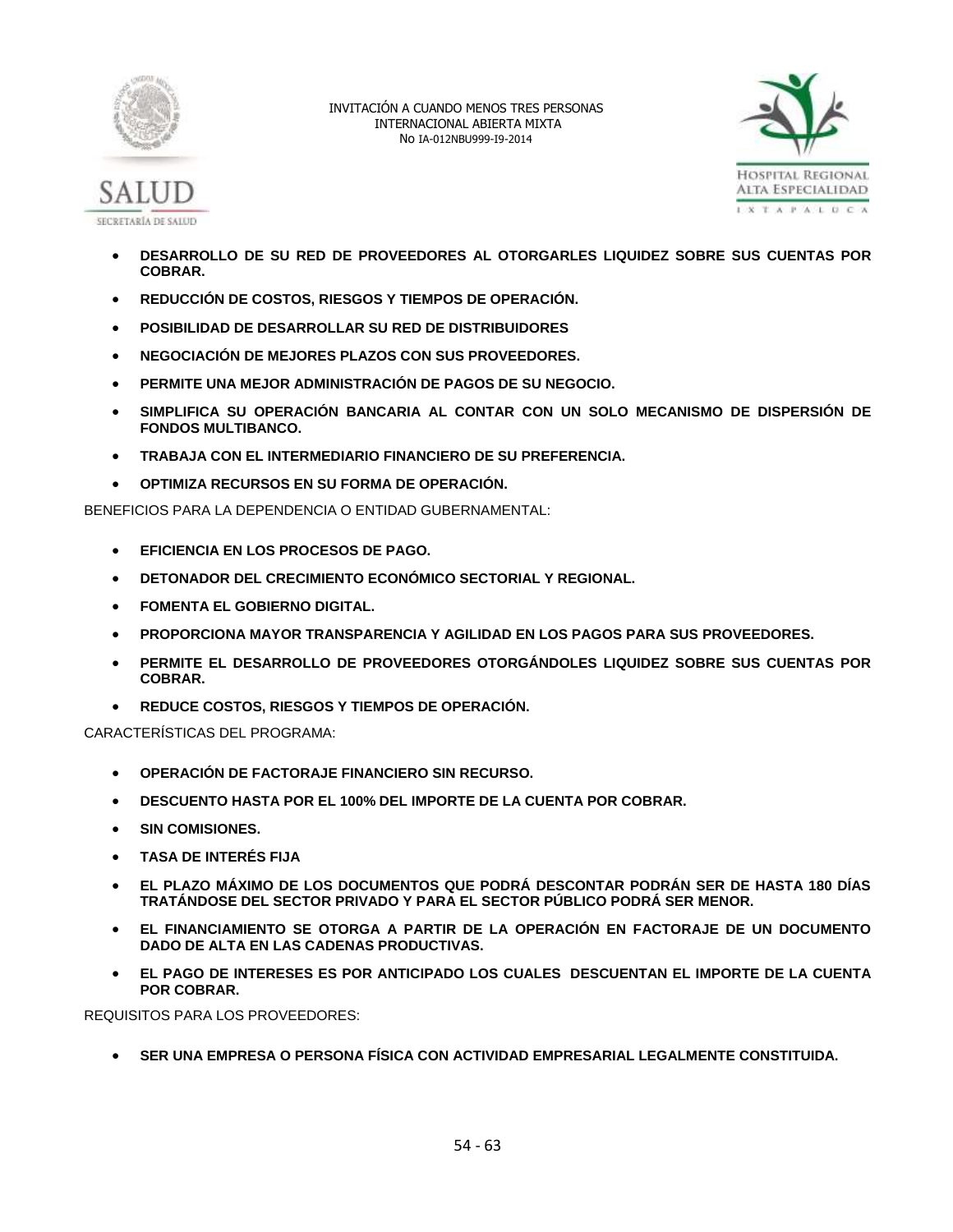



 **SER PROVEEDOR DE UNA EMPRESA DE PRIMER ORDEN, DE UNA DEPENDENCIA O ENTIDAD GUBERNAMENTAL INCORPORADA AL PROGRAMA DE CADENAS PRODUCTIVAS ADEMÁS DEBERÁ SER REFERENCIADO POR SU COMPRADOR PARA SER INCORPORADO.**

REQUISITOS PARA LAS EMPRESAS DE PRIMER ORDEN Y LAS DEPENDENCIAS O ENTIDADES GUBERNAMENTALES:

PARA CONOCER LOS REQUISITOS DE INCORPORACIÓN SE DEBERÁ DE CANALIZAR AL PROSPECTO CON LA DIRECCIÓN DE CADENAS PRODUCTIVAS.

#### **DOCUMENTACIÓN**

*PARA PROVEEDORES QUE SON PERSONAS FÍSICAS:*

- **COMPROBANTE DE DOMICILIO FISCAL.**
- **VIGENCIA NO MAYOR A 2 MESES.**
- **COMPROBANTE DE DOMICILIO OFICIAL (RECIBO DE AGUA, LUZ, TELÉFONO FIJO, PREDIO).**
- **DEBE ESTAR A NOMBRE DE LA EMPRESA, EN CASO DE NO SER ASÍ, ADJUNTAR CONTRATO DE ARRENDAMIENTO, COMODATO.**
- **IDENTIFICACIÓN OFICIAL VIGENTE DEL (LOS) REPRESENTANTE(ES) LEGAL(ES), CON ACTOS DE DOMINIO.**
- **CREDENCIAL DE ELECTOR; PASAPORTE VIGENTE Ó FM2 (PARA EXTRANJEROS).**
- **LA FIRMA DEBERÁ COINCIDIR CON LA DEL CONVENIO.**
- **ALTA EN HACIENDA Y SUS MODIFICACIONES.**
- **FORMATO R-1 Ó R-2 EN CASO DE HABER CAMBIOS DE SITUACIÓN FISCAL (RAZÓN SOCIAL O DOMICILIO FISCAL).**
- **EN CASO DE NO TENER LAS ACTUALIZACIONES, PONDRÁN OBTENERLAS DE LA PÁGINA DEL SAT.**
- **ALTA EN HACIENDA Y SUS MODIFICACIONES.**
- **FORMATO R-1 Ó R-2 EN CASO DE HABER CAMBIOS DE SITUACIÓN FISCAL (RAZÓN SOCIAL O DOMICILIO FISCAL).**
- **EN CASO DE NO TENER LAS ACTUALIZACIONES, PONDRÁN OBTENERLAS DE LA PÁGINA DEL SAT.**

*PARA PROVEEDORES QUE SON PERSONAS MORALES:*

- **COPIA SIMPLE DEL ACTA CONSTITUTIVA (ESCRITURA CON LA QUE SE CONSTITUYE O CREA LA EMPRESA).**
- **ESTA ESCRITURA DEBE ESTAR DEBIDAMENTE INSCRITA EN EL REGISTRO PÚBLICO DE LA PROPIEDAD Y DE COMERCIO.**
- **DEBE ANEXARSE COMPLETA Y LEGIBLE EN TODAS LAS HOJAS.**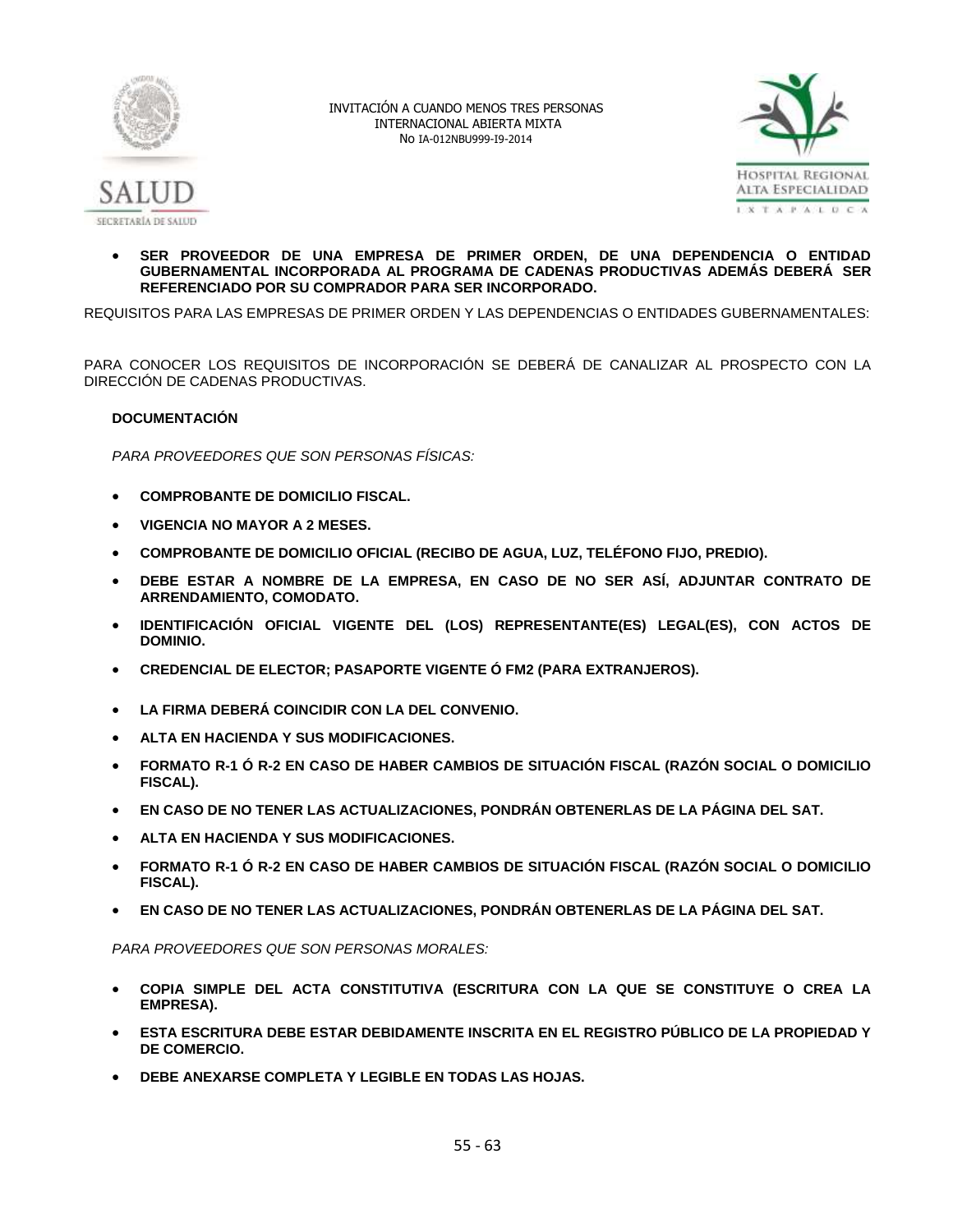



- **COPIA SIMPLE DE LA ESCRITURA DE REFORMAS (MODIFICACIONES A LOS ESTATUTOS DE LA EMPRESA)**
- **CAMBIOS DE RAZÓN SOCIAL, FUSIONES, CAMBIOS DE ADMINISTRACIÓN, ETC.**
- **ESTAR DEBIDAMENTE INSCRITA EN EL REGISTRO PÚBLICO DE LA PROPIEDAD Y DEL COMERCIO.**
- **COMPLETA Y LEGIBLE EN TODAS LAS HOJAS.**
- **COPIA SIMPLE DE LA ESCRITURA PÚBLICA DE LOS PODERES Y FACULTADES DEL REPRESENTANTE LEGAL PARA ACTOS DE DOMINIO.**
- **LA ESCRITURA DEBE ESTAR INSCRITA EN EL REGISTRO PÚBLICO DE LA PROPIEDAD Y DE COMERCIO.**
- **DEBE ANEXARSE COMPLETA Y LEGIBLE EN TODAS LAS HOJAS.**
- **COMPROBANTE DE DOMICILIO FISCAL.**
- **VIGENCIA NO MAYOR A 2 MESES.**
- **COMPROBANTE DE DOMICILIO OFICIAL (RECIBO DE AGUA, LUZ, TELÉFONO FIJO, PREDIO)**
- **DEBE ESTAR A NOMBRE DE LA EMPRESA, EN CASO DE NO SER ASÍ, ADJUNTAR CONTRATO DE ARRENDAMIENTO, COMODATO.**
- **IDENTIFICACIÓN OFICIAL VIGENTE DEL (LOS) REPRESENTANTE(ES) LEGAL(ES), CON ACTOS DE DOMINIO.**
- **CREDENCIAL DE ELECTOR; PASAPORTE VIGENTE Ó FM2 (PARA EXTRANJEROS).**
- **LA FIRMA DEBERÁ COINCIDIR CON LA DEL CONVENIO.**
- **ALTA EN HACIENDA Y SUS MODIFICACIONES.**
- **FORMATO R-1 Ó R-2 EN CASO DE HABER CAMBIOS DE SITUACIÓN FISCAL (RAZÓN SOCIAL O DOMICILIO FISCAL).**
- **EN CASO DE NO TENER LAS ACTUALIZACIONES, PONDRÁN OBTENERLAS DE LA PÁGINA DEL SAT.**
- **CÉDULA DEL REGISTRO FEDERAL DE CONTRIBUYENTES (RFC, HOJA AZUL).**
- **ESTADO DE CUENTA BANCARIO DONDE SE DEPOSITARAN LOS RECURSOS.**
- **SUCURSAL, PLAZA, CLABE INTERBANCARIA.**
- **VIGENCIA NO MAYOR A 2 MESES.**
- **ESTADO DE CUENTA QUE EMITE LA INSTITUCIÓN FINANCIERA Y LLEGA SU DOMICILIO.**

¿CÓMO AFILIARTE A CADENAS PRODUCTIVAS SI ERES PROVEEDOR?

LA EMPRESA DE PRIMER ORDEN O DEPENDENCIA GUBERNAMENTAL PROPORCIONAN A NAFINSA SU BASE DE PROVEEDORES SUSCEPTIBLES DE DESCUENTO ELECTRÓNICO.

NAFINSA REGISTRA LA BASE DE PROVEEDORES RECIBIDA EN CADENAS PRODUCTIVAS E INICIA LA CAMPAÑA DE AFILIACIÓN.

EL PROVEEDOR FIRMA EL CONVENIO DE ADHESIÓN A CADENAS PRODUCTIVAS Y ENTREGA A NAFINSA INFORMACIÓN DE AFILIACIÓN PARA DESCUENTO ELECTRÓNICO.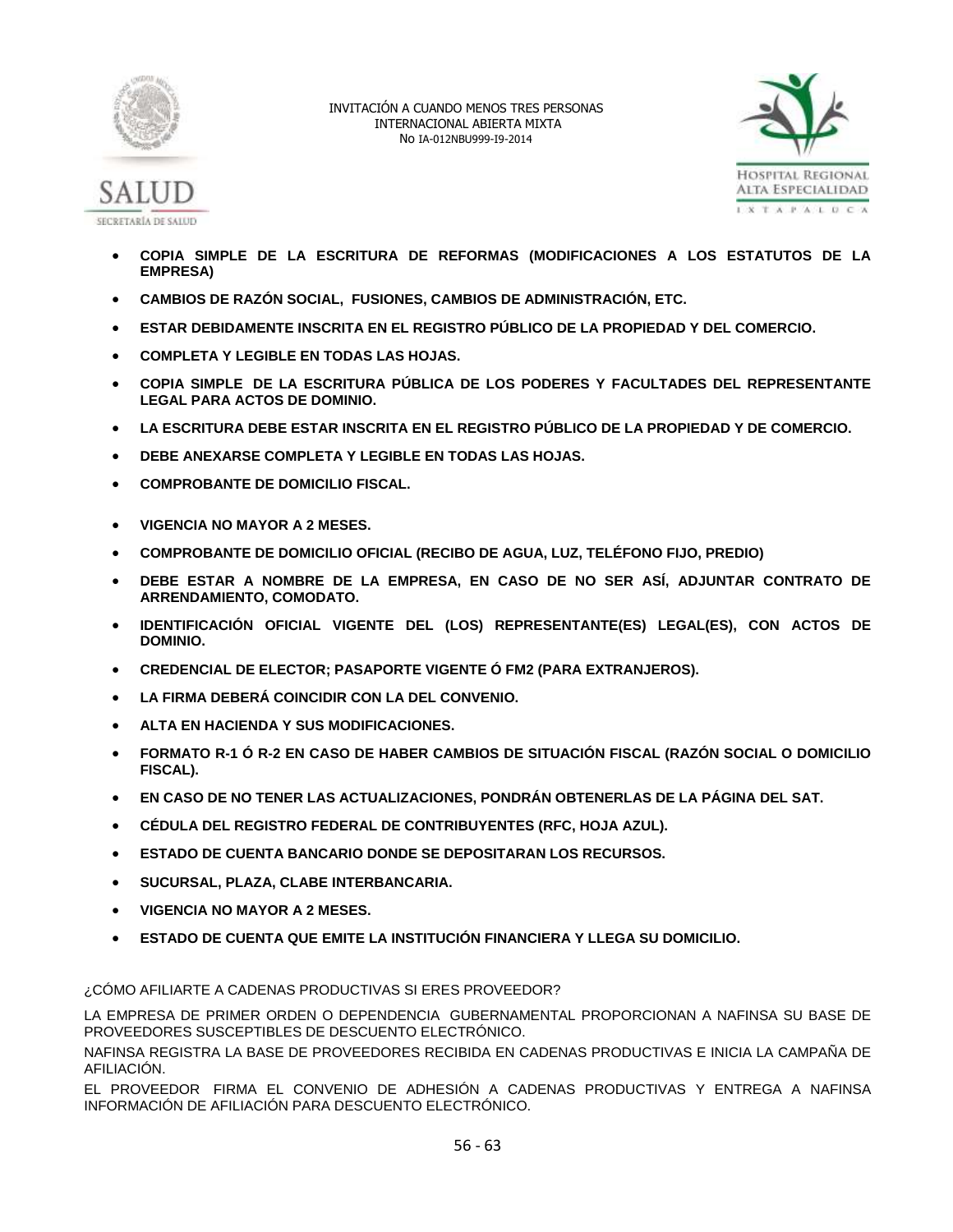



NAFINSA AFILIA AL PROVEEDOR PARA OTORGARLE SU CLAVE DE ACCESO Y CONTRASEÑA PARA REALIZAR OPERACIONES DE DESCUENTO ELECTRÓNICO.

DOCUMENTACIÓN PARA LA EMPRESA DE PRIMER ORDEN O DEPENDENCIA GUBERNAMENTAL.

PARA CONOCER LOS DOCUMENTOS PARA LA INCORPORACIÓN A CADENAS PRODUCTIVAS SE DEBERÁ DE CANALIZAR AL PROSPECTO CON LA DIRECCIÓN DE CADENAS PRODUCTIVAS.

CONTRATACIÓN:

PARA MÁS INFORMACIÓN Y FORMA DE CONTRATACIÓN DE ESTE PROGRAMA VISÍTANOS EN NAFINSA.COM O LLÁMANOS AL 5089 6107 EN EL D.F. O DEL INTERIOR, SIN COSTO, AL 01800 NAFINSA (623 4672). DE LUNES A VIERNES DE 08:00 A 19:00 HORAS.

*INFORMACIÓN SUJETA A CAMBIOS SIN PREVIO AVISO*

#### **GUÍA PARA LLENADO DE SOLICITUD DE PROVEEDORES AL PROGRAMA CADENAS PRODUCTIVAS**

| <b>NO</b>      | <b>CAMPO</b>                                 | <b>LONGITUD</b><br>DE<br>CARÁCTER | <b>TIPO</b>        | <b>CONSIDERACIONES</b>                                                                                                                                                                                                                                                                                           |
|----------------|----------------------------------------------|-----------------------------------|--------------------|------------------------------------------------------------------------------------------------------------------------------------------------------------------------------------------------------------------------------------------------------------------------------------------------------------------|
| $\mathbf{1}$   | NÚMERO DE<br><b>PROVEEDOR</b>                | 25                                | <b>OBLIGATORIO</b> | Cada Dependencia y/o Entidad, definió en la<br>implementación de la Cadena Productiva el dato<br>que se usaría como numero de proveedor, ya sea<br>un número asignado por la EPO o el RFC del<br>proveedor, por lo que es necesario enviar en el<br>archivo solo el dato que les corresponda a cada<br>registro. |
| $\overline{2}$ | <b>RFC</b>                                   | 20                                | <b>OBLIGATORIO</b> | Capturar sin guiones ni espacios.                                                                                                                                                                                                                                                                                |
| $\overline{3}$ | <b>APELLIDO</b><br><b>PATERNO</b>            | 25                                | <b>OBLIGATORIO</b> | Se captura el apellido paterno de proveedores<br>que sean personas Físicas. No se captura los<br>datos de representantes de una persona Moral<br>cuyo caso el espacio se dejará vació.                                                                                                                           |
| 4              | <b>APELLIDO</b><br><b>MATERNO</b>            | 25                                | <b>OBLIGATORIO</b> | Se captura el apellido materno de proveedores<br>que sean Personas Físicas. No se captura los<br>datos de representantes de una persona Moral<br>en cuyo caso el espacio se dejará vació.                                                                                                                        |
| 5              | <b>NOMBRE</b>                                | 80                                | <b>OBLIGATORIO</b> | Se captura el nombre de proveedores que sean<br>Personas Físicas. No se captura los datos de<br>representantes de una persona moral en cuyo<br>caso el espacio se dejará vació.                                                                                                                                  |
| 6              | RAZÓN<br><b>SOCIAL</b>                       | 50                                | <b>OBLIGATORIO</b> | Nombre de la Persona Moral seguido de la<br>abreviación del tipo de entidad p. ej. (S.A., S.A.<br>de C.V., S.de R.L., S.C., A.C., etc.)                                                                                                                                                                          |
| $\overline{7}$ | <b>CALLE</b><br>NO.<br>EXT. Y<br>NO.<br>INT. | 80                                | <b>OBLIGATORIO</b> | En una sola celda y completa.                                                                                                                                                                                                                                                                                    |
| 8              | <b>COLONIA</b>                               | 60                                | <b>OBLIGATORIO</b> | En una sola celda y completa.                                                                                                                                                                                                                                                                                    |
| 9              | <b>ESTADO</b>                                | 60                                | <b>OBLIGATORIO</b> | En una sola celda y completa.                                                                                                                                                                                                                                                                                    |
| 10             | <b>PAIS</b>                                  | 60                                | <b>OBLIGATORIO</b> | En una sola celda y completa.                                                                                                                                                                                                                                                                                    |
| 11             | <b>DELEGACIÓN</b><br>O MUNICIPIO             | 60                                | <b>OBLIGATORIO</b> | En una sola celda y completa.                                                                                                                                                                                                                                                                                    |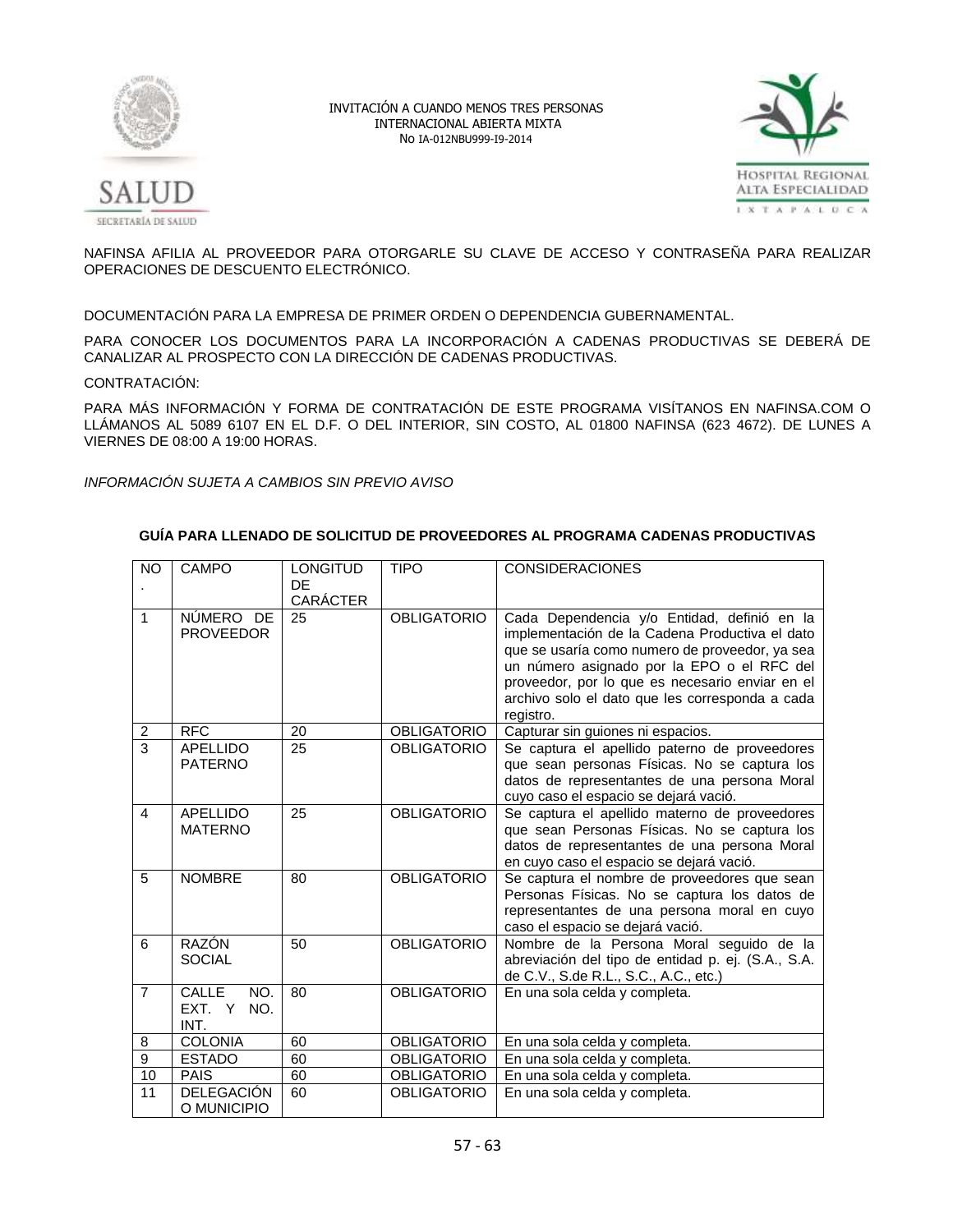





| 12 <sup>2</sup> | <b>CODIGO</b><br><b>POSTAL</b>                                       | 5                     | <b>OBLIGATORIO</b>              | En una sola celda y completa.                                   |
|-----------------|----------------------------------------------------------------------|-----------------------|---------------------------------|-----------------------------------------------------------------|
| 13              | <b>TELEFONO</b>                                                      | 20                    | <b>OBLIGATORIO</b>              | En una sola celda y completa.                                   |
| 14              | <b>FAX</b>                                                           | 20                    | <b>OPCIONAL</b>                 | En una sola celda y completa.                                   |
| 15              | <b>CORREO</b><br><b>ELECTRONIC</b><br>Ω                              | 30                    | <b>OPCIONAL</b>                 | En una sola celda y completa.                                   |
| 16              | DATOS<br><b>DEL</b><br>CONTACTO O<br><b>REPRESENT</b><br><b>ANTE</b> | 25/25/80/20/<br>20/30 | <b>OBLIGATORIO</b><br>/OPCIONAL | Bajo las mismas consideraciones que los datos<br>del proveedor. |
| 17              | <b>TIPO</b>                                                          | N/A                   | N/A                             | Siempre será el número "1"                                      |
| 18              | <b>SUSCEPTIBL</b><br>E                                               | N/A                   | N/A                             | Siempre será la letra "S"                                       |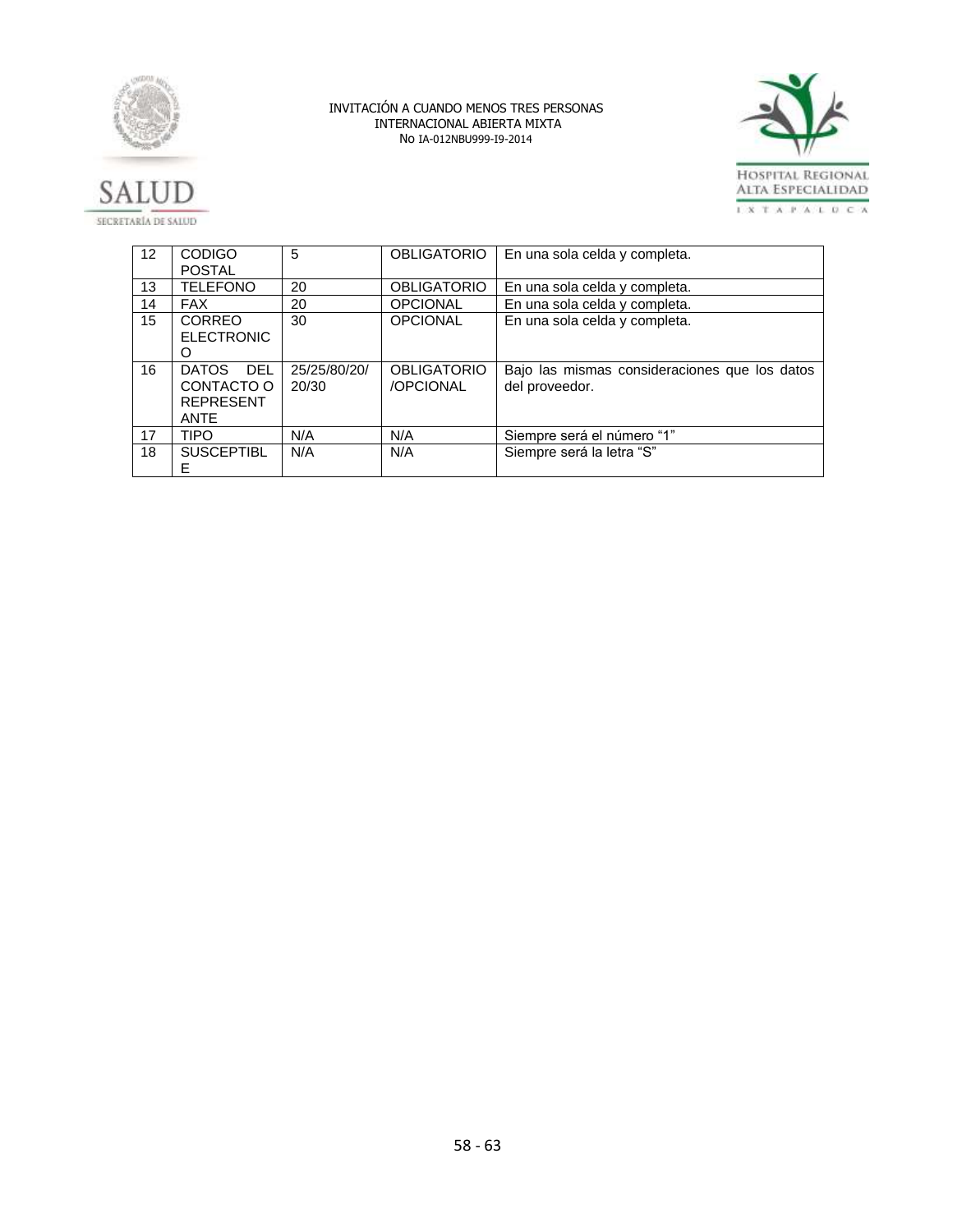



#### **LISTA DE DOCUMENTOS PARA LA INTEGRACIÓN DEL EXPEDIENTE DE AFILIACIÓN AL PROGRAMA DE CADENAS PRODUCTIVAS**

- 1.- CARTA REQUERIMIENTO DE AFILIACIÓN.
- DEBIDAMENTE FIRMADA POR EL ÁREA USUARIA COMPRADORA
- 2.- \*\*COPIA SIMPLE DEL ACTA CONSTITUTIVA (ESCRITURA CON LA QUE SE CONSTITUYE O CREA LA EMPRESA).
- ESTA ESCRITURA DEBE ESTAR DEBIDAMENTE INSCRITA EN EL REGISTRO PÚBLICO DE LA PROPIEDAD Y DE COMERCIO.
- DEBE ANEXARSE COMPLETA Y LEGIBLE EN TODAS LAS HOJAS.
- 3.- \*\*COPIA SIMPLE DE LA ESCRITURA DE REFORMAS (MODIFICACIONES A LOS ESTATUTOS DE LA EMPRESA)
- CAMBIOS DE RAZÓN SOCIAL, FUSIONES, CAMBIOS DE ADMINISTRACIÓN, ETC.,
- ESTAR DEBIDAMENTE INSCRITA EN EL REGISTRO PÚBLICO DE LA PROPIEDAD Y DEL COMERCIO.
- COMPLETA Y LEGIBLE EN TODAS LAS HOJAS.
- 4.- \*\*COPIA SIMPLE DE LA ESCRITURA PÚBLICA MEDIANTE LA CUAL SE HAGA CONSTAR LOS PODERES Y FACULTADES DEL REPRESENTANTE LEGAL PARA ACTOS DE DOMINIO.
- ESTA ESCRITURA DEBE ESTAR DEBIDAMENTE INSCRITA EN EL REGISTRO PÚBLICO DE LA PROPIEDAD Y DE COMERCIO.
- DEBE ANEXARSE COMPLETA Y LEGIBLE EN TODAS LAS HOJAS.
- 5.- COMPROBANTE DE DOMICILIO FISCAL
- VIGENCIA NO MAYOR A 2 MESES
- COMPROBANTE DE DOMICILIO OFICIAL (RECIBO DE AGUA, LUZ, TELÉFONO FIJO, PREDIO)
- DEBE ESTAR A NOMBRE DE LA EMPRESA, EN CASO DE NO SER ASÍ, ADJUNTAR PEDIDO DE ARRENDAMIENTO, COMODATO.
- 6.- IDENTIFICACIÓN OFICIAL VIGENTE DEL (LOS) REPRESENTANTE(ES) LEGAL(ES), CON ACTOS DE DOMINIO
- CREDENCIAL DE ELECTOR; PASAPORTE VIGENTE Ó FM2 (PARA EXTRANJEROS)
- LA FIRMA DEBERÁ COINCIDIR CON LA DEL CONVENIO
- 7.- ALTA EN HACIENDA Y SUS MODIFICACIONES
- ANEXO R-1 Ó R-2 EN CASO DE HABER CAMBIOS DE SITUACIÓN FISCAL (RAZÓN SOCIAL O DOMICILIO FISCAL)
- EN CASO DE NO TENER LAS ACTUALIZACIONES, PONDRÁN OBTENERLAS DE LA PÁGINA DEL SAT.
- 8.- CÉDULA DEL REGISTRO FEDERAL DE CONTRIBUYENTES (RFC, HOJA AZUL)
- 9.- ESTADO DE CUENTA BANCARIO DONDE SE DEPOSITARAN LOS RECURSOS
- SUCURSAL, PLAZA, CLABE INTERBANCARIA
- VIGENCIA NO MAYOR A 2 MESES
- ESTADO DE CUENTA QUE EMITE LA INSTITUCIÓN FINANCIERA Y LLEGA SU DOMICILIO.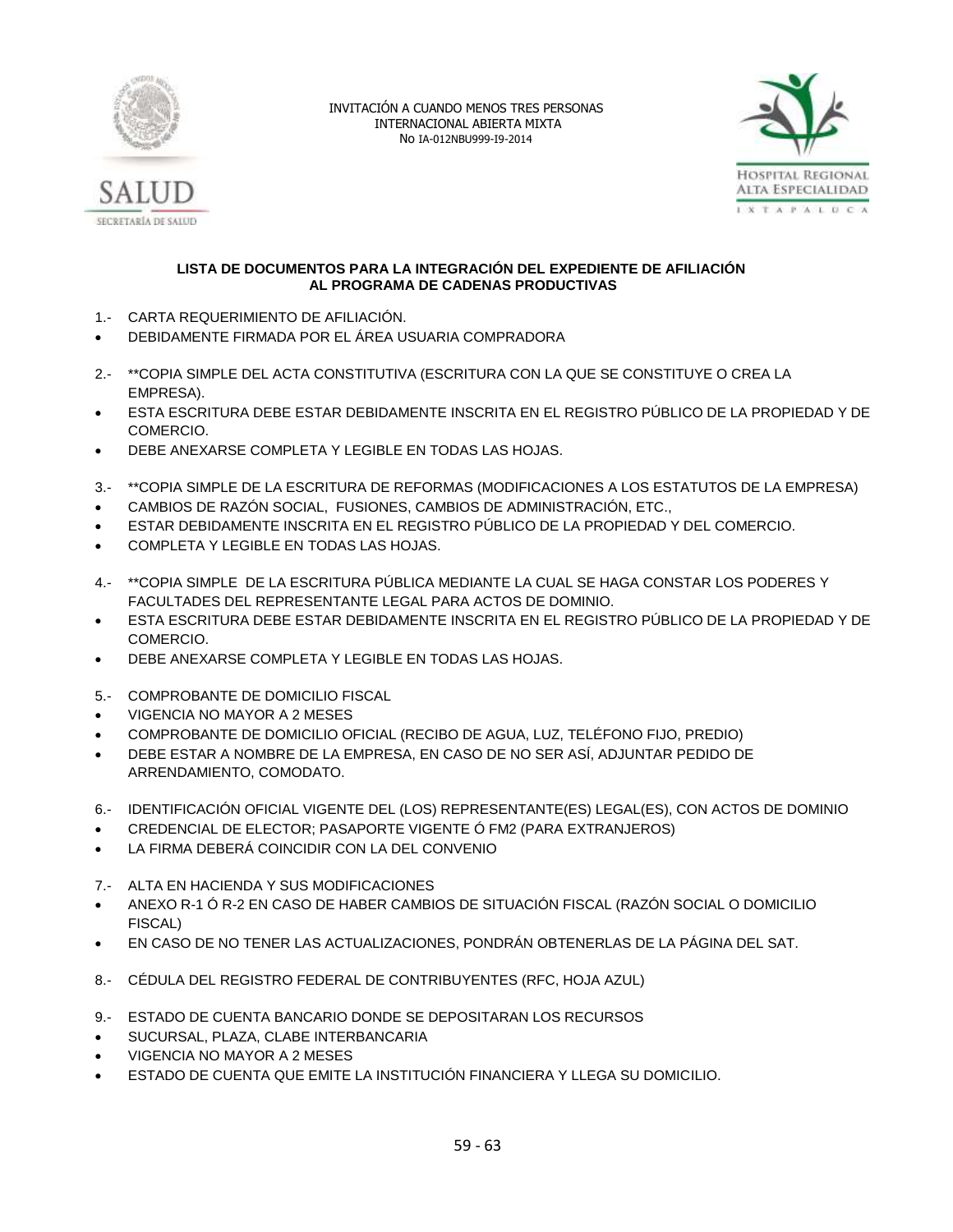



- LA DOCUMENTACIÓN ARRIBA DESCRITA, ES NECESARIA PARA QUE LA PROMOTORÍA GENERE LOS PEDIDOS QUE LE PERMITIRÁN TERMINAR EL PROCESO DE AFILIACIÓN UNA VEZ FIRMADOS, LOS CUALES CONSTITUYEN UNA PARTE FUNDAMENTAL DEL EXPEDIENTE:
- A) PEDIDO DE DESCUENTO AUTOMÁTICO CADENAS PRODUCTIVAS
- FIRMADO POR EL REPRESENTANTE LEGAL CON PODERES DE DOMINIO.
- 2 CONVENIOS CON FIRMAS ORIGINALES
- B) PEDIDOS ORIGINALES DE CADA INTERMEDIARIO FINANCIERO.
- FIRMADO POR EL REPRESENTANTE LEGAL CON PODERES DE DOMINIO.

#### (\*\* ÚNICAMENTE, PARA PERSONAS MORALES)

USTED PODRÁ CONTACTARSE CON LA PROMOTORIA QUE VA A AFILIARLO LLAMANDO AL 01-800- NAFINSA (01- 800-6234672) O AL 50-89-61-07; O ACUDIR A LAS OFICINAS DE NACIONAL FINANCIERA EN:

AV. INSURGENTES SUR NO. 1971, COLONIA GUADALUPE INN, C.P. 01020, DELEGACIÓN ÁLVARO OBREGÓN, EN EL EDIFICIO ANEXO, NIVEL JARDÍN, ÁREA DE ATENCIÓN A CLIENTES.

**(LA NO PRESENTACIÓN DE ESTE DOCUMENTO NO SERÁ CAUSA DE DESCALIFICACIÓN)**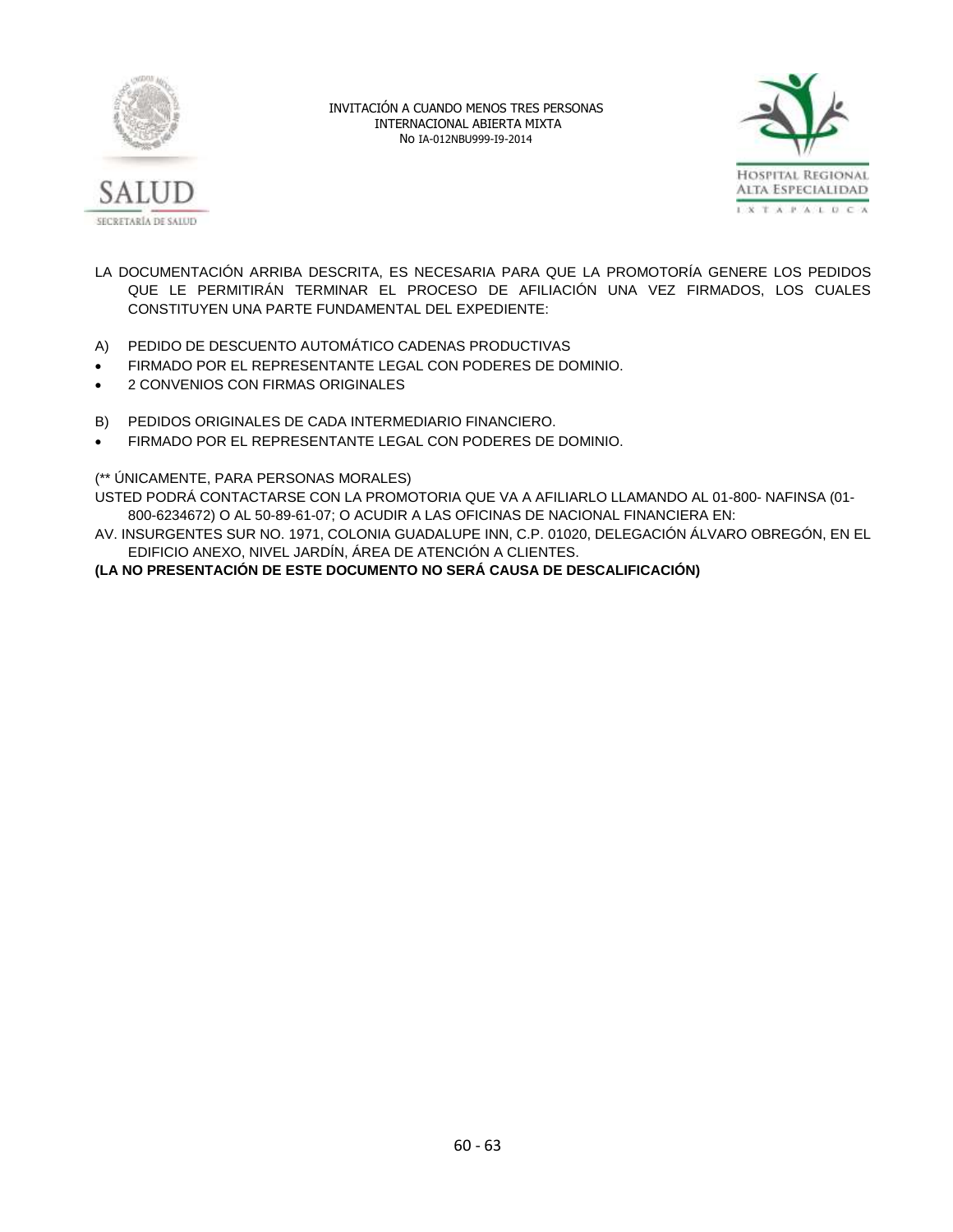



## **ANEXO No. 4**

#### **NOTA INFORMATIVA PARA PARTICIPANTES DE PAÍSES MIEMBROS DE LA ORGANIZACIÓN PARA LA COOPERACIÓN Y EL DESARROLLO ECONÓMICO (OCDE).**

EL COMPROMISO DE MÉXICO EN EL COMBATE A LA CORRUPCIÓN HA TRANSCENDIDO NUESTRAS FRONTERAS Y EL ÁMBITO DE ACCIÓN DEL GOBIERNO FEDERAL. EN EL PLANO NACIONAL Y COMO MIEMBRO DE LA ORGANIZACIÓN PARA LA COOPERACIÓN Y EL DESARROLLO ECONÓMICO (OCDE) Y FIRMANTE DE LA *CONVENCIÓN PARA COMBATIR EL COHECHO DE SERVIDORES PÚBLICOS EXTRANJEROS EN TRANSACCIONES COMERCIALES INTERNACIONALES***,** HEMOS ADQUIRIDO RESPONSABILIDADES QUE INVOLUCRAN A LOS SECTORES PÚBLICO Y PRIVADO.

ESTA CONVENCIÓN BUSCA ESTABLECER MEDIDAS PARA PREVENIR Y PENALIZAR A LAS PERSONAS Y A LAS EMPRESAS QUE PROMETAN O DEN GRATIFICACIONES A FUNCIONARIOS PÚBLICOS EXTRANJEROS QUE PARTICIPAN EN TRANSACCIONES COMERCIALES NACIONALES. SU OBJETIVO ES ELIMINAR LA COMPETENCIA DESLEAL Y CREAR IGUALDAD DE OPORTUNIDADES PARA LAS EMPRESAS QUE COMPITEN POR LAS CONTRATACIONES GUBERNAMENTALES.

LA OCDE HA ESTABLECIDO MECANISMOS MUY CLAROS PARA QUE LOS PAÍSES FIRMANTES DE LA CONVENCIÓN CUMPLAN CON LAS RECOMENDACIONES EMITIDAS POR ÉSTA Y EN EL CASO DE MÉXICO, INICIARÁ EN **NOVIEMBRE DE 2003** UNA SEGUNDA FASE DE **EVALUACIÓN** –LA PRIMERA YA FUE APROBADA- EN DONDE UN GRUPO DE EXPERTOS VERIFICARÁ, ENTRE OTROS:

- LA COMPATIBILIDAD DE NUESTRO MARCO JURÍDICO CON LAS DISPOSICIONES DE LA CONVENCIÓN.
- EL CONOCIMIENTO QUE TENGAN LOS SECTORES PÚBLICO Y PRIVADO DE LAS RECOMENDACIONES DE LA **CONVENCIÓN**

EL RESULTADO DE ESTA EVALUACIÓN **IMPACTARÁ** EL GRADO DE INVERSIÓN OTORGADO A MÉXICO POR LAS AGENCIAS CALIFICADORAS Y LA ATRACCIÓN DE INVERSIÓN EXTRANJERA.

#### LAS **RESPONSABILIDADES** DEL **SECTOR PÚBLICO** SE CENTRAN EN:

- PROFUNDIZAR LAS REFORMAS LEGALES QUE INICIÓ EN 1999.
- DIFUNDIR LAS RECOMENDACIONES DE LA CONVENCIÓN Y LAS OBLIGACIONES DE CADA UNO DE LOS ACTORES COMPROMETIDOS EN SU CUMPLIMIENTO.
- PRESENTAR CASOS DE COHECHO EN PROCESO Y CONCLUIDOS (INCLUYENDO AQUELLOS RELACIONADOS CON LAVADO DE DINERO Y EXTRADICIÓN).

LAS RESPONSABILIDADES DEL SECTOR PRIVADO CONTEMPLAN:

- **LAS EMPRESAS:** ADOPTAR ESQUEMAS PREVENTIVOS COMO EL ESTABLECIMIENTO DE CÓDIGOS DE CONDUCTA, DE MEJORES PRÁCTICAS CORPORATIVAS (CONTROLES INTERNOS, MONITOREO, INFORMACIÓN FINANCIERA PÚBLICA, AUDITORIAS EXTERNAS) Y DE MECANISMOS QUE PREVENGAN EL OFRECIMIENTO Y OTORGAMIENTO DE RECURSOS O BIENES A SERVIDORES PÚBLICOS, PARA OBTENER BENEFICIOS PARTICULARES O PARA LA EMPRESA.
- **LOS CONTADORES PÚBLICOS:** REALIZAR AUDITORIAS; NO ENCUBRIR ACTIVIDADES ILÍCITAS (DOBLE CONTABILIDAD Y TRANSACCIONES INDEBIDAS, COMO ASIENTOS CONTABLES FALSIFICADOS, INFORMES FINANCIEROS FRAUDULENTOS, TRANSFERENCIAS SIN AUTORIZACIÓN, ACCESO A LOS ACTIVOS SIN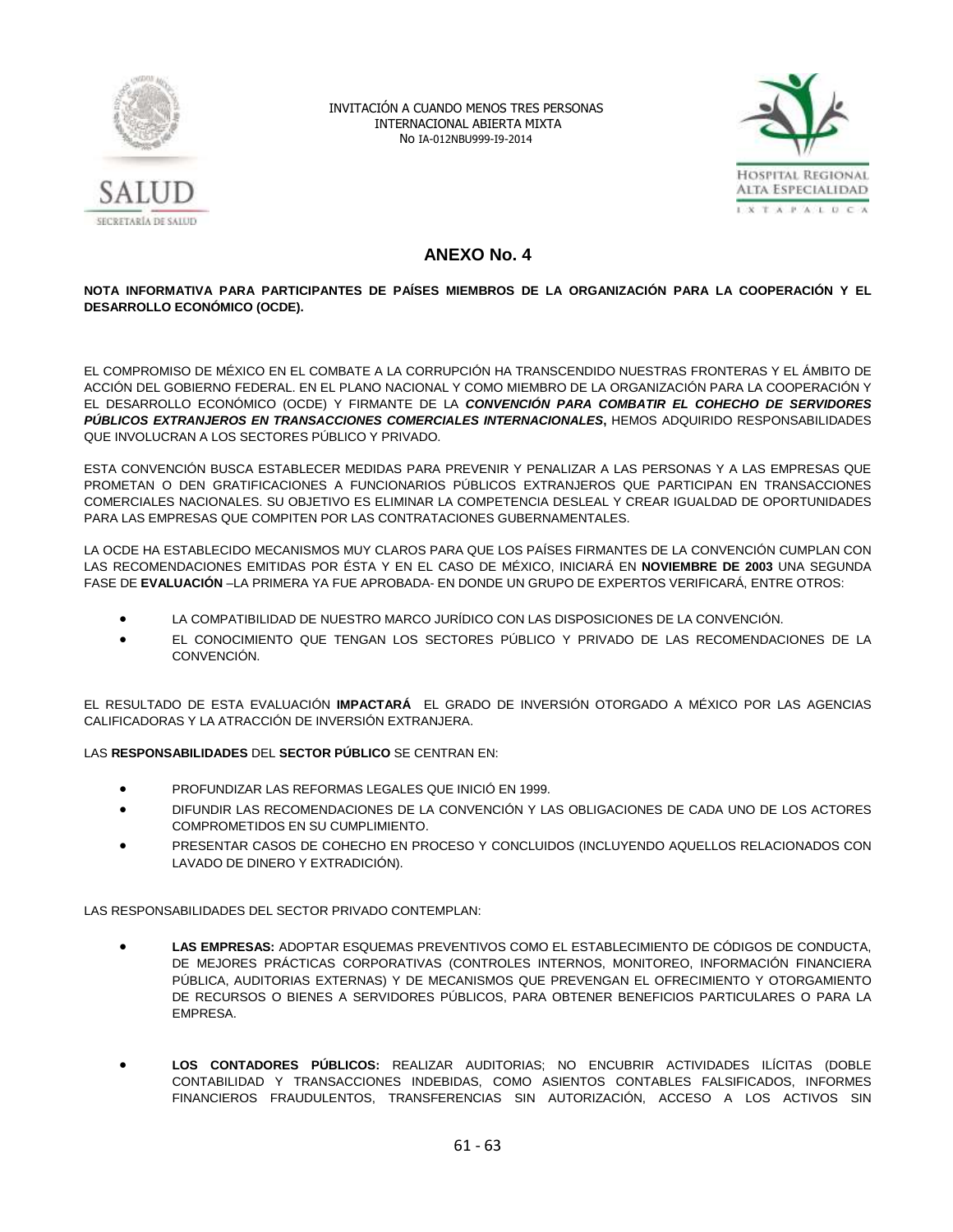



CONSENTIMIENTO DE LA GERENCIA); UTILIZAR REGISTROS CONTABLES PRECISOS; INFORMAR A LOS DIRECTIVOS SOBRE CONDUCTAS ILEGALES.

 **LOS ABOGADOS:** PROMOVER EL CUMPLIMIENTO Y REVISIÓN DE LA CONVENCIÓN (IMPRIMIR EL CARÁCTER VINCULATORIO ENTRE ÉSTA Y LA LEGISLACIÓN NACIONAL); IMPULSAR LOS ESQUEMAS PREVENTIVOS QUE DEBEN ADOPTAR LAS EMPRESAS.

LAS **SANCIONES** IMPUESTAS A LAS PERSONAS FÍSICAS O MORALES (PRIVADOS) Y A LOS SERVIDORES PÚBLICOS QUE INCUMPLAN LAS RECOMENDACIONES DE LA CONVENCIÓN, IMPLICAN ENTRE OTRAS, PRIVACIÓN DE LA LIBERTAD, EXTRADICIÓN, DECOMISO Y/O EMBARGO DE DINERO O BIENES.

ASIMISMO, ES IMPORTANTE CONOCER QUE EL PAGO REALIZADO A SERVIDORES PÚBLICOS EXTRANJEROS ES PERSEGUIDO Y CASTIGADO INDEPENDIENTEMENTE DE QUE EL FUNCIONARIO SEA ACUSADO O NO. LAS INVESTIGACIONES PUEDEN INICIARSE POR DENUNCIA, PERO TAMBIÉN POR OTROS MEDIOS, COMO LA REVISIÓN DE LA SITUACIÓN PATRIMONIAL DE LOS SERVIDORES PÚBLICOS O LA IDENTIFICACIÓN DE TRANSACCIONES ILÍCITAS, EN EL CASO DE LAS EMPRESAS.

EL CULPABLE PUEDE SER PERSEGUIDO EN CUALQUIER PAÍS FIRMANTE DE LA CONVENCIÓN, INDEPENDIENTEMENTE DEL LUGAR DONDE EL ACTO DE COHECHO HAYA SIDO COMETIDO.

EN LA MEDIDA QUE ESTOS LINEAMIENTOS SEAN CONOCIDOS POR LAS EMPRESAS Y LOS SERVIDORES PÚBLICOS DEL PAÍS, ESTAREMOS CONTRIBUYENDO A CONSTRUIR ESTRUCTURAS PREVENTIVAS QUE IMPIDAN EL INCUMPLIMIENTO DE LAS RECOMENDACIONES DE LA CONVENCIÓN Y POR TANTO LA COMISIÓN DE ACTOS DE CORRUPCIÓN.

POR OTRA PARTE, ES DE SEÑALAR QUE EL CÓDIGO PENAL FEDERAL SANCIONA EL COHECHO EN LOS SIGUIENTES TÉRMINOS:

#### "ARTÍCULO 222

COMETEN EL DELITO DE COHECHO:

- I. EL SERVIDOR PÚBLICO QUE POR SÍ, O POR INTERPÓSITA PERSONA SOLICITE O RECIBA INDEBIDAMENTE PARA SÍ O PARA OTRO, DINERO O CUALQUIERA OTRA DÁDIVA, O ACEPTE UNA PROMESA, PARA HACER O DEJAR DE HACER ALGO JUSTO O INJUSTO RELACIONADO CON SUS FUNCIONES, Y
- II. EL QUE DE MANERA ESPONTÁNEA DÉ U OFREZCA DINERO O CUALQUIER OTRA DÁDIVA A ALGUNA DE LAS PERSONAS QUE SE MENCIONAN EN LA FRACCIÓN ANTERIOR, PARA QUE CUALQUIER SERVIDOR PÚBLICO HAGA U OMITA UN ACTO JUSTO O INJUSTO RELACIONADO CON SUS FUNCIONES.

AL QUE COMETE EL DELITO DE COHECHO SE LE IMPONDRÁN LAS SIGUIENTES SANCIONES:

CUANDO LA CANTIDAD O EL VALOR DE LA DÁDIVA O PROMESA NO EXCEDA DEL EQUIVALENTE DE QUINIENTAS VECES EL SALARIO MÍNIMO DIARIO VIGENTE EN EL DISTRITO FEDERAL EN EL MOMENTO DE COMETERSE EL DELITO, O NO SEA VALUABLE, SE IMPONDRÁN DE TRES MESES A DOS AÑOS DE PRISIÓN, MULTA DE TREINTA A TRESCIENTAS VECES EL SALARIO MÍNIMO DIARIO VIGENTE EN EL DISTRITO FEDERAL EN EL MOMENTO DE COMETERSE EL DELITO Y DESTITUCIÓN E INHABILITACIÓN DE TRES MESES A DOS AÑOS PARA DESEMPEÑAR OTRO EMPLEO, CARGO O COMISIÓN PÚBLICOS.

CUANDO LA CANTIDAD O EL VALOR DE LA DÁDIVA, PROMESA O PRESTACIÓN EXCEDA DE QUINIENTAS VECES EL SALARIO MÍNIMO DIARIO VIGENTE EN EL DISTRITO FEDERAL EN EL MOMENTO DE COMETERSE EL DELITO, SE IMPONDRÁN DE DOS AÑOS A CATORCE AÑOS DE PRISIÓN, MULTA DE TRESCIENTAS A QUINIENTAS VECES EL SALARIO MÍNIMO DIARIO VIGENTE EN EL DISTRITO FEDERAL EN EL MOMENTO DE COMETERSE EL DELITO Y DESTITUCIÓN E INHABILITACIÓN DE DOS AÑOS A CATORCE AÑOS PARA DESEMPEÑAR OTRO EMPLEO, CARGO O COMISIÓN PÚBLICOS.